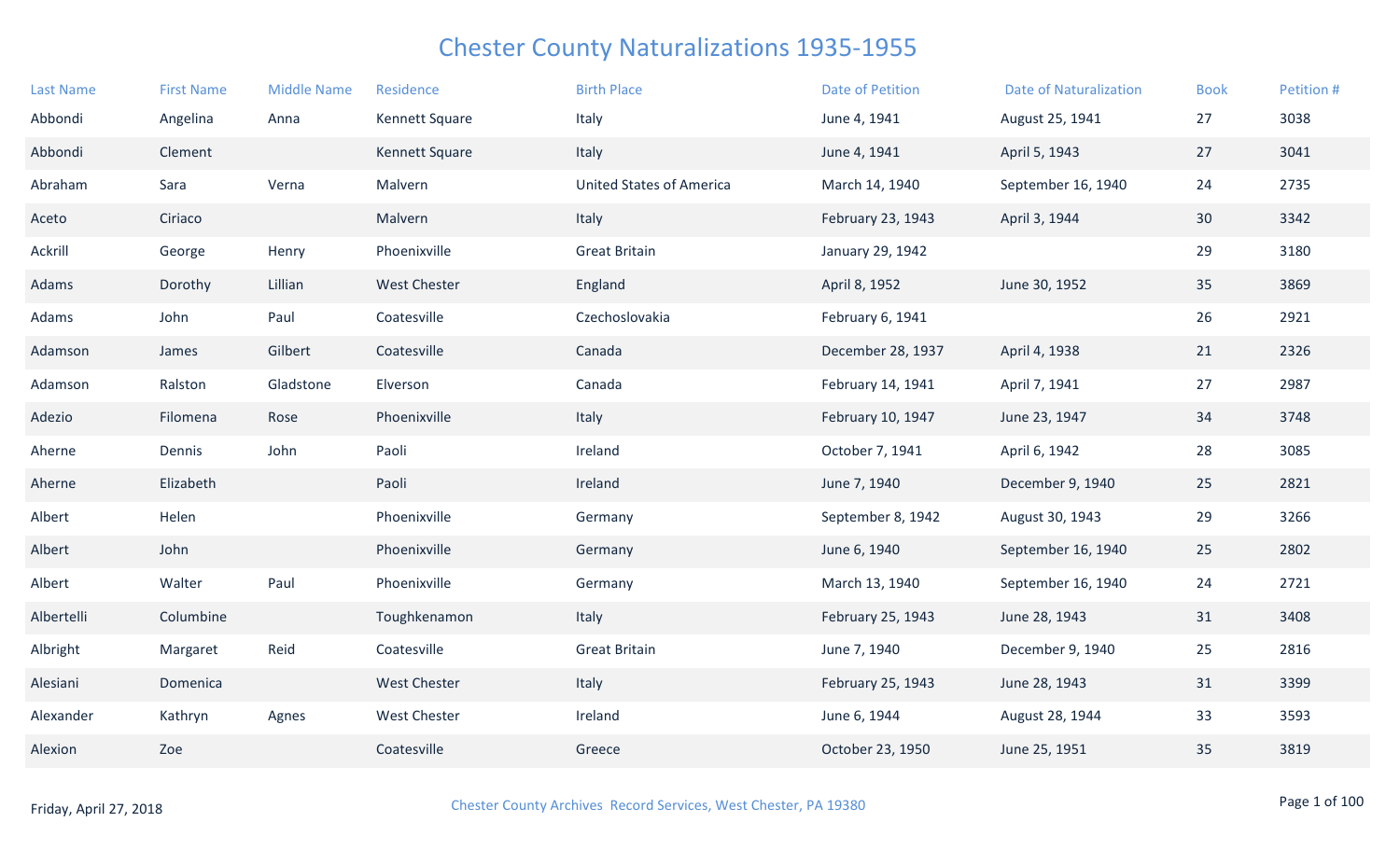| <b>Last Name</b> | <b>First Name</b> | <b>Middle Name</b> | Residence           | <b>Birth Place</b>   | <b>Date of Petition</b> | <b>Date of Naturalization</b> | <b>Book</b>     | Petition # |
|------------------|-------------------|--------------------|---------------------|----------------------|-------------------------|-------------------------------|-----------------|------------|
| Alexiou          | Christos          | Arthur             | Coatesville         | Greece               | June 7, 1939            | September 18, 1939            | 23              | 2562       |
| Allen            | Adele             |                    | <b>West Chester</b> | England              | November 9, 1948        | December 13, 1948             | 35              | 3784       |
| Allen            | Walter            |                    | Kimberton           | Ireland              | May 25, 1942            | August 31, 1942               | 29              | 3210       |
| Allott           | William           |                    | Phoenixville        | <b>Great Britain</b> | December 20, 1939       |                               | 24              | 2657       |
| Allott           | William           |                    | Phoenixville        | <b>Great Britain</b> | May 26, 1942            | August 31, 1942               | 29              | 3220       |
| Allucci          | Francesca         |                    | Devon               | Italy                | November 9, 1943        | August 28, 1944               | 32              | 3527       |
| Allucio          | Francesca         |                    | Devon               | Italy                | November 9, 1943        | August 28, 1944               | 32              | 3527       |
| Amadio           | Giuseppe          |                    | Coatesville         | Italy                | March 14, 1939          |                               | 23              | 2532       |
| Amarante         | Rocco             |                    | Coatesville         | Italy                | September 6, 1939       | April 1, 1940                 | 23              | 2606       |
| Amaranti         | Carmine           | Antonio            | Coatesville         | Italy                | November 15, 1944       |                               | 33              | 3640       |
| Anagnostelis     | Anna              |                    | Pottstown           | Greece               | June 3, 1941            | August 25, 1941               | 27              | 3025       |
| Ancone           | Isabel            |                    | Coatesville         | Italy                | February 23, 1943       | August 30, 1943               | 30 <sup>°</sup> | 3344       |
| Ancono           | Pietro            |                    | Coatesville         | Italy                | June 3, 1940            | September 16, 1940            | 24              | 2754       |
| Anderson         | Leonita           | Juntila            | Downingtown         | Philippines          | November 5, 1953        |                               | 36              | 3923       |
| Anderson         | Mary              |                    | Coatesville         | Czechoslovakia       | October 8, 1941         | August 31, 1942               | 28              | 3101       |
| Anderson         | Mary              | <b>Bissit</b>      | Kennett Square      | <b>Great Britain</b> | February 5, 1941        | April 7, 1941                 | 26              | 2910       |
| Anderson         | Mary              | Watson             | Kennett Square      | <b>Great Britain</b> | February 5, 1941        | April 7, 1941                 | 26              | 2910       |
| Andrews          | Joan              | Margaret           | Phoenixville        | England              | May 27, 1955            | December 12, 1955             | 37              | 3997       |
| Angelone         | Vincenzo          |                    | Devon               | Italy                | October 7, 1941         | April 5, 1943                 | 28              | 3086       |
| Antal            | <b>Barbala</b>    |                    | Coatesville         | Hungary              | September 5, 1940       | December 9, 1940              | 25              | 2828       |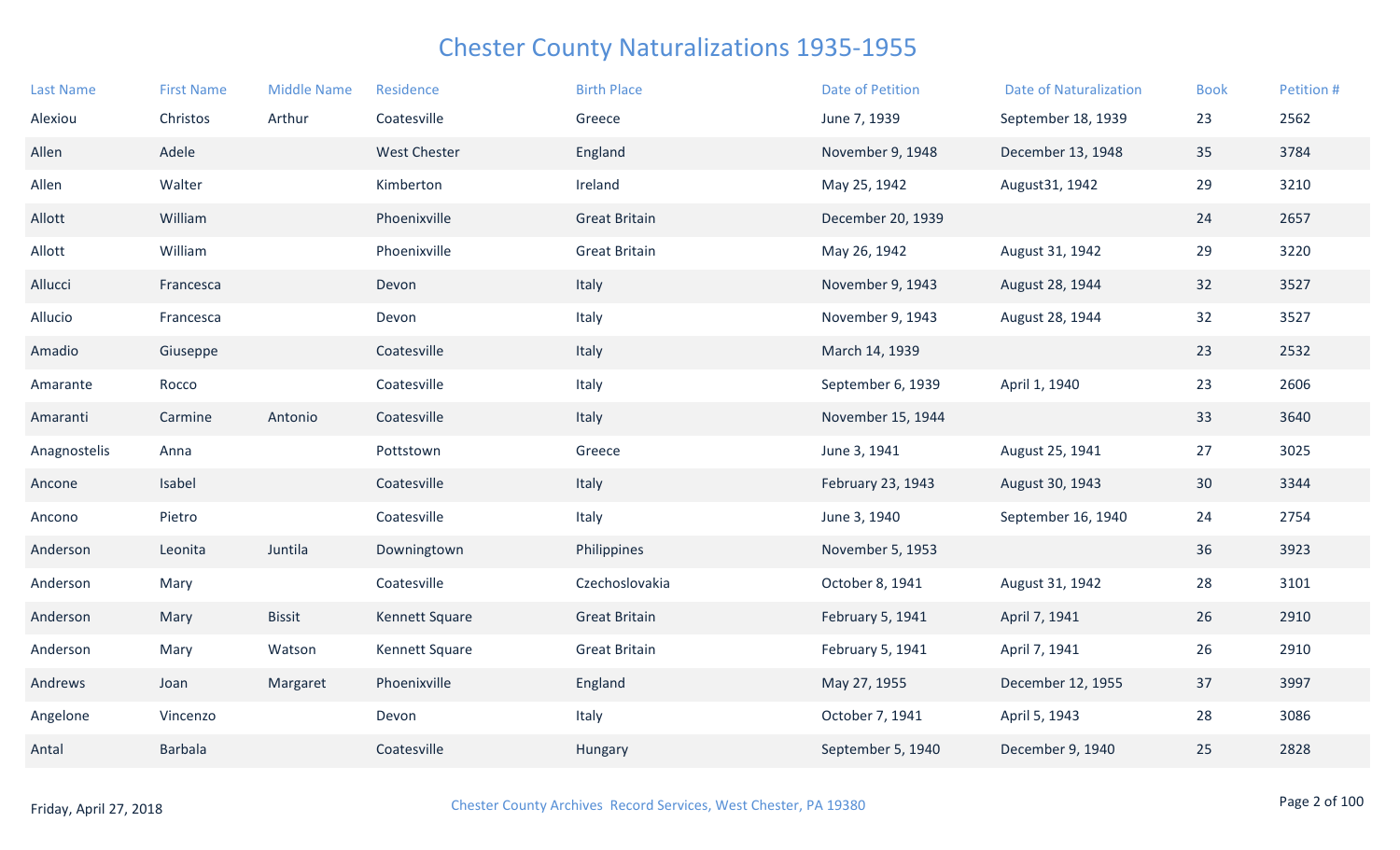| <b>Last Name</b> | <b>First Name</b> | <b>Middle Name</b> | Residence      | <b>Birth Place</b>              | <b>Date of Petition</b> | <b>Date of Naturalization</b> | <b>Book</b> | Petition # |
|------------------|-------------------|--------------------|----------------|---------------------------------|-------------------------|-------------------------------|-------------|------------|
| Antal            | Bertha            | Agnes              | Coatesville    | Hungary                         | September 5, 1940       | December 9, 1940              | 25          | 2828       |
| Antoniuk         | Jan               |                    | Coatesville    | Poland                          | February 7, 1941        |                               | 26          | 2938       |
| Antonopouls      | Serly             |                    | Coatesville    | Greece                          | June 2, 1943            | August 30, 1943               | 31          | 3453       |
| Antonopouls      | Sotiria           |                    | Coatesville    | Greece                          | June 2, 1943            | August 30, 1943               | 31          | 3453       |
| Arangio          | Guisippina        |                    | Phoenixville   | Italy                           | June 3, 1943            | April 3, 1944                 | 31          | 3464       |
| Ardes            | Mary              |                    | Phoenixville   | Hungary                         | August 7, 1944          | June 25, 1945                 | 33          | 3606       |
| Augustynowicz    | Frank             |                    | Phoenixville   | Poland                          | February 5, 1941        | August 25, 1941               | 26          | 2909       |
| Avello           | Francesca         |                    | Kennett Square | Italy                           | November 9, 1943        | June 26, 1944                 | 32          | 3531       |
| Avello           | Ulderica          | Francesca          | Kennett Square | Italy                           | November 9, 1943        | June 26, 1944                 | 32          | 3531       |
| Avioli           | Michael           |                    | Coatesville    | Italy                           | August 9, 1943          | December 11, 1944             | 31          | 3474       |
| Azzolini         | Antonio           |                    | Kennett Square | Italy                           | February 4, 1946        | June 24, 1946                 | 34          | 3720       |
| Babel            | Helen             |                    | Coatesville    | Poland                          | June 6, 1940            | September 16, 1940            | 25          | 2803       |
| Bacchetta        | Mary              |                    | Avondale       | Italy                           | September 7, 1939       | December 11, 1939             | 23          | 2634       |
| <b>Baccino</b>   | John              | Paul               | Kennett Square | Italy                           | May 27, 1942            | April 5, 1943                 | 29          | 3229       |
| Baccino          | Lino              |                    | Kennett Square | Italy                           | February 10, 1941       | December 8, 1941              | 26          | 2944       |
| <b>Baccino</b>   | Louis             |                    | Kennett Square | Italy                           | February 10, 1941       | December 8, 1941              | 26          | 2944       |
| Baccino          | Secondina         |                    | Kennett Square | Italy                           | February 25, 1943       | August 30, 1943               | 31          | 3401       |
| Bachtle          | David             |                    | Mendenhall     | Germany                         | December 29, 1937       | December 11, 1939             | 21          | 2339       |
| Backstetter      | Delila            | Hannah             | Coatesville    | <b>United States of America</b> | March 15, 1938          | June 27, 1938                 | 21          | 2343       |
| Backstetter      | Stephen           |                    | Coatesville    | Hungary                         | September 6, 1938       | December 12, 1938             | 22          | 2415       |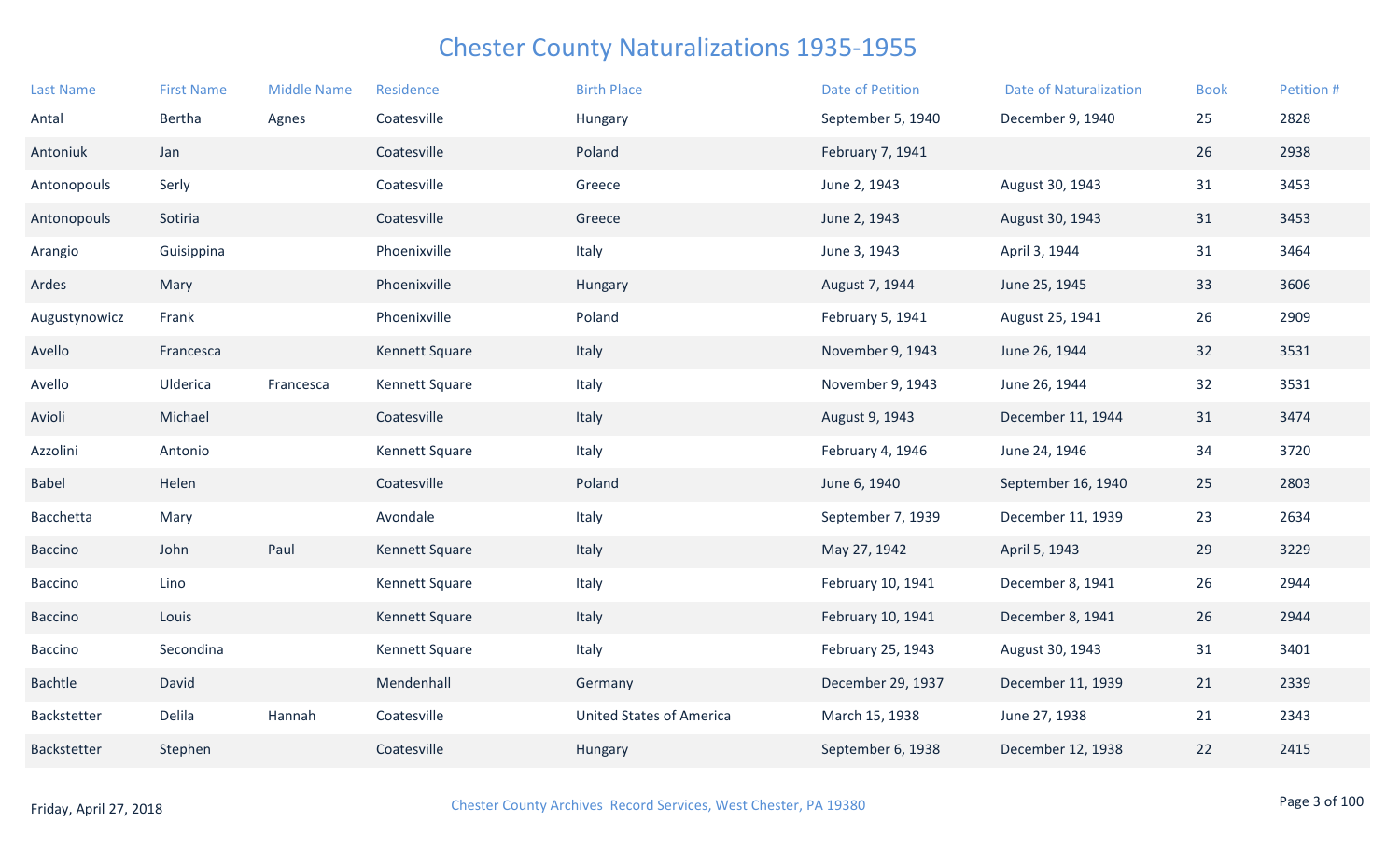| <b>Last Name</b> | <b>First Name</b> | <b>Middle Name</b> | Residence           | <b>Birth Place</b>              | <b>Date of Petition</b> | <b>Date of Naturalization</b> | <b>Book</b> | Petition # |
|------------------|-------------------|--------------------|---------------------|---------------------------------|-------------------------|-------------------------------|-------------|------------|
| Bacskai          | Michael           |                    | Phoenixville        | Hungary                         | June 3, 1943            | April 3, 1944                 | 31          | 3467       |
| <b>Badics</b>    | John              |                    | Phoenixville        | Czechoslovakia                  | March 14, 1939          | June 26, 1939                 | 23          | 2524       |
| <b>Badner</b>    | James             |                    | Elverson            | Poland                          | August 10, 1943         | December 13, 1943             | 32          | 3488       |
| <b>Bagoly</b>    | Helen             |                    | Phoenixville        | Czechoslovakia                  | October 21, 1947        | June 28, 1948                 | 34          | 3767       |
| <b>Bahriak</b>   | Ilko              |                    | Phoenixville        | Poland                          | June 4, 1940            | December 14, 1942             | 24          | 2768       |
| Bajor            | Katarzyna         |                    | Phoenixville        | Poland                          | September 14, 1937      | December 27, 1937             | 21          | 2308       |
| <b>Baker</b>     | Amy               | Alice              | Glen Loch           | <b>Great Britain</b>            | December 29, 1937       | April 4, 1938                 | 21          | 2333       |
| <b>Baker</b>     | Helene            | Amalie             | <b>Spring City</b>  | Switzerland                     | October 7, 1941         | December 14, 1942             | 28          | 3087       |
| Baker            | Sophie            | Louise             | Cochranville        | <b>United States of America</b> | October 8, 1941         | August 31, 1942               | 28          | 3105       |
| Balbo            | Cesare            |                    | Toughkenamon        | Italy                           | September 6, 1939       | June 24, 1940                 | 23          | 2613       |
| Baldwin          | Catherine         |                    | <b>West Chester</b> | Italy                           | September 8, 1942       | August 30, 1943               | 29          | 3249       |
| <b>Balla</b>     | Anna              | Eva                | Coatesville         | Czechoslovakia                  | August 3, 1945          | August 27, 1945               | 34          | 3697       |
| Balogh           | Anna              |                    | Phoenixville        | Czechoslovakia                  | January 27, 1942        | August 31, 1942               | 28          | 3142       |
| Balogh           | Joseph            |                    | Phoenixville        | Czechoslovakia                  | September 6, 1940       | December 9, 1940              | 25          | 2841       |
| <b>Banach</b>    | Mary              |                    | Parkesburg          | Poland                          | April 18, 1955          | June 25, 1956                 | 37          | 3983       |
| <b>Bangalo</b>   | Lucia             |                    | Phoenixville        | Italy                           | February 26, 1943       | June 28, 1943                 | 31          | 3414       |
| Banos            | Colman            |                    | Pottstown           | Hungary                         | February 13, 1945       | June 25, 1945                 | 33          | 3651       |
| Barber           | Anna              |                    | Malvern             | Czechoslovakia                  | June 4, 1941            | August 25, 1941               | 27          | 3032       |
| Barber           | Susan             | Katherine          | Malvern             | Ukraine                         | September 14, 1954      | December 13, 1954             | 36          | 3940       |
| Bareford         | Sheila            | Alexandra          | Downingtown         | England                         | April 20, 1949          | June 27, 1949                 | 35          | 3793       |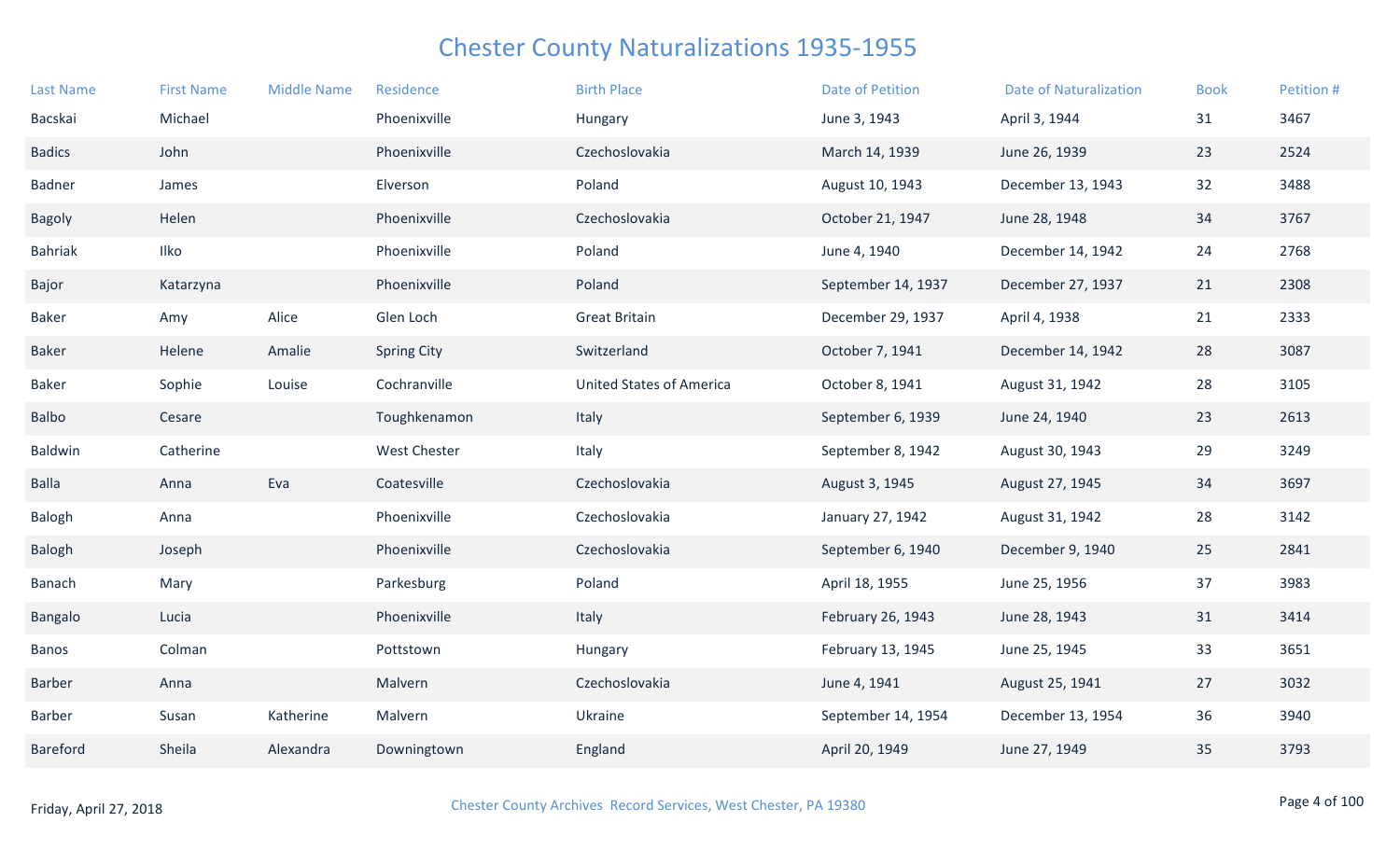| <b>Last Name</b> | <b>First Name</b> | <b>Middle Name</b> | Residence           | <b>Birth Place</b>   | <b>Date of Petition</b> | <b>Date of Naturalization</b> | <b>Book</b> | Petition # |
|------------------|-------------------|--------------------|---------------------|----------------------|-------------------------|-------------------------------|-------------|------------|
| <b>Barlas</b>    | Michael           |                    | Pottstown           | Czechoslovakia       | January 28, 1942        | August 31, 1942               | 28          | 3153       |
| <b>Barlas</b>    | Michael           |                    | Coatesville         | Czechoslovakia       | September 25, 1936      | December 28, 1936             | 20          | 2246       |
| Barnett          | Jean              |                    | <b>West Chester</b> | England              | April 20, 1949          | June 27, 1949                 | 35          | 3794       |
| <b>Barrett</b>   | Feodora           | Renate             | Phoenixville        | Germany              | April 25, 1951          | June 25, 1951                 | 35          | 3843       |
| Barszowski       | Rafael            |                    | Phoenixville        | Poland               | June 3, 1943            | August 30, 1943               | 31          | 3456       |
| <b>Barta</b>     | Rose              |                    | Phoenixville        | Czechoslovakia       | December 20, 1935       | April 6, 1936                 | 20          | 2192       |
| Bartoli          | Cesare            |                    | Toughkenamon        | Italy                | June 1, 1938            | September 19, 1938            | 21          | 2376       |
| <b>Bartone</b>   | Domenico          | Antonio            | Coatesville         | Italy                | March 15, 1939          | April 1, 1940                 | 23          | 2536       |
| Bartone          | Pasquale          |                    | Coatesville         | Italy                | November 10, 1943       | June 26, 1944                 | 32          | 3545       |
| <b>Basilio</b>   | Anna              |                    | Kennett Square      | Italy                | September 6, 1940       | December 9, 1940              | 25          | 2860       |
| Batchelor        | Kate              | Maria              | <b>Spring City</b>  | England              | April 27, 1953          | June 29, 1953                 | 36          | 3889       |
| Batchelor        | Martin            | Luther             | <b>Spring City</b>  | England              | April 27, 1953          | June 29, 1953                 | 36          | 3888       |
| <b>Batos</b>     | George            |                    | Coatesville         | Greece               | October 9, 1945         | December 10, 1945             | 34          | 3703       |
| <b>Battin</b>    | Ethel             | Lillie             | Newtown Square      | <b>Great Britain</b> | September 5, 1939       | April 1, 1940                 | 23          | 2598       |
| <b>Battin</b>    | William           |                    | Newtown Square      | <b>Great Britain</b> | September 5, 1939       | December 9, 1940              | 23          | 2597       |
| Battisto         | Raymond           |                    | Berwyn              | Italy                | June 8, 1939            | April 1, 1940                 | 23          | 2578       |
| Bauerle          | Ella              | Frida              | Glenmoore           | Germany              | November 8, 1943        | June 26, 1944                 | 32          | 3507       |
| Bauman           | Constance         | Winifred           | <b>West Chester</b> | England              | April 19, 1950          | December 11, 1950             | 35          | 3809       |
| Beaton           | Esther            | Elliot             | Paoli               | <b>Great Britain</b> | January 28, 1942        | April 6, 1942                 | 28          | 3155       |
| Beaton           | John              |                    | Paoli               | <b>Great Britain</b> | March 13, 1940          | June 24, 1940                 | 24          | 2717       |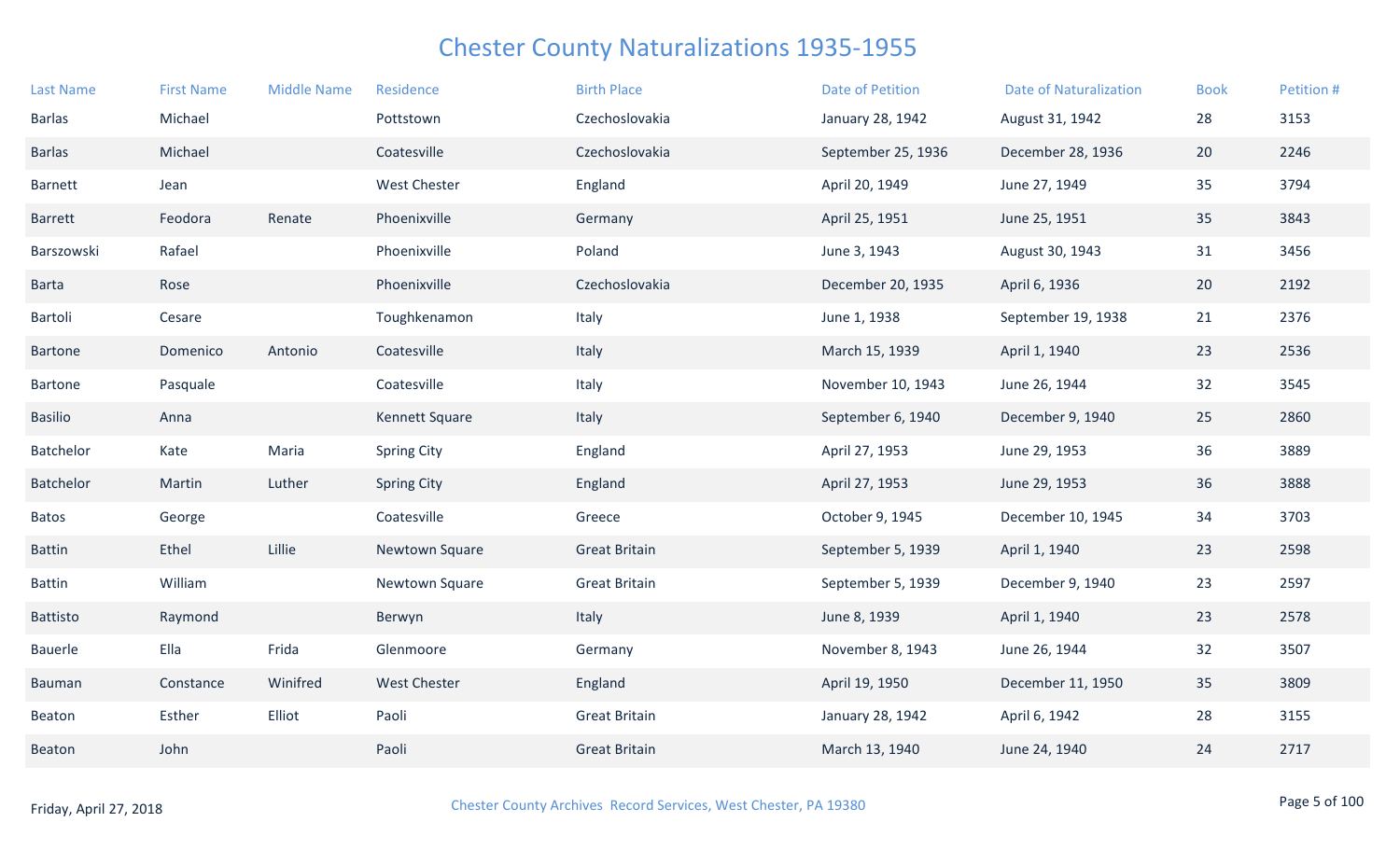| <b>Last Name</b> | <b>First Name</b> | <b>Middle Name</b>       | Residence           | <b>Birth Place</b> | <b>Date of Petition</b> | <b>Date of Naturalization</b> | <b>Book</b>     | Petition # |
|------------------|-------------------|--------------------------|---------------------|--------------------|-------------------------|-------------------------------|-----------------|------------|
| Becker           | Catharine         |                          | Phoenixville        | Czechoslovakia     | June 4, 1941            | August 25, 1941               | 27              | 3051       |
| <b>Becker</b>    | Paula             |                          | Malvern             | Germany            | February 6, 1941        | August 25, 1941               | 26              | 2919       |
| Bednarcyzk       | Jozef             |                          | Phoenixville        | Poland             | September 5, 1939       | December 11, 1939             | 23              | 2592       |
| Bednarek         | Elizabeth         | Elsie                    | Coatesville         | Hungary            | February 10, 1941       | December 8, 1941              | 26              | 2951       |
| <b>Bedrick</b>   | William           |                          | Coatesville         | Russia             | February 4, 1941        |                               | 26              | 2894       |
| Behrenshousen    | Katharine         |                          | Coatesville         | Hungary            | March 30, 1944          | August 28, 1944               | 32              | 3568       |
| Belden           | Lorne             | Belden                   | Coatesville         | Canada             | June 7, 1940            | January 9, 1943               | 25              | 2822       |
| Belinski         | Adelia            |                          | Coatesville         | Poland             | February 24, 1943       | April 5, 1943                 | 30              | 3373       |
| Belinski         | Alexander         |                          | Coatesville         | Poland             | February 23, 1943       | June 28, 1943                 | 30 <sub>o</sub> | 3349       |
| Belliero         | Carlo             | Giovanni                 | West Chester        | Italy              | September 7, 1939       | December 11, 1939             | 23              | 2627       |
| Belnomi          | Carmela           |                          | Coatesville         | Italy              | October 24, 1950        |                               | 35              | 3830       |
| Beltramo         | Hortense          |                          | Immaculata          | Mexico             | February 24, 1943       | April 5, 1943                 | 31              | 3381       |
| Beltramo         | Louise            |                          | <b>West Chester</b> | Mexico             | June 7, 1944            | December 10, 1945             | 33              | 3603       |
| Beluch           | Harry             |                          | Phoenixville        | Poland             | February 6, 1941        | December 8, 1941              | 26              | 2926       |
| Beluch           | Irene             |                          | Phoenixville        | Poland             | October 17, 1952        | December 8, 1952              | 36              | 3882       |
| Bennett          | Robert            | Sydney McCree Unionville |                     | Ireland            | December 19, 1935       | April 6, 1936                 | 20              | 2188       |
| Benya            | Anna              |                          | Kennett Square      | Czechoslovakia     | February 10, 1941       |                               | 26              | 2946       |
| Beppert          | Elizabeth         |                          | <b>Spring City</b>  | Hungary            | February 24, 1943       | August 28, 1944               | 30              | 3364       |
| Beppert          | Peter             |                          | <b>Spring City</b>  | Hungary            | June 1, 1943            | April 3, 1944                 | 31              | 3435       |
| Berardi          | Modesta           |                          | <b>West Chester</b> | Italy              | September 10, 1942      | April 3, 1944                 | 30              | 3296       |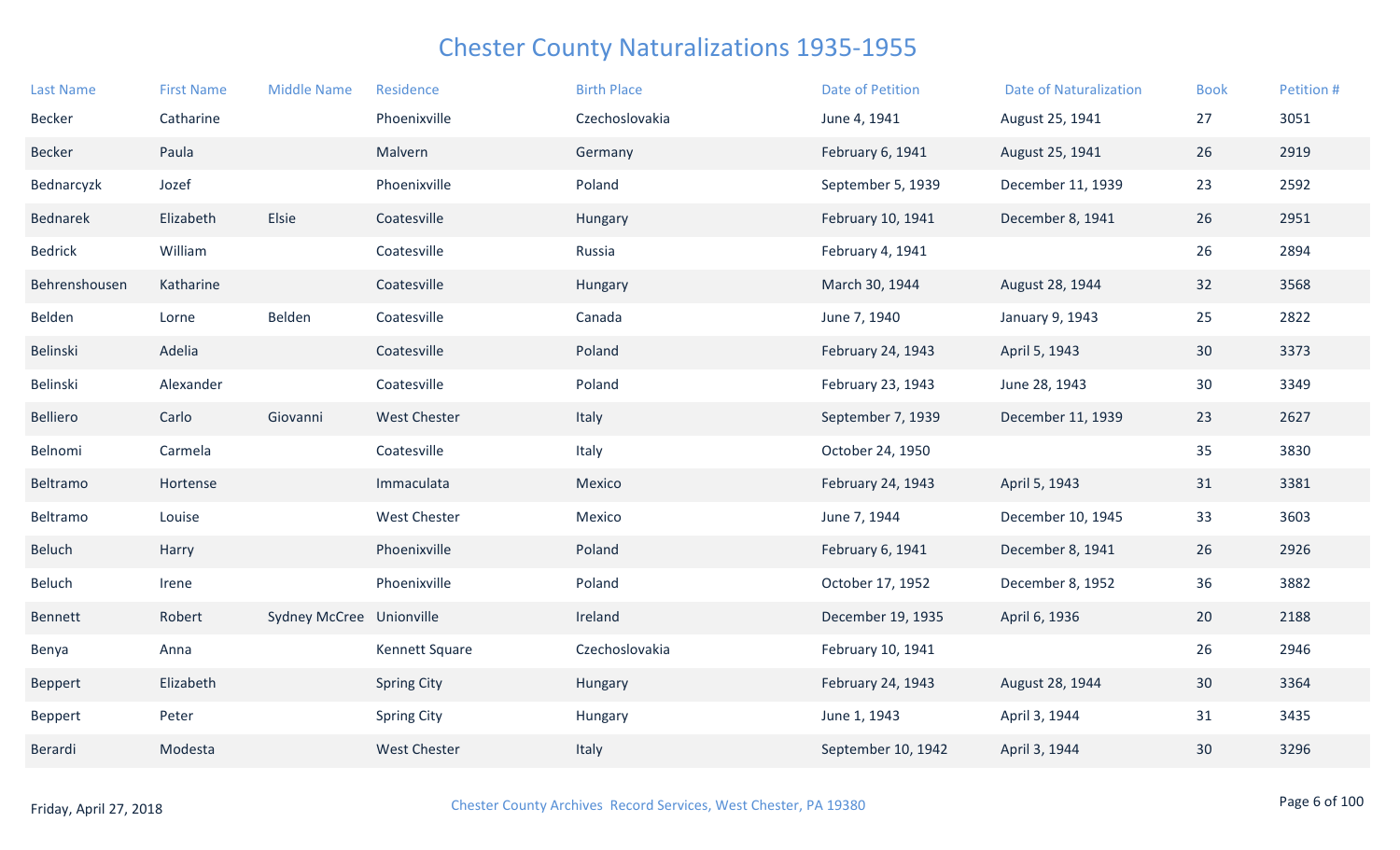| <b>Last Name</b> | <b>First Name</b> | <b>Middle Name</b> | Residence           | <b>Birth Place</b>   | Date of Petition   | <b>Date of Naturalization</b> | <b>Book</b> | Petition # |
|------------------|-------------------|--------------------|---------------------|----------------------|--------------------|-------------------------------|-------------|------------|
| Berbati          | Desolina          |                    | <b>West Chester</b> | Italy                | March 31, 1944     | August 28, 1944               | 33          | 3575       |
| <b>Berliner</b>  | <b>Beattris</b>   |                    | <b>West Chester</b> | Russia               | June 6, 1939       | April 1, 1940                 | 23          | 2554       |
| Berliner         | Bejla             |                    | <b>West Chester</b> | Russia               | June 6, 1939       | April 1, 1940                 | 23          | 2554       |
| <b>Bermes</b>    | Hryn              |                    | Phoenixville        | Poland               | December 30, 1936  | April 5, 1937                 | 21          | 2265       |
| Bernard          | Iris              | Vivien             | Coatesville         | England              | October 24, 1950   | December 11, 1950             | 35          | 3832       |
| Bernardon        | Antoinette        |                    | Kennett Square      | Italy                | October 29, 1951   | December 10, 1951             | 35          | 3853       |
| Bernat           | Katarzyna         | Zofia              | Phoenixville        | Poland               | September 9, 1940  | December 9, 1940              | 25          | 2873       |
| Berry            | Martha            | Alice              | Pomeroy             | <b>Great Britain</b> | March 16, 1938     | June 27, 1938                 | 21          | 2363       |
| Bertogli         | Pasquale          |                    | Avondale            | Italy                | September 10, 1942 | April 5, 1943                 | 30          | 3303       |
| Bertucciati      | Margherita        |                    | Cedar Hollow        | Italy                | February 14, 1941  | August 25, 1941               | 27          | 2981       |
| Betz             | Anton             |                    | Coatesville         | Germany              | September 6, 1939  | April 1, 1940                 | 23          | 2611       |
| Bezpalchuk       | Philip            |                    | Coatesville         | Russia               | February 13, 1945  | April 2, 1945                 | 33          | 3649       |
| <b>Biggins</b>   | James             | Joseph             | Westtown            | Ireland              | March 11, 1937     | June 28, 1937                 | 21          | 2275       |
| <b>Bigon</b>     | Boleslaw          |                    | Coatesville         | Poland               | March 14, 1939     | June 26, 1939                 | 23          | 2520       |
| Bigon            | Mary              |                    | Coatesville         | Ukraine              | November 10, 1955  | December 12, 1955             | 37          | 4017       |
| Bilanzola        | Alberto           |                    | Devon               | Italy                | September 9, 1940  | April 7, 1940                 | 25          | 2869       |
| Bilash           | Michael           |                    | Phoenixville        | Poland               | February 10, 1947  | April 7, 1947                 | 34          | 3745       |
| <b>Bilyk</b>     | Katyryna          |                    | Phoenixville        | Poland               | February 26, 1943  | April 5, 1943                 | 31          | 3422       |
| Biondi           | Antonietta        |                    | Devon               | Italy                | September 10, 1942 | August 30, 1943               | 30          | 3305       |
| Biondi           | John              |                    | Toughkenamon        | Italy                | May 16, 1945       | August 27, 1945               | 34          | 3676       |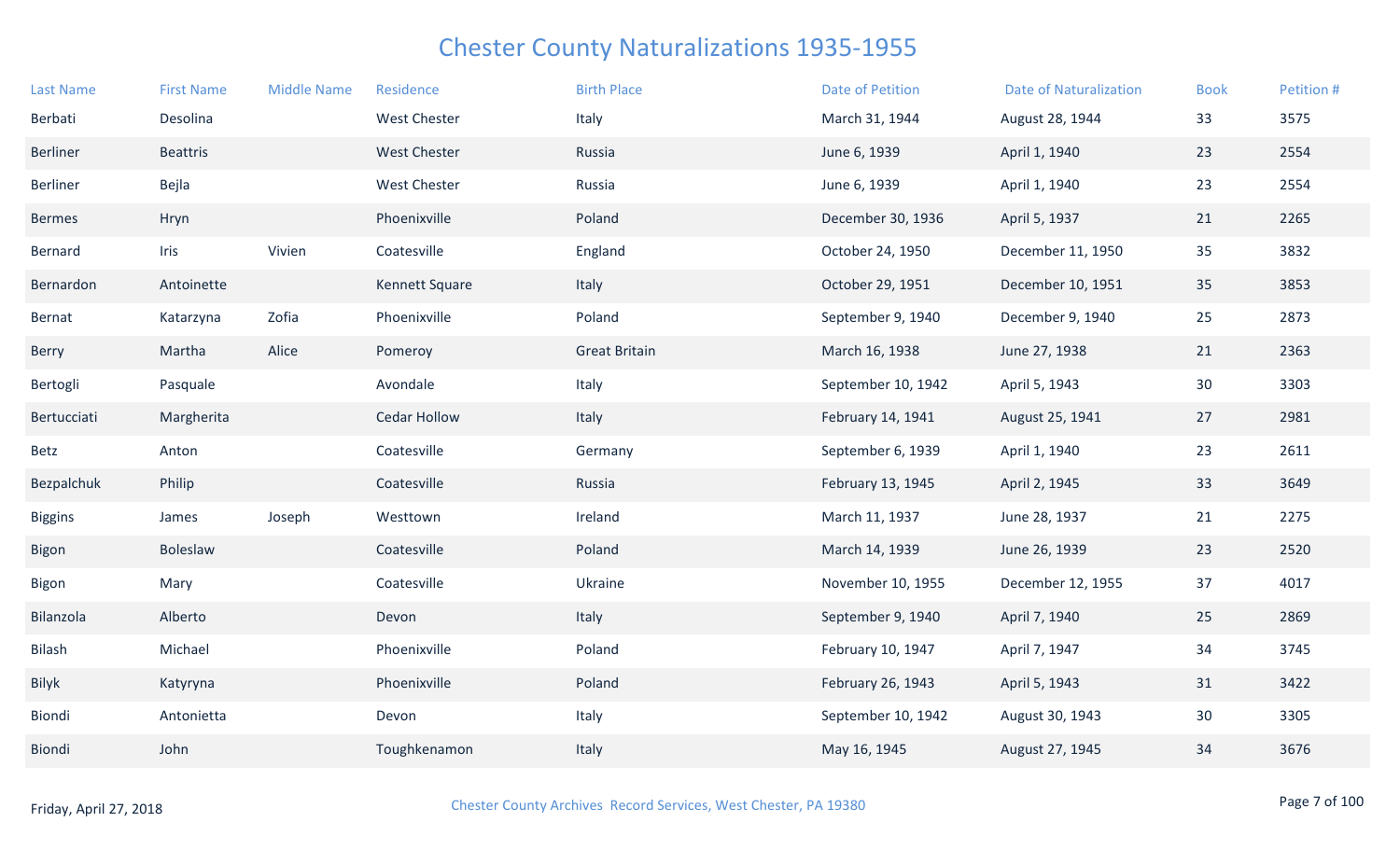| <b>Last Name</b> | <b>First Name</b> | <b>Middle Name</b> | Residence      | <b>Birth Place</b> | <b>Date of Petition</b> | <b>Date of Naturalization</b> | <b>Book</b> | Petition # |
|------------------|-------------------|--------------------|----------------|--------------------|-------------------------|-------------------------------|-------------|------------|
| Biondi           | Marie             | Sista              | Toughkenamon   | Italy              | May 16, 1945            | August 27, 1945               | 34          | 3677       |
| <b>Biringer</b>  | Ernest            | Gerson             | Kennett Square | Germany            | November 9, 1948        | June 27, 1949                 | 35          | 3785       |
| <b>Biringer</b>  | Marga             | Marcus             | Kennett Square | Germany            | November 9, 1948        | June 27, 1949                 | 35          | 3786       |
| <b>Black</b>     | Marie             | Lucie Ernestine    | Downingtown    | France             | October 24, 1950        | December 11, 1950             | 35          | 3828       |
| Bodnar           | Mary              |                    | Coatesville    | Czechoslovakia     | March 19, 1936          | September 21, 1936            | 20          | 2210       |
| Bodnar           | Petrunela         |                    | Coatesville    | Poland             | August 2, 1945          | December 10, 1945             | 34          | 3692       |
| Bodnaruk         | Dmitro            |                    | Elverson       | Poland             | August 10, 1943         | December 13, 1943             | 32          | 3488       |
| <b>Bodolus</b>   | Annie             |                    | Pottstown      | Czechoslovakia     | February 10, 1941       | April 5, 1943                 | 26          | 2952       |
| Bodor            | Mary              |                    | Phoenixville   | Hungary            | February 25, 1943       | December 13, 1943             | 31          | 3407       |
| Bohatel          | Elizabeth         |                    | Coatesville    | Poland             | September 24, 1936      | December 28, 1936             | 20          | 2237       |
| <b>Bohovics</b>  | Zuzana            |                    | Coatesville    | Czechoslovakia     | June 3, 1941            | August 25, 1941               | 27          | 3031       |
| <b>Bohovics</b>  | Zuzi              |                    | Coatesville    | Czechoslovakia     | June 3, 1941            | August 25, 1941               | 27          | 3031       |
| Boldaz           | Paul              |                    | Phoenixville   | Hungary            | December 20, 1939       | August 31, 1942               | 24          | 2652       |
| <b>Bollinger</b> | Alma              | Schindel           | Phoenixville   | Germany            | October 17, 1952        | June 29, 1953                 | 36          | 3881       |
| Bon              | John              |                    | Paoli          | Czechoslovakia     | June 6, 1944            | August 28, 1944               | 33          | 3600       |
| Bonaduce         | Felice            |                    | Devon          | Italy              | March 30, 1944          | August 28, 1944               | 32          | 3553       |
| Bongiovanni      | Angela            |                    | Downingtown    | Italy              | June 9, 1937            | September 20, 1937            | 21          | 2300       |
| Bonifacino       | Rose              |                    | Kennett Square | France             | May 27, 1942            | April 5, 1943                 | 29          | 3228       |
| Boortsalas       | John              |                    | West Chester   | Greece             | February 10, 1947       | April 7, 1947                 | 34          | 3749       |
| Boronski         | Joseph            |                    | Pottstown      | Poland             | February 23, 1943       | April 5, 1943                 | 30          | 3357       |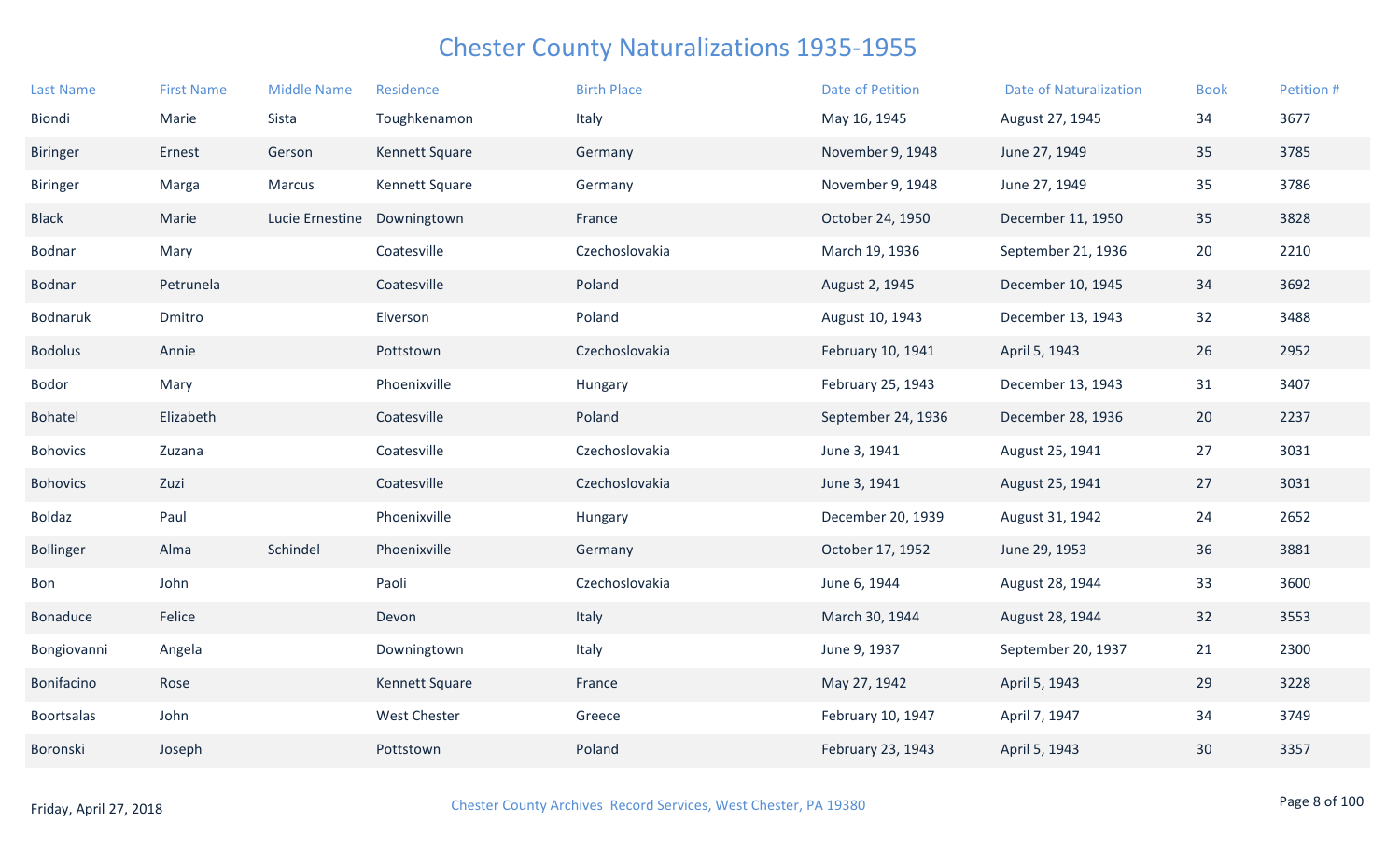| <b>Last Name</b> | <b>First Name</b> | <b>Middle Name</b> | Residence           | <b>Birth Place</b>   | <b>Date of Petition</b> | <b>Date of Naturalization</b> | <b>Book</b> | Petition # |
|------------------|-------------------|--------------------|---------------------|----------------------|-------------------------|-------------------------------|-------------|------------|
| Boros            | Esater            |                    | Coatesville         | Hungary              | March 16, 1938          | June 27, 1938                 | 21          | 2358       |
| <b>Bortsalas</b> | Eva               |                    | <b>West Chester</b> | Greece               | May 16, 1945            | June 25, 1945                 | 34          | 3678       |
| <b>Bortsalas</b> | Evidehiki         |                    | <b>West Chester</b> | Greece               | May 16, 1945            | June 25, 1945                 | 34          | 3678       |
| Borysewicz       | Simon             | Antoni             | Coatesville         | Poland               | November 13, 1944       | April 2, 1945                 | 33          | 3621       |
| Borysewicz       | Zofia             | Anna               | Coatesville         | Austria              | April 27, 1953          | December 14, 1953             | 36          | 3885       |
| Boschi           | Alfonso           |                    | Devon               | Italy                | January 27, 1942        | April 5, 1943                 | 28          | 3140       |
| <b>Boswell</b>   | Muriel            | Anna               | <b>West Chester</b> | North Wales          | October 30, 1951        | December 10, 1951             | 35          | 3858       |
| Bove             | Colomba           |                    | Toughkenamon        | Italy                | February 25, 1943       | June 28, 1943                 | 31          | 3386       |
| Boyer            | Edith             | Antje              | Coatesville         | Austria              | April 1, 1954           |                               | 36          | 3925       |
| Bozzone          | Louise            |                    | Kennett Square      | Italy                | October 10, 1945        | April 1, 1946                 | 34          | 3712       |
| Bozzone          | Paul              |                    | Kennett Square      | Italy                | May 14, 1945            | June 25, 1945                 | 33          | 3662       |
| Bozzone          | Vittorio          |                    | Kennett Square      | Italy                | March 15, 1938          | June 27, 1938                 | 21          | 2346       |
| <b>Brady</b>     | Bernard           |                    | West Chester        | Ireland              | November 4, 1953        | December 14, 1953             | 36          | 3912       |
| <b>Braun</b>     | William           | George             | Devon               | Germany              | February 6, 1941        | August 25, 1941               | 26          | 2922       |
| Braverman        | Chave             |                    | Coatesville         | Russia               | February 13, 1941       | April 7, 1941                 | 26          | 2973       |
| Braverman        | Eva               |                    | Coatesville         | Russia               | February 13, 1941       | April 7, 1941                 | 26          | 2973       |
| Breakwell        | Percival          | Harold             | Strafford           | <b>Great Britain</b> | September 7, 1939       | December 11, 1939             | 23          | 2620       |
| <b>Breeze</b>    | Ivy               |                    | Downingtown         | England              | September 14, 1954      | December 13, 1954             | 36          | 3945       |
| <b>Breeze</b>    | Simeon            |                    | Downingtown         | England              | September 14, 1954      | December 13, 1954             | 36          | 3944       |
| Brezovitz        | Anton             |                    | Coatesville         | Germany              | September 6, 1939       | April 1, 1940                 | 23          | 2611       |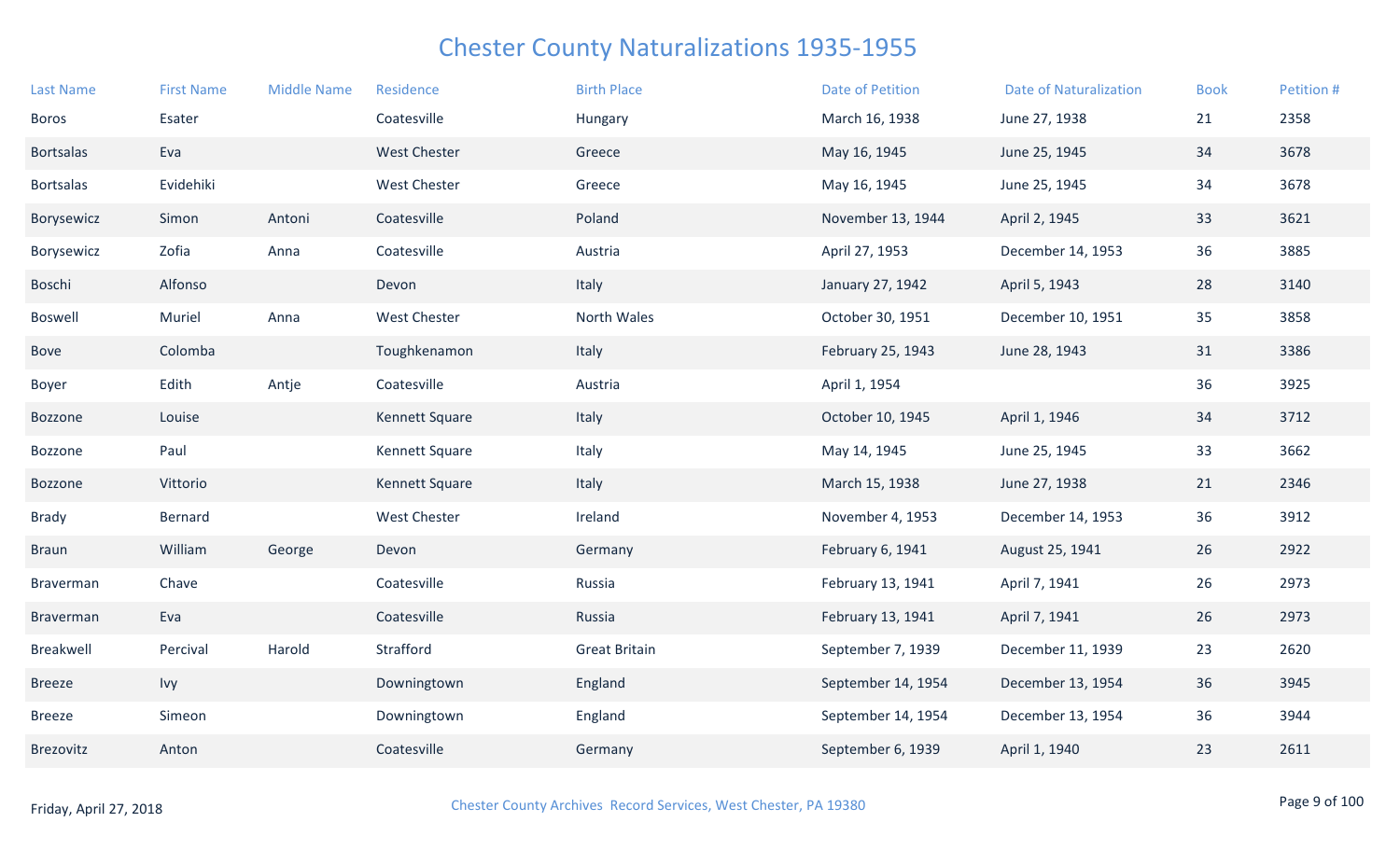| <b>Last Name</b> | <b>First Name</b> | <b>Middle Name</b>          | Residence           | <b>Birth Place</b>   | <b>Date of Petition</b> | <b>Date of Naturalization</b> | <b>Book</b> | Petition # |
|------------------|-------------------|-----------------------------|---------------------|----------------------|-------------------------|-------------------------------|-------------|------------|
| <b>Briggs</b>    | Annie             |                             | Kennett Square      | England              | July 16, 1946           | December 9, 1946              | 34          | 3732       |
| <b>Brigham</b>   | Elizabeth         | Prittie Molyneu Coatesville |                     | England              | October 23, 1950        | December 11, 1950             | 35          | 3820       |
| Broussard        | <b>Betty</b>      | Wright                      | Paoli               | Philippines          | May 27, 1955            | December 12, 1955             | 37          | 3996       |
| Brown            | Norris            | Sidney                      | Unionville          | England              | November 2, 1953        |                               | 36          | 3905       |
| <b>Browning</b>  | Bartholomew       |                             | <b>West Chester</b> | England              | January 27, 1955        | June 27, 1955                 | 36          | 3964       |
| <b>Browning</b>  | Nora              | Edith                       | <b>West Chester</b> | England              | January 27, 1955        | June 27, 1955                 | 36          | 3963       |
| Brownlow         | Albert            | Lee                         | Kennett Square      | Canada               | January 27, 1942        | August 30, 1943               | 28          | 3150       |
| <b>Bruno</b>     | Maria             |                             | <b>West Chester</b> | Italy                | June 9, 1937            | December 27, 1937             | 21          | 2298       |
| Bryni            | Luigi             |                             | Malvern             | Italy                | May 25, 1942            | June 28, 1943                 | 29          | 3211       |
| <b>Bucci</b>     | Consilio          |                             | Downingtown         | Italy                | May 16, 1945            | June 25, 1945                 | 34          | 3680       |
| <b>Bucci</b>     | Mary              |                             | Downingtown         | Italy                | May 16, 1945            | June 25, 1945                 | 34          | 3681       |
| <b>Bullotta</b>  | Dominic           | Ercoli                      | <b>West Chester</b> | Italy                | March 14, 1939          | June 26, 1939                 | 23          | 2530       |
| <b>Bunce</b>     | Albert            | Edward                      | Strafford           | England              | March 30, 1944          | June 26, 1944                 | 32          | 3562       |
| Buoni            | Pasca             |                             | <b>West Chester</b> | Italy                | September 9, 1942       | April 5, 1943                 | 29          | 3272       |
| Buonpadre        | Ferdindando       |                             | Downingtown         | Italy                | September 6, 1940       | December 9, 1940              | 25          | 2844       |
| <b>Burke</b>     | Denise            |                             | <b>West Chester</b> | France               | September 15, 1954      | December 13, 1954             | 36          | 3958       |
| <b>Burke</b>     | Marie             | Victorine                   | <b>West Chester</b> | France               | September 15, 1954      | December 13, 1954             | 36          | 3957       |
| <b>Burke</b>     | Robert            |                             | <b>West Chester</b> | Ireland              | May 25, 1942            | August 31, 1942               | 29          | 3208       |
| <b>Burleigh</b>  | Margaret          | Inniss                      | <b>West Chester</b> | <b>Barbados</b>      | April 25, 1951          | June 25, 1951                 | 35          | 3849       |
| Burtenshaw       | Charles           | Frederick                   | <b>West Chester</b> | <b>Great Britain</b> | December 20, 1939       | December 9, 1940              | 24          | 2649       |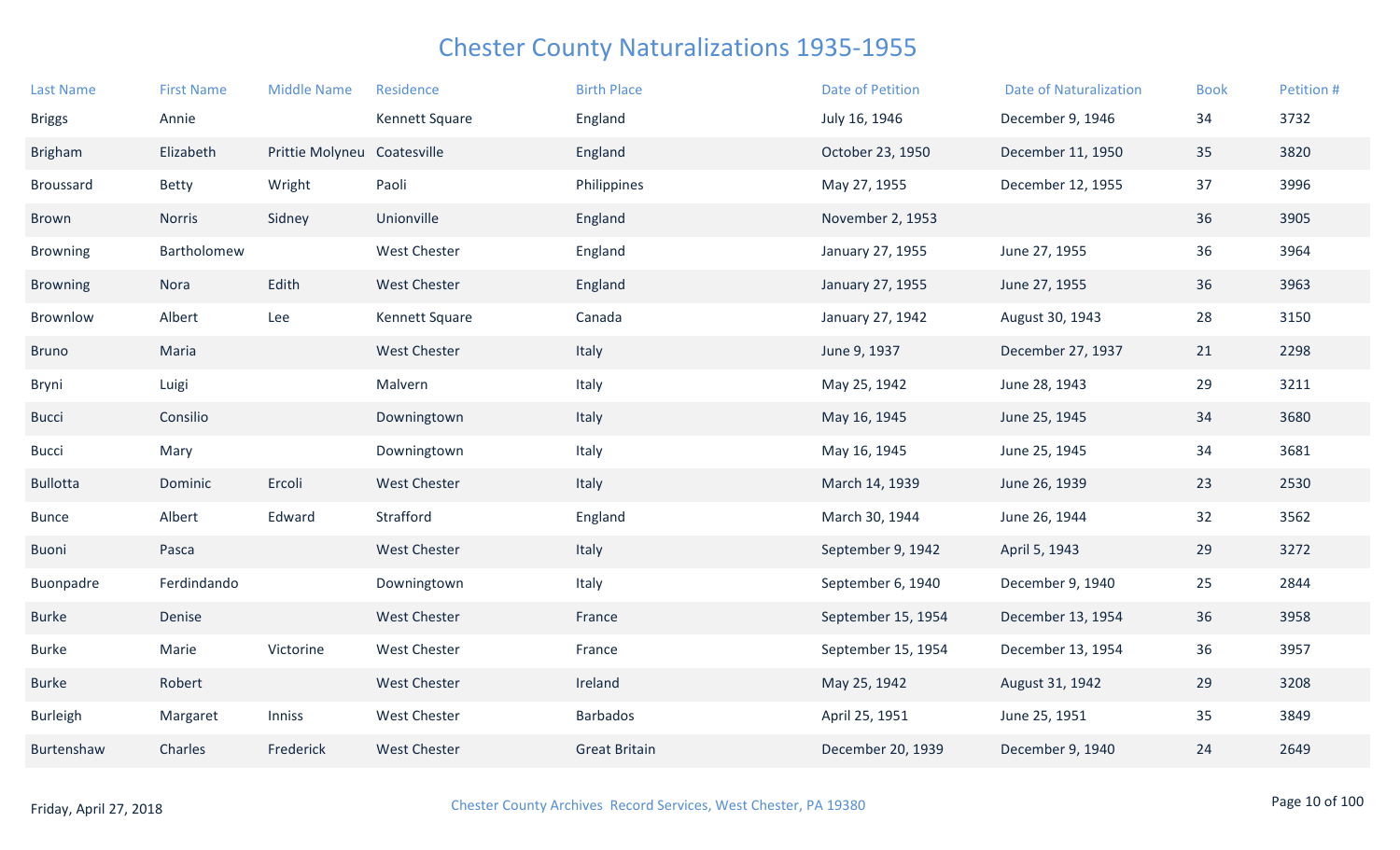| <b>Last Name</b> | <b>First Name</b> | <b>Middle Name</b> | Residence           | <b>Birth Place</b>              | Date of Petition  | <b>Date of Naturalization</b> | <b>Book</b>     | Petition # |
|------------------|-------------------|--------------------|---------------------|---------------------------------|-------------------|-------------------------------|-----------------|------------|
| <b>Byrd</b>      | Daria             | Anna               | Kimberton           | Poland                          | October 17, 1952  | December 8, 1952              | 36              | 3883       |
| Byrne            | Patrick           | Francis            | Coatesville         | Ireland                         | October 21, 1947  | December 8, 1947              | 34              | 3763       |
| Cafaratti        | Nicola            | Maria              | Devon               | Italy                           | October 8, 1941   | April 3, 1944                 | 28              | 3102       |
| Calderwood       | Robert            |                    | Coatesville         | Ireland                         | March 12, 1940    | June 24, 1940                 | 24              | 2709       |
| Calise           | Frank             |                    | Coatesville         | Italy                           | May 15, 1945      | December 10, 1945             | 33              | 3674       |
| Callaghan        | Maggie            |                    | Coatesville         | Ireland                         | February 23, 1943 | April 5, 1943                 | 30 <sup>°</sup> | 3343       |
| Camoirano        | Secondina         |                    | Toughkenamon        | Italy                           | March 3, 1942     | June 28, 1943                 | 29              | 3205       |
| Campos           | Felix             |                    | Malvern             | Mexico                          | June 7, 1940      | April 7, 1941                 | 25              | 2815       |
| Canale           | Alfred            |                    | Coatesville         | Italy                           | June 3, 1941      | April 5, 1943                 | 27              | 3014       |
| Canale           | <b>Biagio</b>     | Alfredo            | Coatesville         | Italy                           | June 3, 1941      | April 5, 1943                 | 27              | 3014       |
| Canale           | Gaetano           |                    | Coatesville         | Italy                           | March 13, 1940    | September 16, 1940            | 24              | 2715       |
| Canby            | Irean             |                    | Downingtown         | Poland                          | April 19, 1950    | June 26, 1950                 | 35              | 3813       |
| Cangemi          | John              | Joseph             | Coatesville         | Italy                           | February 5, 1941  | April 5, 1943                 | 26              | 2905       |
| Capabianco       | Raffaele          |                    | Coatesville         | Italy                           | May 14, 1945      | August 27, 1945               | 33              | 3660       |
| Capaj            | Michael           |                    | Phoenixville        | Germany                         | February 13, 1941 |                               | 26              | 2970       |
| Capaj            | Stefan            |                    | Phoenixville        | Hungary                         | September 7, 1938 | December 12, 1938             | 22              | 2424       |
| Capanna          | Elvidio           |                    | <b>West Chester</b> | Italy                           | June 4, 1941      | August 25, 1941               | 27              | 3037       |
| Capanna          | Elwood            |                    | <b>West Chester</b> | Italy                           | June 4, 1941      | August 25, 1941               | 27              | 3037       |
| Capanna          | Peninnah          | Evans              | West Chester        | <b>United States of America</b> | March 14, 1940    | June 24, 1940                 | 24              | 2738       |
| Capay            | Michael           |                    | Phoenixville        | Germany                         | February 13, 1941 |                               | 26              | 2970       |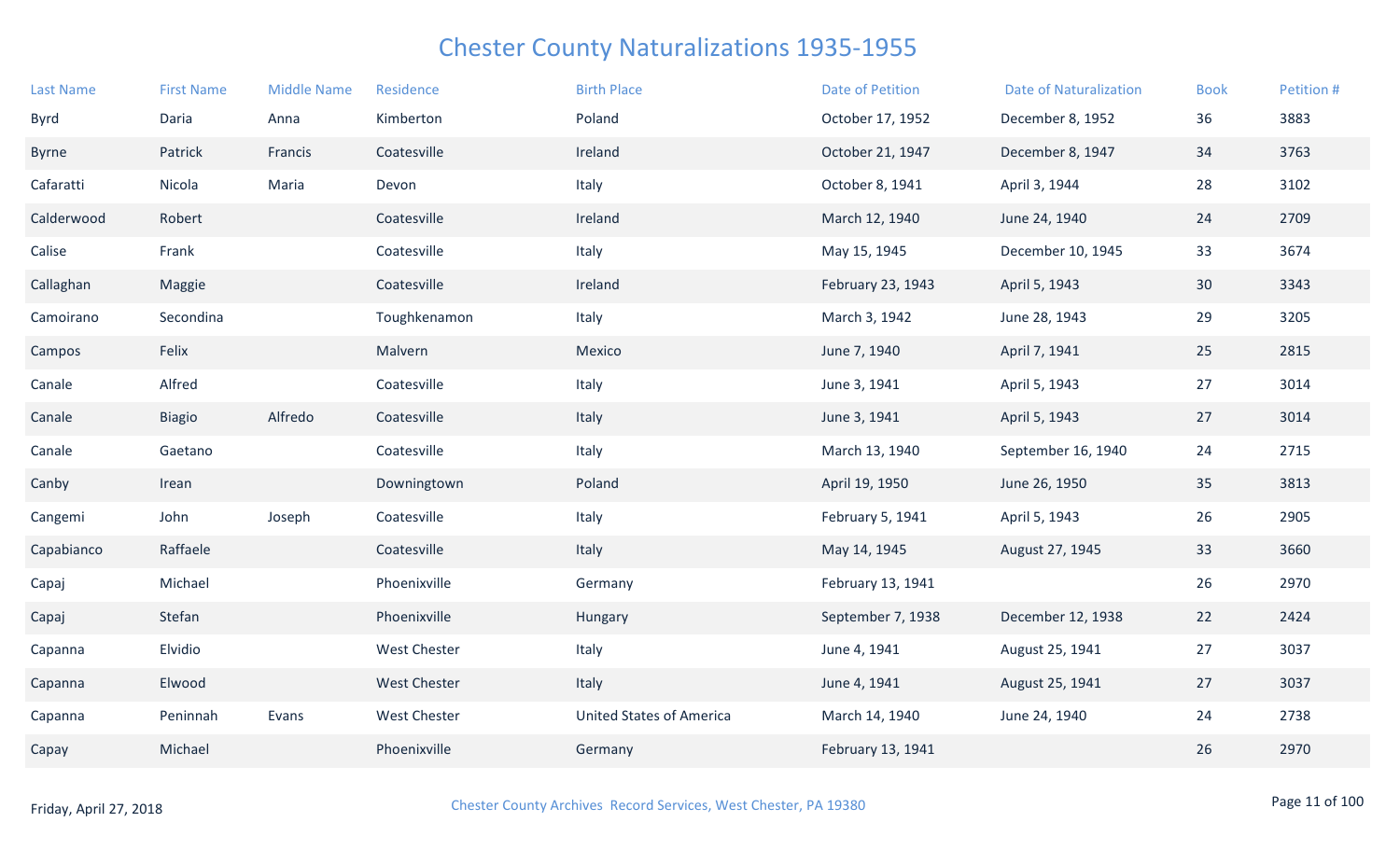| <b>Last Name</b> | <b>First Name</b> | <b>Middle Name</b> | Residence           | <b>Birth Place</b>   | <b>Date of Petition</b> | <b>Date of Naturalization</b> | <b>Book</b> | Petition # |
|------------------|-------------------|--------------------|---------------------|----------------------|-------------------------|-------------------------------|-------------|------------|
| Caporale         | Domenico          |                    | Downingtown         | Italy                | March 12, 1940          | June 24, 1940                 | 24          | 2707       |
| Caporale         | Edorinda          |                    | Downingtown         | Italy                | September 6, 1940       | December 9, 1940              | 25          | 2845       |
| Cappelli         | Giovina           |                    | Devon               | Italy                | August 8, 1944          | December 11, 1944             | 33          | 3613       |
| Cappelli         | Joan              | Kathleen           | Devon               | England              | January 27, 1955        | June 27, 1955                 | 36          | 3969       |
| Capriotti        | Adelina           |                    | Downingtown         | Italy                | January 28, 1942        | April 5, 1943                 | 28          | 3169       |
| Capriotti        | Costantino        |                    | Berwyn              | Italy                | September 9, 1942       | June 28, 1943                 | 29          | 3274       |
| Capriotti        | Emidio            |                    | Berwyn              | Italy                | July 16, 1946           | April 7, 1947                 | 34          | 3735       |
| Caraciolo        | Dominic           |                    | <b>West Chester</b> | Italy                | June 6, 1944            | December 11, 1944             | 33          | 3599       |
| Carnevalino      | Victor            | Charles            | Devon               | Italy                | June 7, 1940            | December 9, 1940              | 25          | 2820       |
| Carosi           | Alfonso           |                    | Toughkenamon        | Italy                | October 8, 1941         | August 30, 1943               | 28          | 3100       |
| Carpenter        | Eliza             | Jane               | <b>West Chester</b> | <b>Great Britain</b> | February 4, 1941        |                               | 26          | 2901       |
| Carrozza         | Cynthia           | Ena                | Coatesville         | England              | October 23, 1950        | December 11, 1950             | 35          | 3818       |
| Casanova         | Mario             |                    | Coatesville         | Italy                | April 1, 1954           | June 28, 1954                 | 36          | 3927       |
| Casella          | Rosa              |                    | Coatesville         | Italy                | December 21, 1939       | April 1, 1940                 | 24          | 2665       |
| Casella          | Vincenzo          |                    | Phoenixville        | Italy                | December 28, 1937       | April 4, 1938                 | 21          | 2327       |
| Casenta          | Leonardo          |                    | Downingtown         | Italy                | February 11, 1941       | April 5, 1943                 | 26          | 2965       |
| Catanese         | Anna              |                    | Coatesville         | Italy                | February 6, 1941        | August 25, 1941               | 26          | 2929       |
| Catanese         | Columbia          | Margaret           | Coatesville         | Italy                | February 26, 1943       | June 28, 1943                 | 31          | 3415       |
| Cavallucci       | Anna              | Isoletta           | Coatesville         | Italy                | March 13, 1939          | September 18, 1939            | 23          | 2511       |
| Cavuto           | Clorinda          |                    | Coatesville         | Italy                | February 26, 1943       | June 28, 1943                 | 31          | 3410       |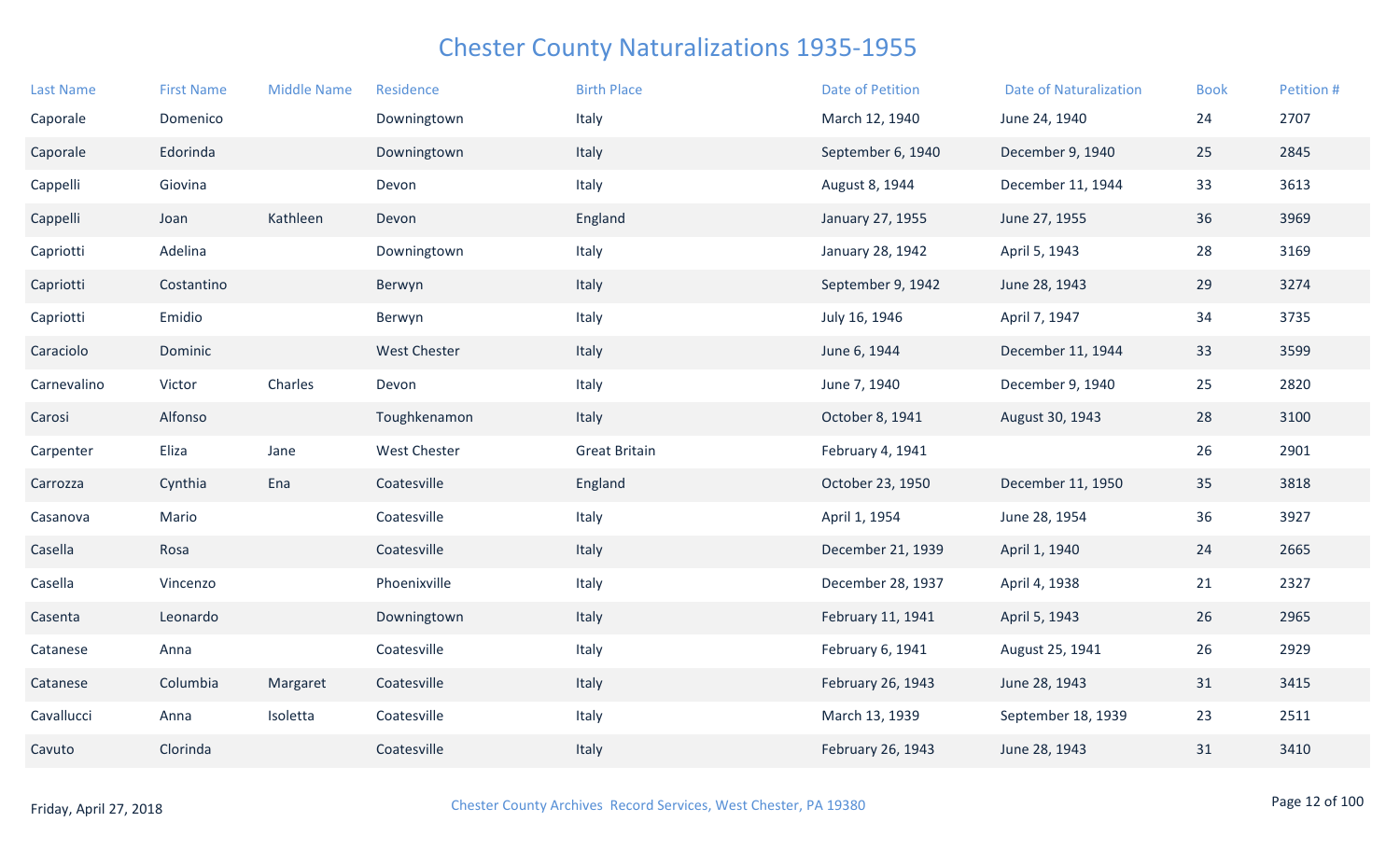| <b>Last Name</b>        | <b>First Name</b> | <b>Middle Name</b> | Residence         | <b>Birth Place</b> | <b>Date of Petition</b> | <b>Date of Naturalization</b> | <b>Book</b> | Petition # |
|-------------------------|-------------------|--------------------|-------------------|--------------------|-------------------------|-------------------------------|-------------|------------|
| Cazillo                 | Joseph            |                    | Coatesville       | Italy              | February 4, 1946        | December 9, 1946              | 34          | 3718       |
| Cazzillo                | Pasquale          |                    | Parkesburg        | Italy              | March 16, 1938          | June 27, 1938                 | 21          | 2354       |
| Cefalo                  | Pasquale          |                    | Malvern           | Italy              | October 9, 1941         | December 8, 1941              | 28          | 3129       |
| Celii                   | Domenico          |                    | Downingtown       | Italy              | June 2, 1941            | April 5, 1943                 | 27          | 3008       |
| Celil                   | Rosalia           |                    | Downingtown       | Italy              | November 8, 1943        | April 3, 1944                 | 32          | 3496       |
| Celsi                   | Giuseppe          |                    | Devon             | Italy              | February 6, 1941        | April 7, 1941                 | 26          | 2932       |
| Cengeri                 | Pearl             |                    | Phoenixville      | Hungary            | August 7, 1944          | December 11, 1944             | 33          | 3605       |
| Cengeri                 | Piroska           |                    | Phoenixville      | Hungary            | August 7, 1944          | December 11, 1944             | 33          | 3605       |
| Cepiel                  | Martha            |                    | Pottstown         | Poland             | September 5, 1939       | December 11, 1939             | 23          | 2599       |
| Cerei                   | Domenico          |                    | Downingtown       | Italy              | June 2, 1941            | April 5, 1943                 | 27          | 3008       |
| Cerii                   | Antonietta        |                    | Downingtown       | Italy              | February 25, 1943       | December 13, 1943             | 31          | 3390       |
| Chandoha                | Elias             |                    | Coatesville       | Poland             | September 5, 1939       | December 11, 1939             | 23          | 2596       |
| Chapay                  | Stephen           |                    | Phoenixville      | Hungary            | September 7, 1938       | December 12, 1938             | 22          | 2424       |
| Cheng                   | Thomas            | Clement            | Detroit, Michigan | China              | September 15, 1954      | December 13, 1954             | 36          | 3949       |
| Chengar                 | George            |                    | Coatesville       | Czechoslovakia     | June 2, 1941            | August 25, 1941               | 27          | 3003       |
| Chevrier                | Ariane            | Genevieve          | Mendenhall        | France             | September 16, 1955      |                               | 37          | 4013       |
| <b>Chevrier Edwards</b> | Ariane            | Genevieve          | Mendenhall        | France             | September 16, 1955      |                               | 37          | 4013       |
| Chiabrera               | <b>Biagio</b>     |                    | Kennett Square    | Italy              | September 9, 1942       | June 28, 1943                 | 29          | 3268       |
| Chiappini               | Joseph            |                    | Devon             | Italy              | December 20, 1939       | April 1, 1940                 | 24          | 2655       |
| Chico                   | Mary              |                    | Phoenixville      | Italy              | June 2, 1941            | April 5, 1943                 | 27          | 2992       |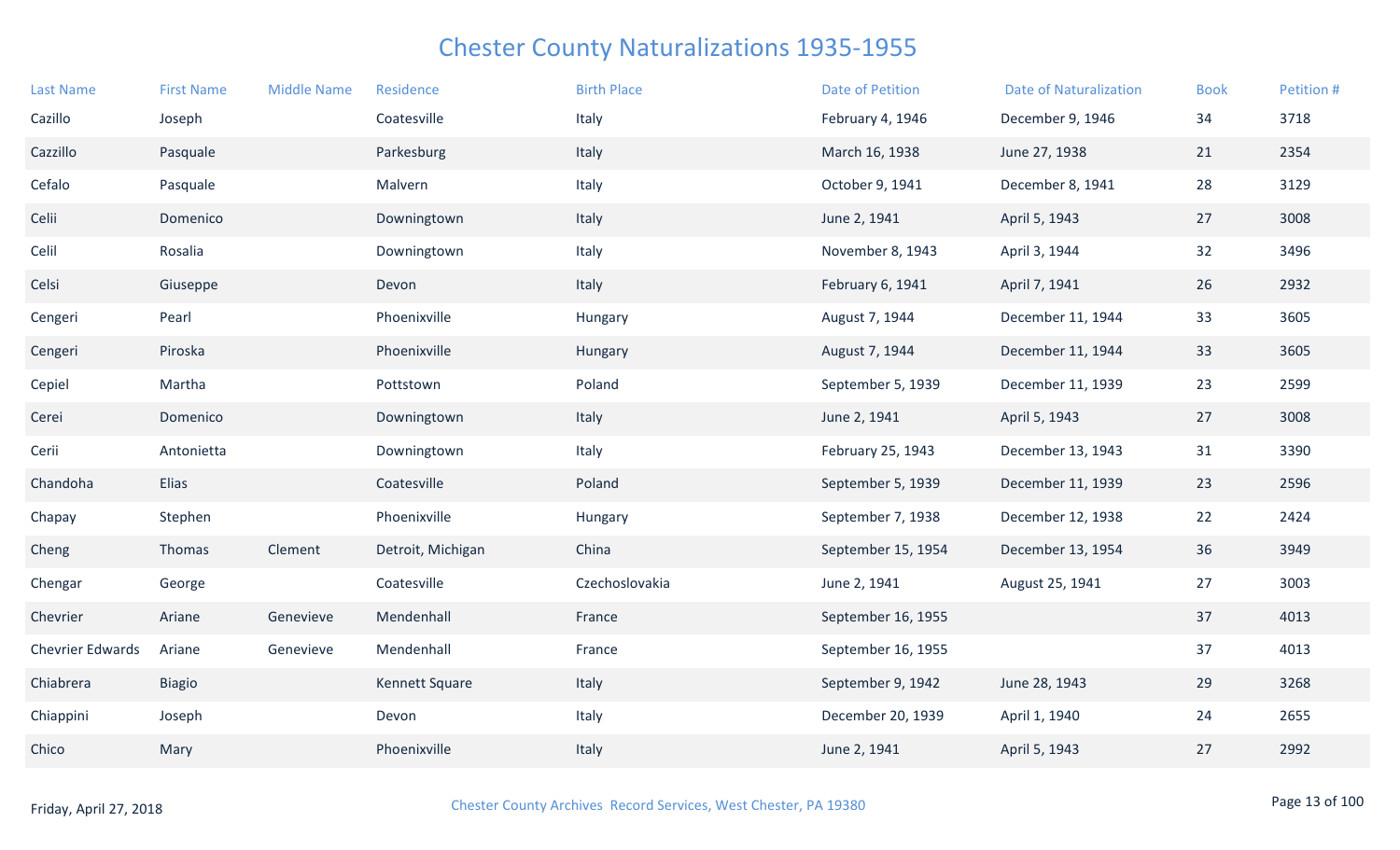| <b>Last Name</b> | <b>First Name</b> | <b>Middle Name</b> | Residence             | <b>Birth Place</b> | <b>Date of Petition</b> | <b>Date of Naturalization</b> | <b>Book</b>     | Petition # |
|------------------|-------------------|--------------------|-----------------------|--------------------|-------------------------|-------------------------------|-----------------|------------|
| Chicote          | Alfred            |                    | Phoenixville          | Philippines        | September 16, 1937      | April 4, 1938                 | 21              | 2312       |
| Chigas           | Zuzanna           |                    | Coatesville           | Czechoslovakia     | September 25, 1936      | December 28, 1936             | 20              | 2256       |
| China            | Mary              |                    | <b>Kennett Square</b> | Italy              | January 28, 1942        | April 5, 1943                 | 28              | 3164       |
| Chippendale      | George            |                    | Doe Run               | England            | March 31, 1944          | June 26, 1944                 | 33              | 3581       |
| Chomalou         | Sophia            |                    | <b>West Chester</b>   | Greece             | February 3, 1941        | August 25, 1941               | 26              | 2885       |
| Chonka           | Peter             |                    | St. Peters            | Romania            | February 24, 1943       | June 26, 1944                 | 30              | 3369       |
| Chonka           | Peter             | Samuel             | St. Peters            | Romania            | February 24, 1943       | June 26, 1944                 | 30 <sup>°</sup> | 3358       |
| Christ           | Teresa            |                    | Downingtown           | Greece             | January 27, 1942        | April 6, 1942                 | 28              | 3146       |
| Christ           | Terpsihori        |                    | Downingtown           | Greece             | January 27, 1942        | April 6, 1942                 | 28              | 3146       |
| Chuck            | Frank             |                    | Phoenixville          | Poland             | February 13, 1945       | April 2, 1945                 | 33              | 3645       |
| Chuck            | Leon              |                    | Phoenixville          | Poland             | December 20, 1935       | April 6, 1936                 | 20              | 2202       |
| Ciaccia          | Filomena          |                    | Coatesville           | Italy              | August 10, 1943         | April 3, 1944                 | 32              | 3486       |
| Ciaccia          | Paolo             |                    | Coatesville           | Italy              | October 7, 1941         | April 5, 1943                 | 28              | 3080       |
| Ciarrocchi       | Maria             |                    | Toughkenamon          | Italy              | September 9, 1942       | April 5, 1943                 | 30              | 3280       |
| Ciarrocco        | Attilio           |                    | Toughkenamon          | Italy              | September 11, 1942      | June 26, 1944                 | 30              | 3333       |
| Ciasnocha        | Agnieszka         |                    | Phoenixville          | Poland             | June 3, 1938            | December 12, 1938             | 21              | 2395       |
| Ciccione         | Guiseppe          |                    | Coatesville           | Italy              | February 14, 1945       | June 25, 1945                 | 33              | 3656       |
| Cicconetti       | Raffaele          |                    | Downingtown           | Italy              | May 25, 1942            | April 5, 1943                 | 29              | 3213       |
| Ciemicki         | Kazimierz         |                    | Phoenixville          | Poland             | June 3, 1936            | September 21, 1936            | 20              | 2220       |
| Ciffak           | Anna              |                    | Phoenixville          | Czechoslovakia     | March 3, 1942           | August 31, 1942               | 29              | 3196       |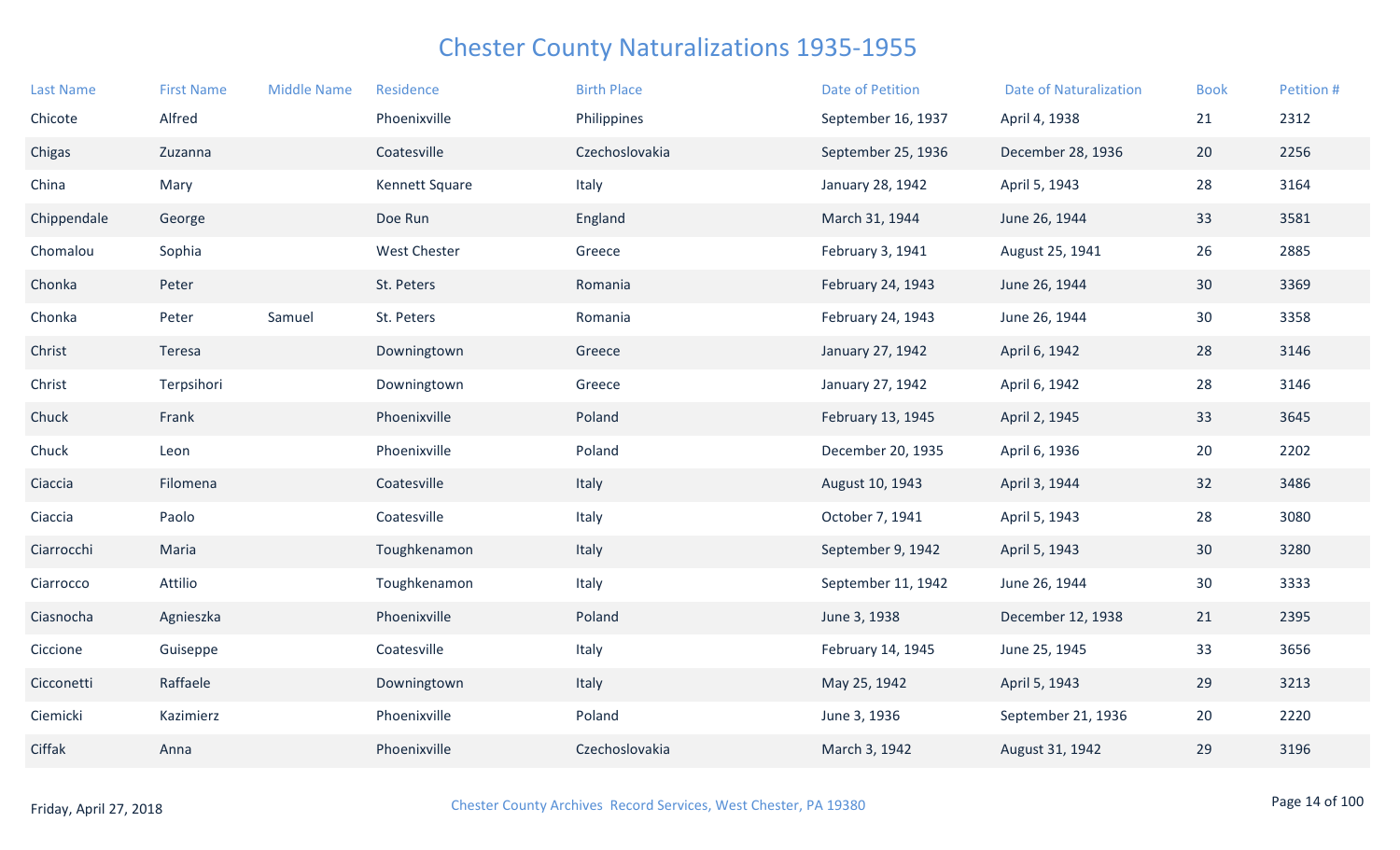| <b>Last Name</b> | <b>First Name</b> | <b>Middle Name</b>           | Residence             | <b>Birth Place</b>   | Date of Petition   | <b>Date of Naturalization</b> | <b>Book</b> | Petition # |
|------------------|-------------------|------------------------------|-----------------------|----------------------|--------------------|-------------------------------|-------------|------------|
| Ciffra           | Pasquale          |                              | Malvern               | Italy                | October 9, 1941    | December 8, 1941              | 28          | 3129       |
| Cinorre          | Severina          |                              | <b>West Chester</b>   | Italy                | June 6, 1940       | December 9, 1940              | 25          | 2806       |
| Cionca           | Petru             |                              | St. Peters            | Romania              | February 24, 1943  | June 26, 1944                 | 30          | 3358       |
| Cionca           | Petru             |                              | St. Peters            | Romania              | February 24, 1943  | June 26, 1944                 | 30          | 3369       |
| Cioti            | Domenico          |                              | <b>Kennett Square</b> | Italy                | July 16, 1946      | April 7, 1947                 | 34          | 3736       |
| Cipollini        | Baldassaro        |                              | Downingtown           | Italy                | September 7, 1939  | April 1, 1940                 | 23          | 2631       |
| Ciprietti        | Grazia            |                              | Avondale              | Italy                | August 3, 1945     | June 24, 1946                 | $34$        | 3695       |
| Ciprietti        | Sabatino          |                              | Avondale              | Italy                | June 5, 1944       | December 11, 1944             | 33          | 3586       |
| Cisarik          | Antonia           |                              | Coatesville           | Poland               | March 14, 1940     | September 16, 1940            | 24          | 2746       |
| Ciuch            | Fedor             |                              | Phoenixville          | Poland               | February 13, 1945  | April 2, 1945                 | 33          | 3645       |
| Ciuch            | Julian            |                              | Phoenixville          | Poland               | December 20, 1935  | April 6, 1936                 | 20          | 2202       |
| Clark            | Nicolle           | Henriette Eleon West Chester |                       | France               | November 10, 1948  | June 27, 1949                 | 35          | 3790       |
| Clark Morrow     | Christina         |                              | Paoli                 | <b>Great Britain</b> | September 10, 1942 | December 14, 1942             | 30          | 3308       |
| Cleary           | Margaret          |                              | Devon                 | Ireland              | January 27, 1955   | June 27, 1955                 | 36          | 3961       |
| Clemento         | Eugenio           |                              | Downingtown           | Italy                | October 16, 1935   | December 28, 1936             | 20          | 2175       |
| Coccio           | Giovanni          |                              | Phoenixville          | Italy                | June 1, 1943       | April 3, 1944                 | 31          | 3439       |
| Coccio           | Julia             |                              | Phoenixville          | Italy                | November 8, 1943   | April 3, 1944                 | 32          | 3499       |
| Coccio           | Rosina            |                              | Phoenixville          | Italy                | October 10, 1945   | April 1, 1946                 | 34          | 3709       |
| Cocciolone       | Fabio             |                              | Avondale              | Italy                | May 16, 1945       | August 27, 1945               | 34          | 3684       |
| Cocullo          | Adele             |                              | Coatesville           | Italy                | July 17, 1946      | December 9, 1946              | 34          | 3738       |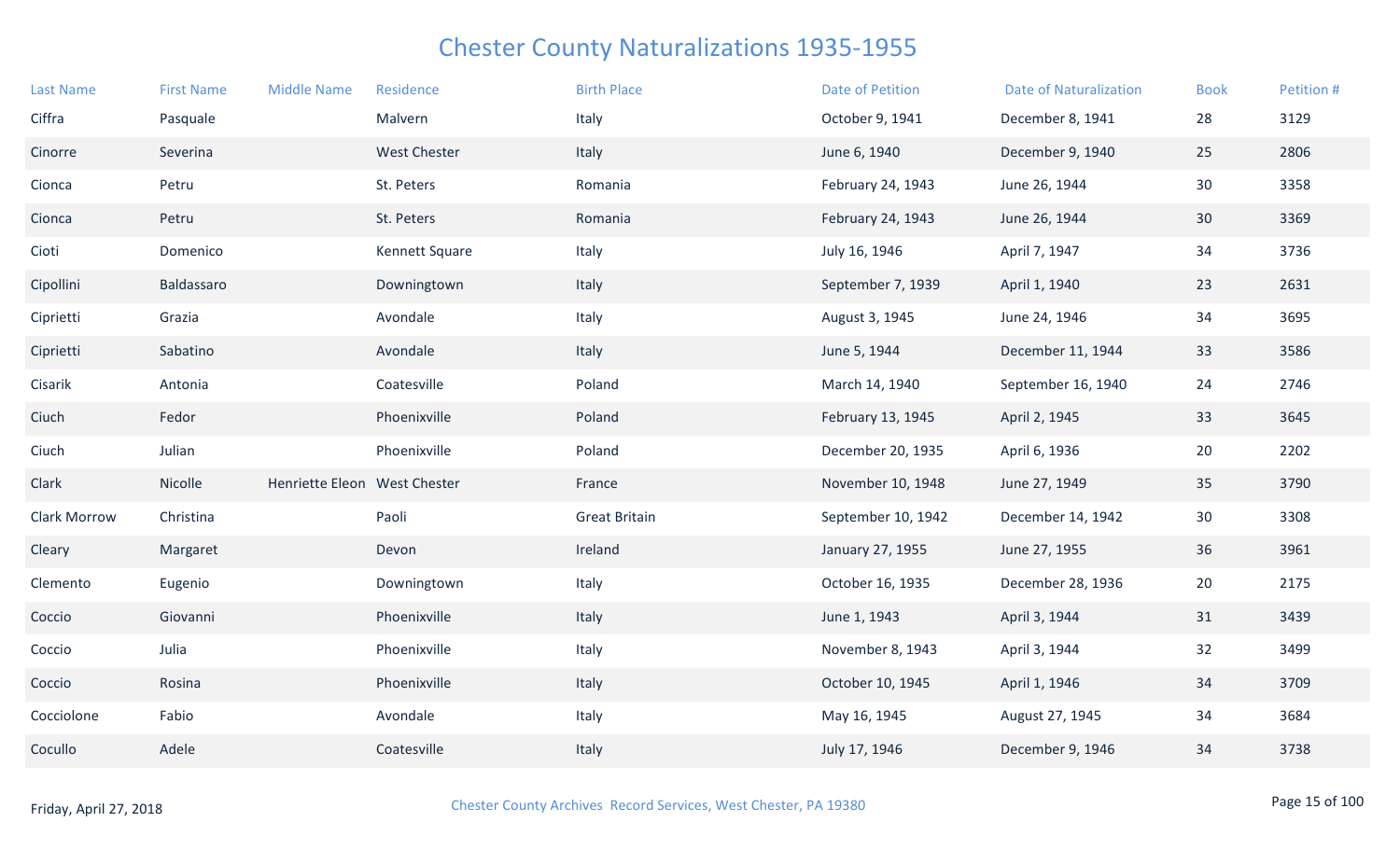| <b>Last Name</b> | <b>First Name</b> | <b>Middle Name</b> | Residence           | <b>Birth Place</b>   | <b>Date of Petition</b> | <b>Date of Naturalization</b> | <b>Book</b>     | Petition # |
|------------------|-------------------|--------------------|---------------------|----------------------|-------------------------|-------------------------------|-----------------|------------|
| Cohen            | Fiega             |                    | Coatesville         | Russia               | September 14, 1937      | December 27, 1937             | 21              | 2304       |
| Cohen            | Sonia             |                    | <b>West Chester</b> | Latvia               | November 15, 1944       | April 2, 1945                 | 33              | 3637       |
| Cohen            | William           |                    | <b>West Chester</b> | Russia               | July 16, 1946           | December 9, 1946              | 34              | 3729       |
| Colella          | Tommasa           |                    | Downingtown         | Italy                | September 10, 1942      | April 5, 1943                 | 30 <sup>°</sup> | 3313       |
| Coletta          | Consiglia         | Ernestina          | Malvern             | Italy                | June 8, 1939            | December 11, 1939             | 23              | 2582       |
| Coll             | Sarah             |                    | Immaculata          | Ireland              | June 5, 1944            | August 28, 1944               | 33              | 3584       |
| Colonna          | Maria             | Pia                | Malvern             | Italy                | June 29, 1955           |                               | 37              | 4002       |
| Colyvas          | Constantine       |                    | <b>West Chester</b> | Greece               | June 3, 1938            | December 12, 1938             | 22              | 2403       |
| Consalvi         | Ginevra           |                    | Devon               | Italy                | June 4, 1941            | December 8, 1941              | 27              | 3053       |
| Consalvi         | Luigi             |                    | Devon               | Italy                | March 15, 1938          | December 12, 1938             | 21              | 2341       |
| Contreras        | Vincent           | Velez              | Paoli               | Mexico               | February 24, 1943       | April 5, 1943                 | 31              | 3378       |
| Convey           | <b>Bridget</b>    |                    | Coatesville         | Ireland              | December 30, 1936       | April 5, 1937                 | 21              | 2262       |
| Cordivano        | Bernardo          |                    | Kennett Square      | Italy                | November 15, 1944       | April 2, 1945                 | 33              | 3641       |
| Corkhill         | Harry             |                    | Devon               | <b>Great Britain</b> | September 6, 1939       | April 1, 1940                 | 23              | 2605       |
| Cosenza          | Alfonso           |                    | Downingtown         | Italy                | September 9, 1940       |                               | 25              | 2870       |
| Costello         | Catherine         |                    | Malvern             | Ireland              | September 10, 1942      | December 14, 1942             | 30              | 3314       |
| Cotsaralas       | Sprios            |                    | <b>West Chester</b> | Greece               | February 10, 1947       | April 7, 1947                 | 34              | 3749       |
| Coughey          | Frank             |                    | <b>Valley Forge</b> | Canada               | September 10, 1942      | December 14, 1942             | 30              | 3298       |
| Cozanitis        | Elizabeth         |                    | Kennett Square      | Greece               | September 5, 1940       | December 9, 1940              | 25              | 2832       |
| Cozzone          | Elizabeth         | Rose               | Downingtown         | Italy                | November 2, 1953        | December 14, 1953             | 36              | 3909       |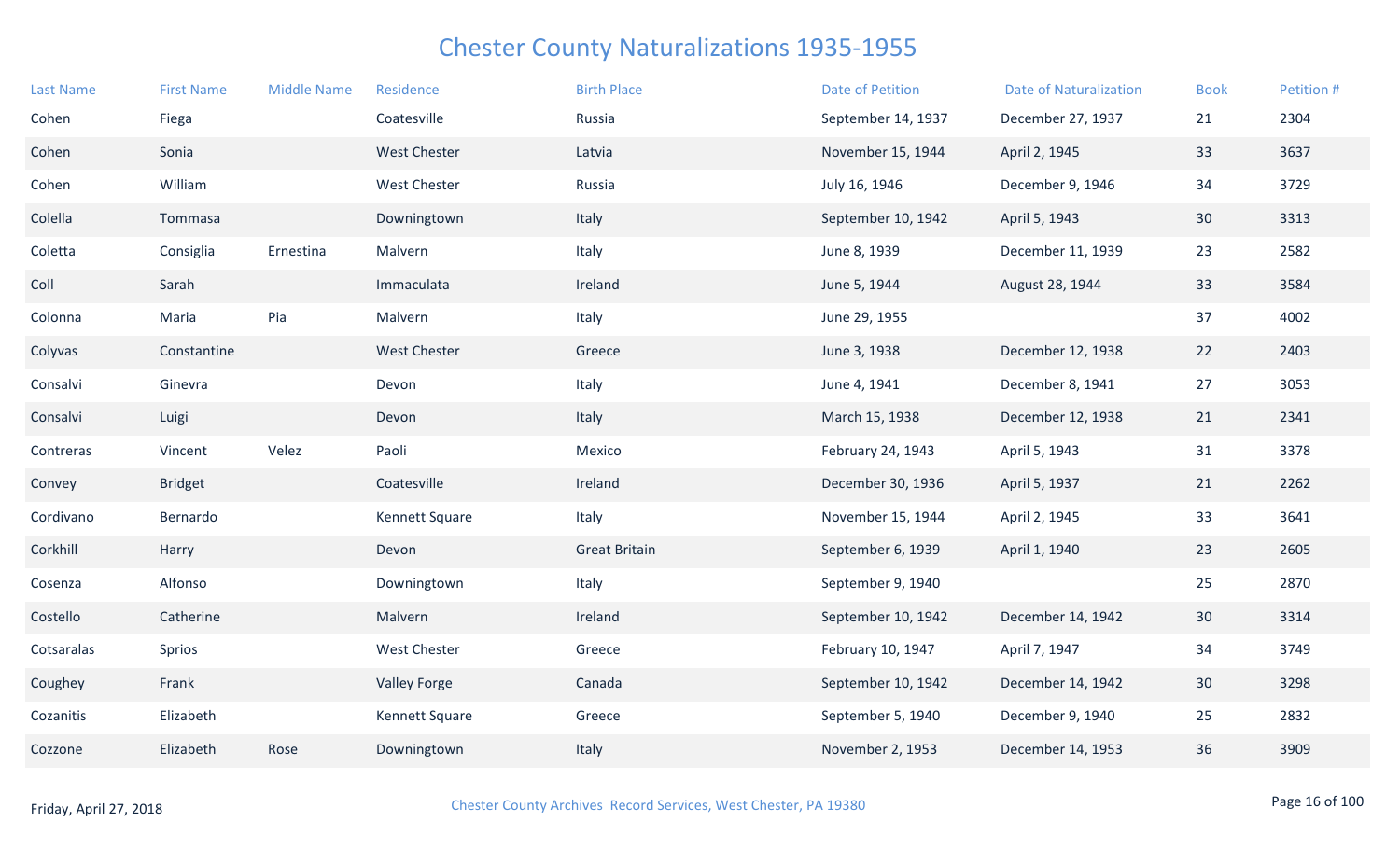| <b>Last Name</b> | <b>First Name</b> | <b>Middle Name</b> | Residence           | <b>Birth Place</b>   | <b>Date of Petition</b> | <b>Date of Naturalization</b> | <b>Book</b> | Petition # |
|------------------|-------------------|--------------------|---------------------|----------------------|-------------------------|-------------------------------|-------------|------------|
| Cozzone          | Marciano          |                    | Downingtown         | Italy                | December 22, 1938       | June 26, 1939                 | 22          | 2436       |
| Cozzone          | Pasquale          |                    | Downingtown         | Italy                | January 27, 1942        | April 5, 1943                 | 28          | 3151       |
| Crabtree         | Annie             |                    | <b>West Chester</b> | <b>Great Britain</b> | December 29, 1937       | April 4, 1938                 | 21          | 2337       |
| Crabtree         | Annie             | Elizabeth          | <b>West Chester</b> | <b>Great Britain</b> | June 6, 1940            | September 16, 1940            | 25          | 2798       |
| Crawford         | Lillian           | Jean               | Phoenixville        | Ireland              | December 19, 1935       | April 6, 1936                 | 20          | 2189       |
| Csamaj           | Mary              |                    | Phoenixville        | Czechoslovakia       | January 28, 1942        | April 5, 1943                 | 28          | 3166       |
| Curran           | <b>Brigid</b>     |                    | Devon               | Ireland              | November 10, 1943       | December 13, 1943             | 32          | 3540       |
| Cutillo          | Elizabeth         |                    | Phoenixville        | Italy                | September 8, 1942       | April 5, 1943                 | 29          | 3255       |
| Cutillo          | Maria             | Rosa               | Phoenixville        | Italy                | September 10, 1942      | June 28, 1943                 | 30          | 3301       |
| Cutillo          | Michael           |                    | Phoenixville        | Italy                | January 27, 1942        | June 28, 1943                 | 28          | 3148       |
| Cutler           | Norman            | Leon               | Strickersville      | Canada               | September 11, 1942      | December 21, 1942             | 30          | 3317       |
| Czacka           | Maria             |                    | Phoenixville        | Poland               | April 28, 1953          | June 29, 1953                 | 36          | 3900       |
| Czacki           | Maria             |                    | Phoenixville        | Poland               | April 28, 1953          | June 29, 1953                 | 36          | 3900       |
| Czacki           | Tadeusz           |                    | Phoenixville        | Poland               | April 28, 1953          | June 29, 1953                 | 36          | 3899       |
| Czernecky        | Bazyli            |                    | Coatesville         | Poland               | December 20, 1939       | April 1, 1940                 | 24          | 2650       |
| Czernecky        | William           |                    | Coatesville         | Poland               | December 20, 1939       | April 1, 1940                 | 24          | 2650       |
| Czihanin         | John              |                    | Coatesville         | Czechoslovakia       | March 19, 1936          |                               | 20          | 2208       |
| Czukiewski       | Maryjanna         |                    | Phoenixville        | Poland               | September 11, 1942      | June 28, 1943                 | 30          | 3326       |
| Dadamo           | Vincent           |                    | Malvern             | Italy                | February 13, 1941       | April 5, 1943                 | 27          | 2976       |
| D'Addario        | Robert            |                    | Avondale            | Italy                | June 5, 1941            | April 5, 1943                 | 27          | 3063       |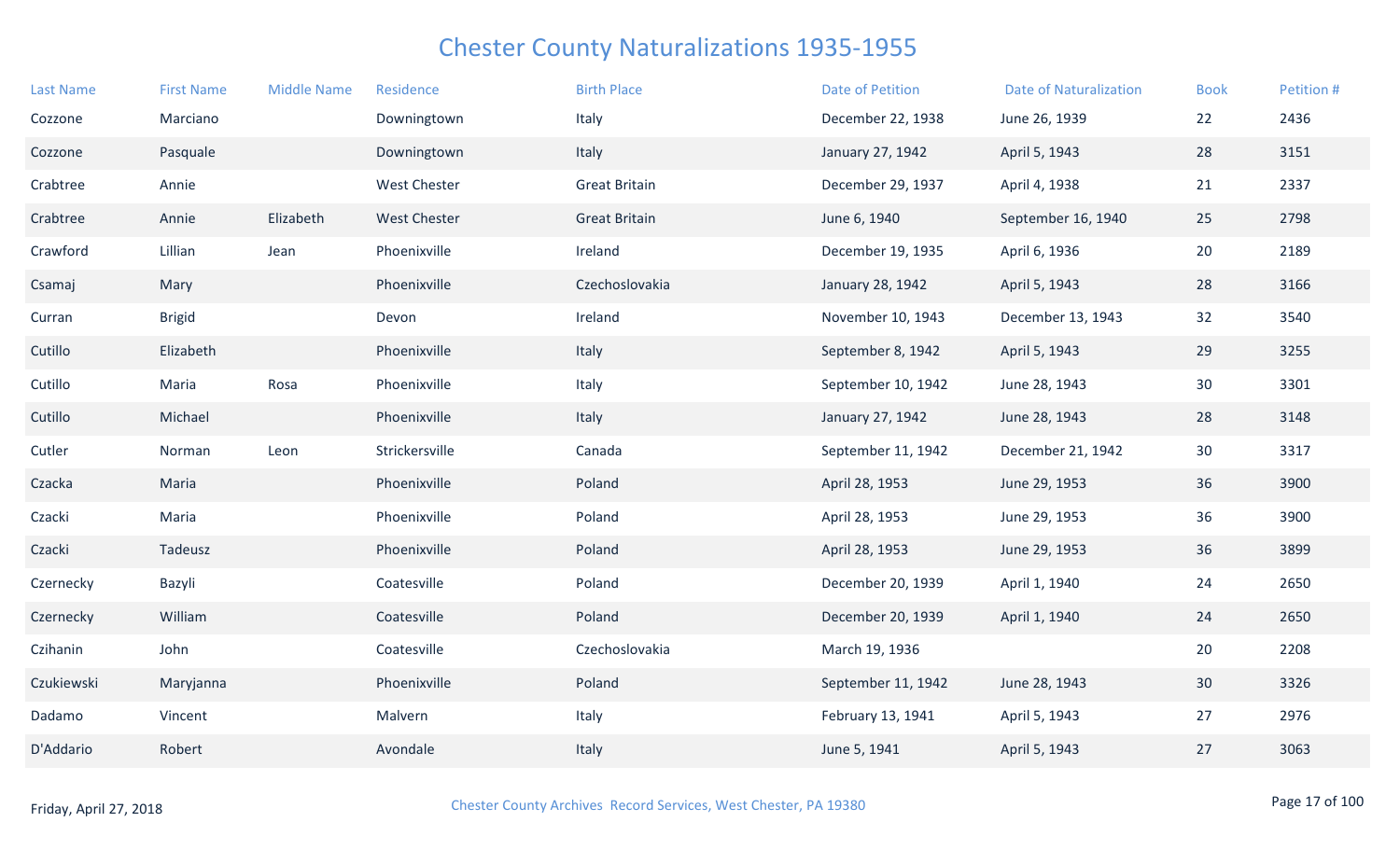| <b>Last Name</b> | <b>First Name</b> | <b>Middle Name</b> | Residence              | <b>Birth Place</b>              | <b>Date of Petition</b> | <b>Date of Naturalization</b> | <b>Book</b> | Petition # |
|------------------|-------------------|--------------------|------------------------|---------------------------------|-------------------------|-------------------------------|-------------|------------|
| D'Agostino       | Elvera            | Louise             | <b>West Chester</b>    | Italy                           | September 9, 1942       | June 28, 1943                 | 30          | 3283       |
| D'Agostino       | Silvino           |                    | <b>West Grove</b>      | Italy                           | January 29, 1942        | June 28, 1943                 | 29          | 3183       |
| Dallen           | Isadore           |                    | <b>West Chester</b>    | Russia                          | June 5, 1944            | August 28, 1944               | 33          | 3590       |
| D'Ambrosia       | Jennie            |                    | Malvern                | <b>United States of America</b> | December 28, 1937       | April 3, 1939                 | 21          | 2322       |
| Damico           | Angela            |                    | Toughkenamon           | Italy                           | September 9, 1942       | April 5, 1943                 | 29          | 3269       |
| Damico           | Domenico          |                    | Coatesville            | Italy                           | November 14, 1944       | June 25, 1945                 | 33          | 3626       |
| D'Amico          | Eugene            |                    | Toughkenamon           | Italy                           | March 31, 1944          | August 28, 1944               | 33          | 3580       |
| D'Amico          | Maria             |                    | Devon                  | Italy                           | November 9, 1943        | April 3, 1944                 | 32          | 3524       |
| D'Andrea         | Maria             |                    | Kennett Square         | Italy                           | November 9, 1943        | April 3, 1944                 | 32          | 3530       |
| D'Angelo         | Domenico          |                    | Kennett Square         | Italy                           | June 7, 1940            | April 7, 1941                 | 25          | 2812       |
| D'Antonio        | Alberto           |                    | Kennett Square         | Italy                           | June 5, 1941            | August 25, 1941               | 28          | 3075       |
| D'Antonio        | Florindo          |                    | Kennett Square         | Italy                           | September 5, 1940       | December 9, 1940              | 25          | 2839       |
| D'Antonio        | Guiseppe          |                    | Toughkenamon           | Italy                           | November 10, 1943       | August 28, 1944               | 32          | 3548       |
| D'Antonio        | Joseph            |                    | Devon                  | Italy                           | June 1, 1938            | September 19, 1938            | 21          | 2377       |
| Dare             | Lewis             | George             | Kennett Square         | <b>Great Britain</b>            | September 7, 1939       | December 11, 1939             | 23          | 2622       |
| Dare             | Stanley           | Richard            | <b>Chester Springs</b> | <b>Great Britain</b>            | June 7, 1940            | December 9, 1940              | 25          | 2818       |
| Dario            | Robert            |                    | Avondale               | Italy                           | June 5, 1941            | April 5, 1943                 | 27          | 3063       |
| D'Attilio        | Ersilia           |                    | Downingtown            | Italy                           | June 6, 1939            | April 1, 1940                 | 23          | 2561       |
| DaVia            | Giovanni          | Aurelio            | Kennett Square         | Italy                           | March 3, 1942           | April 5, 1943                 | 29          | 3198       |
| Davidowicz       | Robert            |                    | Coatesville            | Poland                          | March 30, 1944          | April 2, 1945                 | 32          | 3569       |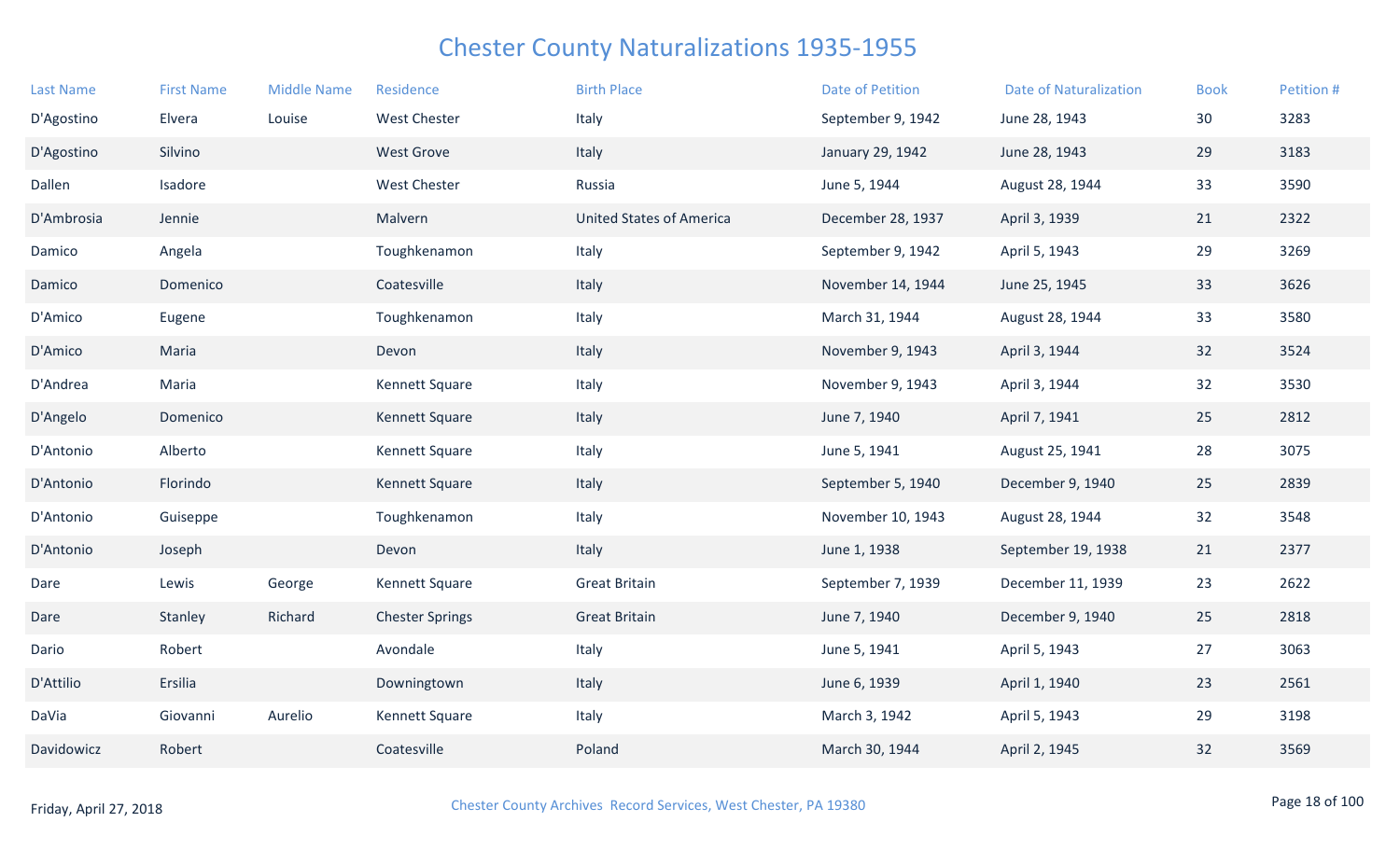| <b>Last Name</b> | <b>First Name</b> | <b>Middle Name</b> | Residence      | <b>Birth Place</b>         | <b>Date of Petition</b> | <b>Date of Naturalization</b> | <b>Book</b> | Petition # |
|------------------|-------------------|--------------------|----------------|----------------------------|-------------------------|-------------------------------|-------------|------------|
| Davis            | Florence          | Anetta             | Coatesville    | Canada                     | October 16, 1952        | June 28, 1954                 | 36          | 3879       |
| <b>Davis</b>     | Robert            |                    | Coatesville    | Poland                     | March 30, 1944          | April 2, 1945                 | 32          | 3569       |
| De Berardines    | Filomena          |                    | Downingtown    | Italy                      | March 15, 1939          | June 26, 1939                 | 23          | 2541       |
| De Grandis       | Francesco         | Paolo              | Coatesville    | Italy                      | October 7, 1941         | April 5, 1943                 | 28          | 3082       |
| de Lewis         | Violeta           | Micaela Acosta     | Phoenixville   | Peru                       | April 1, 1954           | June 28, 1954                 | 36          | 3931       |
| DeAbreu          | Fernando          |                    | Coatesville    | Georgetown, British Guiana | June 6, 1940            | September 16, 1940            | 25          | 2795       |
| DeBoer           | Susanna           |                    | Phoenixville   | Germany                    | November 8, 1943        | April 3, 1944                 | 32          | 3501       |
| Deering          | Mary              |                    | Elverson       | Morocco                    | October 30, 1951        | December 10, 1951             | 35          | 3863       |
| <b>DeEuliis</b>  | Elvira            | Enrica Ermina      | Downingtown    | Italy                      | November 10, 1943       | August 28, 1944               | 32          | 3539       |
| <b>DeFrank</b>   | Emidio            |                    | Coatesville    | Italy                      | September 6, 1939       | December 11, 1939             | 23          | 2616       |
| DeHaven          | Eva               |                    | Devon          | Romania                    | October 30, 1951        | June 30, 1952                 | 35          | 3859       |
| Del Paggio       | Enrico            |                    | Downingtown    | Italy                      | March 11, 1937          | September 20, 1937            | 21          | 2278       |
| DeLaurentiz      | Alberta           |                    | Coatesville    | Italy                      | November 8, 1943        | April 3, 1944                 | 32          | 3505       |
| Delgrande        | Frank             |                    | Coatesville    | Italy                      | October 7, 1941         | April 5, 1943                 | 28          | 3082       |
| DelGrande        | Rose              |                    | Coatesville    | Italy                      | August 8, 1944          | December 11, 1944             | 33          | 3616       |
| Delia            | Dimi              | Stoyanoff          | Downingtown    | <b>Bulgaria</b>            | September 16, 1955      | December 12, 1955             | 37          | 4008       |
| Deliatanassoff   | Dimiter           | Stoyanoff          | Downingtown    | <b>Bulgaria</b>            | September 16, 1955      | December 12, 1955             | 37          | 4008       |
| Della Pelle      | Nicola            |                    | Kennett Square | Italy                      | March 12, 1940          | June 24, 1940                 | 24          | 2713       |
| Della Pelle      | Paul              |                    | Kennett Square | Italy                      | September 9, 1940       | June 30, 1941                 | 25          | 2871       |
| Della Penna      | Domenicangelo     |                    | Devon          | Italy                      | October 8, 1941         | April 3, 1944                 | 28          | 3107       |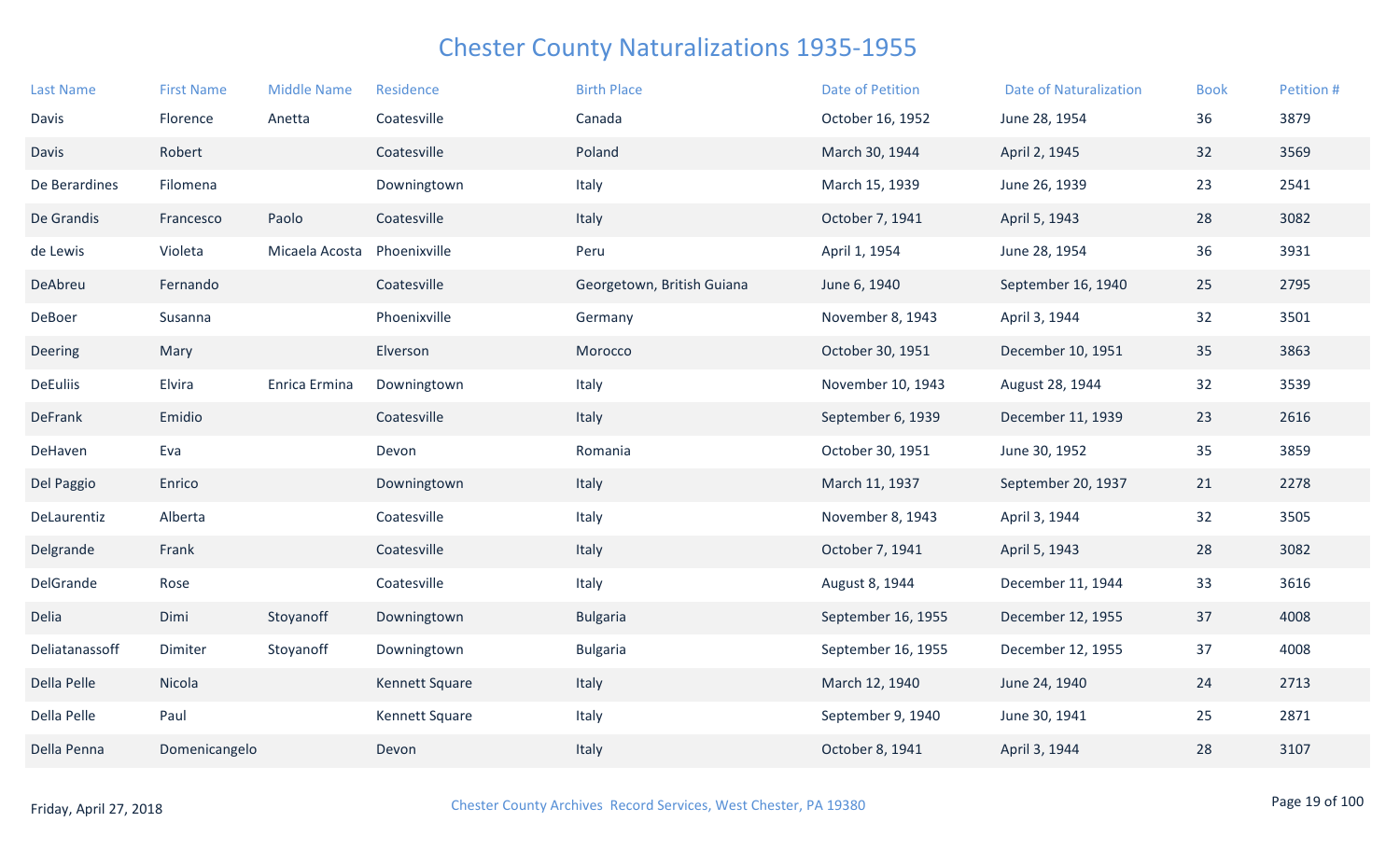| <b>Last Name</b> | <b>First Name</b> | <b>Middle Name</b> | Residence      | <b>Birth Place</b> | <b>Date of Petition</b> | <b>Date of Naturalization</b> | <b>Book</b> | Petition # |
|------------------|-------------------|--------------------|----------------|--------------------|-------------------------|-------------------------------|-------------|------------|
| Della Penna      | Domenick          |                    | Devon          | Italy              | October 8, 1941         | April 3, 1944                 | 28          | 3107       |
| Della Rova       | Sabatino          |                    | Coatesville    | Italy              | June 2, 1938            | September 18, 1939            | 21          | 2390       |
| DellaPelle       | Carmela           |                    | Kennett Square | Italy              | February 26, 1943       | April 3, 1944                 | 31          | 3425       |
| Dellaquila       | Andrew            | Joseph             | Phoenixville   | Italy              | June 3, 1938            | September 19, 1938            | 22          | 2401       |
| DelPaggio        | Massimina         |                    | Downingtown    | Italy              | November 9, 1943        | June 26, 1944                 | 32          | 3518       |
| Delutis          | Florindo          |                    | Coatesville    | Italy              | June 6, 1939            | June 24, 1940                 | 23          | 2553       |
| <b>Delutis</b>   | Giovina           |                    | Coatesville    | Italy              | October 8, 1941         | December 8, 1941              | 28          | 3109       |
| DeMarco          | Rosi              |                    | Devon          | Italy              | February 4, 1941        | April 7, 1941                 | 26          | 2897       |
| Demko            | John              |                    | Pottstown      | Czechoslovakia     | September 25, 1936      | December 28, 1936             | 20          | 2248       |
| Demutis          | Dominick          |                    | Phoenixville   | Italy              | September 8, 1938       | June 26, 1939                 | 22          | 2432       |
| Denes            | Helen             |                    | Coatesville    | Hungary            | December 30, 1936       | April 5, 1937                 | 21          | 2271       |
| DePippo          | Anna              |                    | Toughkenamon   | Italy              | September 9, 1942       | April 5, 1943                 | 30          | 3277       |
| DeSimone         | Sonja             | Charlotta          | Devon          | Germany            | April 26, 1951          | June 30, 1952                 | 35          | 3852       |
| Di Bartolomeo    | Christine         |                    | Devault        | Italy              | March 3, 1942           | April 5, 1943                 | 29          | 3197       |
| Di Basilio       | Nicola            |                    | Kennett Square | Italy              | June 3, 1938            | September 19, 1938            | 21          | 2394       |
| Di Battisto      | Rainero           |                    | Berwyn         | Italy              | June 8, 1939            | April 1, 1940                 | 23          | 2578       |
| Di Benedetto     | Carmine           |                    | Malvern        | Italy              | February 24, 1943       | April 3, 1944                 | 30          | 3368       |
| Di Berardinis    | Carmina           |                    | Downingtown    | Italy              | February 25, 1943       | June 28, 1943                 | 31          | 3400       |
| Di Berardinis    | Rosalia           |                    | Downingtown    | Italy              | February 4, 1941        | June 28, 1943                 | 26          | 2900       |
| Di Bernardi      | Maria             |                    | Downingtown    | Italy              | January 27, 1942        | June 28, 1943                 | 28          | 3145       |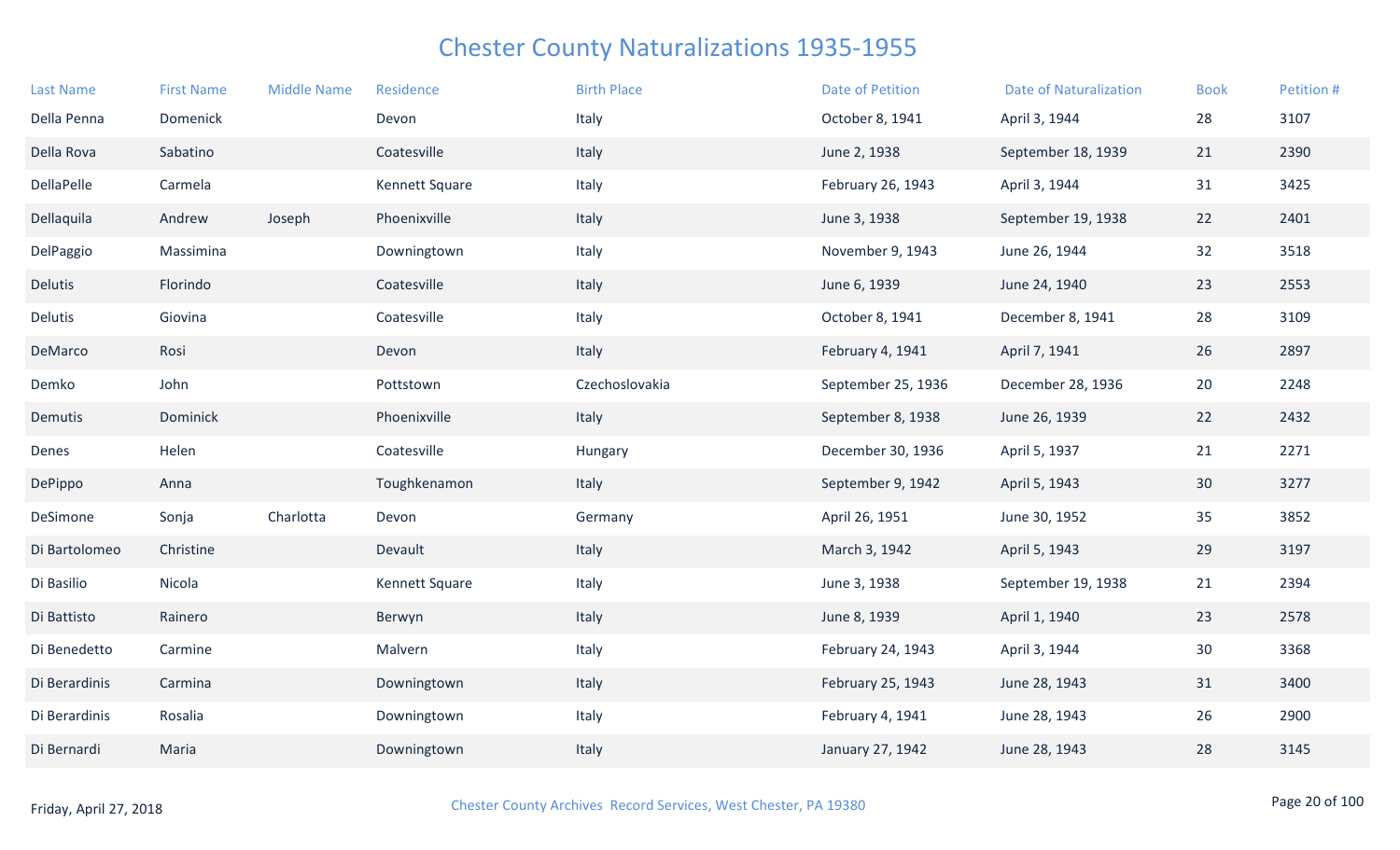| <b>Last Name</b> | <b>First Name</b> | <b>Middle Name</b> | Residence      | <b>Birth Place</b> | Date of Petition  | <b>Date of Naturalization</b> | <b>Book</b> | Petition # |
|------------------|-------------------|--------------------|----------------|--------------------|-------------------|-------------------------------|-------------|------------|
| Di Camillis      | Nicolo            |                    | Malvern        | Italy              | January 29, 1942  | June 28, 1943                 | 29          | 3182       |
| Di Carlo         | Palmarosa         |                    | Downingtown    | Italy              | June 3, 1938      | September 19, 1938            | 22          | 2404       |
| Di Cecco         | Marie             | Vincenza           | Toughkenamon   | Italy              | February 3, 1941  | June 30, 1941                 | 26          | 2877       |
| Di Clemente      | Anna              |                    | Downingtown    | Italy              | February 26, 1943 | December 13, 1943             | 31          | 3424       |
| Di Davide        | Francesca         |                    | Coatesville    | Italy              | February 25, 1943 | June 28, 1943                 | 31          | 3391       |
| Di Donato        | Gaetano           |                    | Devon          | Italy              | December 19, 1935 | April 6, 1936                 | 20          | 2191       |
| Di Emedio        | Francesco         |                    | Kennett Square | Italy              | July 16, 1946     | December 9, 1946              | 34          | 3737       |
| Di Federico      | Guerrino          |                    | Coatesville    | Italy              | September 7, 1938 | April 3, 1939                 | 22          | 2425       |
| Di Federico      | Leondina          |                    | Coatesville    | Italy              | May 26, 1942      | June 26, 1944                 | 29          | 3222       |
| Di Federico      | Maria             |                    | Coatesville    | Italy              | February 25, 1943 | June 28, 1943                 | 31          | 3396       |
| Di Felice        | Maria             |                    | Malvern        | Italy              | November 8, 1943  | April 3, 1944                 | 32          | 3512       |
| Di Felice        | Tobia             |                    | Malvern        | Italy              | June 16, 1936     | December 28, 1936             | 20          | 2228       |
| Di Filippo       | Joseph            |                    | Devon          | Italy              | February 13, 1945 | June 25, 1945                 | 33          | 3650       |
| Di Filippo       | Luigi             |                    | Kennett Square | Italy              | June 5, 1940      | December 9, 1940              | 25          | 2783       |
| Di Filippo       | Michael           |                    | Kennett Square | Italy              | February 7, 1941  |                               | 26          | 2940       |
| Di Filippo       | Miranda           |                    | Avondale       | Italy              | January 27, 1955  | June 27, 1955                 | 36          | 3968       |
| Di Filippo       | Ulisse            |                    | Devon          | Italy              | June 3, 1943      | June 26, 1944                 | 31          | 3462       |
| Di Filippo       | Vincenza          |                    | Kennett Square | Italy              | June 8, 1939      | September 18, 1939            | 23          | 2584       |
| Di Francesco     | Anne              |                    | Strafford      | Ireland            | March 31, 1944    | June 26, 1944                 | 32          | 3571       |
| Di Francesco     | Emidio            |                    | Coatesville    | Italy              | September 6, 1939 | December 11, 1939             | 23          | 2616       |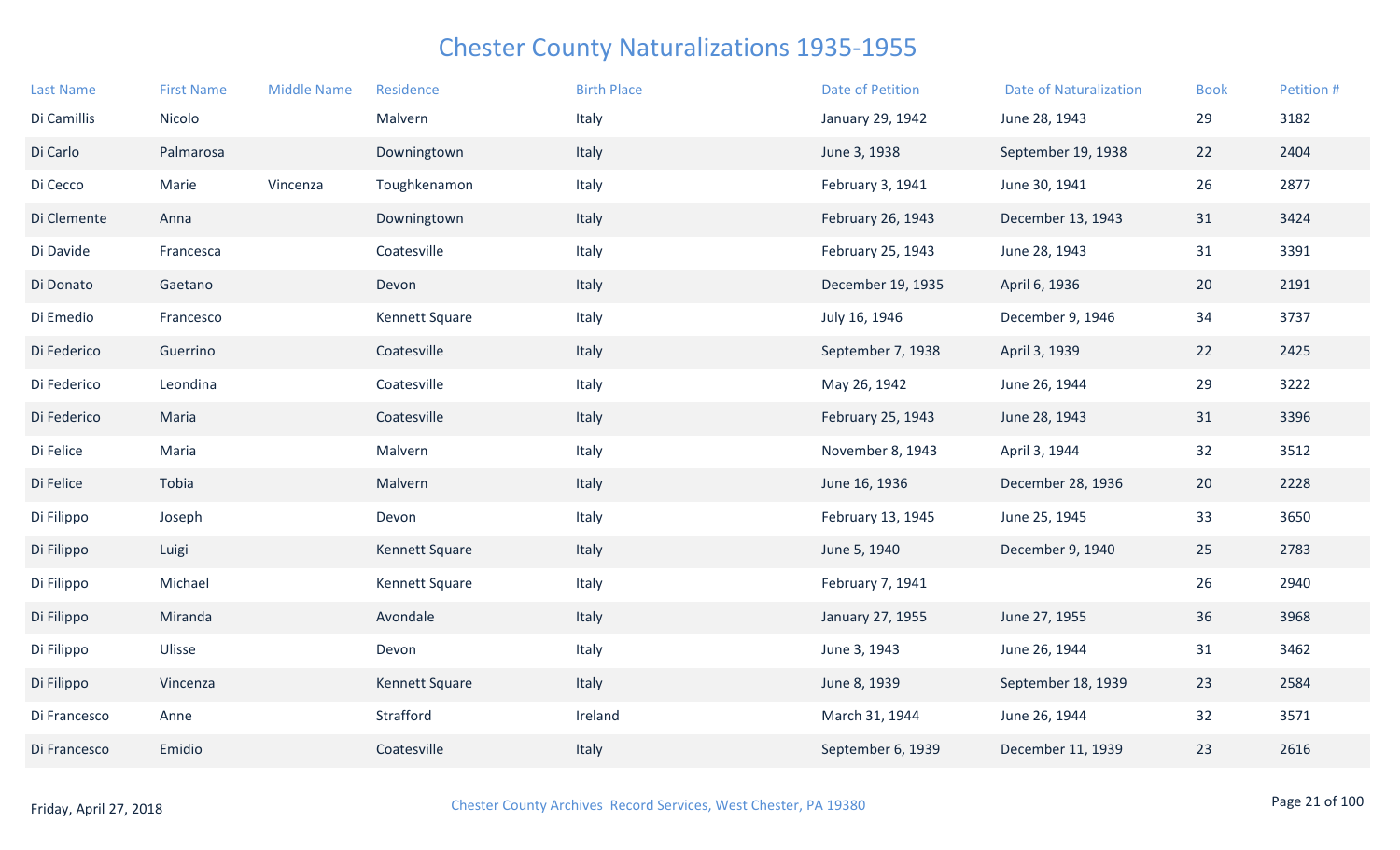| <b>Last Name</b> | <b>First Name</b> | <b>Middle Name</b> | Residence         | <b>Birth Place</b> | <b>Date of Petition</b> | <b>Date of Naturalization</b> | <b>Book</b> | Petition # |
|------------------|-------------------|--------------------|-------------------|--------------------|-------------------------|-------------------------------|-------------|------------|
| Di Francesco     | Pasquale          |                    | Coatesville       | Italy              | March 30, 1944          | June 26, 1944                 | 32          | 3563       |
| Di Giuseppe      | Clementina        |                    | Phoenixville      | Italy              | September 9, 1942       | April 5, 1943                 | 30          | 3275       |
| Di Guiseppe      | Antonio           |                    | Coatesville       | Italy              | December 19, 1935       | April 6, 1936                 | 20          | 2179       |
| Di Guiseppe      | Lina              |                    | Kennett Square    | Italy              | March 30, 1944          | August 28, 1944               | 32          | 3560       |
| Di Guiseppe      | Lucy              |                    | <b>Brandamore</b> | Italy              | August 9, 1943          | December 13, 1943             | 32          | 3477       |
| Di Guiseppe      | Rosaria           |                    | Coatesville       | Italy              | June 5, 1941            | August 25, 1941               | 27          | 3062       |
| Di Laurentis     | Mary              |                    | Coatesville       | Russia             | April 24, 1951          | December 10, 1951             | 35          | 3840       |
| Di Laurentiz     | Luigi             |                    | Coatesville       | Italy              | June 1, 1943            | August 28, 1944               | 31          | 3437       |
| Di Luigi         | Prima             |                    | Downingtown       | Italy              | June 8, 1939            | September 18, 1939            | 23          | 2587       |
| Di Luzio         | Alberto           |                    | Downingtown       | Italy              | June 4, 1940            | December 14, 1942             | 25          | 2776       |
| Di Luzio         | Antonio           |                    | Berwyn            | Italy              | June 3, 1941            | April 5, 1943                 | 27          | 3009       |
| Di Luzio         | Joseph            |                    | Coatesville       | Italy              | December 22, 1938       | September 18, 1939            | 22          | 2442       |
| Di Luzio         | Maria             |                    | Coatesville       | Italy              | December 22, 1938       | September 18, 1939            | 22          | 2443       |
| Di Luzio         | Rosario           |                    | Stowe             | Italy              | February 3, 1941        | August 27, 1945               | 26          | 2880       |
| Di Luzio         | Russell           |                    | Stowe             | Italy              | February 3, 1941        | August 27, 1945               | 26          | 2880       |
| Di Maio          | Giuseppina        |                    | Coatesville       | Italy              | February 14, 1941       | April 7, 1941                 | 27          | 2977       |
| Di Maio          | Nicola            |                    | Coatesville       | Italy              | December 22, 1938       | April 3, 1939                 | 22          | 2441       |
| Di Marcantonio   | Bongrazio         |                    | Devon             | Italy              | March 14, 1940          |                               | 24          | 2744       |
| Di Marcantonio   | Christina         |                    | Devon             | Italy              | February 5, 1941        |                               | 26          | 2912       |
| Di Marco         | Giuseppe          |                    | Downingtown       | Italy              | March 12, 1940          | June 24, 1940                 | 24          | 2712       |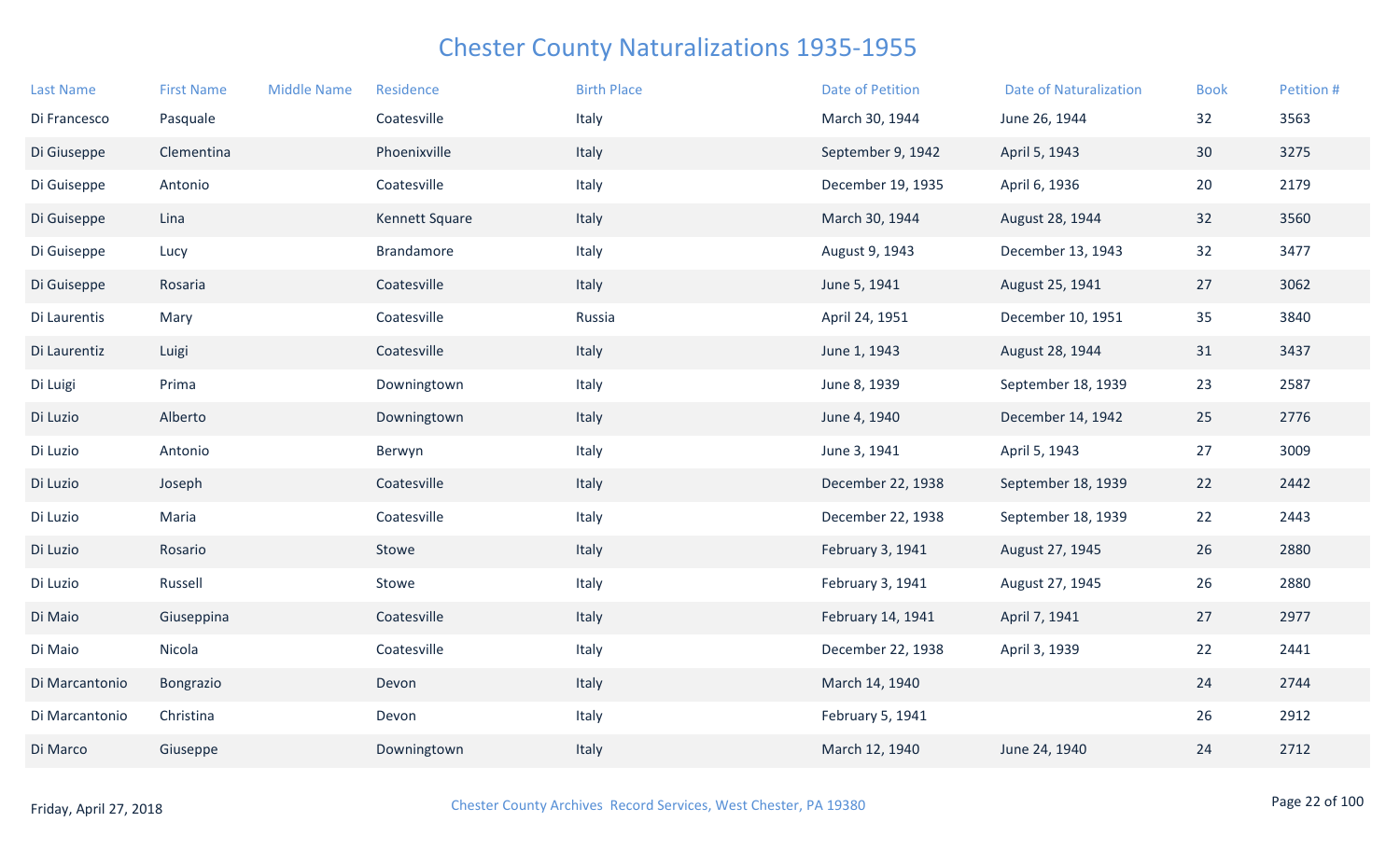| <b>Last Name</b> | <b>First Name</b> | <b>Middle Name</b> | Residence           | <b>Birth Place</b> | <b>Date of Petition</b> | <b>Date of Naturalization</b> | <b>Book</b> | Petition # |
|------------------|-------------------|--------------------|---------------------|--------------------|-------------------------|-------------------------------|-------------|------------|
| Di Marco         | Josephine         |                    | Downingtown         | Italy              | June 5, 1941            | August 25, 1941               | 27          | 3064       |
| Di Marco         | Vincenzia         |                    | <b>West Chester</b> | Italy              | June 7, 1939            | September 18, 1939            | 23          | 2571       |
| Di Martini       | Veneranda         |                    | Devon               | Italy              | September 20, 1949      | December 12, 1949             | 35          | 3805       |
| Di Marzio        | Domenico          |                    | <b>West Chester</b> | Italy              | May 6, 1947             | December 8, 1947              | 34          | 3754       |
| Di Marzio        | Filomena          |                    | <b>West Chester</b> | Italy              | June 4, 1941            | August 25, 1941               | 27          | 3036       |
| Di Marzio        | Ottavio           |                    | <b>West Chester</b> | Italy              | June 8, 1937            | September 20, 1937            | 21          | 2285       |
| Di Matteo        | Emidio            |                    | Coatesville         | Italy              | June 4, 1940            | September 16, 1940            | 24          | 2765       |
| Di Michele       | Maria             | Filomena           | Coatesville         | Italy              | February 24, 1943       | December 13, 1943             | 30          | 3363       |
| Di Monte         | Antonia           |                    | Berwyn              | Italy              | September 6, 1939       | April 1, 1940                 | 23          | 2608       |
| Di Natale        | Cesare            |                    | Devon               | Italy              | October 9, 1941         | December 8, 1941              | 28          | 3128       |
| Di Nicola        | Enrico            |                    | Coatesville         | Italy              | September 7, 1938       | June 26, 1939                 | 22          | 2419       |
| Di Nicola        | Grace             |                    | Coatesville         | Italy              | June 6, 1940            | September 16, 1940            | 25          | 2807       |
| Di Nicola        | Margherite        | Maria              | West Chester        | Italy              | February 24, 1943       | December 13, 1943             | 30          | 3372       |
| Di Noccio        | Rocco             |                    | Coatesville         | Italy              | June 6, 1939            | December 9, 1940              | 23          | 2560       |
| Di Norscia       | Frances           |                    | Kennett Square      | Italy              | February 3, 1941        | June 30, 1941                 | 26          | 2879       |
| Di Norscia       | Maria             |                    | Kennett Square      | Italy              | September 6, 1940       | December 9, 1940              | 25          | 2861       |
| Di Norscia       | Zopito            |                    | Kennett Square      | Italy              | June 3, 1938            | September 19, 1938            | 21          | 2396       |
| Di Ottavio       | Julia             |                    | Downingtown         | Italy              | January 28, 1942        | April 5, 1943                 | 28          | 3171       |
| Di Paolantonio   | Splendora         | Lena               | Paoli               | Italy              | February 24, 1943       | June 28, 1943                 | 31          | 3379       |
| Di Paolo         | Elisa             |                    | Devon               | Italy              | June 5, 1944            | December 11, 1944             | 33          | 3587       |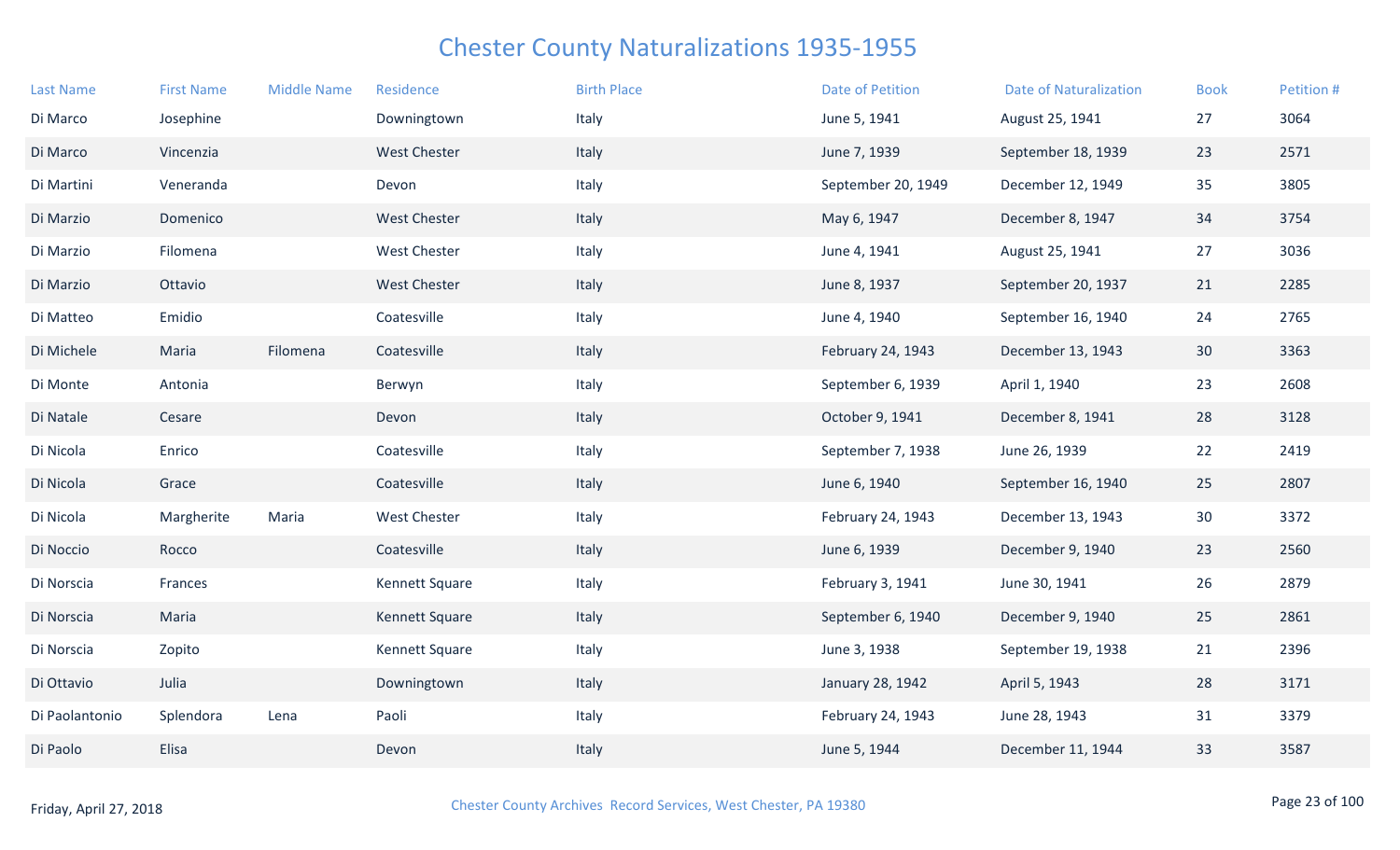| <b>Last Name</b> | <b>First Name</b> | <b>Middle Name</b> | Residence           | <b>Birth Place</b> | <b>Date of Petition</b> | <b>Date of Naturalization</b> | <b>Book</b>     | Petition # |
|------------------|-------------------|--------------------|---------------------|--------------------|-------------------------|-------------------------------|-----------------|------------|
| Di Paolo         | Luigi             |                    | Phoenixville        | Italy              | November 15, 1944       | August 27, 1945               | 33              | 3633       |
| Di Pasquale      | Anna              |                    | <b>West Chester</b> | Italy              | March 31, 1944          | August 28, 1944               | 32              | 3573       |
| Di Pietrantonio  | Michele           |                    | Devon               | Italy              | June 3, 1943            | June 26, 1944                 | 31              | 3459       |
| Di Pietro        | Antonio           |                    | Downingtown         | Italy              | June 5, 1940            | September 16, 1940            | 25              | 2786       |
| Di Pietro        | Filomena          |                    | Downingtown         | Italy              | September 10, 1942      | April 5, 1943                 | 30              | 3310       |
| Di Pietro        | Franco            |                    | Downingtown         | Italy              | March 13, 1940          | September 16, 1940            | 24              | 2718       |
| Di Pietro        | Lucia             |                    | Downingtown         | Italy              | September 10, 1942      | April 5, 1943                 | 30              | 3304       |
| Di Pietro        | Maria             |                    | Downingtown         | Italy              | March 3, 1942           | April 5, 1943                 | 29              | 3204       |
| Di Placido       | Joseph            |                    | Pottstown           | Italy              | May 27, 1942            | June 28, 1943                 | 29              | 3227       |
| Di Renzo         | Antonio           |                    | Devon               | Italy              | March 14, 1939          | June 26, 1939                 | 23              | 2519       |
| Di Rocco         | Alessio           |                    | Devon               | Italy              | September 11, 1942      | June 28, 1943                 | 30 <sup>°</sup> | 3322       |
| Di Rocco         | Davido            |                    | Devon               | Italy              | September 8, 1942       | April 3, 1944                 | 29              | 3240       |
| Di Rocco         | Orazio            |                    | <b>West Chester</b> | Italy              | June 3, 1941            | December 8, 1941              | 27              | 3018       |
| Di Rocco         | Splendora         |                    | Devon               | Italy              | August 8, 1944          | December 11, 1944             | 33              | 3614       |
| Di Rubbo         | Lucia             |                    | Berwyn              | Italy              | October 7, 1941         | April 5, 1943                 | 28              | 3079       |
| Di Sante         | Carlo             |                    | <b>West Chester</b> | Italy              | March 13, 1939          | September 16, 1940            | 23              | 2514       |
| Di Santis        | Elda              |                    | Glen Moore          | Italy              | December 28, 1937       | April 4, 1938                 | 21              | 2323       |
| Di Santo         | Pietro            |                    | Malvern             | Italy              | October 16, 1952        | December 8, 1952              | 36              | 3877       |
| Di Sciullo       | Anna              | Maria              | Coatesville         | Italy              | November 9, 1943        | April 3, 1944                 | 32              | 3521       |
| Di Sciullo       | Luigi             |                    | Coatesville         | Italy              | September 16, 1937      | December 27, 1937             | 21              | 2319       |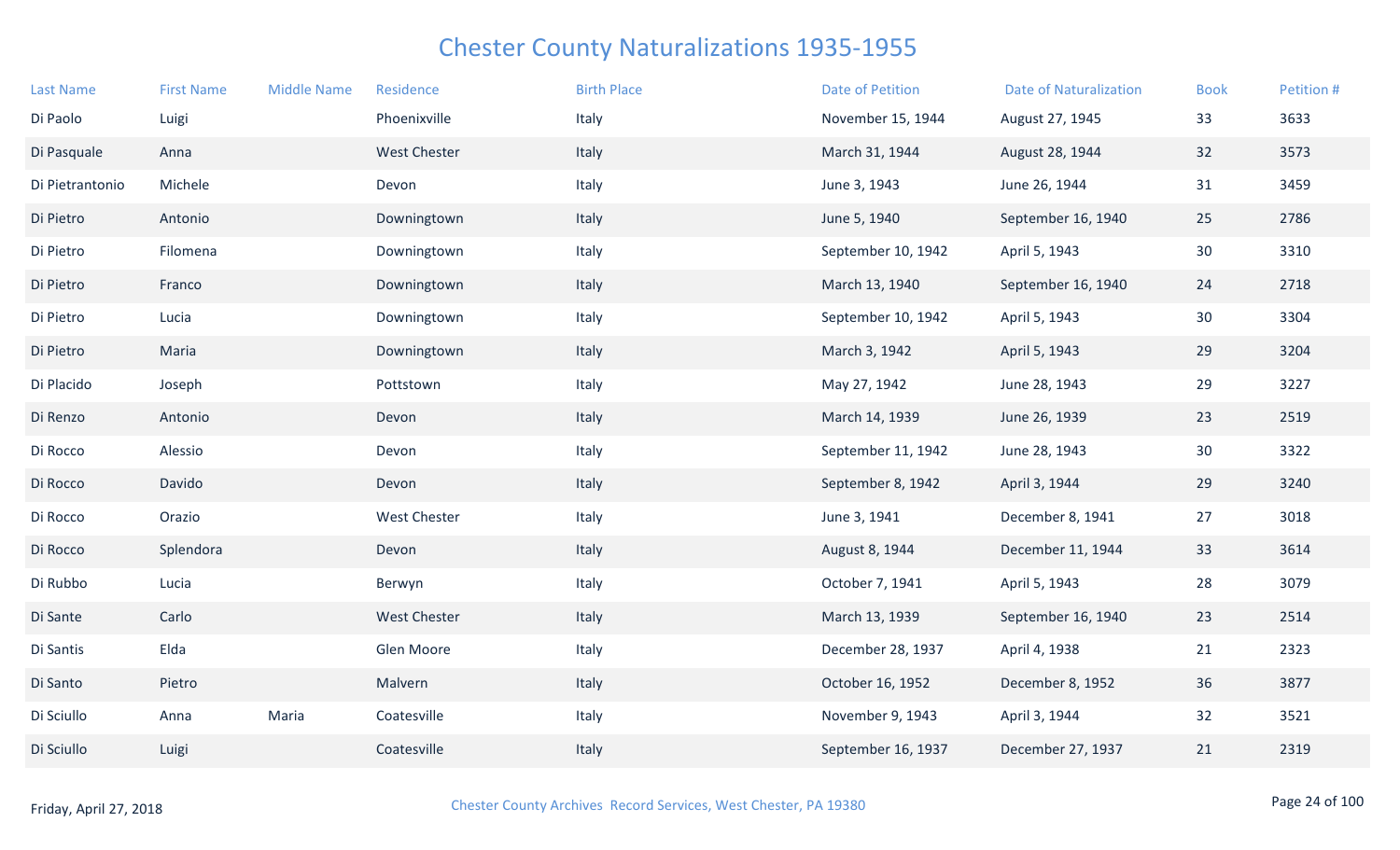| <b>Last Name</b> | <b>First Name</b> | <b>Middle Name</b> | Residence             | <b>Birth Place</b>              | <b>Date of Petition</b> | <b>Date of Naturalization</b> | <b>Book</b> | Petition # |
|------------------|-------------------|--------------------|-----------------------|---------------------------------|-------------------------|-------------------------------|-------------|------------|
| Di Serafino      | Berardo           |                    | <b>West Chester</b>   | Italy                           | September 8, 1942       | April 3, 1944                 | 29          | 3243       |
| Di Serafino      | Elizabeth         |                    | Downingtown           | Italy                           | November 9, 1943        | April 3, 1944                 | 32          | 3516       |
| Di Stefano       | Ernesto           |                    | Landenberg            | Italy                           | September 6, 1940       | January 11, 1943              | 25          | 2853       |
| Di Stefano       | Mary              |                    | Kennett Square        | Italy                           | February 6, 1941        |                               | 26          | 2931       |
| Di Tullio        | Luigi             |                    | <b>West Chester</b>   | Italy                           | February 26, 1943       | June 28, 1943                 | 31          | 3417       |
| Di Valerio       | Antonio           |                    | Toughkenamon          | Italy                           | March 15, 1939          | June 26, 1939                 | 23          | 2537       |
| Di Valerio       | Mary              |                    | Toughkenamon          | <b>United States of America</b> | March 15, 1938          | June 27, 1938                 | 21          | 2342       |
| Di Vincenzo      | Adalgisa          |                    | Coatesville           | Italy                           | February 4, 1941        | April 7, 1941                 | 26          | 2890       |
| Dietrich         | Emma              |                    | <b>Spring City</b>    | Germany                         | August 7, 1944          | December 11, 1944             | 33          | 3604       |
| Dilenno          | Philip            | Antonio            | Devon                 | Italy                           | October 21, 1947        | June 28, 1948                 | 34          | 3762       |
| Diniskowa        | Marya             |                    | Coatesville           | Russia                          | February 7, 1941        |                               | 26          | 2937       |
| D'Innocenzo      | Mary              | Grace              | Strafford             | Italy                           | September 11, 1942      | April 3, 1944                 | 30          | 3327       |
| D'Innocenzo      | Petro             |                    | Devon                 | Italy                           | December 30, 1936       | June 28, 1937                 | 21          | 2264       |
| Diodore          | Mingioni          |                    | Downingtown           | Italy                           | September 7, 1938       | December 12, 1938             | 22          | 2418       |
| Dirce            | Maraldo           |                    | <b>Kennett Square</b> | Italy                           | November 9, 1943        | April 3, 1944                 | 32          | 3526       |
| Dobrovocky       | Maria             |                    | Coatesville           | Czechoslovakia                  | March 12, 1940          | June 24, 1940                 | 24          | 2705       |
| Dobson           | Johanna           | Petronella         | Kimberton             | Netherlands                     | June 4, 1941            | August 25, 1941               | 27          | 3052       |
| Dolhanczyk       | William           |                    | Pottstown             | Poland                          | February 4, 1946        | April 1, 1946                 | 34          | 3717       |
| Dolisky          | Isadore           |                    | West Chester          | Russia                          | June 5, 1944            | August 28, 1944               | 33          | 3590       |
| Donato           | Antonio           |                    | Strafford             | Italy                           | September 6, 1940       | December 14, 1942             | 25          | 2850       |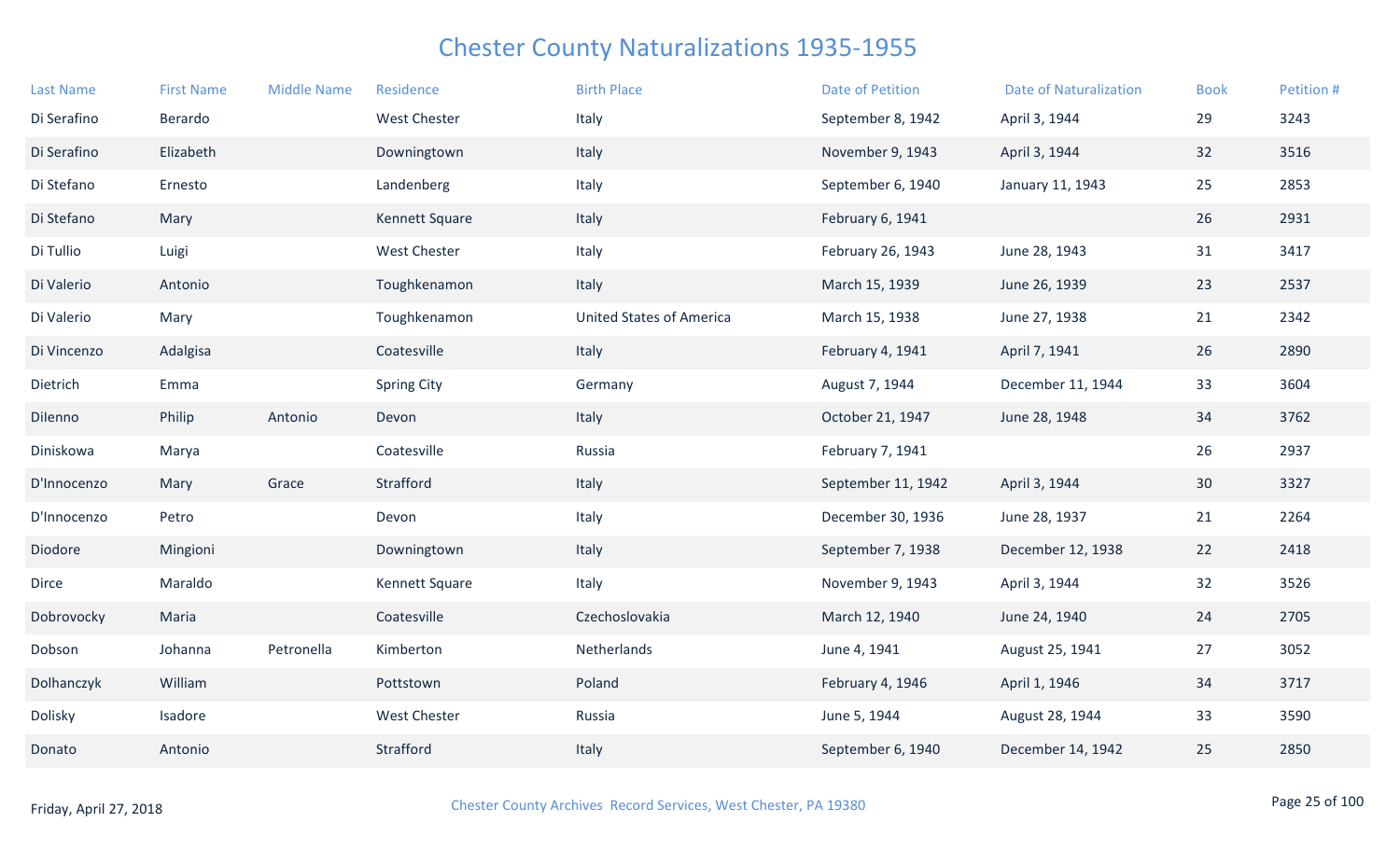| <b>Last Name</b> | <b>First Name</b> | <b>Middle Name</b>     | Residence           | <b>Birth Place</b>   | <b>Date of Petition</b> | <b>Date of Naturalization</b> | <b>Book</b> | Petition # |
|------------------|-------------------|------------------------|---------------------|----------------------|-------------------------|-------------------------------|-------------|------------|
| Donnelly         | Ida               |                        | <b>West Chester</b> | <b>Great Britain</b> | June 4, 1941            | April 5, 1943                 | 27          | 3039       |
| D'Onofrio        | Sabatino          |                        | Downingtown         | Italy                | September 6, 1938       | December 12, 1938             | 22          | 2416       |
| Donovan          | Annie             |                        | Berwyn              | Ireland              | December 21, 1939       | April 1, 1940                 | 24          | 2664       |
| Dougherty        | Agnes             |                        | <b>West Chester</b> | Ireland              | March 15, 1939          | September 18, 1939            | 23          | 2538       |
| Dougherty        | Denis             |                        | <b>West Chester</b> | Ireland              | September 8, 1938       | December 12, 1938             | 22          | 2429       |
| Dowhanuk         | Dora              |                        | Pottstown           | Poland               | August 7, 1944          | December 11, 1944             | 33          | 3608       |
| Dowling          | John              |                        | Rosedale            | Ireland              | June 2, 1943            | August 30, 1943               | 31          | 3446       |
| Dowling          | Rose              |                        | Rosedale            | Ireland              | May 26, 1942            | June 29, 1942                 | 29          | 3217       |
| Duca             | Maria             |                        | Coatesville         | Italy                | February 25, 1943       | June 28, 1943                 | 31          | 3405       |
| Duca             | Vincenzina        |                        | Coatesville         | Italy                | February 3, 1941        | August 25, 1941               | 26          | 2878       |
| <b>Dudas</b>     | Elizabeth         |                        | Phoenixville        | Hungary              | January 27, 1942        | April 5, 1943                 | 28          | 3139       |
| Dudinsky         | Mary              |                        | Phoenixville        | Czechoslovakia       | June 3, 1941            | August 31, 1942               | 27          | 3026       |
| Duff             | Annie             |                        | Berwyn              | Ireland              | June 5, 1940            | September 16, 1940            | 25          | 2792       |
| Duli             | Peter             |                        | Coatesville         | Hungary              | September 25, 1936      | June 28, 1937                 | 20          | 2245       |
| Duplin           | Charles           |                        | Paperville          | Canada               | February 3, 1941        | August 25, 1941               | 26          | 2881       |
| Duplin           | Joseph            | <b>Charles Euclide</b> | Paperville          | Canada               | February 3, 1941        | August 25, 1941               | 26          | 2881       |
| Durkee           | Warren            | Crosby                 | Fraser              | Canada               | May 10, 1948            | June 27, 1949                 | 34          | 3772       |
| Dvorak           | Elizabeth         |                        | Phoenixville        | Czechoslovakia       | September 5, 1940       | December 9, 1940              | 25          | 2840       |
| Dwyer            | Katherine         | Josephine              | Malvern             | Ireland              | August 2, 1945          | August 27, 1945               | 34          | 3688       |
| Dynesko          | Mary              |                        | Coatesville         | Russia               | February 7, 1941        |                               | 26          | 2937       |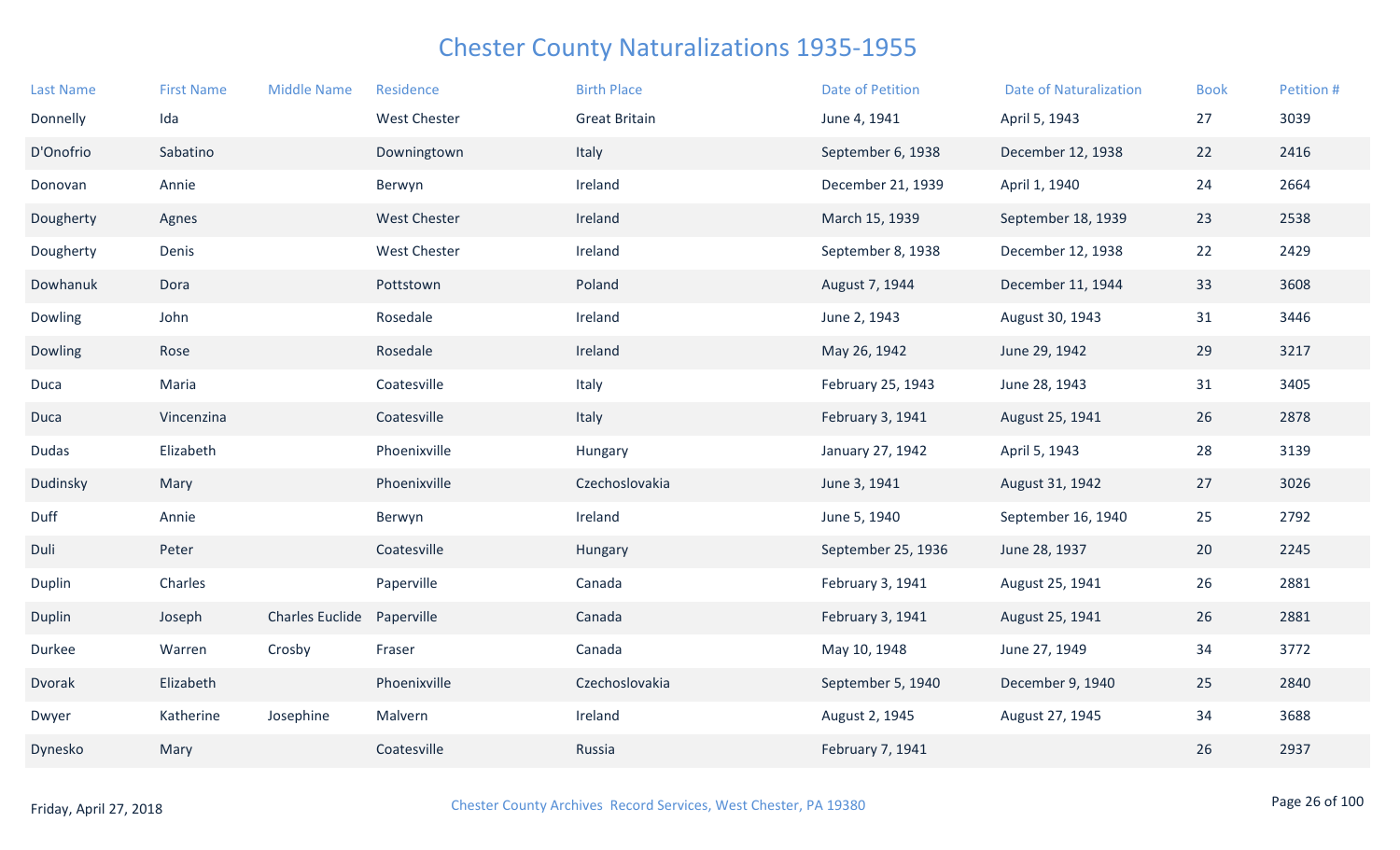| <b>Last Name</b> | <b>First Name</b> | <b>Middle Name</b> | Residence          | <b>Birth Place</b>   | <b>Date of Petition</b> | <b>Date of Naturalization</b> | <b>Book</b> | Petition # |
|------------------|-------------------|--------------------|--------------------|----------------------|-------------------------|-------------------------------|-------------|------------|
| Dynesko          | Mayron            |                    | Coatesville        | Russia               | June 4, 1940            | December 9, 1940              | 24          | 2771       |
| Dzubnar          | Ursula            | Berta              | Phoenixville       | Germany              | October 16, 1952        | December 14, 1953             | 36          | 3880       |
| Eades            | William           | Harold             | Downingtown        | <b>Great Britain</b> | December 20, 1939       | December 9, 1940              | 24          | 2654       |
| Ebinger          | Agatha            | Marie              | Phoenixville       | Romania              | September 16, 1955      | December 12, 1955             | 37          | 4007       |
| Ebinger          | Christian         | Gottlieb           | Phoenixville       | Germany              | June 5, 1944            | August 27, 1945               | 33          | 3583       |
| Edwards          | Amalie            | Luisa              | Phoenixville       | Germany              | April 1, 1954           | December 13, 1954             | 36          | 3930       |
| Effner           | Anna              |                    | Coatesville        | Poland               | March 11, 1940          | June 24, 1940                 | 24          | 2690       |
| Egan             | Bernard           |                    | Coatesville        | Ireland              | December 28, 1937       |                               | 21          | 2329       |
| Ehnot            | Anna              |                    | Phoenixville       | Czechoslovakia       | February 5, 1941        | April 7, 1941                 | 26          | 2913       |
| Elko             | Delia             | Mary               | Phoenixville       | Ireland              | July 10, 1950           | December 11, 1950             | 35          | 3817       |
| Ellis            | Frank             |                    | Coatesville        | Hungary              | June 16, 1936           | December 28, 1936             | 20          | 2225       |
| Ercole           | Gina              |                    | Berwyn             | Italy                | September 16, 1955      |                               | 37          | 4014       |
| Erra             | Giuseppina        |                    | Coatesville        | Italy                | February 5, 1941        | December 8, 1941              | 26          | 2906       |
| Ervine           | Frederick         | Ward               | Pottstown          | Canada               | February 10, 1941       | August 25, 1941               | 26          | 2955       |
| Evangelista      | Louis             |                    | Devon              | Italy                | February 24, 1943       | April 3, 1944                 | 30          | 3371       |
| Ewasew           | Mary              |                    | Phoenixville       | Poland               | February 14, 1941       | April 7, 1941                 | 27          | 2983       |
| Ewing            | Zenta             | Margaret           | <b>Spring City</b> | Latvia               | January 28, 1955        | June 27, 1955                 | 36          | 3973       |
| Fabrizio         | Domenico          |                    | Kennett Square     | Italy                | May 14, 1945            | June 25, 1945                 | 33          | 3661       |
| Falasco          | Elvira            |                    | Malvern            | Italy                | February 11, 1941       | August 25, 1941               | 26          | 2963       |
| Falcone          | Paul              |                    | Toughkenamon       | Italy                | June 5, 1941            | August 25, 1941               | 28          | 3076       |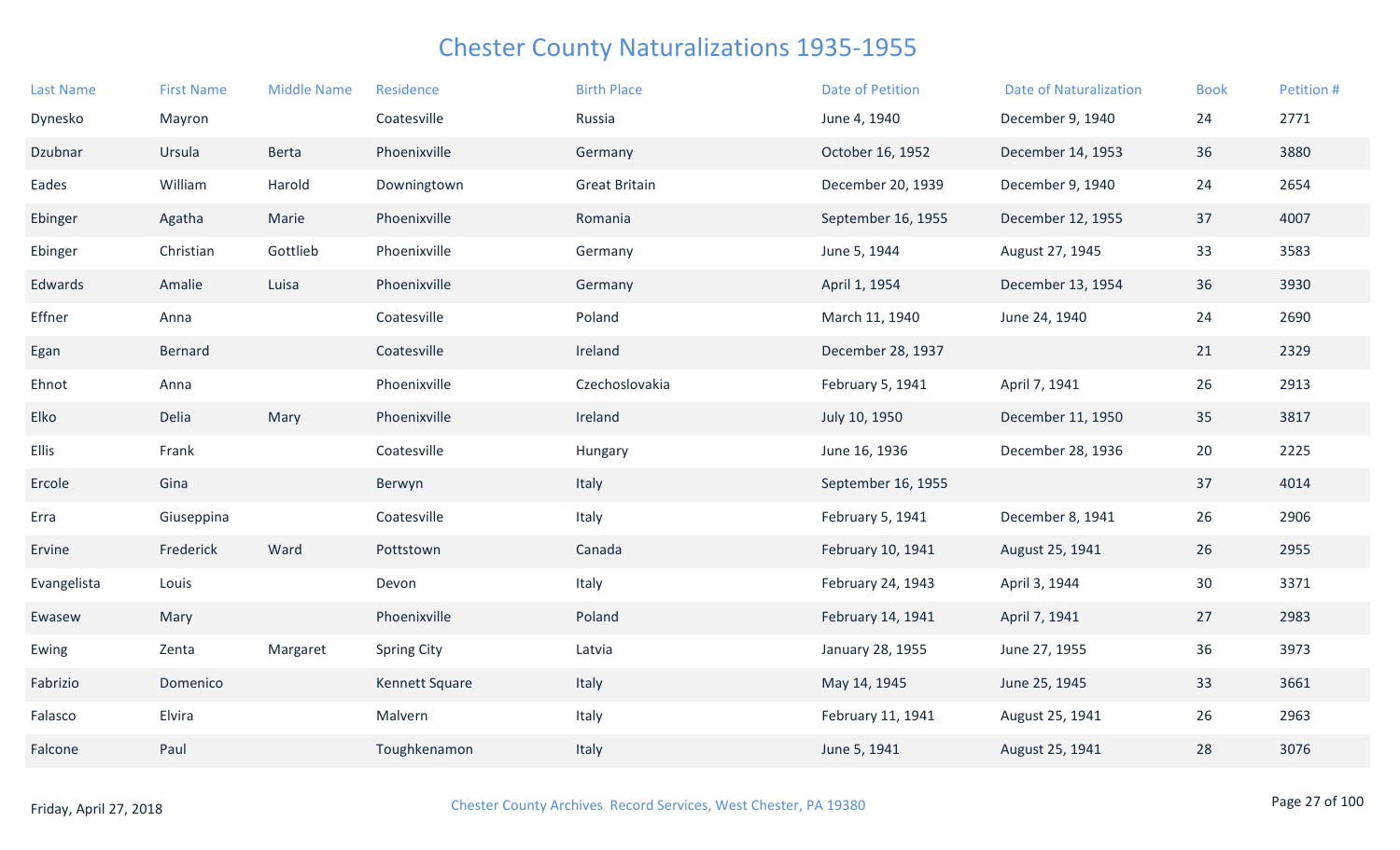| <b>Last Name</b> | <b>First Name</b> | <b>Middle Name</b> | Residence           | <b>Birth Place</b>              | Date of Petition   | <b>Date of Naturalization</b> | <b>Book</b>     | Petition # |
|------------------|-------------------|--------------------|---------------------|---------------------------------|--------------------|-------------------------------|-----------------|------------|
| Falini           | <b>Brigida</b>    | Francesca          | <b>West Chester</b> | Italy                           | September 8, 1942  | April 5, 1943                 | 29              | 3244       |
| Famous           | Edith             |                    | Phoenixville        | Scotland                        | December 20, 1935  | April 6, 1936                 | 20              | 2200       |
| Farina           | Antonina          |                    | Coatesville         | Poland                          | February 14, 1945  | April 2, 1945                 | 33              | 3653       |
| Farkas           | Sarah             |                    | Phoenixville        | Czechoslovakia                  | June 9, 1937       | September 20, 1937            | 21              | 2295       |
| Farquharson      | Marta             | Esther             | Coatesville         | Cuba                            | April 20, 1949     | December 8, 1952              | 35              | 3799       |
| Farrell          | Frances           | Mary               | Downingtown         | Canada                          | June 8, 1937       | September 20, 1937            | 21              | 2291       |
| Farrelly         | Margaret          | Cannon             | <b>West Chester</b> | Ireland                         | January 28, 1942   | April 6, 1942                 | 28              | 3163       |
| Farrelly         | Mary              | Anne               | Berwyn              | Ireland                         | September 11, 1942 | December 14, 1942             | 30 <sup>°</sup> | 3328       |
| Fazio            | Anna              |                    | Phoenixville        | Poland                          | December 19, 1939  | April 1, 1940                 | 24              | 2646       |
| Fazio            | Anthony           |                    | Embreeville         | Italy                           | August 10, 1943    | December 13, 1943             | 32              | 3479       |
| Fazzini          | Michele           |                    | Devon               | Italy                           | October 7, 1941    | April 5, 1943                 | 28              | 3077       |
| Fedchak          | Anna              |                    | Phoenixville        | Poland                          | October 10, 1945   | December 10, 1945             | 34              | 3710       |
| Fedora           | Hafia             |                    | Malvern             | Poland                          | June 9, 1937       | September 20, 1937            | 21              | 2297       |
| Fedora           | Mary              |                    | Devault             | Poland                          | June 5, 1940       | September 16, 1940            | 25              | 2787       |
| Fedorczyk        | Roman             |                    | Coatesville         | Poland                          | September 1, 1939  | April 2, 1945                 | 33              | 3630       |
| Fedorczyk        | Stella            |                    | Coatesville         | Poland                          | November 15, 1944  | April 2, 1945                 | 33              | 3639       |
| Fedoryk          | Ilko              |                    | Coatesville         | Poland                          | February 10, 1947  | April 4, 1947                 | 34              | 3744       |
| Fejko            | Michael           |                    | Pottstown           | Czechoslovakia                  | September 8, 1942  | December 14, 1942             | 29              | 3239       |
| Fejko            | Susan             |                    | Pottstown           | <b>United States of America</b> | September 5, 1939  | December 11, 1939             | 23              | 2601       |
| Feketa           | Elizabeth         |                    | Phoenixville        | Hungary                         | March 14, 1940     | June 24, 1940                 | 24              | 2733       |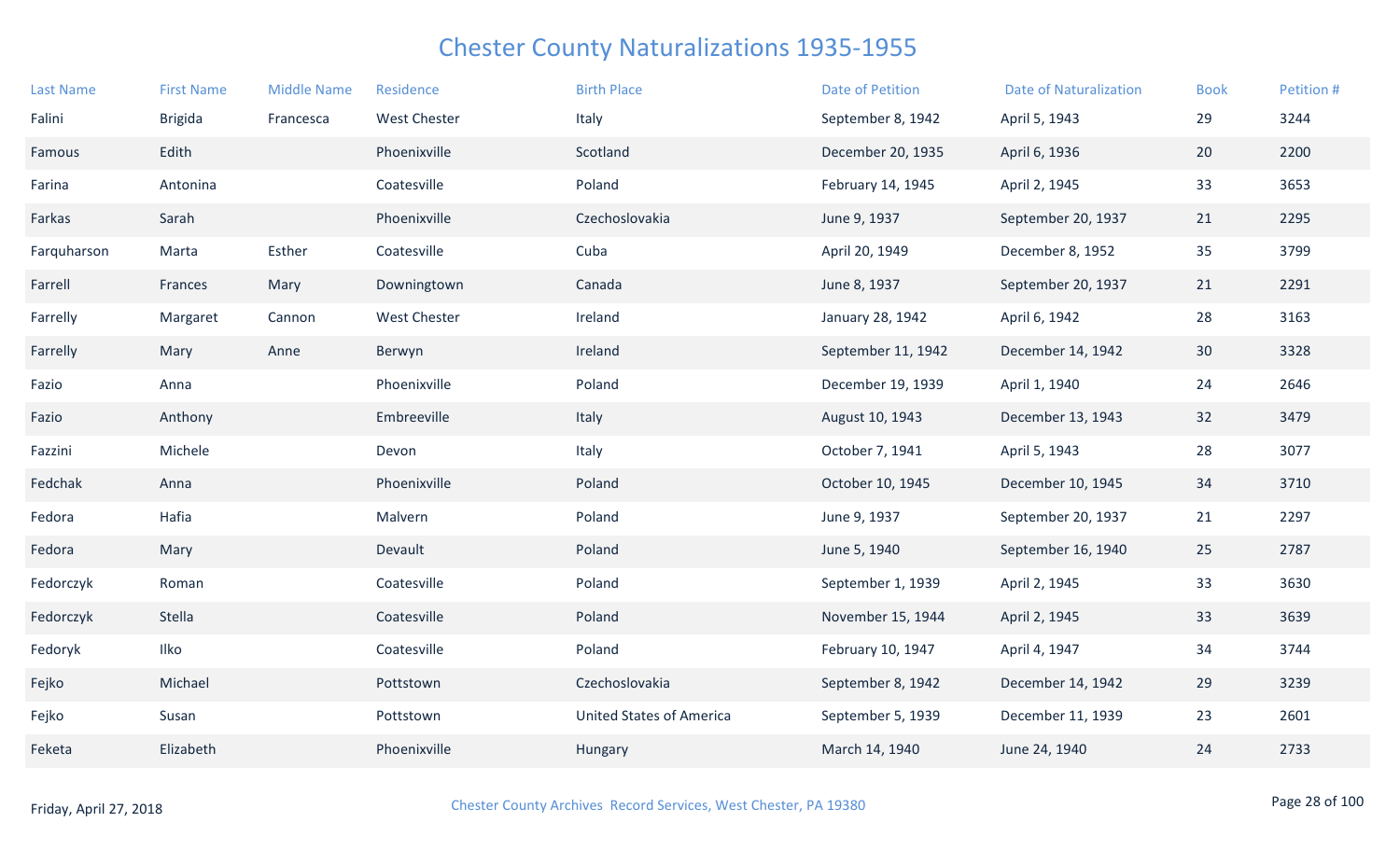| <b>Last Name</b> | <b>First Name</b> | <b>Middle Name</b> | Residence              | <b>Birth Place</b> | <b>Date of Petition</b> | <b>Date of Naturalization</b> | <b>Book</b> | Petition # |
|------------------|-------------------|--------------------|------------------------|--------------------|-------------------------|-------------------------------|-------------|------------|
| Fekete           | Albert            |                    | Phoenixville           | Hungary            | June 6, 1939            | September 18, 1939            | 23          | 2549       |
| Ferdik           | George            |                    | Coatesville            | Hungary            | June 1, 1938            | September 19, 1938            | 21          | 2370       |
| Ferdik           | Lottie            | Stella             | Coatesville            | Poland             | October 8, 1941         | December 8, 1941              | 28          | 3111       |
| Ferdik           | Maria             |                    | Coatesville            | Hungary            | June 5, 1940            | September 16, 1940            | 25          | 2781       |
| Ferdik           | Wladyslawa        |                    | Coatesville            | Poland             | October 8, 1941         | December 8, 1941              | 28          | 3111       |
| Ference          | Carol             |                    | St. Peters             | Czechoslovakia     | March 3, 1942           |                               | 29          | 3207       |
| Ferko            | John              |                    | Phoenixville           | Czechoslovakia     | September 25, 1936      | December 28, 1936             | 20          | 2249       |
| Fern             | Charles           |                    | St. Peters             | Czechoslovakia     | March 3, 1942           |                               | 29          | 3207       |
| Fernandes        | Ellie             |                    | Mendenhall             | Ireland            | February 14, 1945       | August 27, 1945               | 33          | 3654       |
| Fernandesse      | Ellie             |                    | Mendenhall             | Ireland            | September 9, 1942       |                               | 30          | 3278       |
| Fernandesse      | Helen             |                    | Mendenhall             | Ireland            | September 9, 1942       |                               | 30          | 3278       |
| Ferrando         | Anna              |                    | <b>Chester Springs</b> | Czechoslovakia     | February 24, 1943       | June 28, 1943                 | 30          | 3374       |
| Ferrando         | Juan              | Bautista           | <b>Chester Springs</b> | Spain              | September 6, 1939       | December 11, 1939             | 23          | 2614       |
| Ferraro          | Frank             | Rocco              | Kennett Square         | Italy              | May 16, 1945            | June 25, 1945                 | 34          | 3683       |
| Ferri            | Andrea            |                    | Paoli                  | Italy              | September 7, 1938       | April 3, 1939                 | 22          | 2421       |
| Ferri            | Concetta          |                    | West Chester           | Italy              | September 6, 1940       | April 7, 1941                 | 25          | 2848       |
| Ferri            | Teresa            |                    | Paoli                  | Italy              | September 10, 1942      | April 5, 1943                 | 30          | 3292       |
| Ferroni          | Silvestro         |                    | <b>West Chester</b>    | Italy              | August 3, 1945          | June 24, 1946                 | 34          | 3698       |
| Feulner          | Paulette          |                    | Phoenixville           | France             | April 8, 1952           | June 30, 1952                 | 35          | 3870       |
| Ficca            | Nicoletta         |                    | Coatesville            | Italy              | May 16, 1945            | June 25, 1945                 | 34          | 3686       |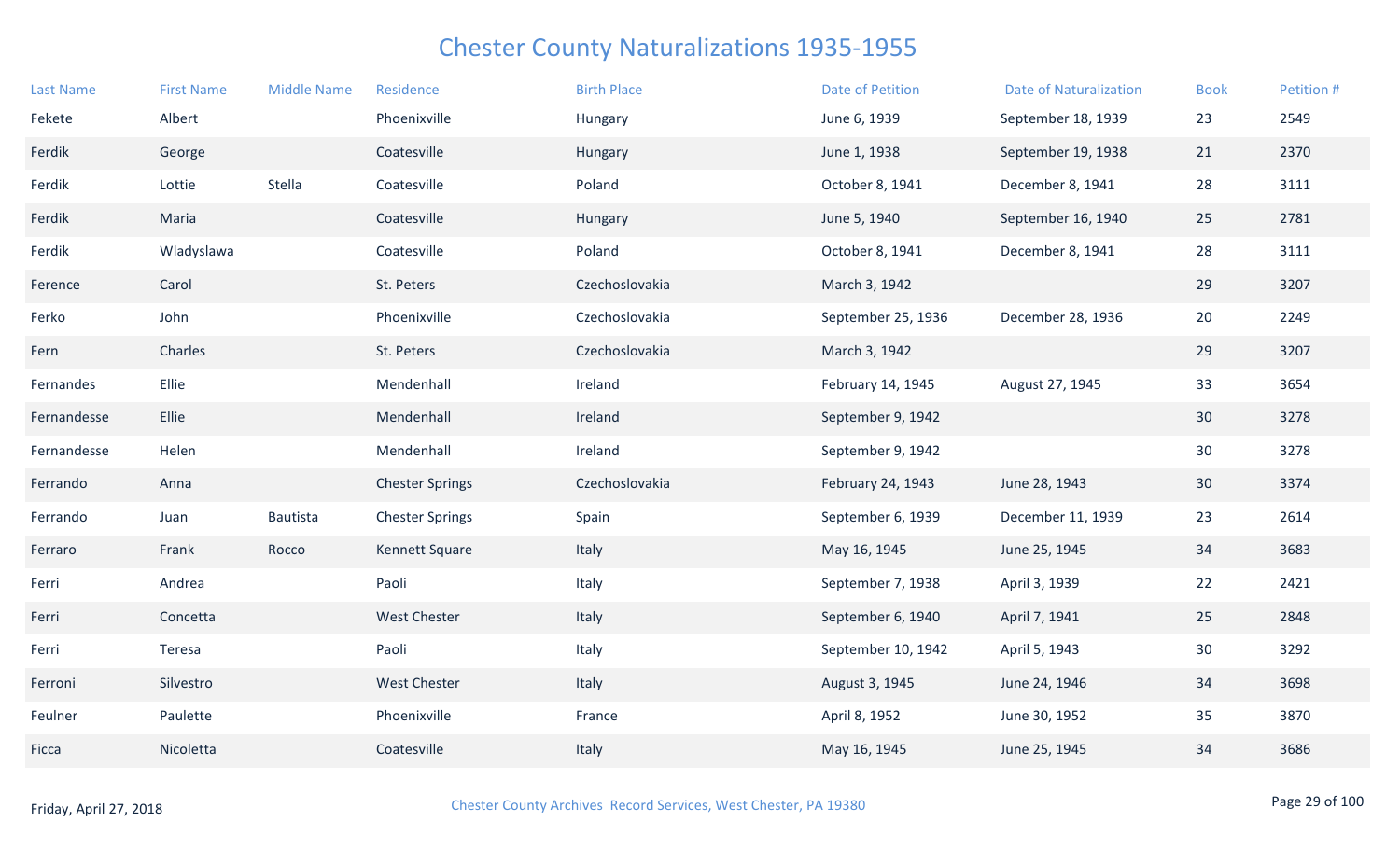| <b>Last Name</b> | <b>First Name</b> | <b>Middle Name</b>   | Residence              | <b>Birth Place</b> | <b>Date of Petition</b> | <b>Date of Naturalization</b> | <b>Book</b> | Petition # |
|------------------|-------------------|----------------------|------------------------|--------------------|-------------------------|-------------------------------|-------------|------------|
| Fidanza          | Quintilia         |                      | Kennett Square         | Italy              | September 10, 1942      | April 5, 1943                 | 30          | 3312       |
| Fidyk            | Katarzyna         |                      | Phoenixville           | Poland             | June 3, 1941            | June 29, 1942                 | 27          | 3012       |
| Fidyk            | Pelagija          |                      | <b>Chester Springs</b> | Poland             | June 6, 1940            | September 16, 1940            | 25          | 2801       |
| Fieni            | Angeladea         |                      | Landenberg             | Italy              | September 10, 1942      | April 5, 1943                 | 30          | 3297       |
| Fieni            | Armida            | Ortensia Linda       | Kennett Square         | Italy              | March 11, 1940          | September 16, 1940            | 24          | 2689       |
| Fife             | Sarah             | Elizabeth            | Pottstown              | England            | April 19, 1950          | June 26, 1950                 | 35          | 3806       |
| Findeisen        | Eleonore          |                      | <b>Spring City</b>     | Germany            | September 14, 1937      | December 27, 1937             | 21          | 2310       |
| Findley          | Mary              |                      | Coatesville            | England            | January 27, 1955        | June 27, 1955                 | 36          | 3966       |
| Finnegan         | Mary              |                      | Malvern                | Ireland            | February 26, 1943       | June 28, 1943                 | 31          | 3413       |
| Fiore            | Leonardo          |                      | Kennett Square         | Italy              | January 28, 1942        | April 5, 1943                 | 28          | 3156       |
| Fiore            | Olivieri          |                      | Kennett Square         | Italy              | January 28, 1942        | June 28, 1943                 | 28          | 3157       |
| Fiorentino       | Luigi             |                      | Malvern                | Italy              | September 11, 1942      | April 3, 1944                 | 30          | 3330       |
| Fiorillo         | Mario             |                      | Pottstown              | Italy              | December 21, 1939       | June 24, 1940                 | 24          | 2667       |
| Fiorillo         | Maurice           | Termine              | Pottstown              | Italy              | December 21, 1939       | June 24, 1940                 | 24          | 2667       |
| Firmani          | Luisa             |                      | <b>West Chester</b>    | Italy              | September 8, 1942       | April 5, 1943                 | 29          | 3251       |
| Fisher           | Anna              |                      | <b>Honey Brook</b>     | Germany            | September 14, 1954      | December 13, 1954             | 36          | 3941       |
| Fisher           | Hilda             |                      | Coatesville            | New Foundland      | June 9, 1937            | September 20, 1937            | 21          | 2299       |
| Fitzpatrick      | James             | Joseph               | Downingtown            | Ireland            | September 25, 1936      | December 28, 1936             | 20          | 2253       |
| Flatebo          | Ingebjorg         |                      | Paoli                  | Norway             | June 4, 1941            | August 25, 1941               | 27          | 3033       |
| Flatebo          | Peter             | <b>Herman Torres</b> | Paoli                  | Norway             | September 25, 1936      | December 28, 1936             | 20          | 2250       |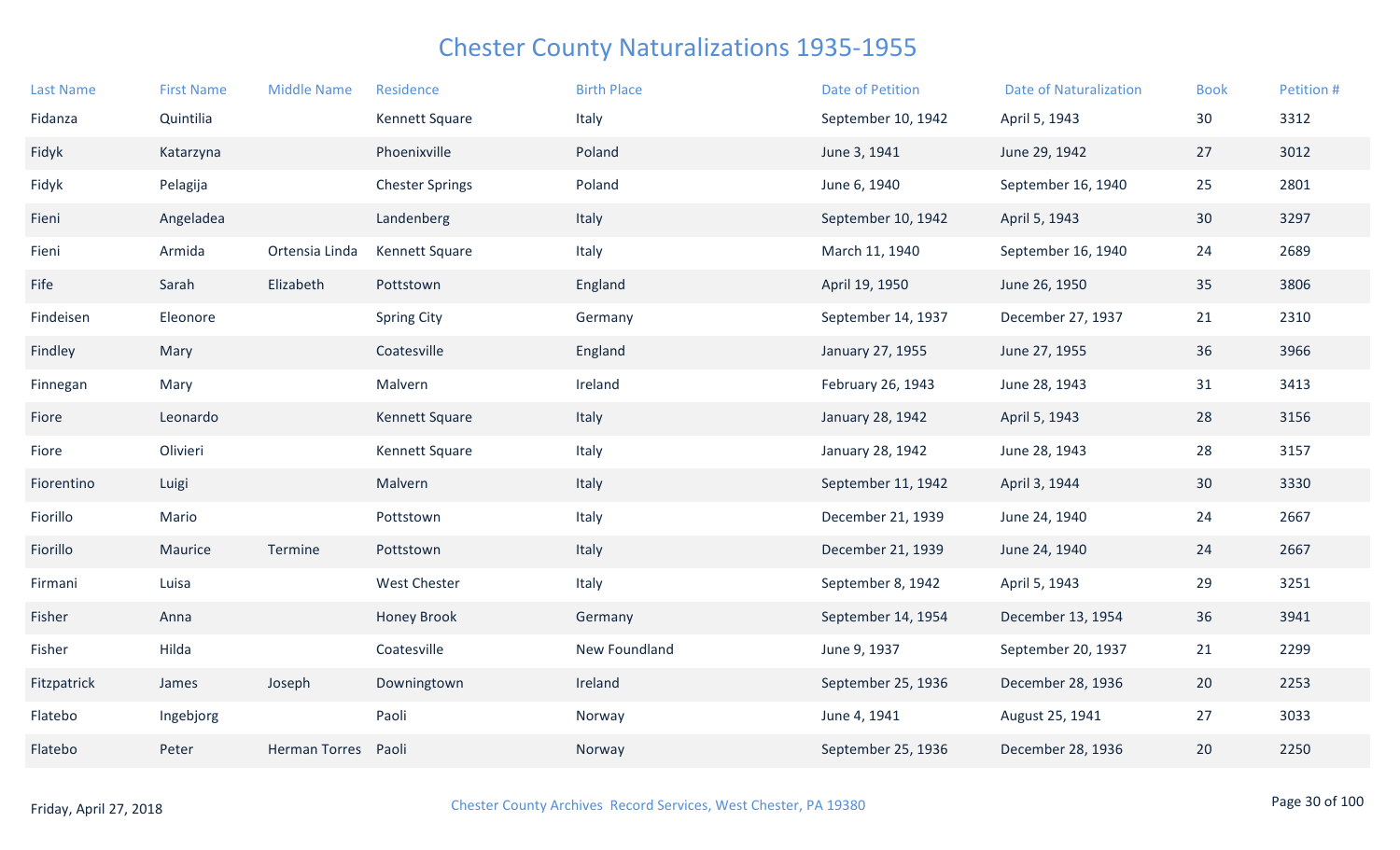| <b>Last Name</b> | <b>First Name</b> | <b>Middle Name</b> | Residence           | <b>Birth Place</b> | <b>Date of Petition</b> | <b>Date of Naturalization</b> | <b>Book</b> | Petition # |
|------------------|-------------------|--------------------|---------------------|--------------------|-------------------------|-------------------------------|-------------|------------|
| Florian          | Meri              |                    | Coatesville         | Czechoslovakia     | September 8, 1942       | April 5, 1943                 | 29          | 3265       |
| Florimbis        | Antonio           |                    | Strafford           | Italy              | September 6, 1940       | December 14, 1942             | 25          | 2850       |
| Foley            | Ellen             | <b>Beatrice</b>    | Coatesville         | Canada             | June 3, 1938            | December 12, 1938             | 21          | 2392       |
| Forde            | Sarah             |                    | Newtown Square      | Ireland            | June 7, 1940            | September 16, 1940            | 25          | 2824       |
| Forese           | Anna              |                    | Coatesville         | Italy              | October 24, 1950        | June 25, 1951                 | 35          | 3831       |
| Forgione         | Antonetta         |                    | Caln                | Italy              | June 2, 1941            | August 25, 1941               | 27          | 2997       |
| Formica          | Angela            |                    | Downingtown         | Italy              | February 25, 1943       | June 28, 1943                 | 31          | 3403       |
| Formica          | Rosario           |                    | Downingtown         | Italy              | June 2, 1938            | December 12, 1938             | 21          | 2384       |
| Forsythe         | Wilhelm           |                    | Malvern             | Germany            | April 24, 1951          | December 10, 1951             | 35          | 3834       |
| Forte            | Loreta            | Antonia            | Downingtown         | Italy              | September 9, 1942       | April 5, 1943                 | 30          | 3281       |
| Fox              | Joseph            |                    | <b>Spring City</b>  | Germany            | October 9, 1941         | April 5, 1943                 | 28          | 3132       |
| Fox              | Karolina          |                    | <b>Spring City</b>  | Germany            | March 31, 1944          | April 2, 1945                 | 33          | 3576       |
| Fragale          | Gerardo           |                    | Kennett Square      | Italy              | October 10, 1945        | April 1, 1946                 | 34          | 3708       |
| Fragale          | Rose              |                    | Kennett Square      | Italy              | February 25, 1943       | August 30, 1943               | 31          | 3398       |
| Fragele          | Luigi             |                    | Kennett Square      | Italy              | September 9, 1942       | June 28, 1943                 | 30          | 3285       |
| Francescon       | Caterina          |                    | Avondale            | Italy              | March 11, 1940          | June 24, 1940                 | 24          | 2692       |
| Frank            | Gudrun            | Bernhardina        | <b>West Chester</b> | Germany            | September 9, 1942       | April 5, 1943                 | 29          | 3273       |
| Frankovich       | Helen             |                    | Phoenixville        | Czechoslovakia     | September 8, 1942       | December 14, 1942             | 29          | 3246       |
| Frankovich       | John              |                    | Phoenixville        | Czechoslovakia     | June 6, 1939            | April 1, 1940                 | 23          | 2550       |
| Frankow          | Helen             |                    | Coatesville         | Ireland            | April 18, 1955          | June 27, 1955                 | 37          | 3987       |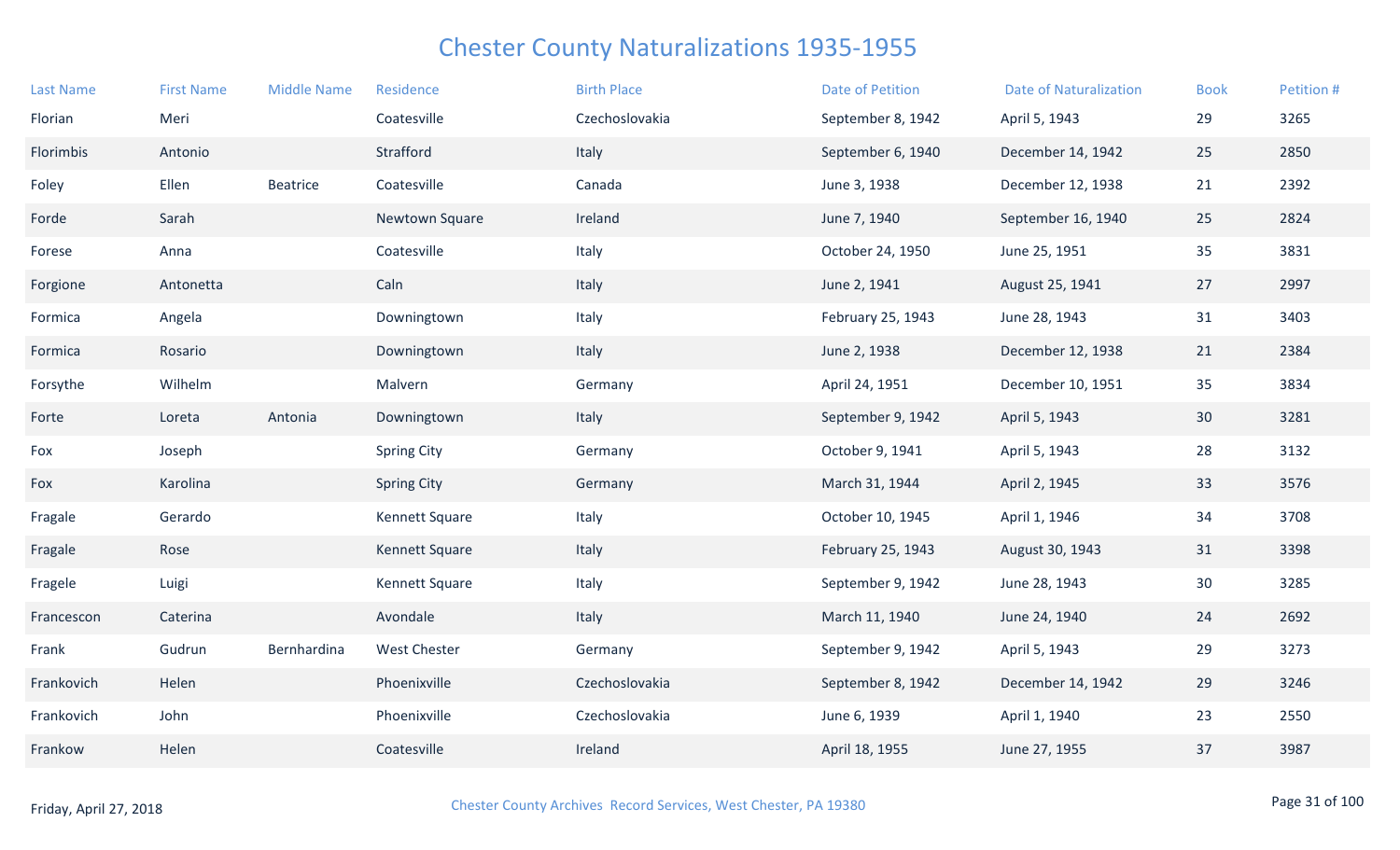| <b>Last Name</b> | <b>First Name</b> | <b>Middle Name</b> | Residence           | <b>Birth Place</b> | <b>Date of Petition</b> | <b>Date of Naturalization</b> | <b>Book</b> | Petition # |
|------------------|-------------------|--------------------|---------------------|--------------------|-------------------------|-------------------------------|-------------|------------|
| Franzina         | Onorina           |                    | Elverson            | Italy              | January 27, 1955        | June 27, 1955                 | 36          | 3971       |
| Friedheim        | Benno             |                    | <b>West Chester</b> | Germany            | October 9, 1941         | June 24, 1946                 | 28          | 3122       |
| Friedheim        | Herbert           |                    | <b>West Chester</b> | Germany            | February 23, 1943       |                               | 30          | 3351       |
| Friedheim        | Herbert           |                    | <b>West Chester</b> | Germany            | June 3, 1940            |                               | 24          | 2764       |
| Friedheim        | Leo               |                    | <b>West Chester</b> | Germany            | October 9, 1941         | April 5, 1943                 | 28          | 3120       |
| Friedheim        | Rahel             |                    | <b>West Chester</b> | Germany            | October 9, 1941         | April 5, 1943                 | 28          | 3121       |
| Friedman         | Hyman             | Isaac              | Phoenixville        | England            | December 3, 1936        | June 28, 1937                 | 20          | 2259       |
| Friedman         | Isaac             | Rubinstein         | Coatesville         | Poland             | December 20, 1935       | April 6, 1936                 | 20          | 2195       |
| Frieman          | Lea               |                    | <b>West Chester</b> | Latvia             | August 2, 1945          | August 27, 1945               | 34          | 3693       |
| Frisco           | Giuseppe          |                    | Phoenixville        | Italy              | February 10, 1941       | August 25, 1941               | 26          | 2956       |
| Frisco           | Michael           | Joseph             | Phoenixville        | Italy              | March 19, 1936          | June 22, 1936                 | 20          | 2215       |
| Frisco           | Rosina            |                    | Phoenixville        | Italy              | September 9, 1942       | December 13, 1943             | 30          | 3287       |
| Fritz            | Karl              | Ludwig             | Toughkenamon        | Germany            | February 14, 1941       |                               | 27          | 2979       |
| Fritz            | Wilhelmine        |                    | Avondale            | Germany            | May 6, 1947             | June 23, 1947                 | 34          | 3758       |
| Fuchs            | Joseph            |                    | <b>Spring City</b>  | Germany            | October 9, 1941         | April 5, 1943                 | 28          | 3132       |
| Fugedi           | Peter             |                    | <b>Honey Brook</b>  | Hungary            | June 3, 1940            | December 9, 1940              | 24          | 2751       |
| Fuka             | Fedor             |                    | Phoenixville        | Poland             | June 1, 1943            | August 30, 1943               | 31          | 3434       |
| Fuller           | Mary              | Elizabeth          | Modena              | Ireland            | January 27, 1955        | June 27, 1955                 | 36          | 3970       |
| Fulmer           | Arlette           | Frederique         | Chatham             | France             | April 25, 1951          | December 10, 1951             | 35          | 3846       |
| Fulton           | <b>Betina</b>     |                    | <b>West Chester</b> | Germany            | October 30, 1951        | December 10, 1951             | 35          | 3860       |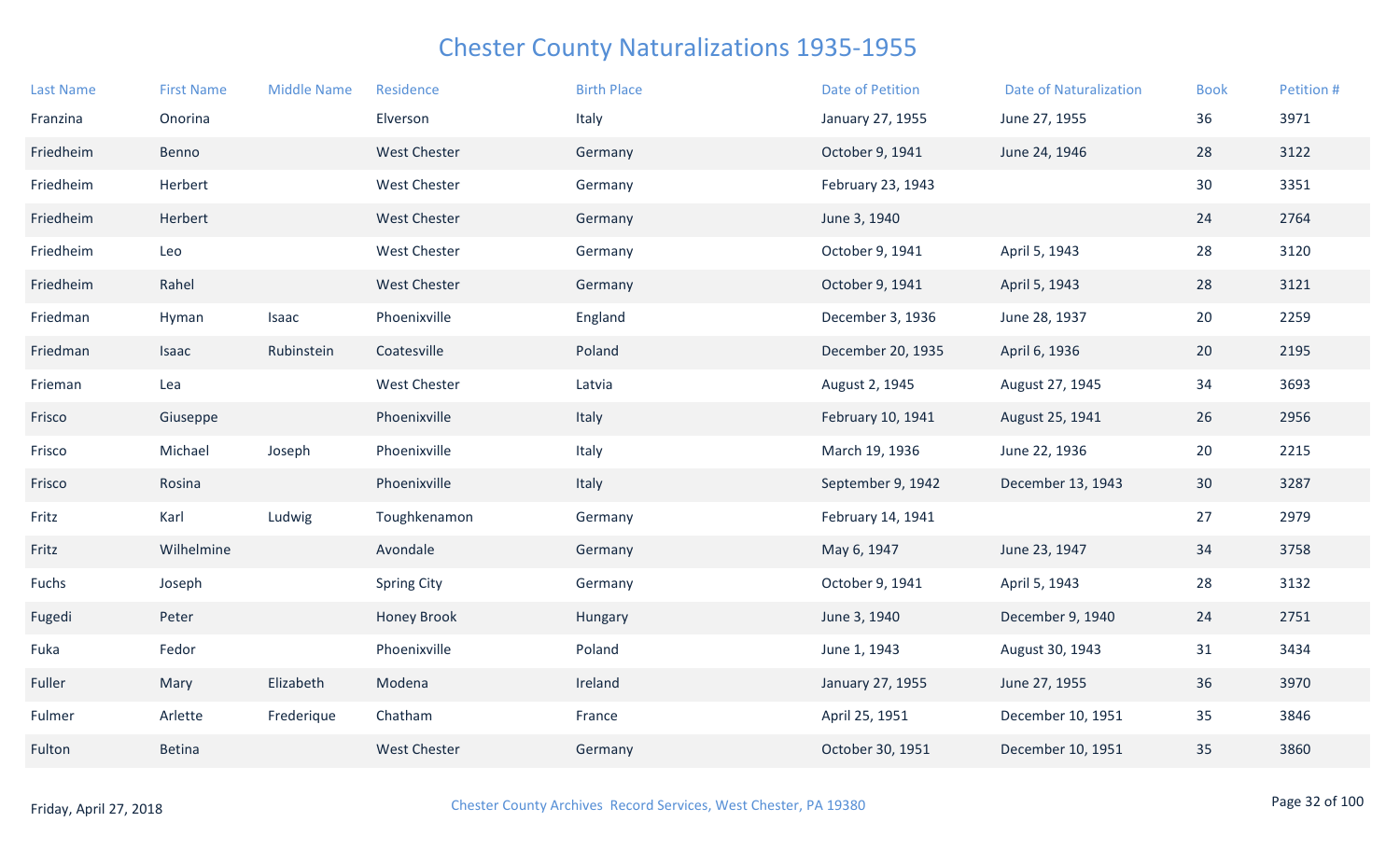| <b>Last Name</b> | <b>First Name</b> | <b>Middle Name</b> | Residence                 | <b>Birth Place</b> | <b>Date of Petition</b> | <b>Date of Naturalization</b> | <b>Book</b> | Petition # |
|------------------|-------------------|--------------------|---------------------------|--------------------|-------------------------|-------------------------------|-------------|------------|
| Furia            | Leo               |                    | Kennett Square            | Italy              | June 8, 1939            | September 18, 1939            | 23          | 2579       |
| Furia            | Pantaleone        |                    | Kennett Square            | Italy              | June 8, 1939            | September 18, 1939            | 23          | 2579       |
| Furth            | Emma              | Paula              | <b>Lincoln University</b> | Austria            | November 14, 1944       | June 25, 1945                 | 33          | 3625       |
| Furth            | Joseph            | Herbert            | <b>Lincoln University</b> | Austria            | November 10, 1943       | June 26, 1944                 | 32          | 3551       |
| Fusinato         | Federico          |                    | <b>Kennett Square</b>     | Italy              | February 23, 1943       | April 3, 1944                 | 30          | 3350       |
| Gadonas          | Valeria           |                    | Phoenixville              | Greece             | February 5, 1946        | April 1, 1946                 | 34          | 3726       |
| Gaebel           | Gertrude          | Elfriede           | Westtown                  | Germany            | March 15, 1939          | June 26, 1939                 | 23          | 2546       |
| Gaffney          | Arnet             |                    | Coatesville               | B.W.I.             | November 5, 1953        | June 27, 1955                 | 36          | 3922       |
| Gaffney          | Arnett            | Magnesia           | Coatesville               | B.W.I.             | November 5, 1953        | June 27, 1955                 | 36          | 3922       |
| Gagliardi        | Raffaele          |                    | Paperville                | Italy              | March 14, 1939          | September 18, 1939            | 23          | 2531       |
| Gaillard         | Yvonne            |                    | Paoli                     | France             | June 7, 1940            | September 16, 1940            | 25          | 2811       |
| Gajewski         | Anna              | Pasierbek          | Phoenixville              | Poland             | August 2, 1945          | April 1, 1946                 | 34          | 3694       |
| Galambos         | Julia             |                    | Phoenixville              | Hungary            | September 20, 1949      | December 12, 1949             | 35          | 3804       |
| Galambos         | Stephen           |                    | Phoenixville              | Hungary            | November 13, 1944       | April 2, 1945                 | 33          | 3623       |
| Galante          | Pasquale          |                    | Kennett Square            | Italy              | December 21, 1939       | April 1, 1940                 | 24          | 2663       |
| Galbavy          | John              |                    | Coatesville               | Czechoslovakia     | June 7, 1939            | September 18, 1939            | 23          | 2575       |
| Gale             | Gaetano           |                    | Kennett Square            | Italy              | March 15, 1938          | December 12, 1938             | 21          | 2348       |
| Gallagher        | Susan             |                    | Malvern                   | Ireland            | August 7, 1944          | December 11, 1944             | 33          | 3609       |
| Gallagher        | Thomas            | Edward             | Devon                     | Ireland            | March 15, 1938          | June 27, 1938                 | 21          | 2347       |
| Gallant          | Maria             | Anna               | Paoli                     | Sweden             | June 2, 1943            |                               | 31          | 3450       |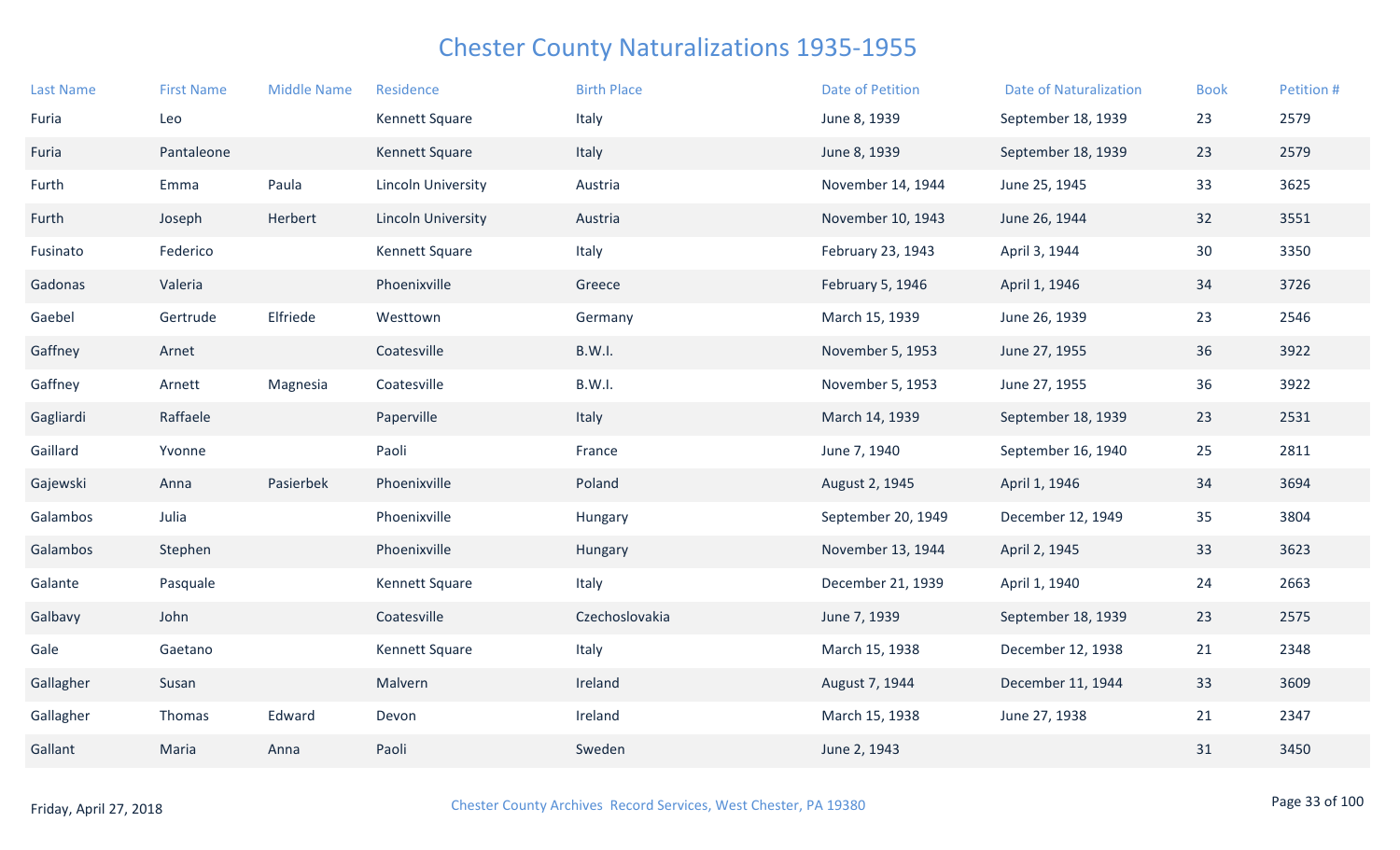| <b>Last Name</b> | <b>First Name</b> | <b>Middle Name</b> | Residence           | <b>Birth Place</b>              | <b>Date of Petition</b> | <b>Date of Naturalization</b> | <b>Book</b> | Petition # |
|------------------|-------------------|--------------------|---------------------|---------------------------------|-------------------------|-------------------------------|-------------|------------|
| Gallo            | Constantino       |                    | Malvern             | Italy                           | September 11, 1942      | April 5, 1943                 | 30          | 3335       |
| Galloway         | Winton            |                    | Berwyn              | <b>Great Britain</b>            | February 23, 1943       |                               | 30          | 3345       |
| Garcia           | Jose              |                    | Coatesville         | Spain                           | August 10, 1943         | December 13, 1943             | 32          | 3482       |
| Gardner          | Grace             |                    | <b>West Chester</b> | <b>Great Britain</b>            | September 8, 1942       | December 14, 1942             | 29          | 3267       |
| Garzia           | Giovanni          |                    | Berwyn              | Italy                           | May 25, 1942            | April 5, 1943                 | 29          | 3214       |
| Gasbarra         | Domenico          |                    | Downingtown         | Italy                           | November 14, 1944       | April 2, 1945                 | 33          | 3629       |
| Gasbarro         | Giuditta          |                    | Downingtown         | Italy                           | August 8, 1944          | April 2, 1945                 | 33          | 3615       |
| Gasparetti       | Adelina           |                    | Coatesville         | Italy                           | February 26, 1943       | June 28, 1943                 | 31          | 3411       |
| Gaspari          | Rosaria           |                    | Coatesville         | Italy                           | February 5, 1941        | August 25, 1941               | 26          | 2908       |
| Gates            | George            |                    | Unionville          | <b>Great Britain</b>            | February 11, 1941       | April 7, 1941                 | 26          | 2966       |
| Gaudiello        | Giuseppe          |                    | <b>West Chester</b> | Italy                           | September 5, 1939       | June 24, 1940                 | 23          | 2600       |
| Gavalya          | Stephen           |                    | Pottstown           | Czechoslovakia                  | February 3, 1941        |                               | 26          | 2887       |
| Gawbill          | Joseph            |                    | <b>West Chester</b> | Italy                           | September 5, 1939       | June 24, 1940                 | 23          | 2600       |
| Gawel            | Franciszek        |                    | Phoenixville        | Poland                          | December 28, 1937       | September 19, 1938            | 21          | 2331       |
| Gawel            | Frank             | Andrew             | Phoenixville        | Poland                          | December 28, 1937       | September 19, 1938            | 21          | 2331       |
| Gawell           | Monica            | Mary               | Phoenixville        | Poland                          | March 14, 1940          | December 14, 1942             | 24          | 2741       |
| Gawrys           | Mikolaj           |                    | Coatesville         | Poland                          | June 7, 1944            | August 28, 1944               | 33          | 3602       |
| Gaydos           | Mary              | Madeline           | Phoenixville        | <b>United States of America</b> | June 8, 1937            | December 27, 1937             | 21          | 2284       |
| Geczy            | Julianna          |                    | Phoenixville        | Hungary                         | September 14, 1937      | December 27, 1937             | 21          | 2311       |
| Gehas            | Irene             |                    | Coatesville         | Greece                          | September 5, 1940       | December 9, 1940              | 25          | 2827       |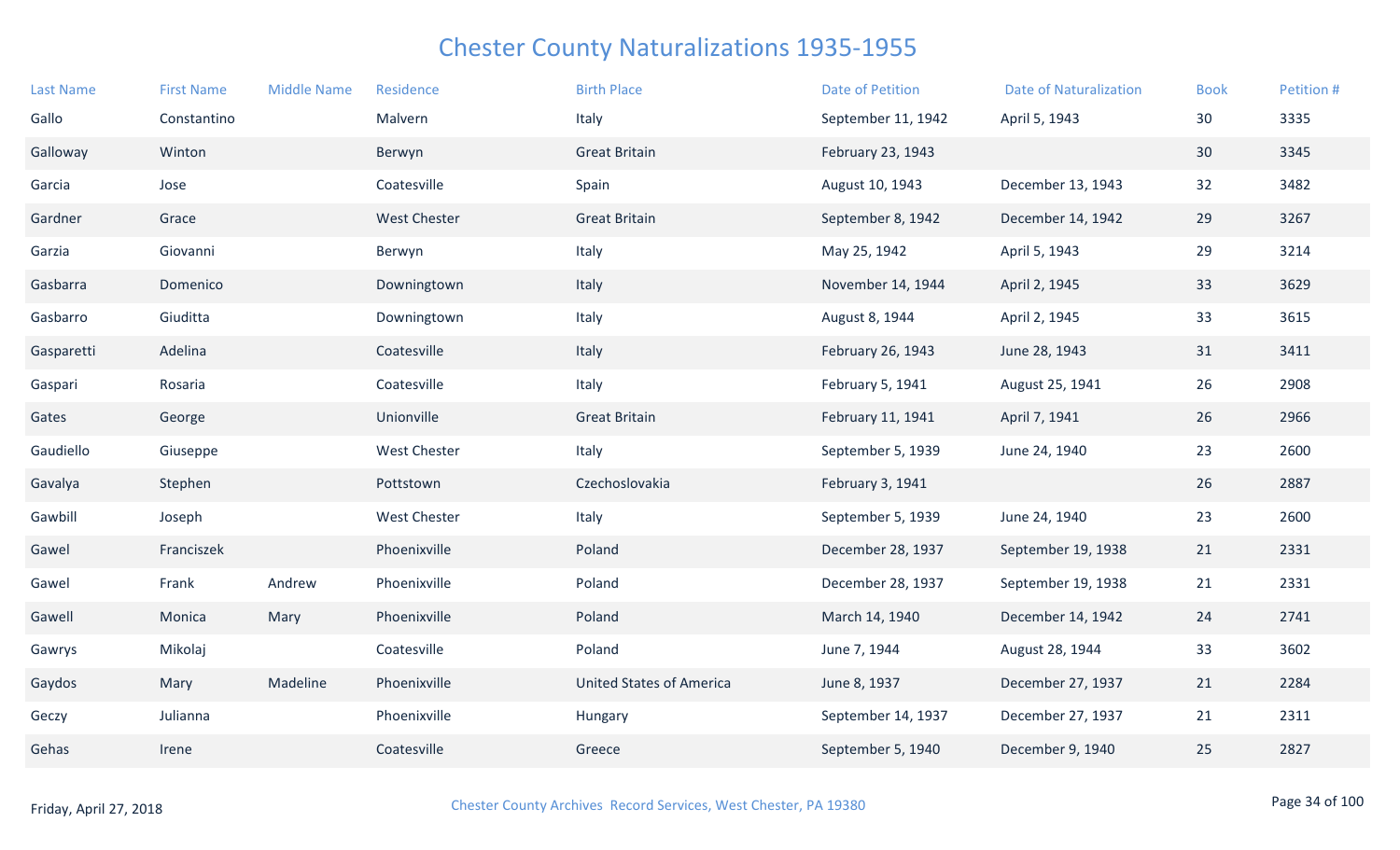| <b>Last Name</b> | <b>First Name</b> | <b>Middle Name</b> | Residence      | <b>Birth Place</b> | Date of Petition   | <b>Date of Naturalization</b> | <b>Book</b>     | Petition # |
|------------------|-------------------|--------------------|----------------|--------------------|--------------------|-------------------------------|-----------------|------------|
| Genaro           | Ersilia           |                    | Downingtown    | Italy              | September 10, 1942 | April 5, 1943                 | 30              | 3291       |
| Genduso          | Guiseppe          |                    | Coatesville    | Italy              | November 9, 1943   | August 28, 1944               | 32              | 3523       |
| Gentile          | Antonio           |                    | Coatesville    | Italy              | December 19, 1939  | April 1, 1940                 | 24              | 2635       |
| Gentile          | Filippo           |                    | Malvern        | Italy              | September 6, 1940  | December 14, 1942             | 25              | 2847       |
| Gentile          | Frank             | John               | Phoenixville   | Italy              | May 25, 1942       | April 5, 1943                 | 29              | 3212       |
| George           | Mary              |                    | Pottstown      | Greece             | June 4, 1941       | December 14, 1942             | 27              | 3040       |
| Gere             | Imre              |                    | Phoenixville   | Hungary            | February 23, 1943  | December 11, 1944             | 30              | 3340       |
| Gere             | Juliana           |                    | Phoenixville   | Hungary            | February 23, 1943  | April 3, 1944                 | 30 <sup>°</sup> | 3339       |
| Geremysz         | Michael           |                    | Phoenixville   | Poland             | April 1, 1954      | June 28, 1954                 | 36              | 3932       |
| Geremysz         | Stefania          |                    | Phoenixville   | Poland             | April 1, 1954      | June 28, 1954                 | 36              | 3933       |
| Geroso           | Vittoria          |                    | Coatesville    | Italy              | November 8, 1943   | April 3, 1944                 | 32              | 3504       |
| Gerstenfeld      | Chia              |                    | Coatesville    | Romania            | June 4, 1941       | April 6, 1942                 | 27              | 3043       |
| Gerstenfeld      | Ida               |                    | Coatesville    | Romania            | June 4, 1941       | April 6, 1942                 | 27              | 3043       |
| Ghione           | Teresa            |                    | Kennett Square | Italy              | June 5, 1941       | April 5, 1943                 | 27              | 3074       |
| Giacchetta       | Domenico          | Antonio            | Coatesville    | Italy              | March 15, 1940     | June 24, 1940                 | 24              | 2748       |
| Giacinta         | Maria             | Garzia             | Devon          | Italy              | October 8, 1941    | December 8, 1941              | 28              | 3095       |
| Gialloreto       | Antonio           |                    | Coatesville    | Italy              | February 4, 1946   | June 24, 1946                 | 34              | 3722       |
| Giandonato       | Filomena          |                    | Devon          | Italy              | February 25, 1943  | August 30, 1943               | 31              | 3387       |
| Giangiulio       | Agostino          |                    | West Chester   | Italy              | April 27, 1953     | June 29, 1953                 | 36              | 3887       |
| Gigliotti        | Filomena          |                    | Avondale       | Italy              | September 9, 1942  | April 5, 1943                 | 30              | 3279       |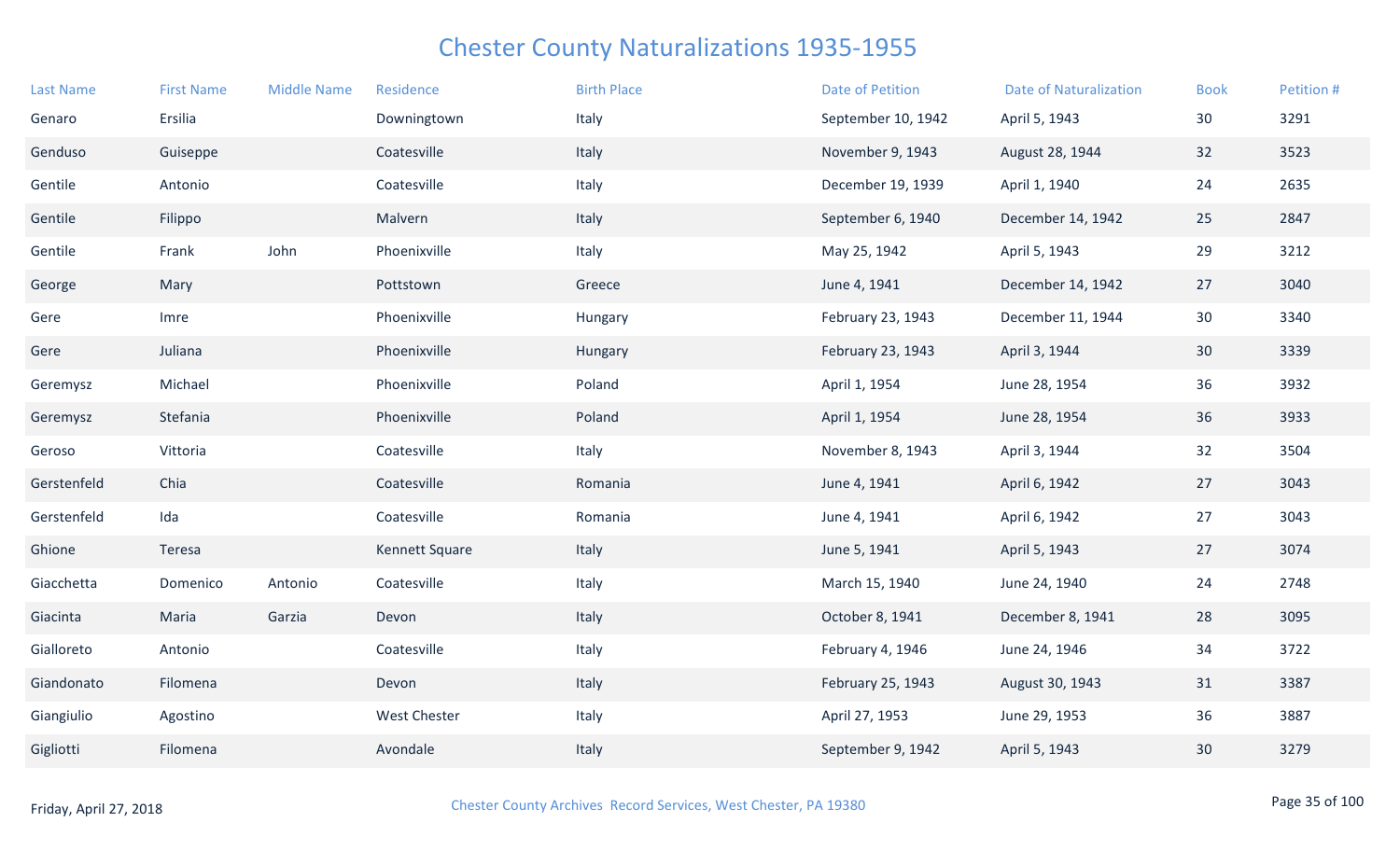| <b>Last Name</b> | <b>First Name</b> | <b>Middle Name</b>            | Residence            | <b>Birth Place</b>   | <b>Date of Petition</b> | <b>Date of Naturalization</b> | <b>Book</b> | Petition # |
|------------------|-------------------|-------------------------------|----------------------|----------------------|-------------------------|-------------------------------|-------------|------------|
| Gill             | Christine         |                               | Coatesville          | Italy                | November 9, 1943        | April 3, 1944                 | 32          | 3525       |
| Gill             | Leon              |                               | Coatesville          | Poland               | December 20, 1935       | April 6, 1936                 | 20          | 2194       |
| Gill             | Modestina         |                               | Coatesville          | Italy                | November 9, 1943        | April 3, 1944                 | 32          | 3525       |
| Gillespie        | Marie             | Rejane Lucille Ri Downingtown |                      | Canada               | February 4, 1946        | April 1, 1946                 | 34          | 3723       |
| Gillespie        | Rejane            |                               | Downingtown          | Canada               | February 4, 1946        | April 1, 1946                 | 34          | 3723       |
| Gilpin           | Margaret          | Ellen                         | Devon                | Ireland              | September 25, 1936      | December 28, 1936             | 20          | 2252       |
| Giosio           | Angelo            |                               | Kennett Square       | Italy                | September 7, 1939       | April 1, 1940                 | 23          | 2621       |
| Giunta           | Giovannina        | Maria                         | <b>West Chester</b>  | Italy                | December 22, 1938       | June 26, 1939                 | 22          | 2445       |
| Giunta           | Grace             |                               | <b>West Chester</b>  | Italy                | March 12, 1940          | June 24, 1940                 | 24          | 2704       |
| Glass            | Sydney            | William                       | Port Kennedy         | Ireland              | December 30, 1936       | April 5, 1937                 | 21          | 2261       |
| Glinski          | Wawvsyniec        |                               | Kenilworth           | Poland               | June 3, 1943            | August 30, 1943               | 31          | 3457       |
| Glinski          | Yan               |                               | Kenilworth           | Poland               | January 28, 1942        | April 6, 1942                 | 28          | 3165       |
| Gochnauer        | Gladys            | Urwin                         | Kennett Square       | <b>Great Britain</b> | February 5, 1941        | April 7, 1941                 | 26          | 2918       |
| Goebel           | Louise            | Anna                          | Phoenixville         | Germany              | May 10, 1948            | June 28, 1948                 | 34          | 3771       |
| Goebel           | Otto              | Albert                        | Phoenixville         | Germany              | June 2, 1943            | August 27, 1945               | 31          | 3448       |
| Goldberg         | Mary              |                               | Phoenixville         | Lithuania            | March 13, 1940          | June 24, 1940                 | 24          | 2727       |
| Goldie           | Margaret          | Jane                          | Malvern              | Ireland              | November 4, 1953        | December 14, 1953             | 36          | 3914       |
| Golosz           | Marianna          |                               | Coatesville          | Poland               | March 13, 1940          | September 16, 1940            | 24          | 2724       |
| Gombos           | Elizabeth         |                               | <b>Corner Stores</b> | Hungary              | June 4, 1941            | August 25, 1941               | 27          | 3045       |
| Gombos           | Erzsebet          |                               | <b>Corner Stores</b> | Hungary              | June 4, 1941            | August 25, 1941               | 27          | 3045       |
|                  |                   |                               |                      |                      |                         |                               |             |            |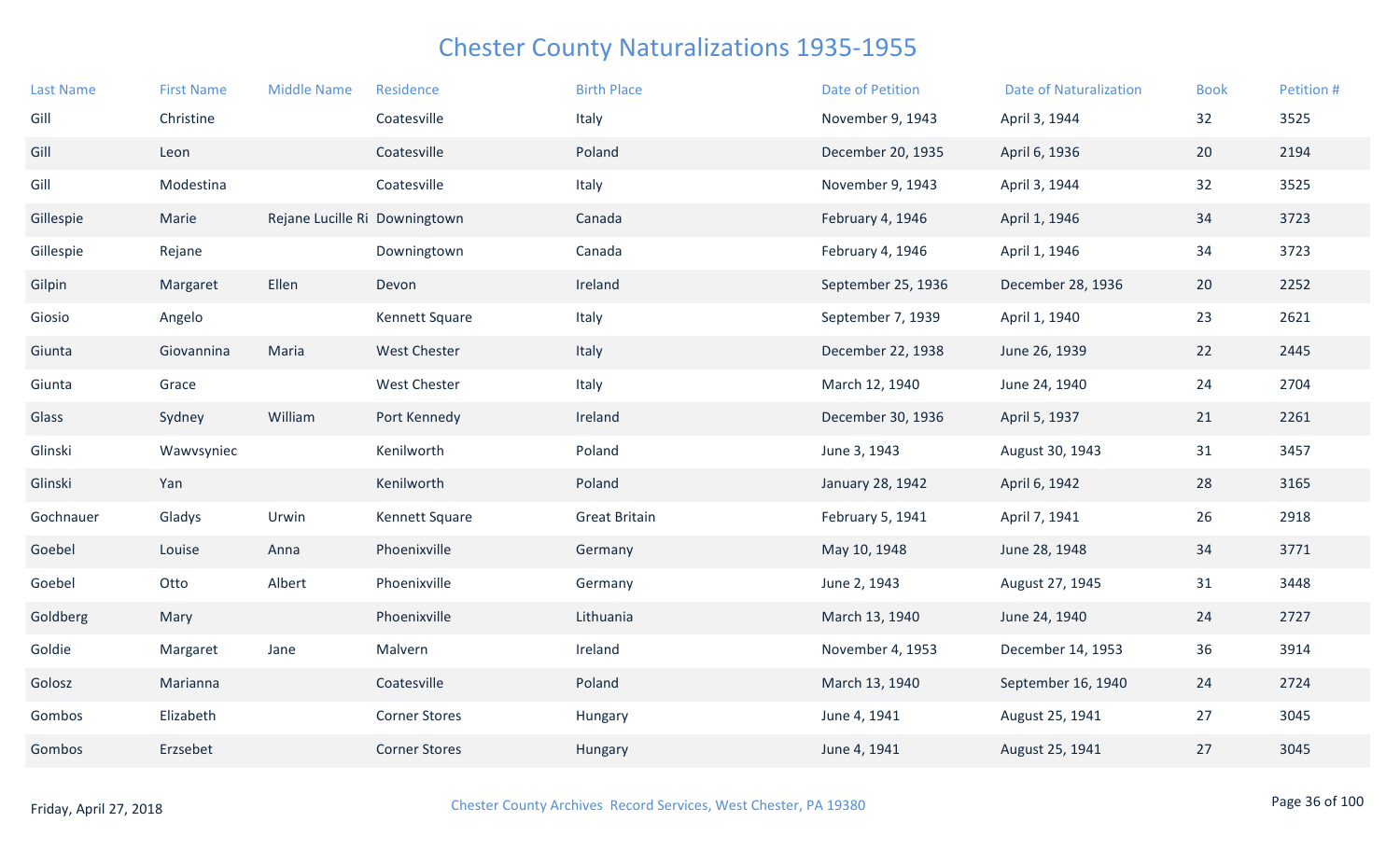| <b>Last Name</b> | <b>First Name</b> | <b>Middle Name</b> | Residence           | <b>Birth Place</b>              | <b>Date of Petition</b> | <b>Date of Naturalization</b> | <b>Book</b> | Petition # |
|------------------|-------------------|--------------------|---------------------|---------------------------------|-------------------------|-------------------------------|-------------|------------|
| Gonzalez         | Frank             |                    | Malvern             | México                          | April 20, 1949          | June 27, 1949                 | 35          | 3800       |
| Goodman          | Elizabeth         | Marie              | <b>Honey Brook</b>  | Hungary                         | March 31, 1944          | August 28, 1944               | 32          | 3572       |
| Gormley          | James             |                    | Berwyn              | Ireland                         | May 26, 1942            | December 14, 1942             | 29          | 3216       |
| Grablowitz       | Minnie            |                    | <b>West Chester</b> | Russia                          | November 8, 1943        | June 26, 1944                 | 32          | 3491       |
| Grabovsky        | Tacyjanna         |                    | Phoenixville        | Poland                          | November 15, 1944       | April 2, 1945                 | 33          | 3636       |
| Grabowski        | Henryka           |                    | Coatesville         | Poland                          | March 14, 1940          | June 24, 1940                 | 24          | 2730       |
| Graham           | Christina         |                    | Coatesville         | Germany                         | March 30, 1944          | August 28, 1944               | 32          | 3566       |
| Grassie          | Vernon            | Robert             | Kennett Square      | Canada                          | November 2, 1953        | June 28, 1954                 | 36          | 3901       |
| Graubart         | Elizabeth         |                    | Coatesville         | Hungary                         | December 19, 1935       | April 6, 1936                 | 20          | 2181       |
| Gray             | Jean              |                    | Paoli               | England                         | October 29, 1951        | December 10, 1951             | 35          | 3857       |
| Graycar          | Mary              |                    | Phoenixville        | Hungary                         | September 24, 1936      | April 5, 1937                 | 20          | 2236       |
| Graycar          | Roza              |                    | Phoenixville        | Hungary                         | September 5, 1939       | December 11, 1939             | 23          | 2595       |
| Grealey          | Elizabeth         |                    | Malvern             | <b>United States of America</b> | December 19, 1939       | April 1, 1940                 | 24          | 2638       |
| Grealey          | John              | Francis            | Phoenixville        | Ireland                         | February 4, 1941        |                               | 26          | 2904       |
| Grecsnar         | Erna              |                    | <b>Spring City</b>  | Germany                         | June 2, 1943            | June 26, 1944                 | 31          | 3449       |
| Green            | Matilda           | Ellen              | <b>Spring City</b>  | England                         | September 16, 1955      | December 12, 1955             | 37          | 4006       |
| Gregor           | Josef             |                    | Coatesville         | Czechoslovakia                  | September 7, 1938       | April 3, 1939                 | 22          | 2420       |
| Gregory          | William           | Douglas            | Phoenixville        | <b>Great Britain</b>            | June 7, 1939            | September 18, 1939            | 23          | 2568       |
| Griesard         | Gisela            | Ida                | Downingtown         | Germany                         | September 14, 1954      | December 13, 1954             | 36          | 3942       |
| Gringeri         | Flavia            |                    | Downingtown         | Italy                           | September 10, 1942      | April 5, 1943                 | 30          | 3306       |
|                  |                   |                    |                     |                                 |                         |                               |             |            |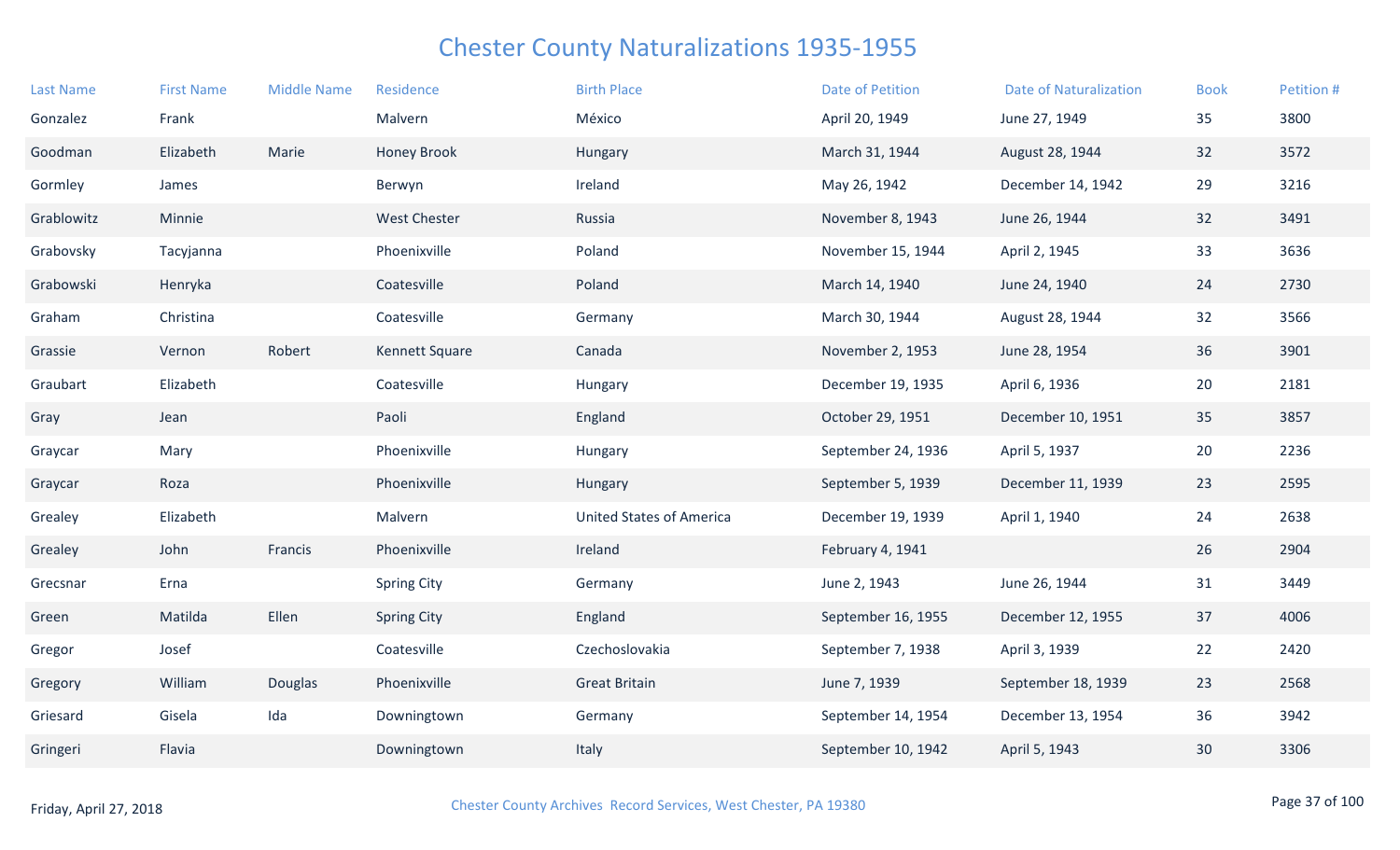| <b>Last Name</b> | <b>First Name</b> | <b>Middle Name</b> | Residence      | <b>Birth Place</b>   | <b>Date of Petition</b> | <b>Date of Naturalization</b> | <b>Book</b> | Petition # |
|------------------|-------------------|--------------------|----------------|----------------------|-------------------------|-------------------------------|-------------|------------|
| Grobarcik        | Anna              |                    | Phoenixville   | Czechoslovakia       | June 3, 1940            | December 9, 1940              | 24          | 2756       |
| Grochowalski     | Frank             |                    | Phoenixville   | Poland               | November 14, 1944       | April 2, 1945                 | 33          | 3627       |
| Gromotovesh      | Mary              |                    | Coatesville    | Russia               | June 3, 1941            | April 6, 1942                 | 27          | 3023       |
| Gromotovesh      | Matrona           |                    | Coatesville    | Russia               | June 3, 1941            | April 6, 1942                 | 27          | 3023       |
| Gromotovesh      | Metrofan          |                    | Coatesville    | Poland               | March 15, 1938          | June 27, 1938                 | 21          | 2350       |
| Groppenbacher    | Theresa           | Maria              | Berwyn         | Germany              | August 9, 1943          | December 13, 1943             | 31          | 3471       |
| Gross            | Catherine         |                    | Phoenixville   | Poland               | April 24, 1951          | June 25, 1951                 | 35          | 3839       |
| Grow             | Winifred          | Hutchins           | Coatesville    | <b>Great Britain</b> | December 28, 1937       | April 4, 1938                 | 21          | 2321       |
| Grundel          | Vincent           |                    | Phoenixville   | Germany              | October 9, 1945         | April 7, 1947                 | 34          | 3701       |
| Guerrera         | Agata             |                    | Coatesville    | Italy                | June 8, 1939            | September 18, 1939            | 23          | 2586       |
| Guido            | Rubina            |                    | Phoenixville   | Italy                | November 8, 1943        | June 26, 1944                 | 32          | 3498       |
| Guizzetti        | Louis             |                    | Ladenberg      | Italy                | June 5, 1941            | April 5, 1943                 | 27          | 3071       |
| Gulerman         | Demitrios         | Anastasco          | Kennett Square | Greece               | February 23, 1943       |                               | 30          | 3338       |
| Gulloni          | Vincenza          |                    | Phoenixville   | Italy                | February 10, 1947       | April 7, 1947                 | 34          | 3746       |
| Haczak           | Michael           |                    | Coatesville    | Poland               | January 29, 1942        | August 31, 1942               | 29          | 3194       |
| Hakun            | George            |                    | Pottstown      | Czechoslovakia       | June 8, 1937            |                               | 21          | 2283       |
| Hakun            | George            |                    | Pottstown      | Czechoslovakia       | December 28, 1937       | April 4, 1938                 | 21          | 2325       |
| Halko            | Anna              |                    | Pottstown      | Czechoslovakia       | March 3, 1942           | August 31, 1942               | 29          | 3206       |
| Halko            | Anna              | Catherine          | Pottstown      | Czechoslovakia       | December 19, 1939       | April 1, 1940                 | 24          | 2645       |
| Halko            | Thomas            |                    | Pottstown      | Czechoslovakia       | June 4, 1940            | December 9, 1940              | 25          | 2777       |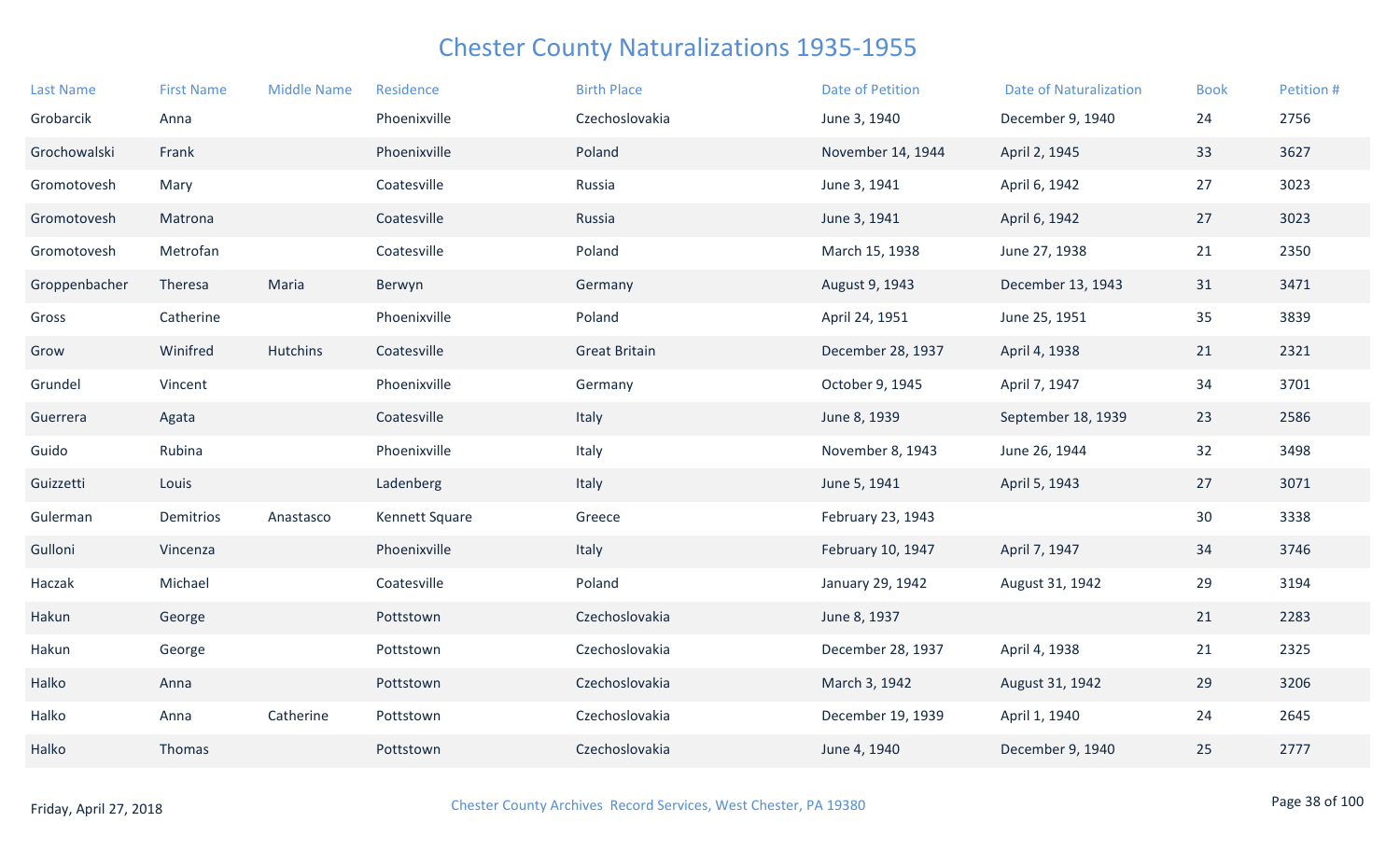| <b>Last Name</b> | <b>First Name</b> | <b>Middle Name</b> | Residence              | <b>Birth Place</b>   | <b>Date of Petition</b> | <b>Date of Naturalization</b> | <b>Book</b> | Petition # |
|------------------|-------------------|--------------------|------------------------|----------------------|-------------------------|-------------------------------|-------------|------------|
| Hamara           | Andras            | John               | Paperville             | Czechoslovakia       | March 13, 1940          | April 7, 1941                 | 24          | 2714       |
| Hamerlinck       | Adrienne          | Emma               | <b>West Chester</b>    | Belgium              | September 16, 1955      | December 12, 1955             | 37          | 4012       |
| Hamerlinck       | Robert            | Edward             | <b>West Chester</b>    | Belgium              | September 16, 1955      | December 12, 1955             | 37          | 4011       |
| Hamill           | Mary              |                    | Downingtown            | Ireland              | October 29, 1951        | June 30, 1952                 | 35          | 3855       |
| Hamilton         | Edward            | Victor             | Devon                  | <b>Great Britain</b> | May 8, 1943             | June 28, 1943                 | 31          | 3427       |
| Hammer           | Alwin             | Emil               | <b>Chester Springs</b> | Germany              | June 1, 1938            | December 12, 1938             | 21          | 2371       |
| Hampton          | Arlette           | Frederique         | Chatham                | France               | April 25, 1951          | December 10, 1951             | 35          | 3846       |
| Hampton          | Mary              |                    | Phoenixville           | Czechoslovakia       | October 9, 1941         | April 6, 1942                 | 28          | 3127       |
| Hanak            | Michael           |                    | Phoenixville           | Czechoslovakia       | November 9, 1943        | April 3, 1944                 | 32          | 3535       |
| Hancharyk        | Hnat              |                    | Phoenixville           | Poland               | December 19, 1939       | April 1, 1940                 | 24          | 2644       |
| Hansen           | Bernhardt         |                    | Embreeville            | Norway               | July 16, 1946           | December 9, 1946              | 34          | 3730       |
| Hanth            | John              |                    | Pottstown              | Czechoslovakia       | January 29, 1942        | August 31, 1942               | 29          | 3176       |
| Harmon           | Edith             | Isabelle           | Kennett Square         | <b>Great Britain</b> | January 29, 1942        | April 5, 1943                 | 29          | 3175       |
| Harmonsky        | John              | George             | Pottstown              | Czechoslovakia       | November 8, 1943        | November 8, 1943              | 32          | 3511       |
| Hartigan         | Jane              |                    | Kennett Square         | England              | May 6, 1947             | June 23, 1947                 | 34          | 3756       |
| Hartmaier        | Margaret          |                    | Pottstown              | Czechoslovakia       | February 24, 1943       | April 5, 1943                 | 31          | 3382       |
| Hauff            | Frederick         |                    | Phoenixville           | Germany              | December 19, 1935       | April 6, 1936                 | 20          | 2187       |
| Hayes            | Michael           |                    | Berwyn                 | Ireland              | June 7, 1939            | September 18, 1939            | 23          | 2576       |
| Heaton           | Anna              | Myrtle             | Kennett Square         | Canada               | August 7, 1944          | December 11, 1944             | 33          | 3610       |
| Heck             | Ariaantje         |                    | Pottstown              | Netherlands          | February 6, 1941        | December 8, 1941              | 26          | 2924       |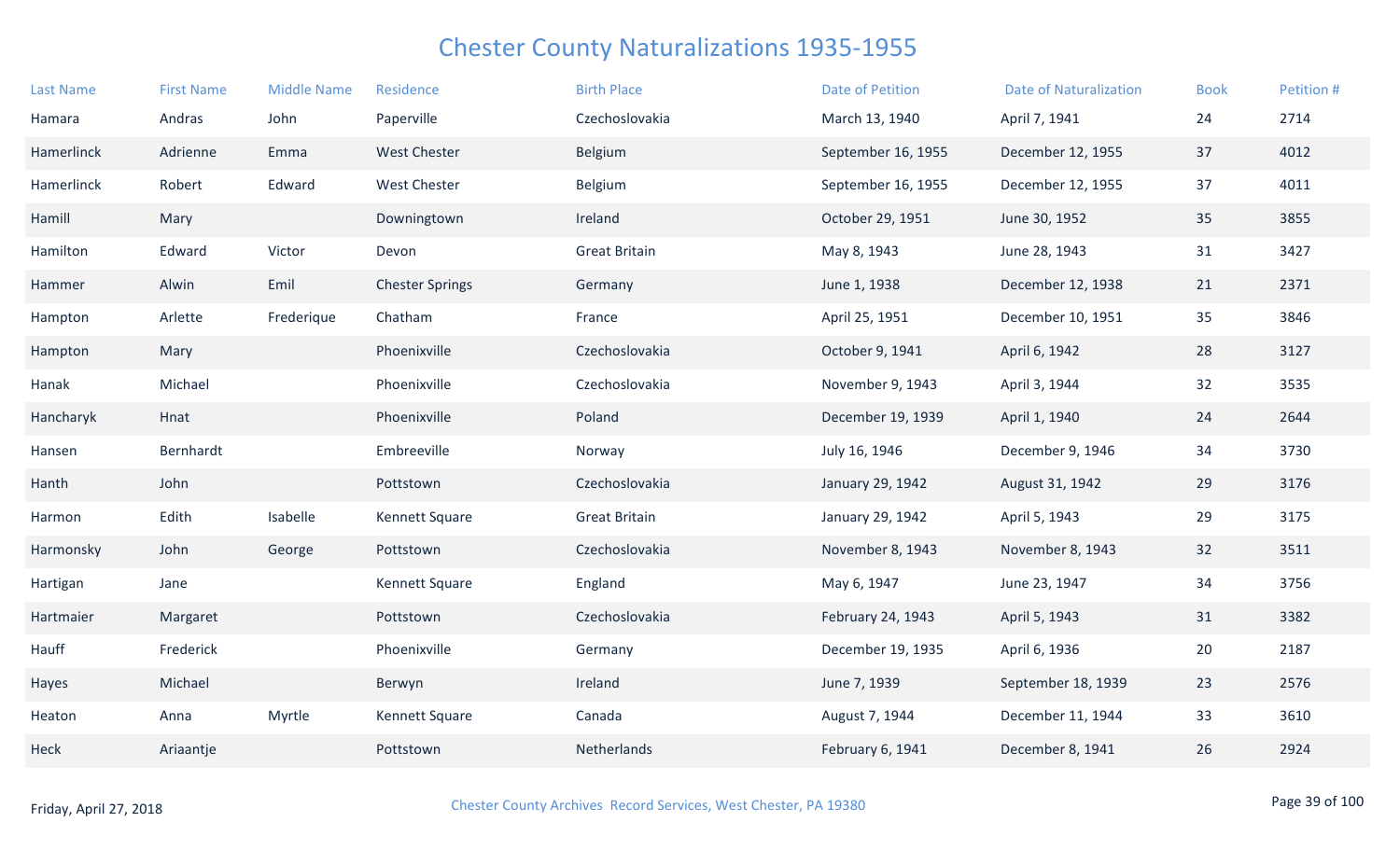| <b>Last Name</b> | <b>First Name</b> | <b>Middle Name</b> | Residence                   | <b>Birth Place</b>   | <b>Date of Petition</b> | <b>Date of Naturalization</b> | <b>Book</b> | Petition # |
|------------------|-------------------|--------------------|-----------------------------|----------------------|-------------------------|-------------------------------|-------------|------------|
| Hediger          | Bertha            |                    | Unionville                  | Switzerland          | February 7, 1941        |                               | 26          | 2939       |
| Heigenmooser     | Nancy             | Maria              | <b>Chadds Ford Junction</b> | Romania              | September 6, 1940       | April 7, 1941                 | 25          | 2856       |
| Heina            | Michalina         |                    | Phoenixville                | Poland               | June 8, 1937            | September 20, 1937            | 21          | 2286       |
| Helfrich         | Joseph            |                    | Pottstown                   | Yugoslavia           | February 5, 1941        | December 8, 1941              | 26          | 2917       |
| Helfrich         | Mary              |                    | Pottstown                   | Yugoslavia           | February 3, 1941        | August 25, 1941               | 26          | 2883       |
| Hellack          | George            |                    | Coatesville                 | Czechoslovakia       | September 6, 1940       | December 9, 1940              | 25          | 2846       |
| Helmer           | Albert            |                    | <b>West Chester</b>         | Poland               | October 8, 1941         | August 31, 1942               | 28          | 3116       |
| Helmis           | George            |                    | Kennett Square              | Greece               | April 19, 1950          | December 11, 1950             | 35          | 3811       |
| Helmle           | Albert            |                    | West Chester                | Poland               | October 8, 1941         | August 31, 1942               | 28          | 3116       |
| Helyak           | Gyorgy            |                    | Coatesville                 | Czechoslovakia       | September 6, 1940       | December 9, 1940              | 25          | 2846       |
| Helyak           | Mary              |                    | Coatesville                 | Czechoslovakia       | June 1, 1943            | December 13, 1943             | 31          | 3429       |
| Herman           | Samuel            |                    | Coatesville                 | Russia               | February 24, 1943       | April 5, 1943                 | 31          | 3375       |
| Hewczuk          | Jaryna            |                    | Coatesville                 | Poland               | January 29, 1942        | December 13, 1943             | 29          | 3195       |
| Hewczuk          | Jennie            |                    | Coatesville                 | Poland               | January 29, 1942        | December 13, 1943             | 29          | 3195       |
| Hicks            | Frank             |                    | Coatesville                 | Canada               | August 10, 1943         | December 13, 1943             | 32          | 3483       |
| Hill             | Edith             | Annie              | Oxford                      | <b>Great Britain</b> | September 5, 1940       | December 9, 1940              | 25          | 2835       |
| Hillman          | Charles           | Frederick          | <b>West Chester</b>         | <b>Great Britain</b> | December 20, 1939       | December 9, 1940              | 24          | 2649       |
| Hinda            | Traines           |                    | <b>West Chester</b>         | Russia               | June 3, 1940            | December 14, 1942             | 24          | 2757       |
| Hiscock          | Robert            | Harry              | West Chester                | <b>Great Britain</b> | January 29, 1942        | August 31, 1942               | 28          | 3174       |
| Hnatew           | Alexander         |                    | Phoenixville                | Poland               | August 9, 1943          | December 13, 1943             | 31          | 3472       |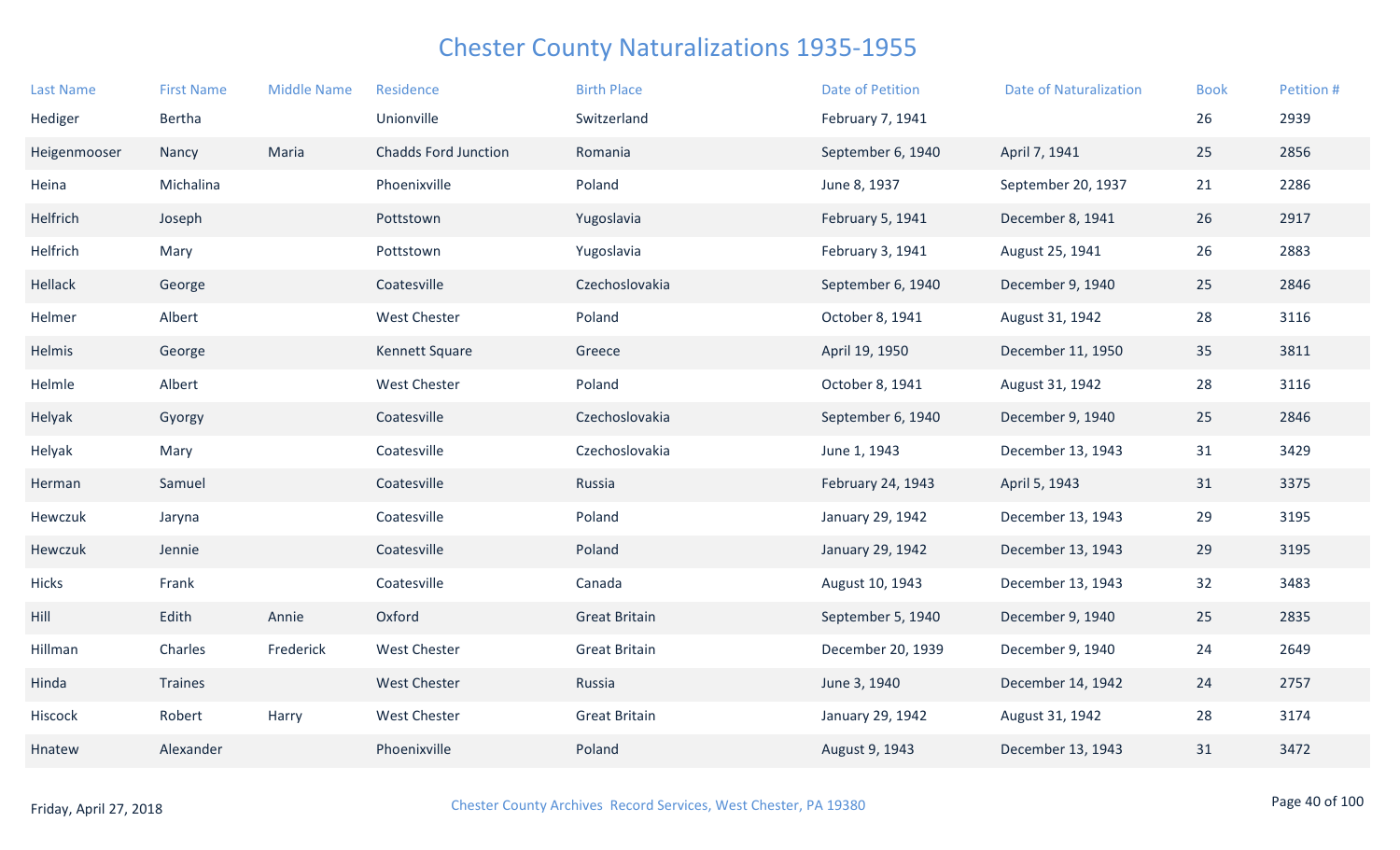| <b>Last Name</b> | <b>First Name</b> | <b>Middle Name</b> | Residence       | <b>Birth Place</b> | <b>Date of Petition</b> | <b>Date of Naturalization</b> | <b>Book</b> | Petition # |
|------------------|-------------------|--------------------|-----------------|--------------------|-------------------------|-------------------------------|-------------|------------|
| Hnath            | Jan               |                    | Pottstown       | Czechoslovakia     | January 29, 1942        | August 31, 1942               | 29          | 3176       |
| Hnath            | Wasko             |                    | Pottstown       | Hungary            | May 6, 1947             | December 8, 1947              | 34          | 3755       |
| Hnatyszak        | Zoska             | Maurisak           | Malvern         | Ukraine            | September 14, 1954      | December 13, 1954             | 36          | 3940       |
| Ho               | Mark              |                    | Coatesville     | China              | October 23, 1950        | June 25, 1951                 | 35          | 3823       |
| Hoishik          | <b>Bessie</b>     |                    | Phoenixville    | Poland             | January 29, 1942        | April 5, 1943                 | 29          | 3192       |
| Hoishik          | Pelageya          |                    | Phoenixville    | Poland             | January 29, 1942        | April 5, 1943                 | 29          | 3192       |
| Hollis           | Mary              |                    | Phoenixville    | Czechoslovakia     | February 14, 1941       |                               | 27          | 2989       |
| Holubec          | Anna              |                    | Phoenixville    | Poland             | April 20, 1950          | June 26, 1950                 | 35          | 3816       |
| Holubec          | Michael           |                    | Phoenixville    | Poland             | June 16, 1936           | September 21, 1936            | 20          | 2222       |
| Honig            | Trudy             |                    | Phoenixville    | Germany            | June 1, 1943            | April 3, 1944                 | 31          | 3440       |
| Horan            | Katie             |                    | Immaculata      | Ireland            | June 1, 1943            | August 30, 1943               | 31          | 3433       |
| Horblinski       | Alex              |                    | Coatesville     | Poland             | August 7, 1944          | December 11, 1944             | 33          | 3611       |
| Horblinski       | Ilko              |                    | Coatesville     | Poland             | August 7, 1944          | December 11, 1944             | 33          | 3611       |
| Horblinski       | Katherine         |                    | Coatesville     | Poland             | August 10, 1943         | December 13, 1943             | 32          | 3481       |
| Horecny          | Ilona             |                    | Coatesville     | Czechoslovakia     | December 20, 1935       | April 6, 1936                 | 20          | 2197       |
| Horinka          | Anna              | Agnes              | Phoenixville    | Czechoslovakia     | October 8, 1941         | December 8, 1941              | 28          | 3113       |
| Hornyak          | John              |                    | South Pottstown | Czechoslovakia     | September 25, 1936      | June 28, 1937                 | 20          | 2247       |
| Horschock        | Mary              |                    | Coatesville     | Hungary            | January 27, 1942        | April 5, 1943                 | 28          | 3144       |
| Horvath          | Andrau            |                    | Phoenixville    | Hungary            | September 6, 1938       | December 12, 1938             | 22          | 2408       |
| Horvath          | Elizabeth         |                    | Phoenixville    | Hungary            | September 5, 1940       | April 7, 1941                 | 25          | 2829       |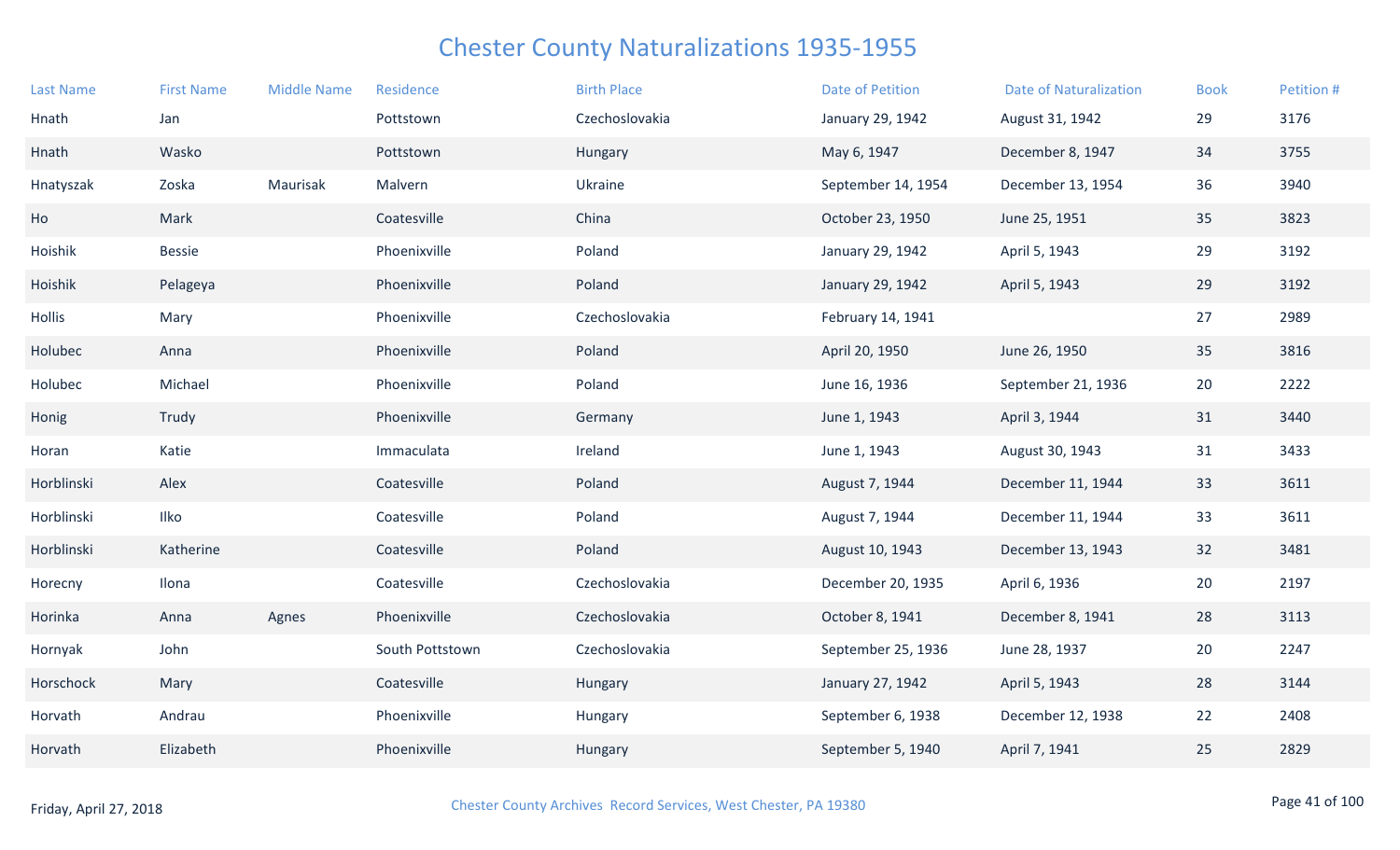| <b>Last Name</b> | <b>First Name</b> | <b>Middle Name</b> | Residence           | <b>Birth Place</b> | <b>Date of Petition</b> | <b>Date of Naturalization</b> | <b>Book</b> | Petition # |
|------------------|-------------------|--------------------|---------------------|--------------------|-------------------------|-------------------------------|-------------|------------|
| Horvath          | Elizabeth         |                    | Phoenixville        | Hungary            | September 6, 1938       | December 12, 1938             | 22          | 2407       |
| Hourdequin       | Angela            | Patience           | <b>West Chester</b> | England            | February 5, 1946        | April 1, 1946                 | 34          | 3725       |
| Hovanec          | Dominic           |                    | Kimberton           | Czechoslovakia     | June 6, 1944            | August 28, 1944               | 33          | 3601       |
| Hovanec          | John              | Anton              | Kimberton           | Hungary            | January 27, 1942        |                               | 28          | 3137       |
| Hovanec          | Katherine         |                    | Malvern             | Czechoslovakia     | February 23, 1943       | April 5, 1943                 | 30          | 3346       |
| Hovanec          | Michael           |                    | Malvern             | Czechoslovakia     | January 29, 1942        | August 31, 1942               | 29          | 3193       |
| Hruszczak        | <b>Bessie</b>     |                    | Rock Run            | Poland             | September 6, 1940       | December 9, 1940              | 25          | 2862       |
| Hruszczak        | Paszka            |                    | Rock Run            | Poland             | September 6, 1940       | December 9, 1940              | 25          | 2862       |
| Hrycyk           | Dmytro            |                    | Phoenixville        | Poland             | June 16, 1937           | December 27, 1937             | 21          | 2303       |
| Hrycyk           | Francziska        |                    | Phoenixville        | Poland             | November 10, 1955       | December 12, 1955             | 37          | 4016       |
| Hrysio           | Emilia            |                    | Phoenixville        | Ukraine            | September 15, 1954      | December 13, 1954             | 36          | 3950       |
| Hrysio           | John              |                    | Phoenixville        | Ukraine            | September 15, 1954      | December 13, 1954             | 36          | 3948       |
| Hubert           | John              | Steven             | Kennett Square      | Yugoslavia         | June 6, 1944            | August 28, 1944               | 33          | 3592       |
| Hudak            | Andrew            | Majko              | Phoenixville        | Czechoslovakia     | October 21, 1947        | December 8, 1947              | 34          | 3761       |
| Hudak            | Mary              |                    | Phoenixville        | Czechoslovakia     | June 5, 1941            | August 25, 1941               | 27          | 3058       |
| Huey             | Jean              | Phyllis            | Malvern             | New Zealand        | April 24, 1951          | June 25, 1951                 | 35          | 3842       |
| Hulka            | Theodore          | Michael            | Phoenixville        | Russia             | May 14, 1945            | June 25, 1945                 | 33          | 3658       |
| Humeniuk         | Ivan              |                    | Coatesville         | Poland             | June 7, 1939            | September 18, 1939            | 23          | 2565       |
| Hurst            | Doreen            | Ann                | Downingtown         | England            | April 24, 1951          | June 25, 1951                 | 35          | 3841       |
| lampieri         | Andonetta         | Nicolina           | Coatesville         | Italy              | September 8, 1942       | December 13, 1943             | 29          | 3260       |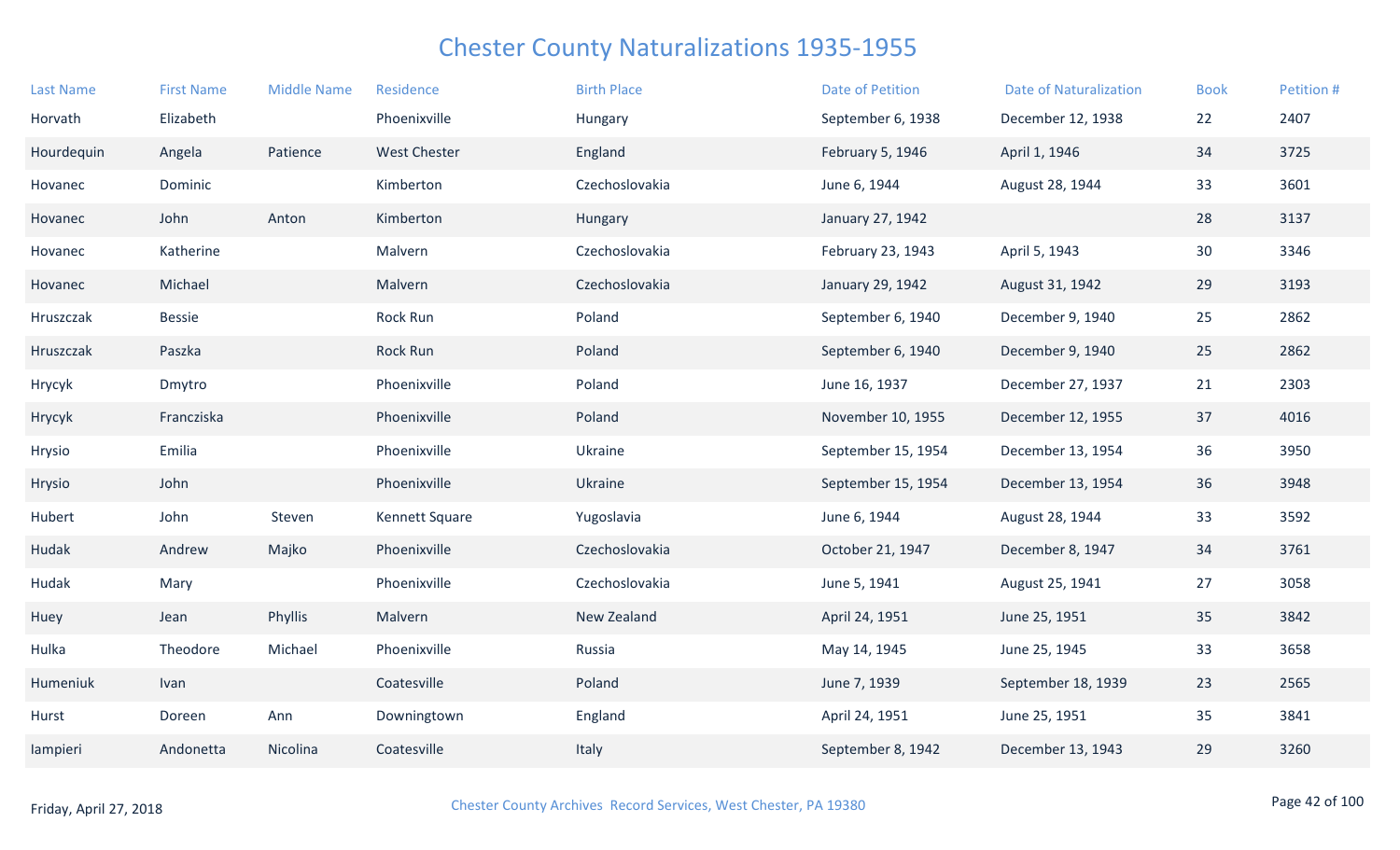| <b>Last Name</b> | <b>First Name</b> | <b>Middle Name</b> | Residence           | <b>Birth Place</b>   | Date of Petition   | <b>Date of Naturalization</b> | <b>Book</b> | Petition # |
|------------------|-------------------|--------------------|---------------------|----------------------|--------------------|-------------------------------|-------------|------------|
| lanni            | Isaia             |                    | Landenberg          | Italy                | November 4, 1953   | June 28, 1954                 | 36          | 3913       |
| lanni            | Sam               |                    | Landenberg          | Italy                | November 4, 1953   | June 28, 1954                 | 36          | 3913       |
| lannone          | Assunta           |                    | Devon               | Italy                | October 8, 1941    | April 5, 1943                 | 28          | 3108       |
| lannone          | Quirino           |                    | Devon               | Italy                | December 28, 1937  | April 4, 1938                 | 21          | 2324       |
| lannucci         | Anna              | Catherine          | Phoenixville        | Italy                | September 11, 1942 |                               | 30          | 3318       |
| Ickeringill      | George            | Frederick          | Malvern             | <b>Great Britain</b> | June 7, 1940       | September 16, 1940            | 25          | 2813       |
| lezzi            | Aquilina          |                    | Malvern             | Italy                | February 11, 1941  | August 25, 1941               | 26          | 2962       |
| Igliozzi         | Pietro            |                    | Phoenixville        | Italy                | April 27, 1953     | June 29, 1953                 | 36          | 3886       |
| Illes            | Ferencz           |                    | Coatesville         | Hungary              | June 16, 1936      | December 28, 1936             | 20          | 2225       |
| Imbriani         | Giovanni          |                    | Coatesville         | Italy                | September 20, 1949 |                               | 35          | 3803       |
| Impollitti       | Vincenzo          |                    | Downingtown         | Italy                | February 13, 1941  | August 25, 1941               | 26          | 2968       |
| Ippolito         | Eliseta           |                    | Downingtown         | Italy                | September 10, 1942 | April 5, 1943                 | 30          | 3302       |
| Ippolito         | Maria             |                    | Downingtown         | Italy                | March 11, 1940     | June 24, 1940                 | 24          | 2686       |
| Iscaro           | Mary              |                    | <b>West Chester</b> | Italy                | June 9, 1937       | September 20, 1937            | 21          | 2302       |
| Italiano         | Erma              | Giuditta           | Berwyn              | Italy                | November 4, 1953   | December 14, 1953             | 36          | 3919       |
| Izzi             | Adelina           |                    | <b>West Chester</b> | Italy                | February 25, 1943  | June 28, 1943                 | 31          | 3388       |
| Jackewicz        | Petro             |                    | Coatesville         | Poland               | September 6, 1940  | December 8, 1941              | 25          | 2854       |
| Jackiewicz       | John              |                    | Coatesville         | Poland               | February 11, 1936  | June 22, 1936                 | 20          | 2203       |
| Jackwood         | Henry             | Edward             | Coatesville         | Poland               | September 6, 1940  | December 8, 1941              | 25          | 2854       |
| Jackwood         | John              |                    | Coatesville         | Poland               | February 11, 1936  | June 22, 1936                 | 20          | 2203       |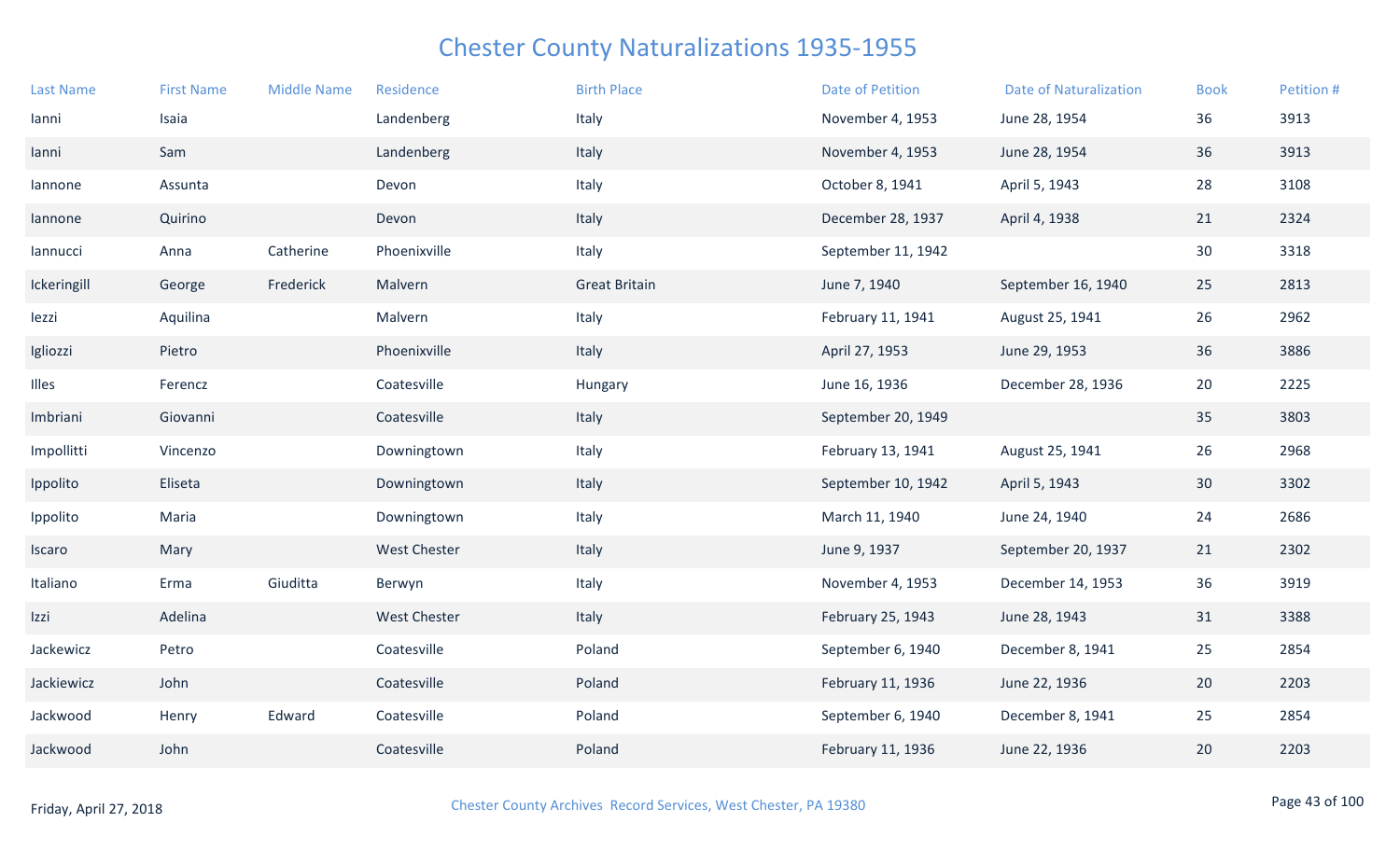| <b>Last Name</b> | <b>First Name</b> | <b>Middle Name</b> | Residence           | <b>Birth Place</b> | Date of Petition   | <b>Date of Naturalization</b> | <b>Book</b> | Petition # |
|------------------|-------------------|--------------------|---------------------|--------------------|--------------------|-------------------------------|-------------|------------|
| Jacob            | Mary              |                    | Phoenixville        | Hungary            | September 25, 1936 | December 28, 1936             | 20          | 2254       |
| Jacobs           | Henriette         |                    | Phoenixville        | Germany            | June 6, 1944       | December 11, 1944             | 33          | 3597       |
| Jacobson         | Julius            |                    | <b>West Chester</b> | Lithuania          | September 7, 1939  | April 1, 1940                 | 23          | 2630       |
| Jamsion          | Annie             |                    | Coatesville         | Ireland            | April 28, 1953     | June 29, 1953                 | 36          | 3898       |
| Janowiak         | Karol             |                    | Phoenixville        | Poland             | March 15, 1938     | June 27, 1938                 | 21          | 2340       |
| Janusiewicz      | Josef             |                    | Phoenixville        | Poland             | December 23, 1938  | June 26, 1939                 | 22          | 2448       |
| Janusz           | Mary              | Anna               | Coatesville         | Poland             | June 5, 1940       | September 16, 1940            | 25          | 2782       |
| Jaworski Goldycz | Maria             |                    | Phoenixville        | Poland             | March 12, 1940     | December 9, 1940              | 24          | 2701       |
| Jobog            | Mary              |                    | Phoenixville        | Hungary            | June 1, 1943       | December 13, 1943             | 31          | 3436       |
| Johansen         | Bernhardt         |                    | Embreeville         | Norway             | July 16, 1946      | December 9, 1946              | 34          | 3730       |
| Johnson          | Maria             | Teresa Anna        | <b>West Grove</b>   | Italy              | April 20, 1949     | June 26, 1950                 | 35          | 3795       |
| Johnston         | David             | <b>Bruce</b>       | Coatesville         | Costa Rica         | June 2, 1943       | August 30, 1943               | 31          | 3444       |
| Johnston         | Ellen             |                    | Paoli               | Ireland            | August 10, 1943    | December 13, 1943             | 32          | 3480       |
| Jurcsak          | Felix             |                    | Phoenixville        | Poland             | September 9, 1940  | December 9, 1940              | 25          | 2866       |
| Jurcsak          | Petronella        |                    | Phoenixville        | Czechoslovakia     | June 2, 1941       | August 25, 1941               | 27          | 2995       |
| Kably            | Julianna          |                    | Coatesville         | Hungary            | March 14, 1939     | June 26, 1939                 | 23          | 2533       |
| Kacprzicka       | Marayanna         |                    | Coatesville         | Poland             | September 24, 1936 | December 28, 1936             | 20          | 2233       |
| Kacsmar          | Mary              |                    | Phoenixville        | Czechoslovakia     | September 5, 1940  | December 9, 1940              | 25          | 2826       |
| Kalamon          | Harry             |                    | Phoenixville        | Poland             | May 26, 1942       | August 31, 1942               | 29          | 3221       |
| Kalamon          | Hryn              |                    | Phoenixville        | Poland             | May 26, 1942       | August 31, 1942               | 29          | 3221       |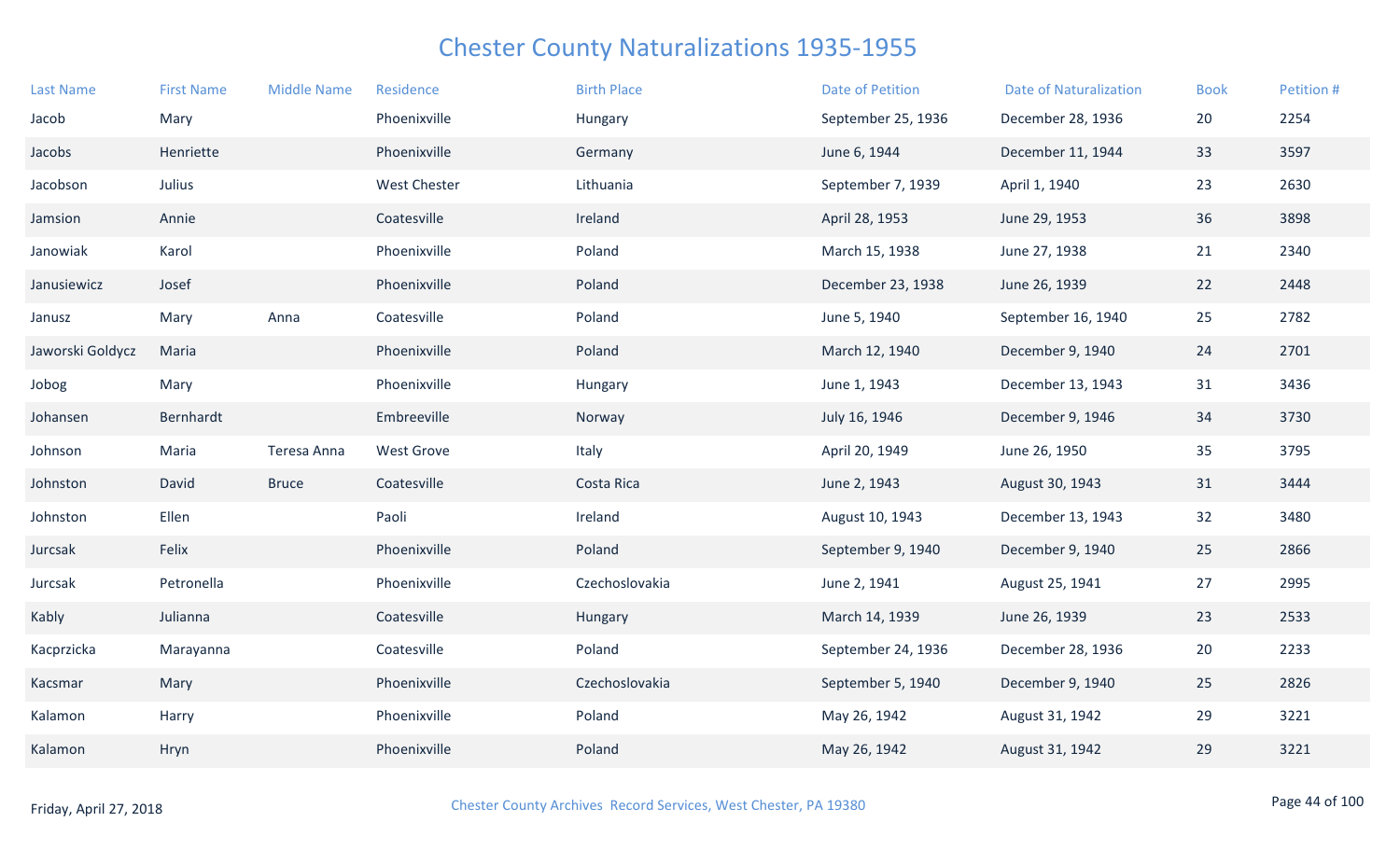| <b>Last Name</b> | <b>First Name</b> | <b>Middle Name</b>         | Residence           | <b>Birth Place</b>              | <b>Date of Petition</b> | <b>Date of Naturalization</b> | <b>Book</b> | Petition # |
|------------------|-------------------|----------------------------|---------------------|---------------------------------|-------------------------|-------------------------------|-------------|------------|
| Kaminski         | John              |                            | Coatesville         | Russia                          | June 2, 1941            | August 25, 1941               | 27          | 3002       |
| Kanyak           | Karol             |                            | Phoenixville        | Czechoslovakia                  | September 5, 1939       | September 16, 1940            | 23          | 2594       |
| Karabin          | Anna              |                            | Phoenixville        | <b>United States of America</b> | September 24, 1936      | December 28, 1936             | 20          | 2241       |
| Karabin          | Margaret          |                            | Phoenixville        | Czechoslovakia                  | November 15, 1944       | April 2, 1945                 | 33          | 3644       |
| Karabin          | Michael           |                            | Phoenixville        | Czechoslovakia                  | March 30, 1944          | June 26, 1944                 | 32          | 3570       |
| Karahalis        | George            |                            | Downingtown         | Turkey                          | November 9, 1948        | December 13, 1948             | 35          | 3780       |
| Kardas           | Anna              |                            | Coatesville         | Lithuania                       | March 30, 1944          | June 26, 1944                 | 32          | 3559       |
| Karinok          | Michael           |                            | Phoenixville        | Czechoslovakia                  | November 9, 1943        | April 3, 1944                 | 32          | 3535       |
| Karpinski        | John              |                            | Phoenixville        | Poland                          | September 24, 1936      | December 28, 1936             | 20          | 2234       |
| Karpinski        | Juliana           |                            | Phoenixville        | Poland                          | September 14, 1937      | December 27, 1937             | 21          | 2309       |
| Katyryniw        | Nikolas           |                            | Coatesville         | Poland                          | June 7, 1939            | September 18, 1939            | 23          | 2569       |
| Katyryniw        | Tekla             |                            | Coatesville         | Poland                          | February 3, 1941        | April 7, 1941                 | 26          | 2882       |
| Keleman          | Agnes             |                            | Phoenixville        | Hungary                         | June 1, 1938            | September 19, 1938            | 21          | 2367       |
| Kellar           | Agnes             |                            | Coatesville         | <b>British Guiana</b>           | September 5, 1940       | April 7, 1941                 | 25          | 2837       |
| Kelso            | Norah             | Marguerite                 | Coatesville         | <b>Great Britain</b>            | September 5, 1940       | December 9, 1940              | 25          | 2825       |
| Kempest          | Irene             |                            | Coatesville         | Poland                          | January 28, 1955        | June 27, 1955                 | 36          | 3972       |
| Kenny            | Anastatia         | Josephine                  | <b>West Chester</b> | Canada                          | September 15, 1954      | December 13, 1954             | 36          | 3954       |
| Kenny            | Charles           | Jerome                     | <b>West Chester</b> | Canada                          | January 28, 1955        | June 27, 1955                 | 37          | 3980       |
| Kenny            | Mary              | Catherine                  | <b>West Chester</b> | Canada                          | September 15, 1954      | December 13, 1954             | 36          | 3956       |
| Kenny            | Sheila            | Maureen Cathe West Chester |                     | Canada                          | January 28, 1955        | June 27, 1955                 | 37          | 3981       |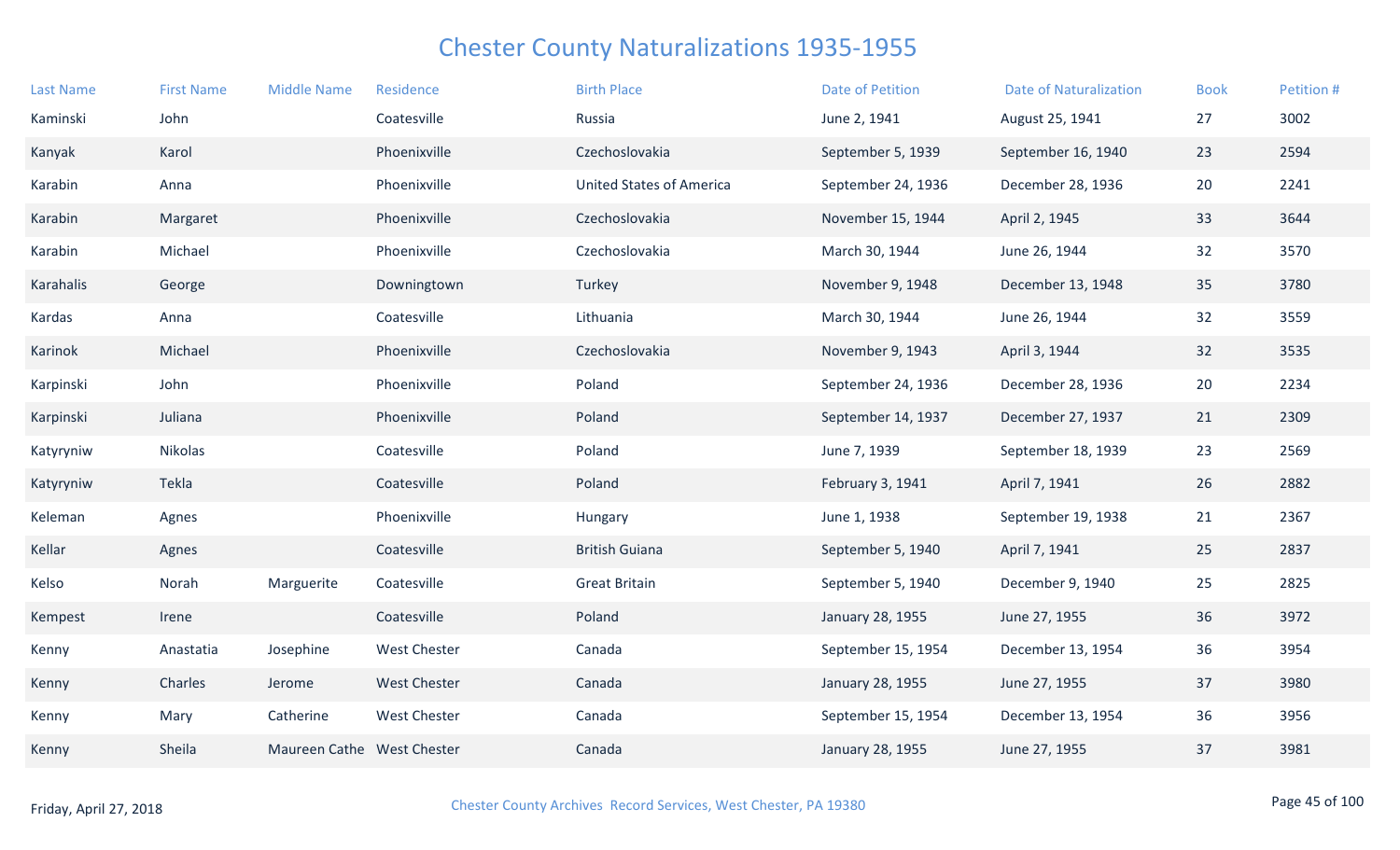| <b>Last Name</b> | <b>First Name</b> | <b>Middle Name</b> | Residence           | <b>Birth Place</b> | <b>Date of Petition</b> | <b>Date of Naturalization</b> | <b>Book</b> | Petition # |
|------------------|-------------------|--------------------|---------------------|--------------------|-------------------------|-------------------------------|-------------|------------|
| Kenny            | Thomas            | Joseph             | <b>West Chester</b> | Canada             | September 15, 1954      | June 27, 1955                 | 36          | 3953       |
| Kenny            | William           | Paul               | <b>West Chester</b> | Canada             | April 19, 1955          | June 27, 1955                 | 37          | 3994       |
| Kepiro           | Alexander         | John               | Cochranville        | Canada             | September 14, 1954      | December 13, 1954             | 36          | 3946       |
| Kepiro           | Joseph            |                    | Parkesburg          | Canada             | November 5, 1953        | December 14, 1953             | 36          | 3921       |
| Kepiro           | Stephen           |                    | Thorndale           | Hungary            | April 25, 1951          | June 25, 1951                 | 35          | 3847       |
| Ker              | James             | Allender           | <b>West Chester</b> | New Zealand        | June 5, 1941            | August 25, 1941               | 27          | 3065       |
| Kerestes         | Julia             |                    | Coatesville         | Canada             | November 8, 1943        | December 13, 1943             | 32          | 3506       |
| Kern             | Josef             |                    | <b>Spring City</b>  | Germany            | September 16, 1937      | December 27, 1937             | 21          | 2317       |
| Kern             | Marie             |                    | <b>Spring City</b>  | Germany            | February 4, 1941        | June 30, 1941                 | 26          | 2895       |
| Kersbergen       | Arie              |                    | Parkerford          | Holland            | June 8, 1937            | April 4, 1938                 | 21          | 2293       |
| Kesm             | Leut              | Elmem              | Coatesville         | Greece             | September 6, 1940       | December 14, 1942             | 25          | 2858       |
| Kilyk            | Theodore          |                    | Phoenixville        | Poland             | September 5, 1939       | December 11, 1939             | 23          | 2591       |
| King             | Irmengard         | Annemarie          | Thorndale           | Germany            | April 26, 1951          | December 10, 1951             | 35          | 3851       |
| Kirk             | Janet             |                    | Coatesville         | Scotland           | March 19, 1936          | June 22, 1936                 | 20          | 2204       |
| <b>Kirlick</b>   | Andrew            |                    | Pottstown           | Czechoslovakia     | February 13, 1945       | April 2, 1945                 | 33          | 3646       |
| Kis Kondas       | Frank             |                    | Devon               | Hungary            | May 27, 1955            | June 27, 1955                 | 37          | 4001       |
| Kis Kondas       | Marianne          | Frances            | Devon               | Germany            | May 27, 1955            | June 27, 1955                 | 37          | 4000       |
| Kish             | John              |                    | Coatesville         | Czechoslovakia     | May 10, 1948            | June 28, 1948                 | 34          | 3773       |
| Kish             | Rose              |                    | Coatesville         | Hungary            | September 16, 1937      | December 27, 1937             | 21          | 2316       |
| Kishogya         | Mary              |                    | Phoenixville        | Hungary            | January 27, 1942        | April 5, 1943                 | 28          | 3152       |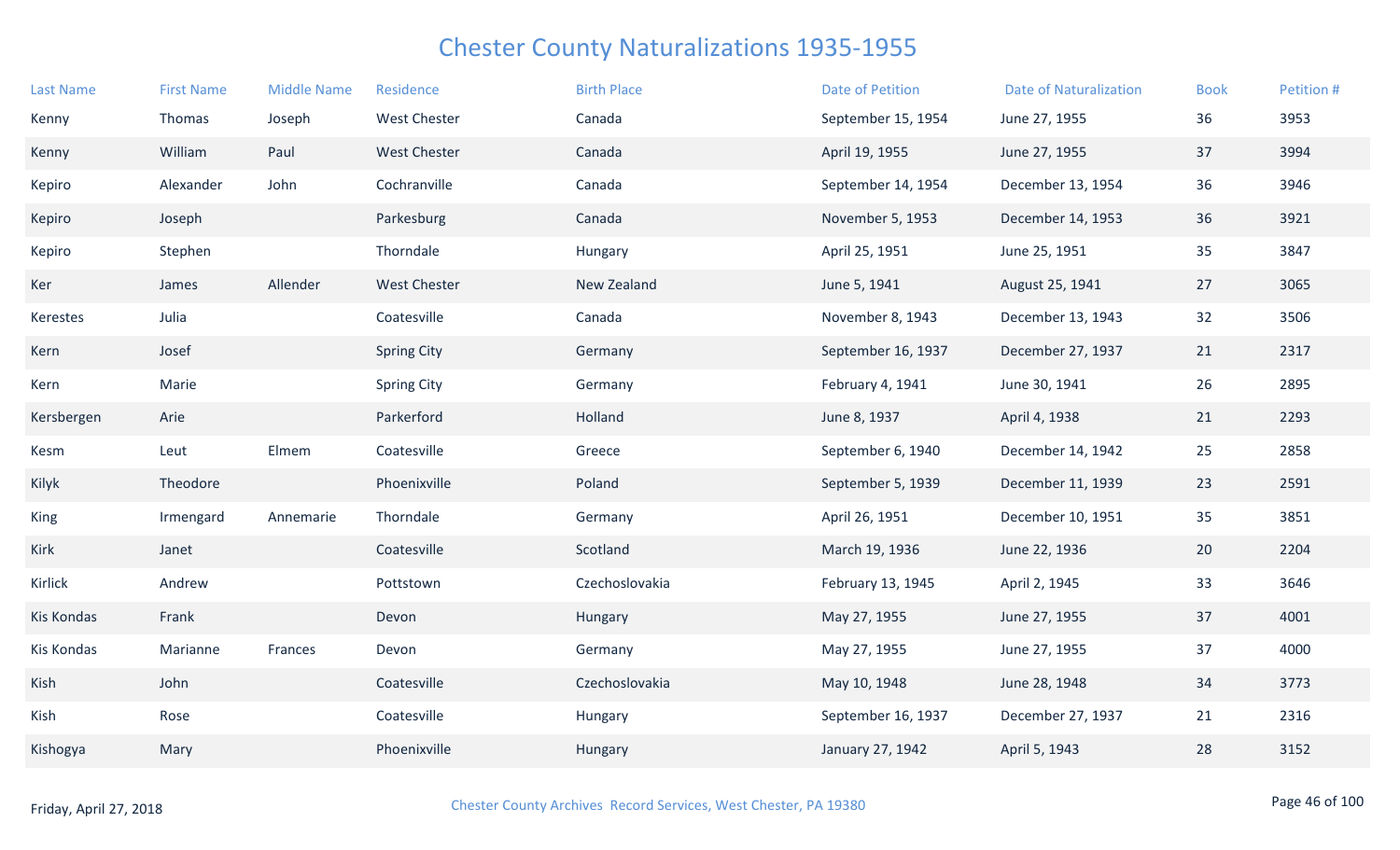| <b>Last Name</b> | <b>First Name</b> | <b>Middle Name</b>          | Residence           | <b>Birth Place</b> | <b>Date of Petition</b> | <b>Date of Naturalization</b> | <b>Book</b> | Petition # |
|------------------|-------------------|-----------------------------|---------------------|--------------------|-------------------------|-------------------------------|-------------|------------|
| Kiss             | Szophia           |                             | Coatesville         | Hungary            | June 5, 1940            | September 16, 1940            | 25          | 2780       |
| Kita             | Walter            |                             | Coatesville         | Poland             | September 9, 1940       | April 7, 1940                 | 25          | 2867       |
| Klales           | Antonia           |                             | <b>West Chester</b> | Turkey             | June 2, 1943            | August 30, 1943               | 31          | 3447       |
| Klales           | Rosina            | Maria                       | <b>West Chester</b> | Germany            | January 28, 1955        | June 27, 1955                 | 37          | 3976       |
| Klimcho          | Mary              |                             | Phoenixville        | Czechoslovakia     | January 29, 1942        | April 6, 1942                 | 29          | 3187       |
| Klos             | Antonia           |                             | Kenilworth          | Poland             | June 3, 1943            | August 30, 1943               | 31          | 3458       |
| Klos             | Vincenty          |                             | Pottstown           | Poland             | November 13, 1944       | April 2, 1945                 | 33          | 3622       |
| Knas             | Frank             |                             | Coatesville         | Poland             | June 7, 1939            | September 18, 1939            | 23          | 2564       |
| Knop             | Paul              |                             | Malvern             | Germany            | March 14, 1939          | June 26, 1939                 | 23          | 2522       |
| Kobylanski       | Katherine         |                             | Honey Brook         | Poland             | June 5, 1941            | August 25, 1941               | 27          | 3067       |
| Kobylanski       | Nascia            |                             | Coatesville         | Poland             | June 9, 1937            | September 20, 1937            | 21          | 2296       |
| Kobylanski       | Pelagia           |                             | Honey Brook         | Poland             | June 5, 1941            | August 25, 1941               | 27          | 3067       |
| Kobylanski       | Theodore          |                             | Coatesville         | Poland             | June 2, 1938            | September 19, 1938            | 21          | 2383       |
| Kocanda          | Anton             |                             | Phoenixville        | Poland             | March 13, 1940          | June 24, 1940                 | 24          | 2723       |
| Koch             | Hermann           | Moritz Gerhard West Chester |                     | Germany            | June 3, 1941            | April 5, 1943                 | 27          | 3016       |
| Koch             | Margarete         | Marie                       | <b>West Chester</b> | Germany            | August 9, 1943          | June 26, 1944                 | 32          | 3475       |
| Kocsi            | Stephen           |                             | Phoenixville        | Hungary            | June 3, 1940            | April 7, 1941                 | 24          | 2750       |
| Koenig           | Martin            |                             | Pottstown           | Germany            | October 8, 1941         | April 5, 1943                 | 28          | 3114       |
| Kolovrat         | Katherine         |                             | Frazer              | Yugoslavia         | March 16, 1938          | June 27, 1938                 | 21          | 2362       |
| Komes            | Despina           | Mary                        | Phoenixville        | Turkey             | May 10, 1948            | June 27, 1949                 | 35          | 3775       |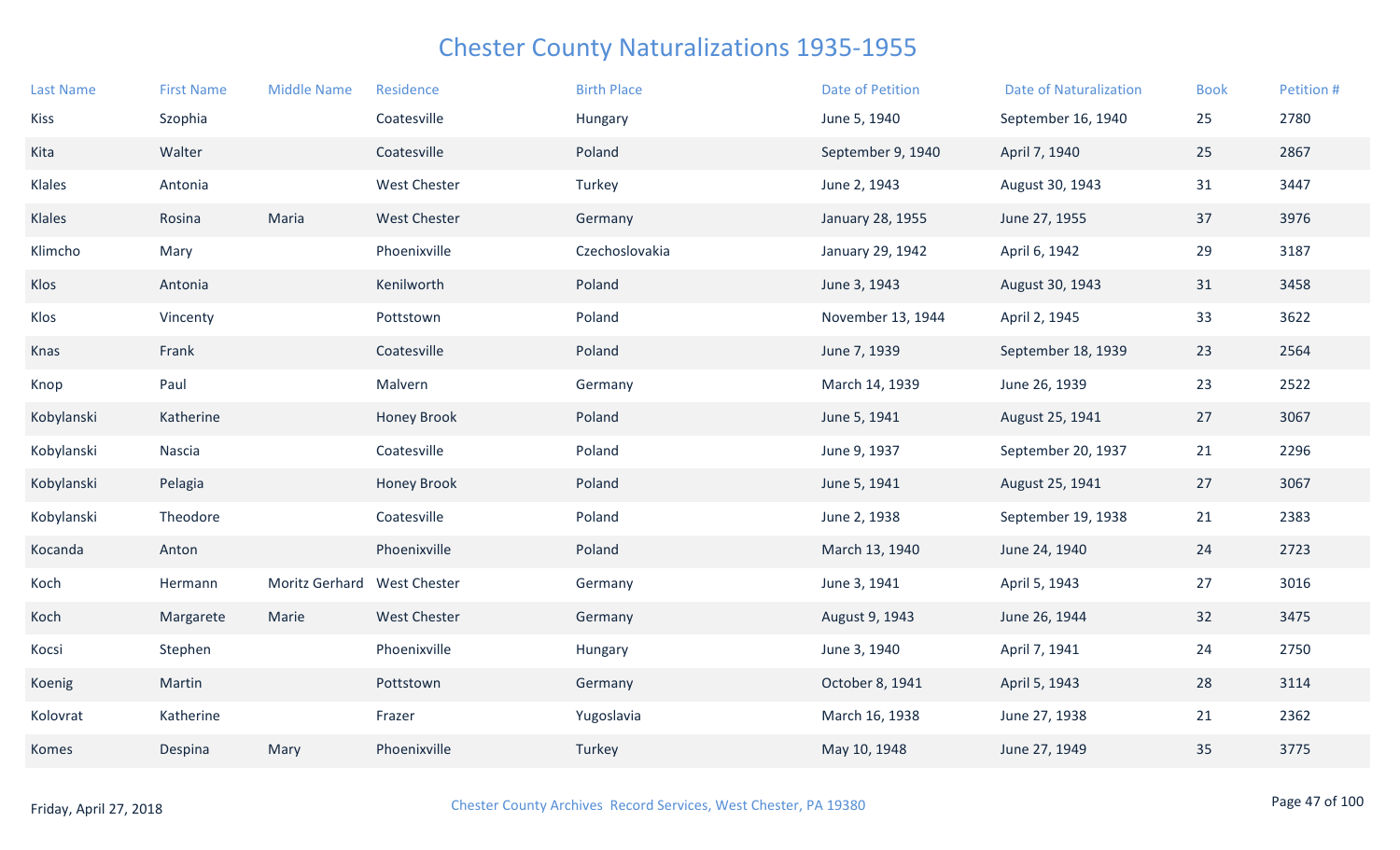| <b>Last Name</b> | <b>First Name</b> | <b>Middle Name</b> | Residence    | <b>Birth Place</b> | <b>Date of Petition</b> | <b>Date of Naturalization</b> | <b>Book</b> | Petition # |
|------------------|-------------------|--------------------|--------------|--------------------|-------------------------|-------------------------------|-------------|------------|
| Kondas           | Frank             |                    | Devon        | Hungary            | May 27, 1955            | June 27, 1955                 | 37          | 4001       |
| Kondas           | Marianne          | Frances            | Devon        | Germany            | May 27, 1955            | June 27, 1955                 | 37          | 4000       |
| Koniow           | Frank             |                    | Phoenixville | Poland             | September 6, 1939       | December 11, 1939             | 23          | 2617       |
| Koniow           | Teodor            |                    | Phoenixville | Poland             | September 6, 1939       | December 11, 1939             | 23          | 2617       |
| Konowal          | Metro             |                    | Pottstown    | Poland             | December 21, 1939       | April 1, 1940                 | 24          | 2670       |
| Kopanski         | Anna              |                    | Coatesville  | Poland             | September 24, 1936      | December 28, 1936             | 20          | 2238       |
| Kornet           | Anna              |                    | Coatesville  | Poland             | January 27, 1955        | June 27, 1955                 | 36          | 3962       |
| Kosakowski       | Charlotte         | Anne               | Coatesville  | Poland             | October 9, 1941         | April 6, 1942                 | 28          | 3126       |
| Kosakowski       | Kazimiera         |                    | Coatesville  | Poland             | October 9, 1941         | April 6, 1942                 | 28          | 3126       |
| Kosowski         | Michal            |                    | Phoenixville | Poland             | March 3, 1942           | December 14, 1942             | 29          | 3200       |
| Koss             | William           |                    | Pottstown    | Poland             | November 13, 1944       | April 2, 1945                 | 33          | 3622       |
| Kossey           | Anthony           |                    | Phoenixville | Hungary            | February 11, 1941       | August 30, 1943               | 26          | 2959       |
| Kostera          | Rosalia           |                    | Phoenixville | Ukraine            | April 18, 1955          | June 27, 1955                 | 37          | 3982       |
| Kosylo           | Ahafia            |                    | Phoenixville | Poland             | January 29, 1942        | August 31, 1942               | 29          | 3179       |
| Koszowski        | Tekla             |                    | Coatesville  | Poland             | June 3, 1938            | September 19, 1938            | 21          | 2399       |
| Koszuta          | Teodor            |                    | Coatesville  | Poland             | September 7, 1938       | June 26, 1939                 | 22          | 2426       |
| Kotay            | Sam               |                    | Phoenixville | Yugoslavia         | September 16, 1955      |                               | 37          | 4015       |
| Kotej            | Slawoljub         |                    | Phoenixville | Yugoslavia         | September 16, 1955      |                               | 37          | 4015       |
| Kotyk            | Wasyl             |                    | Phoenixville | Poland             | June 7, 1939            | September 18, 1939            | 23          | 2570       |
| Kovach           | Mary              |                    | Phoenixville | Czechoslovakia     | June 3, 1940            | September 16, 1940            | 24          | 2762       |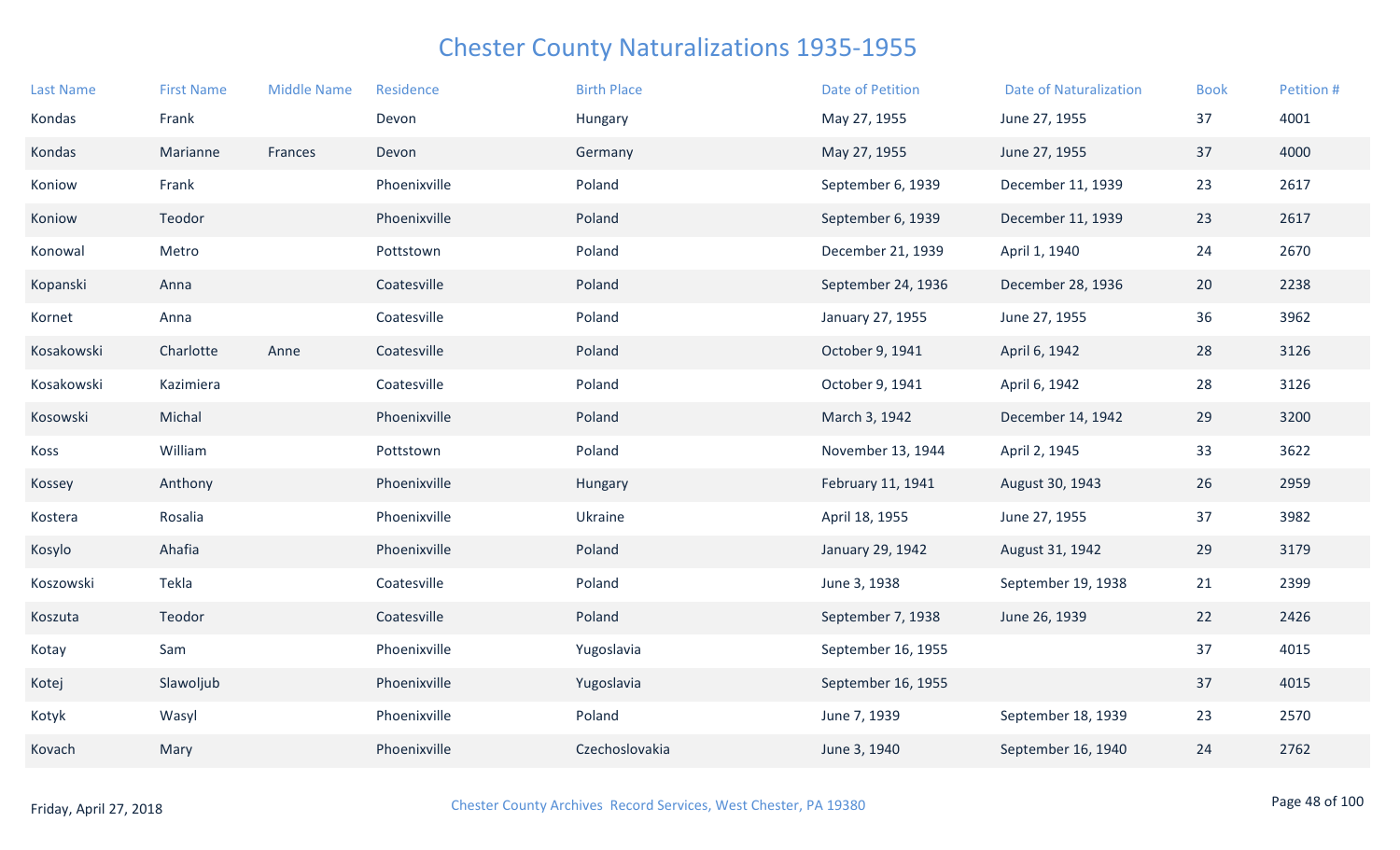| <b>Last Name</b> | <b>First Name</b> | <b>Middle Name</b> | Residence           | <b>Birth Place</b> | <b>Date of Petition</b> | <b>Date of Naturalization</b> | <b>Book</b> | Petition # |
|------------------|-------------------|--------------------|---------------------|--------------------|-------------------------|-------------------------------|-------------|------------|
| Kovacs           | Imre              |                    | Phoenixville        | Yugoslavia         | May 25, 1942            | June 28, 1943                 | 29          | 3215       |
| Kovacs           | Katalin           |                    | Phoenixville        | Hungary            | February 14, 1941       | August 25, 1941               | 27          | 2980       |
| Kowal            | Martha            | Anna               | Phoenixville        | Poland             | May 16, 1945            | August 27, 1945               | 34          | 3685       |
| Kowalczyk        | Peter             |                    | Coatesville         | Poland             | December 23, 1938       | April 3, 1939                 | 22          | 2451       |
| Kowalski         | Maria             |                    | Coatesville         | Poland             | September 24, 1936      | December 28, 1936             | 20          | 2239       |
| Kozak            | Emilia            |                    | Phoenixville        | Czechoslovakia     | March 30, 1944          | June 26, 1944                 | 32          | 3556       |
| Kozub            | Maryanna          |                    | Phoenixville        | Hungary            | January 29, 1942        | June 28, 1943                 | 29          | 3181       |
| Kraitzenstein    | Ruvin             |                    | Coatesville         | Russia             | February 11, 1941       | April 7, 1941                 | 26          | 2961       |
| Krasek           | Joseph            |                    | <b>West Chester</b> | Russia             | August 2, 1945          | April 1, 1946                 | 34          | 3691       |
| <b>Krauss</b>    | Anna              |                    | <b>West Chester</b> | Lithuania          | April 24, 1951          | June 25, 1951                 | 35          | 3835       |
| <b>Krauss</b>    | Joseph            |                    | <b>West Chester</b> | Russia             | August 2, 1945          | April 1, 1946                 | 34          | 3691       |
| Krawczuk         | Anna              |                    | Coatesville         | Poland             | March 3, 1942           | August 31, 1942               | 29          | 3201       |
| Krawczuk         | Wasyl             |                    | Coatesville         | Poland             | September 5, 1939       | December 11, 1939             | 23          | 2603       |
| Krchnar          | Frances           | Helen              | Coatesville         | Czechoslovakia     | February 25, 1943       | April 5, 1943                 | 31          | 3384       |
| Krempa           | Joseph            |                    | Sadsburyville       | Poland             | October 9, 1941         | April 6, 1942                 | 28          | 3123       |
| Krempa           | Maria             |                    | Sadsburyville       | Poland             | November 8, 1943        | December 13, 1943             | 32          | 3492       |
| Krempa           | Maria             |                    | Newlinville         | Poland             | October 9, 1941         | April 6, 1942                 | 28          | 3130       |
| Kretowich        | Madelyn           |                    | Phoenixville        | Poland             | November 2, 1953        | June 28, 1954                 | 36          | 3904       |
| Kril             | Anna              |                    | Phoenixville        | Poland             | January 27, 1942        | April 6, 1942                 | 28          | 3147       |
| Kril             | John              |                    | Phoenixville        | Poland             | September 6, 1939       | December 11, 1939             | 23          | 2615       |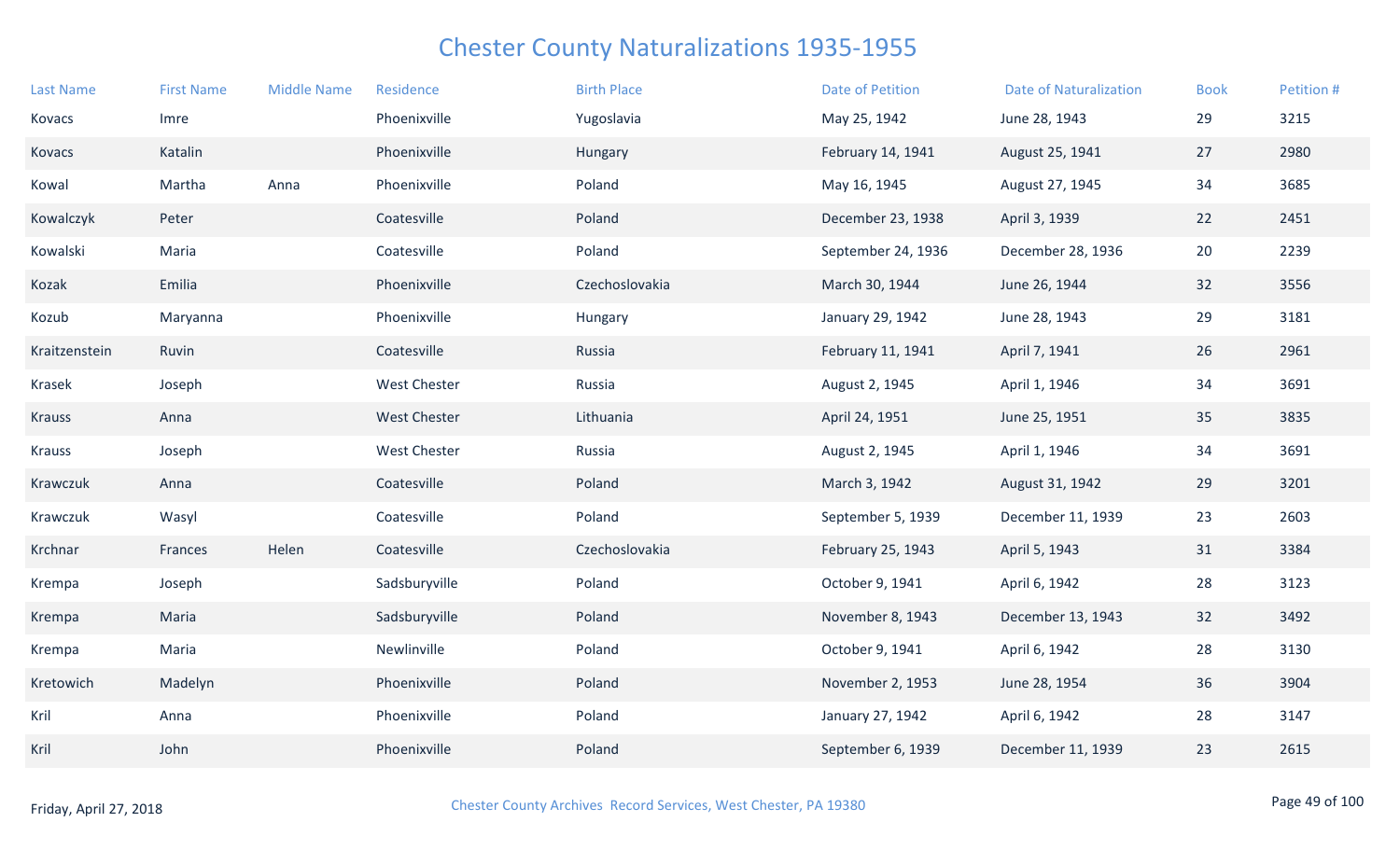| <b>Last Name</b> | <b>First Name</b> | <b>Middle Name</b> | Residence           | <b>Birth Place</b>              | <b>Date of Petition</b> | <b>Date of Naturalization</b> | <b>Book</b> | Petition # |
|------------------|-------------------|--------------------|---------------------|---------------------------------|-------------------------|-------------------------------|-------------|------------|
| Kril             | Prekop            |                    | Phoenixville        | Poland                          | September 6, 1939       | December 11, 1939             | 23          | 2615       |
| <b>Krims</b>     | Anna              |                    | Coatesville         | Germany                         | November 10, 1955       | December 12, 1955             | 37          | 4020       |
| Krims            | Arnolds           |                    | Coatesville         | Latvia                          | November 10, 1955       | December 12, 1955             | 37          | 4019       |
| Kronmuller       | Elizabeth         | Louis              | Phoenixville        | Germany                         | September 9, 1942       | April 5, 1943                 | 30          | 3286       |
| Krueger          | Jacob             | Peter              | <b>Honey Brook</b>  | Russia                          | September 24, 1936      | December 28, 1936             | 20          | 2243       |
| Kruponsky        | Ludmila           |                    | Coatesville         | Czechoslovakia                  | December 21, 1939       | April 1, 1940                 | 24          | 2669       |
| Kryworuka        | Pauline           |                    | Coatesville         | Poland                          | September 24, 1936      | December 28, 1936             | 20          | 2232       |
| Krywoszyjka      | Michal            |                    | Phoenixville        | Poland                          | December 31, 1936       |                               | 21          | 2272       |
| Kubacka          | Andrew            |                    | Pottstown           | Czechoslovakia                  | June 1, 1938            | September 19, 1938            | 21          | 2366       |
| Kucharik         | Anna              |                    | Phoenixville        | Czechoslovakia                  | September 5, 1940       | December 9, 1940              | 25          | 2838       |
| Kucharik         | Louise            |                    | Phoenixville        | Czechoslovakia                  | March 30, 1944          | June 26, 1944                 | 32          | 3567       |
| Kucharski        | Michael           |                    | Coatesville         | Poland                          | March 14, 1940          |                               | 24          | 2740       |
| Kucnierczuk      | Aniela            |                    | Coatesville         | Poland                          | June 5, 1940            | December 9, 1940              | 25          | 2790       |
| Kucnierczuk      | John              |                    | Coatesville         | Russia                          | March 11, 1937          | September 20, 1937            | 21          | 2280       |
| Kucopej          | Nestor            |                    | Phoenixville        | Poland                          | January 28, 1942        | April 1, 1946                 | 28          | 3173       |
| Kucsma           | John              |                    | Phoenixville        | Czechoslovakia                  | December 20, 1935       | April 6, 1936                 | 20          | 2201       |
| Kuehne           | Heinz             | Wolfram            | <b>West Chester</b> | Germany                         | December 28, 1937       | September 19, 1938            | 21          | 2330       |
| Kulinich         | Anton             |                    | Coatesville         | Russia                          | December 29, 1937       | June 27, 1938                 | 21          | 2338       |
| Kulinich         | Mary              |                    | Coatesville         | <b>United States of America</b> | September 24, 1936      | December 28, 1936             | 20          | 2242       |
| Kunderman        | John              |                    | Phoenixville        | Hungary                         | September 6, 1938       | September 16, 1940            | 22          | 2411       |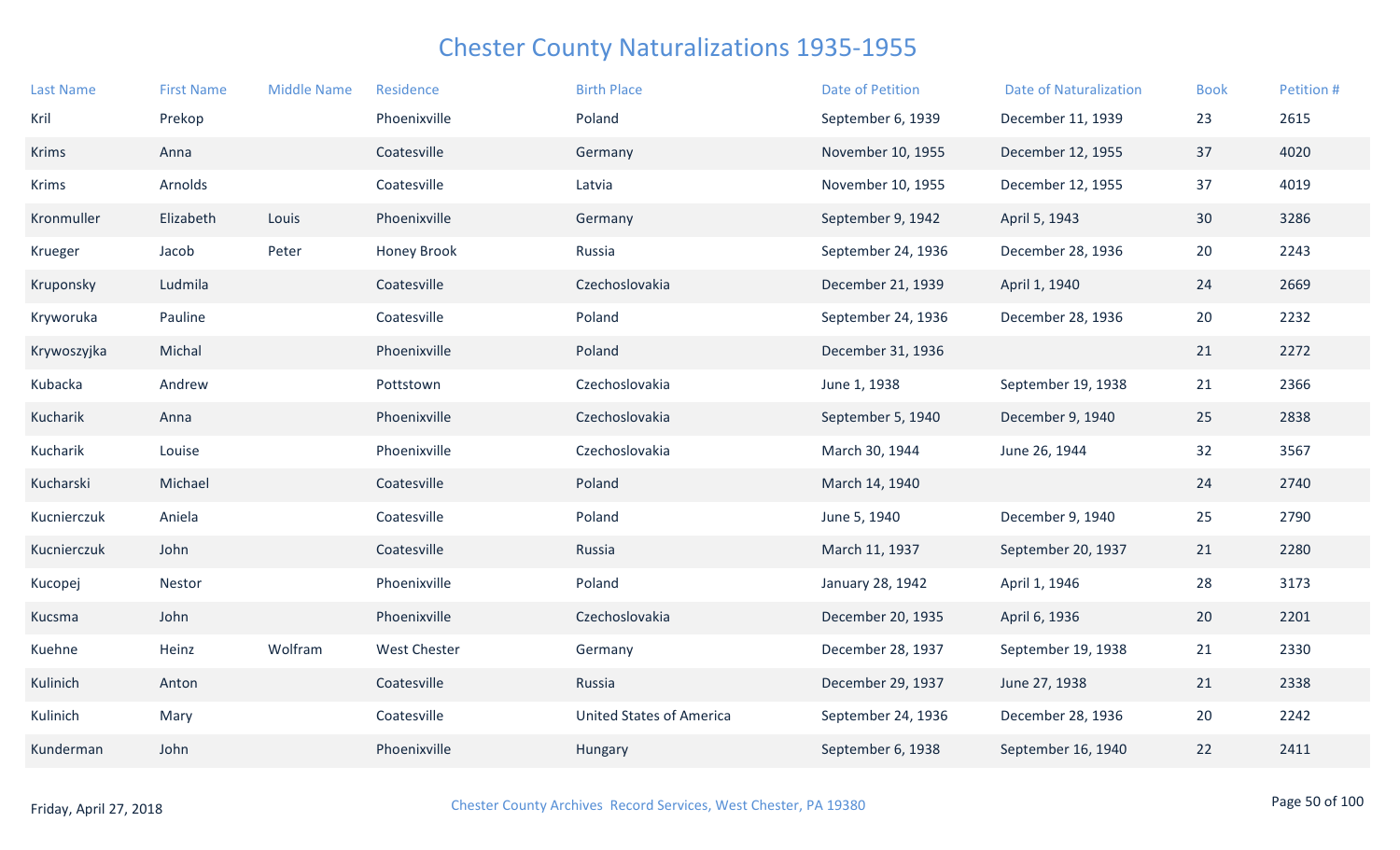| <b>Last Name</b> | <b>First Name</b> | <b>Middle Name</b> | Residence           | <b>Birth Place</b>              | <b>Date of Petition</b> | <b>Date of Naturalization</b> | <b>Book</b> | Petition # |
|------------------|-------------------|--------------------|---------------------|---------------------------------|-------------------------|-------------------------------|-------------|------------|
| Kuprewicz        | Paul              |                    | Phoenixville        | Poland                          | June 6, 1939            | September 18, 1939            | 23          | 2548       |
| Kusniez          | John              |                    | Pottstown           | Poland                          | December 21, 1939       | April 1, 1940                 | 24          | 2671       |
| Kutzby           | Joseph            |                    | Phoenixville        | Poland                          | January 28, 1942        | April 1, 1946                 | 28          | 3173       |
| La Rose          | Jean              |                    | Lionville           | Scotland                        | April 20, 1949          | June 27, 1949                 | 35          | 3798       |
| Labik            | Janos             |                    | Phoenixville        | Czechoslovakia                  | April 11, 1936          |                               | 20          | 2217       |
| Labik            | John              |                    | Phoenixville        | Czechoslovakia                  | October 10, 1945        | April 1, 1946                 | 34          | 3707       |
| Lafiata          | Carmina           |                    | Downingtown         | Italy                           | September 10, 1942      | April 5, 1943                 | 30          | 3307       |
| Lagasho          | Jacob             |                    | Coatesville         | Russia                          | September 16, 1955      | December 10, 1956             | 37          | 4005       |
| Lagges           | George            |                    | Coatesville         | Greece                          | January 27, 1942        | August 30, 1943               | 28          | 3138       |
| Laguch           | Mechail           |                    | Parkesburg          | Austria                         | June 2, 1943            | August 30, 1943               | 31          | 3443       |
| Lahm             | Anton             |                    | Coatesville         | Hungary                         | May 14, 1945            | December 9, 1946              | 33          | 3666       |
| Langford         | Albert            | Edward             | Coatesville         | Canada                          | May 27, 1942            | April 5, 1943                 | 29          | 3226       |
| Langhis          | George            |                    | Coatesville         | Greece                          | January 27, 1942        | August 30, 1943               | 28          | 3138       |
| Lanosz           | Catherine         |                    | Pottstown           | Poland                          | March 31, 1944          | June 26, 1944                 | 33          | 3578       |
| Lapiccirella     | Giovanni          |                    | Kennett Square      | Italy                           | March 14, 1940          | June 24, 1940                 | 24          | 2747       |
| Lapka            | Antoni            |                    | Phoenixville        | Poland                          | December 19, 1939       | April 1, 1940                 | 24          | 2637       |
| Lapka            | Rozalia           |                    | Phoenixville        | Poland                          | February 14, 1941       | August 25, 1941               | 27          | 2985       |
| Larzelere        | Blanche           | <b>Brillat</b>     | <b>West Chester</b> | France                          | October 29, 1951        | December 10, 1951             | 35          | 3856       |
| Lasak            | Andrew            |                    | Coatesville         | Czechoslovakia                  | March 11, 1937          | June 28, 1937                 | 21          | 2279       |
| Lasak            | Johanna           |                    | Coatesville         | <b>United States of America</b> | March 19, 1936          | June 22, 1936                 | 20          | 2214       |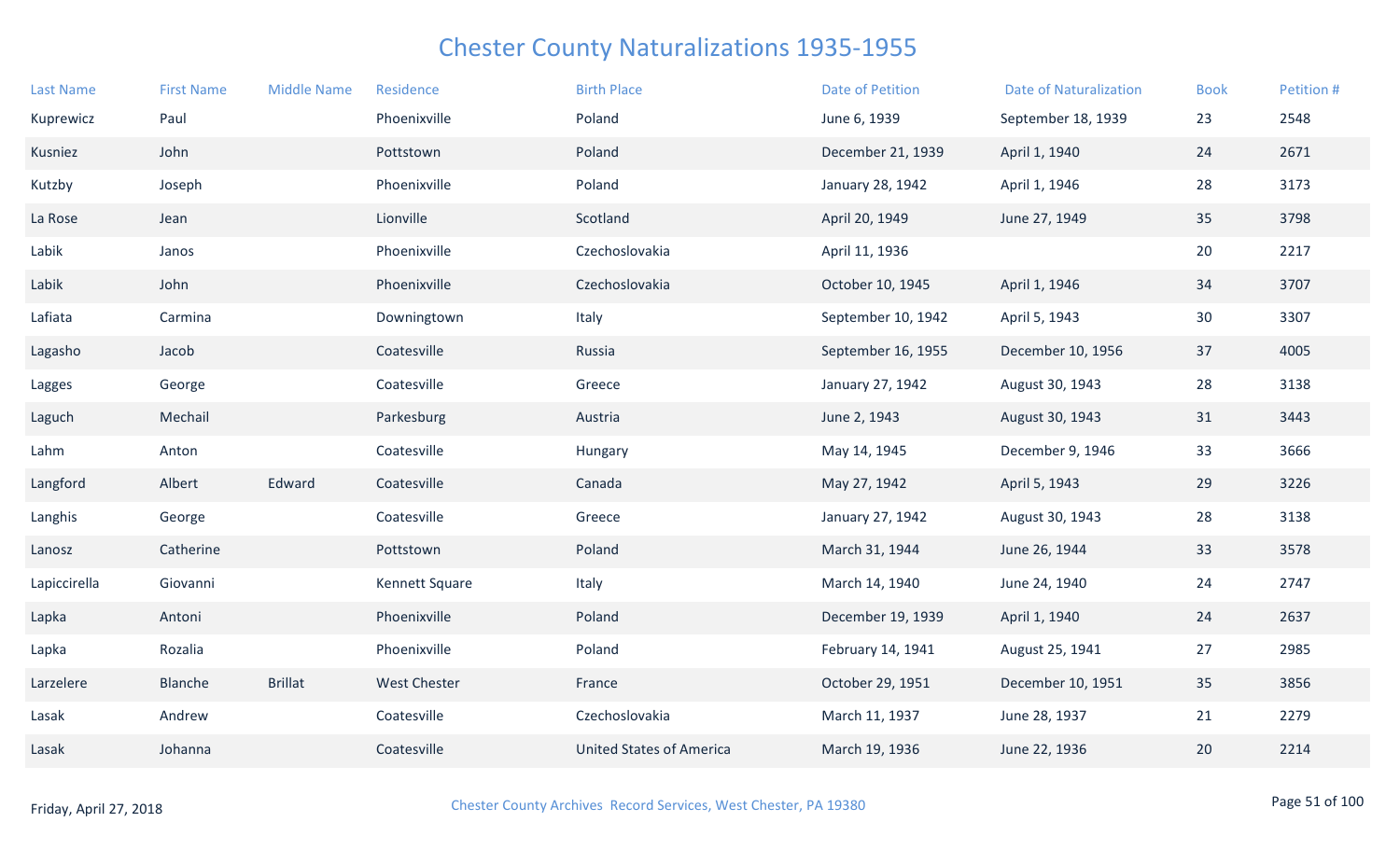| <b>Last Name</b> | <b>First Name</b> | <b>Middle Name</b> | Residence      | <b>Birth Place</b>   | <b>Date of Petition</b> | <b>Date of Naturalization</b> | <b>Book</b>     | Petition # |
|------------------|-------------------|--------------------|----------------|----------------------|-------------------------|-------------------------------|-----------------|------------|
| Lattes           | Napoleone         |                    | Toughkenamon   | Italy                | January 29, 1942        | April 5, 1943                 | 29              | 3191       |
| Laurento         | Louis             |                    | Coatesville    | Italy                | June 1, 1943            | August 28, 1944               | 31              | 3437       |
| Lauritano        | Filomena          |                    | Phoenixville   | Italy                | June 8, 1939            | December 11, 1939             | 23              | 2589       |
| Laus             | Jacob             |                    | Coatesville    | Russia               | September 16, 1955      | December 10, 1956             | 37              | 4005       |
| Law              | George            | Calvert            | Coatesville    | <b>Great Britain</b> | June 2, 1943            | August 30, 1943               | 31              | 3451       |
| Lebaris          | Mary              |                    | Phoenixville   | Turkey               | May 6, 1947             | June 23, 1947                 | 34              | 3760       |
| Lebid            | Petro             |                    | Coatesville    | Poland               | December 19, 1939       | September 16, 1940            | 24              | 2639       |
| Lebon            | Jacob             |                    | Pottstown      | Poland               | May 15, 1945            | June 24, 1946                 | 33              | 3667       |
| Lederer          | Anna              | Julie              | Parkerford     | Germany              | April 19, 1950          | June 26, 1950                 | 35              | 3810       |
| Lederer          | Hermann           | Otto Albert        | Parkerford     | Germany              | June 4, 1940            | September 16, 1940            | 25              | 2778       |
| Lefkowith        | Rose              |                    | Phoenixville   | Romania              | June 7, 1940            | September 16, 1940            | 25              | 2823       |
| Lengel           | Hildegard         | Dorothea Charl     | Berwyn         | Germany              | June 29, 1955           | November 14, 1955             | 37              | 4004       |
| Lenyk            | Pauline           |                    | Phoenixville   | Canada               | February 4, 1946        | June 24, 1946                 | 34              | 3714       |
| Leo              | Catherine         |                    | Rosedale       | Italy                | September 10, 1942      | April 5, 1943                 | 30              | 3311       |
| Leone            | Ernest            |                    | Kennett Square | Italy                | September 11, 1942      | April 5, 1943                 | 30              | 3336       |
| Lesokon-Zwehihor | Leonty            |                    | Coatesville    | Russia               | March 19, 1936          | September 18, 1939            | 20 <sup>°</sup> | 2205       |
| Letnianczyn      | Yuzef             |                    | Coatesville    | Poland               | June 2, 1938            | September 19, 1938            | 21              | 2382       |
| Leuchak          | Tekla             |                    | Birchrunville  | Austria              | June 3, 1938            | September 19, 1938            | 21              | 2397       |
| Levin            | Florence          |                    | Coatesville    | <b>Great Britain</b> | February 13, 1941       | April 7, 1941                 | 27              | 2975       |
| Levin            | Nathan            |                    | Coatesville    | England              | November 10, 1943       | December 13, 1943             | 32              | 3544       |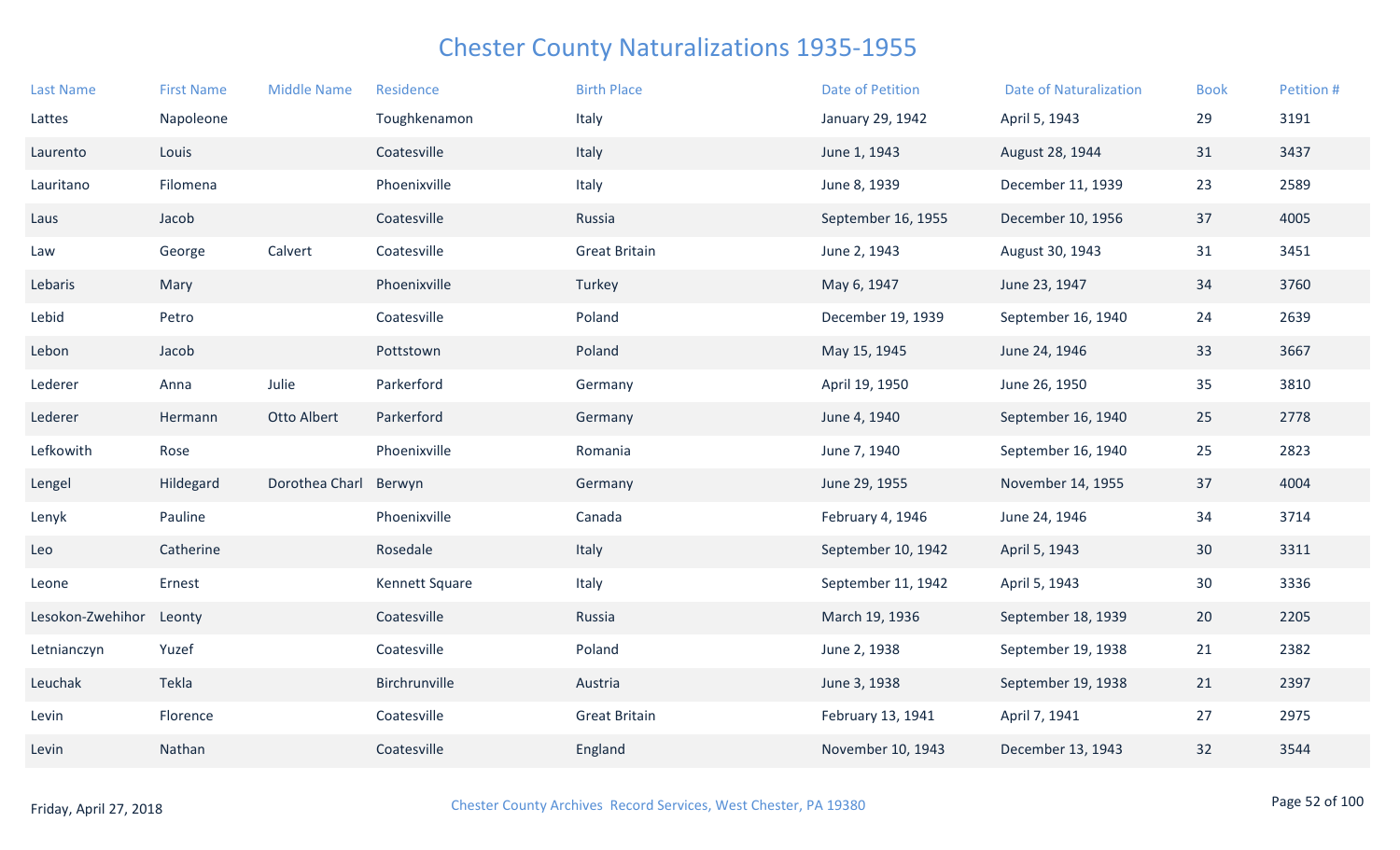| <b>Last Name</b> | <b>First Name</b> | <b>Middle Name</b> | Residence           | <b>Birth Place</b> | <b>Date of Petition</b> | <b>Date of Naturalization</b> | <b>Book</b> | Petition # |
|------------------|-------------------|--------------------|---------------------|--------------------|-------------------------|-------------------------------|-------------|------------|
| Lewczuk          | Anna              |                    | Coatesville         | Poland             | September 6, 1940       | December 9, 1940              | 25          | 2842       |
| Lewczuk          | Marcin            |                    | Coatesville         | Poland             | September 6, 1939       | December 11, 1939             | 23          | 2610       |
| Lewis            | John              | Konstantino        | Kenilworth          | Greece             | November 9, 1943        | June 26, 1944                 | 32          | 3528       |
| Lewis            | Violeta           | Micaela            | Phoenixville        | Peru               | April 1, 1954           | June 28, 1954                 | 36          | 3931       |
| Lichtner         | Herman            |                    | <b>West Chester</b> | Germany            | May 8, 1936             | September 21, 1936            | 20          | 2218       |
| Limperis         | Despina           |                    | Phoenixville        | Turkey             | May 10, 1948            | December 13, 1948             | 34          | 3774       |
| Lindecamp        | Luis              | Minna Auguste      | <b>West Chester</b> | Germnay            | October 23, 1950        | June 25, 1951                 | 35          | 3821       |
| Linden           | Dagny             | <b>Birgitte</b>    | Kennett Square      | Norway             | March 14, 1939          | June 26, 1939                 | 23          | 2517       |
| Linden           | Per               | Gustav             | Kennett Square      | Sweden             | March 14, 1939          | June 26, 1939                 | 23          | 2518       |
| Linsenmaier      | Ernst             | George             | Pottstown           | Germany            | December 22, 1939       | April 1, 1940                 | 24          | 2676       |
| Linsenmaier      | Ernst             | Gottlob            | Pottstown           | Germany            | December 22, 1939       | April 1, 1940                 | 24          | 2677       |
| Lio              | Giuseppe          |                    | Toughkenamon        | Italy              | September 7, 1939       | April 1, 1940                 | 23          | 2625       |
| Lipka            | Paulina           |                    | Coatesville         | Poland             | April 18, 1955          | June 27, 1955                 | 37          | 3985       |
| Lisica           | Stefania          |                    | Phoenixville        | Poland             | March 30, 1944          | June 26, 1944                 | 32          | 3557       |
| Lisoski          | John              |                    | Phoenixville        | Poland             | September 25, 1936      |                               | 20          | 2251       |
| Lisoski          | Marcella          |                    | Phoenixville        | Poland             | October 10, 1945        | April 1, 1946                 | 34          | 3711       |
| Lisowski         | John              |                    | Phoenixville        | Poland             | July 17, 1946           |                               | 34          | 3743       |
| Lisowski         | Mikolaj           |                    | Phoenixville        | Poland             | March 14, 1939          | September 18, 1939            | 23          | 2526       |
| Little           | Annie             |                    | <b>West Chester</b> | Scotland           | November 8, 1943        | December 13, 1943             | 32          | 3497       |
| Little           | Robert            |                    | Merion              | Ireland            | March 30, 1944          | August 28, 1944               | 32          | 3554       |
|                  |                   |                    |                     |                    |                         |                               |             |            |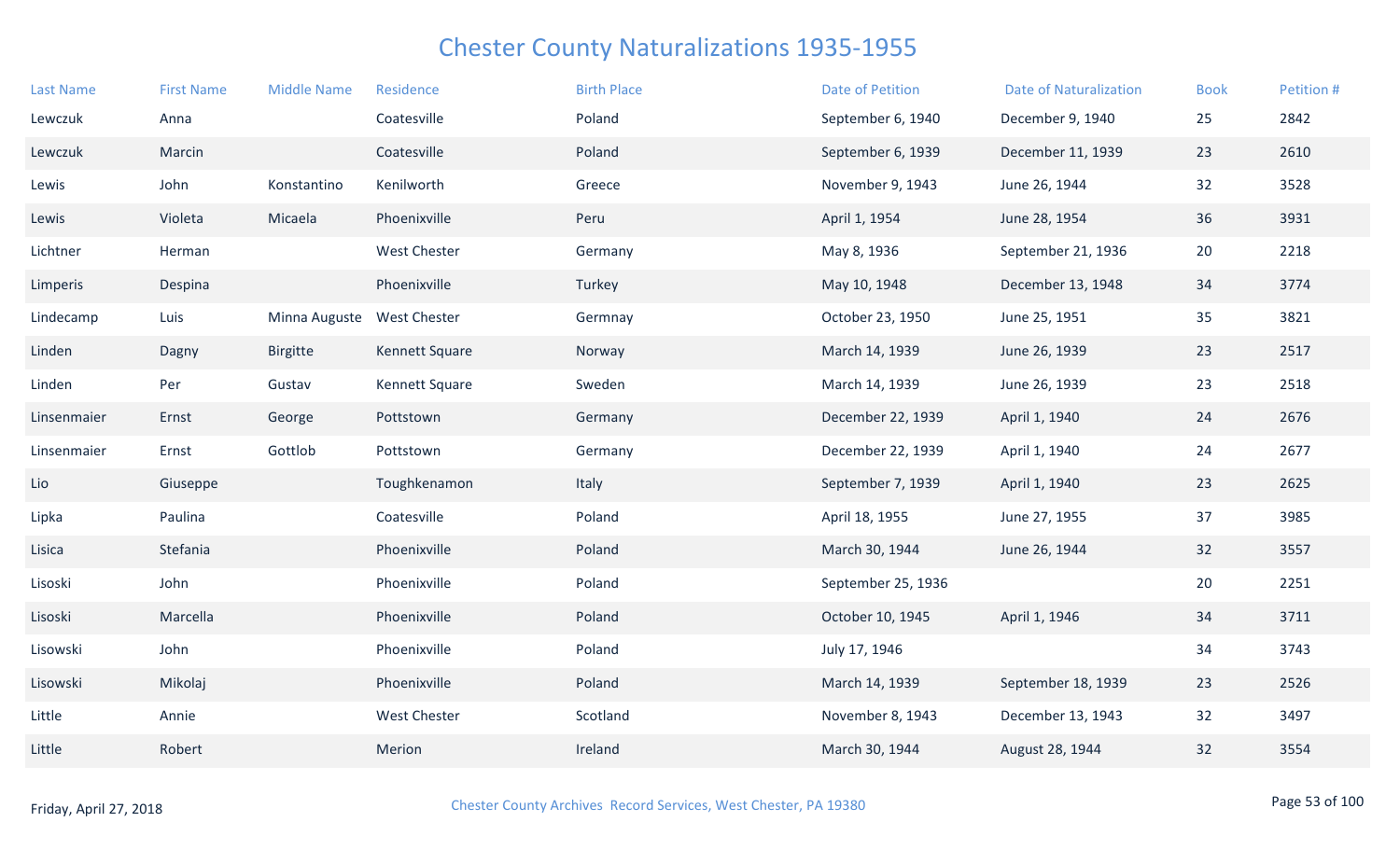| <b>Last Name</b> | <b>First Name</b> | <b>Middle Name</b> | Residence           | <b>Birth Place</b> | Date of Petition  | <b>Date of Naturalization</b> | <b>Book</b> | Petition # |
|------------------|-------------------|--------------------|---------------------|--------------------|-------------------|-------------------------------|-------------|------------|
| Lledo            | Jaime             |                    | Berwyn              | Spain              | October 8, 1941   |                               | 28          | 3099       |
| Lodzuk           | John              |                    | Phoenixville        | Austria            | April 8, 1952     | June 30, 1952                 | 35          | 3866       |
| Loezus           | Zanes             | Konstantinos       | Kenilworth          | Greece             | November 9, 1943  | June 26, 1944                 | 32          | 3528       |
| Logan            | Gertrud           |                    | Strafford           | Germany            | March 11, 1940    | June 24, 1940                 | 24          | 2687       |
| Lolli            | Irene             | Teresa             | Strafford           | Italy              | April 8, 1952     | June 30, 1952                 | 35          | 3865       |
| Lolli            | Sante             |                    | Strafford           | Italy              | March 30, 1944    | June 26, 1944                 | 32          | 3558       |
| Londrillo        | Francesco         |                    | <b>West Chester</b> | Italy              | October 7, 1941   | April 5, 1943                 | 28          | 3083       |
| Loomis           | Henrietta         | Hamilton           | Downingtown         | Ireland            | October 24, 1950  | December 11, 1950             | 35          | 3829       |
| Lopez            | Ysabel            |                    | Coatesville         | Mexico             | June 7, 1939      | September 18, 1939            | 23          | 2566       |
| Loposiewicz      | Michal            |                    | Phoenixville        | Poland             | June 7, 1939      | June 24, 1940                 | 23          | 2574       |
| Lopuski          | Zofija            |                    | Elverson            | Poland             | January 28, 1942  | April 6, 1942                 | 28          | 3159       |
| Lopuszyski       | Jakob             |                    | Pottstown           | Poland             | May 15, 1945      | June 24, 1946                 | 33          | 3667       |
| Lovisa           | Margaret          |                    | Kennett Square      | Italy              | October 16, 1952  | December 8, 1952              | 36          | 3878       |
| Lucas            | Mary              | Anne               | Phoenixville        | Czechoslovakia     | February 26, 1943 | April 5, 1943                 | 31          | 3412       |
| Lucas            | Michael           |                    | Pottstown           | Czechoslovakia     | June 3, 1941      | August 25, 1941               | 27          | 3027       |
| Lucatch          | Michaley          |                    | Pottstown           | Czechoslovakia     | June 3, 1941      | August 25, 1941               | 27          | 3027       |
| Lucidi           | Annibale          | William            | Devon               | Italy              | May 27, 1942      | June 26, 1944                 | 29          | 3235       |
| Lucidi           | Frank             |                    | Coatesville         | Italy              | December 19, 1935 | April 6, 1936                 | 20          | 2180       |
| Lucidi           | Louise            |                    | Coatesville         | Italy              | March 11, 1940    | June 24, 1940                 | 24          | 2683       |
| Luczkowski       | Maryanna          |                    | Phoenixville        | Poland             | September 9, 1940 | December 9, 1940              | 25          | 2872       |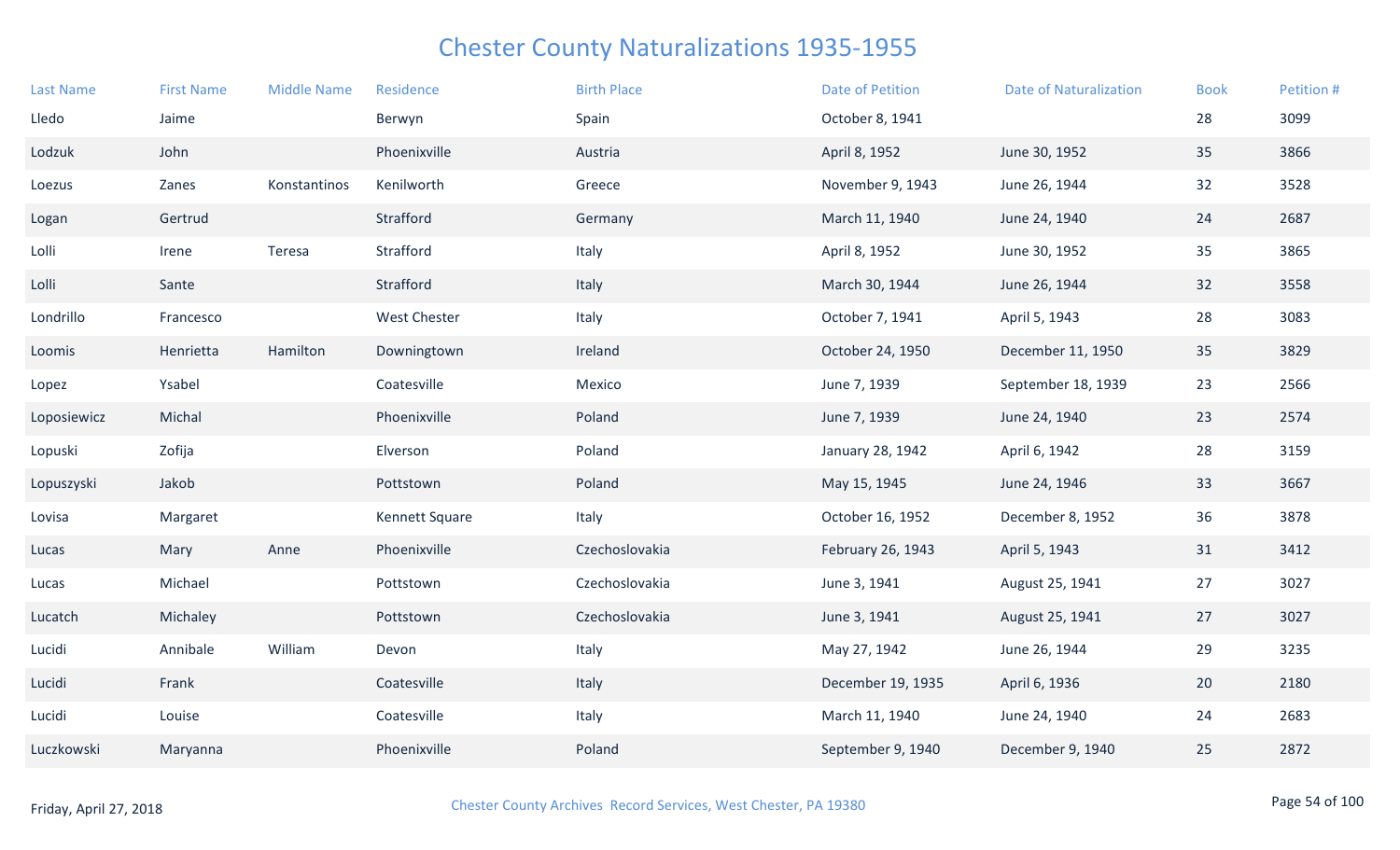| <b>Last Name</b> | <b>First Name</b> | <b>Middle Name</b>           | Residence           | <b>Birth Place</b>   | <b>Date of Petition</b> | <b>Date of Naturalization</b> | <b>Book</b> | Petition # |
|------------------|-------------------|------------------------------|---------------------|----------------------|-------------------------|-------------------------------|-------------|------------|
| Ludwig           | Molke             |                              | Coatesville         | Russia               | June 2, 1941            | April 5, 1943                 | 27          | 2993       |
| Lukacs           | Michael           |                              | Pottstown           | Czechoslovakia       | September 11, 1942      | April 5, 1943                 | 30          | 3334       |
| Lukozitis        | Anna              |                              | Elverson            | Lithuania            | September 5, 1940       | December 9, 1940              | 25          | 2836       |
| Lull             | Elsa              |                              | <b>West Chester</b> | <b>Great Britain</b> | February 25, 1943       | April 5, 1943                 | 31          | 3385       |
| Lynch            | Elizabeth         |                              | Devon               | Ireland              | February 23, 1943       | April 5, 1943                 | 30          | 3354       |
| Lyons            | Theresa           | May                          | Coatesville         | Wales                | April 18, 1955          | June 27, 1955                 | 37          | 3984       |
| MacDonald        | Margaret          |                              | Kennett Square      | Scotland             | November 9, 1948        | December 13, 1948             | 35          | 3783       |
| MacFadden        | Doreen            | <b>Betty</b>                 | <b>West Chester</b> | England              | April 19, 1950          | June 26, 1950                 | 35          | 3812       |
| Mackay           | Douglas           | Fields                       | <b>West Chester</b> | <b>Great Britain</b> | December 20, 1939       | April 1, 1940                 | 24          | 2662       |
| MacNeill         | Simone            | Agnes Henriette West Chester |                     | Switzerland          | April 25, 1951          | June 25, 1951                 | 35          | 3844       |
| Madonna          | Carmela           |                              | Parkesburg          | Italy                | May 6, 1947             | December 8, 1947              | 34          | 3757       |
| Maguire          | John              |                              | Immaculata          | Ireland              | September 11, 1942      | December 14, 1942             | 30          | 3332       |
| Magyar           | Helen             |                              | Phoenixville        | Czechoslovakia       | June 4, 1941            | August 25, 1941               | 27          | 3042       |
| Magyar           | Mihal             |                              | Phoenixville        | Czechoslovakia       | June 2, 1941            | April 5, 1943                 | 27          | 3001       |
| Malin            | Erika             |                              | Malvern             | Germany              | April 25, 1951          | June 30, 1952                 | 35          | 3850       |
| Mammarella       | Carolina          |                              | Coatesville         | Italy                | February 26, 1943       | June 28, 1943                 | 31          | 3418       |
| Mammarella       | Natale            |                              | Coatesville         | Italy                | May 14, 1945            | June 25, 1945                 | 33          | 3665       |
| Mancini          | Giovannina        |                              | Downingtown         | Italy                | December 29, 1937       | April 4, 1938                 | 21          | 2332       |
| Mancini          | Rocco             |                              | Malvern             | Italy                | June 2, 1941            | August 30, 1943               | 27          | 3005       |
| Mancini          | Santa             |                              | <b>West Chester</b> | Italy                | November 2, 1953        | December 14, 1953             | 36          | 3907       |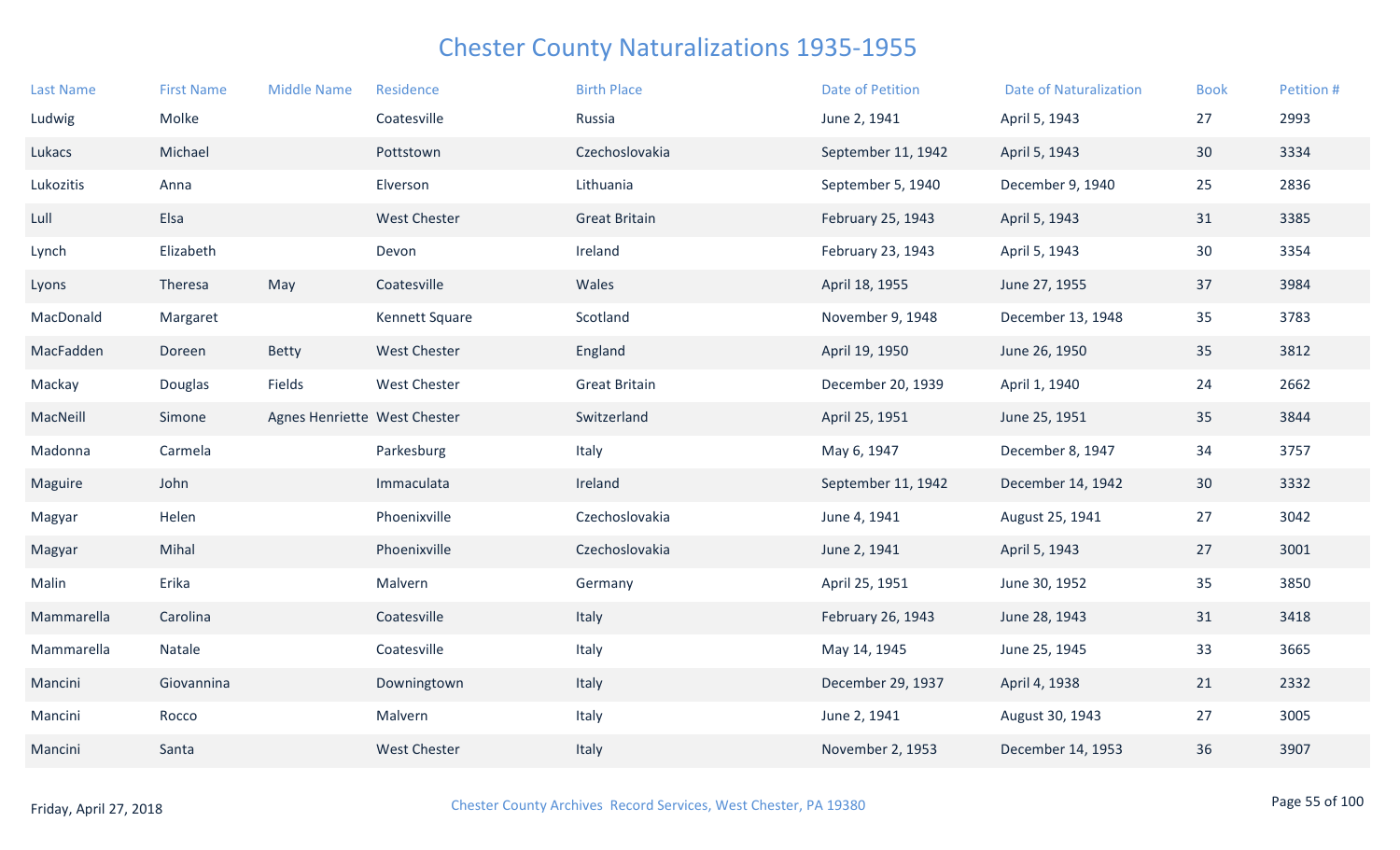| <b>Last Name</b> | <b>First Name</b> | <b>Middle Name</b> | Residence             | <b>Birth Place</b> | <b>Date of Petition</b> | <b>Date of Naturalization</b> | <b>Book</b> | Petition # |
|------------------|-------------------|--------------------|-----------------------|--------------------|-------------------------|-------------------------------|-------------|------------|
| Mancini          | Vincenzo          |                    | <b>West Chester</b>   | Italy              | November 2, 1953        | December 14, 1953             | 36          | 3908       |
| Mancino          | Marie             | Terese             | Coatesville           | France             | November 4, 1953        | June 28, 1954                 | 36          | 3918       |
| Mancuso          | Filippo           |                    | Coatesville           | Italy              | February 13, 1941       | April 5, 1943                 | 26          | 2967       |
| Mange            | James             |                    | <b>West Chester</b>   | Italy              | November 2, 1953        | December 14, 1953             | 36          | 3908       |
| Mange            | Santa             |                    | <b>West Chester</b>   | Italy              | November 2, 1953        | December 14, 1953             | 36          | 3907       |
| Mankow           | John              |                    | Coatesville           | Poland             | June 6, 1939            | September 18, 1939            | 23          | 2555       |
| Mankowski        | Stanislaw         |                    | Phoenixville          | Poland             | June 1, 1938            | September 18, 1939            | 21          | 2365       |
| Manon            | Louis             | Raymond            | Malvern               | Dominican Republic | June 6, 1944            | August 28, 1944               | 33          | 3595       |
| <b>Mantics</b>   | Michael           |                    | Phoenixville          | Czechoslovakia     | May 8, 1936             | December 27, 1937             | 20          | 2219       |
| Marach           | Christine         |                    | Coatesville           | Russia             | September 14, 1954      | December 13, 1954             | 36          | 3937       |
| Marach           | Harry             |                    | Coatesville           | Russia             | January 28, 1942        | December 14, 1942             | 28          | 3170       |
| Maracz           | Grigori           |                    | Coatesville           | Russia             | January 28, 1942        | December 14, 1942             | 28          | 3170       |
| Maraldo          | Elza              | Roma               | Kennett Square        | Italy              | May 10, 1948            | December 13, 1948             | 34          | 3770       |
| Maraldo          | Giovanni          |                    | <b>Kennett Square</b> | Italy              | July 17, 1946           | December 9, 1946              | 34          | 3739       |
| Marcello         | Francisco         |                    | Devault               | Italy              | June 8, 1937            | September 20, 1937            | 21          | 2289       |
| Marciniszyn      | Katarzyna         |                    | Coatesville           | Poland             | January 29, 1942        | April 6, 1942                 | 29          | 3186       |
| Marcocci         | Carmine           |                    | Downingtown           | Italy              | January 28, 1942        | June 28, 1943                 | 28          | 3154       |
| Marcocelli       | Luigia            |                    | Downingtown           | Italy              | September 9, 1942       | April 5, 1943                 | 29          | 3271       |
| Mareno           | Antonina          |                    | Paoli                 | Italy              | September 9, 1942       | April 5, 1943                 | 30          | 3276       |
| Marfisi          | Mary              |                    | Coatesville           | Italy              | September 6, 1940       | December 9, 1940              | 25          | 2849       |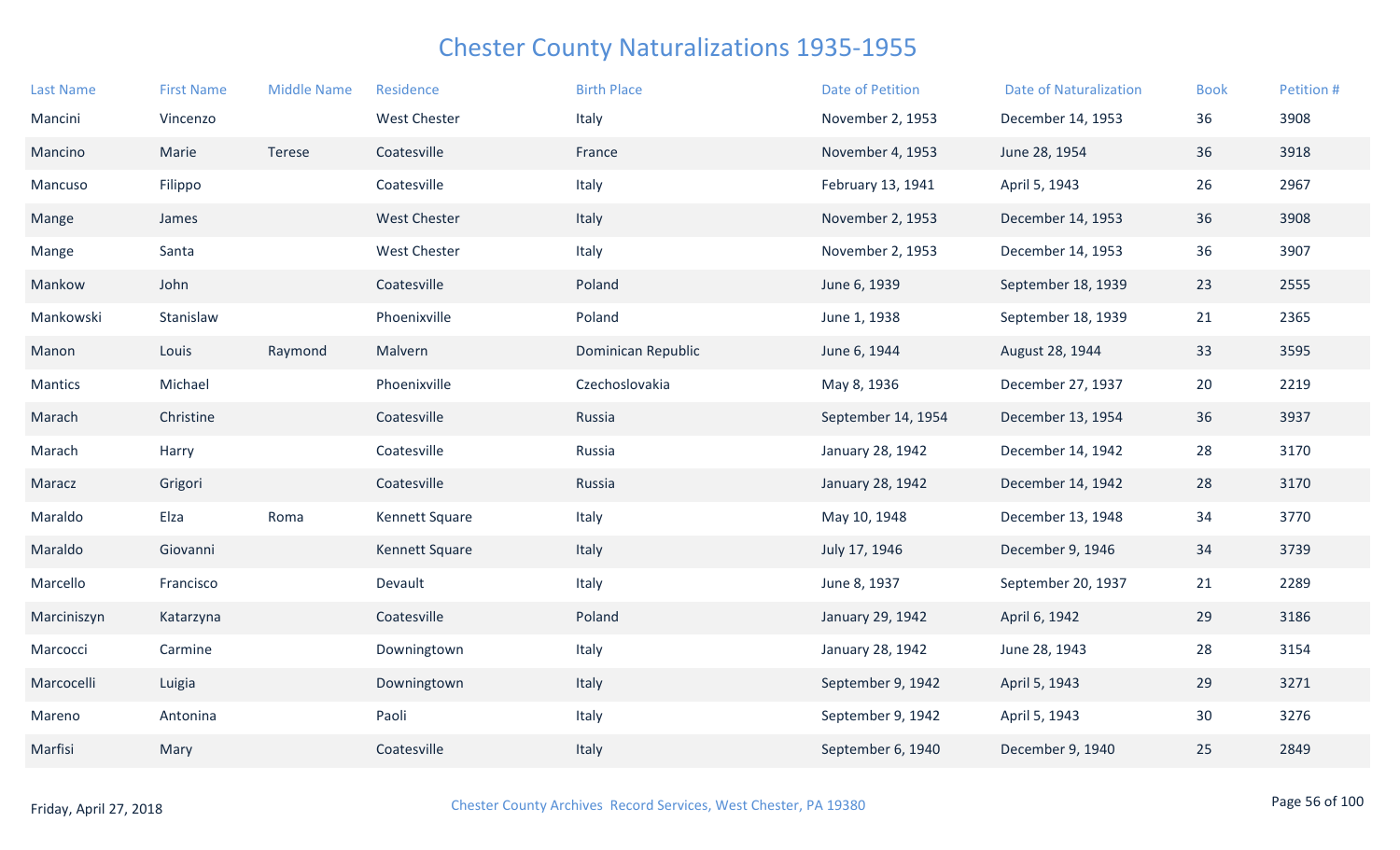| <b>Last Name</b> | <b>First Name</b> | <b>Middle Name</b> | Residence           | <b>Birth Place</b> | <b>Date of Petition</b> | <b>Date of Naturalization</b> | <b>Book</b> | Petition # |
|------------------|-------------------|--------------------|---------------------|--------------------|-------------------------|-------------------------------|-------------|------------|
| Margitan         | Annie             |                    | Phoenixville        | Czechoslovakia     | March 14, 1940          | April 4, 1941                 | 24          | 2732       |
| Mariano          | Camillo           |                    | Coatesville         | Italy              | March 15, 1938          | December 12, 1938             | 21          | 2349       |
| Marino           | Alfonso           |                    | Downingtown         | Italy              | November 10, 1943       | June 26, 1944                 | 32          | 3538       |
| Marino           | Filippo           |                    | Phoenixville        | Italy              | September 7, 1939       | April 1, 1940                 | 23          | 2633       |
| Marley           | Mary              | Ann                | Immaculata          | Ireland            | February 24, 1943       |                               | 31          | 3380       |
| Maronchuk        | Oxcenty           |                    | Coatesville         | Russia             | April 20, 1950          |                               | 35          | 3815       |
| Marosek          | Antonina          |                    | Phoenixville        | Poland             | June 1, 1943            | December 13, 1943             | 31          | 3431       |
| Marosek          | Jozef             |                    | Phoenixville        | Poland             | June 1, 1943            | August 30, 1943               | 31          | 3430       |
| Martelli         | Angelina          |                    | Toughkenamon        | Italy              | March 11, 1940          | December 9, 1940              | 24          | 2699       |
| Martin           | Maggie            |                    | <b>West Chester</b> | Scotland           | March 30, 1944          | June 26, 1944                 | 32          | 3564       |
| Marton           | Bertalan          |                    | Phoenixville        | Hungary            | December 28, 1937       | April 4, 1938                 | 21          | 2328       |
| Marton           | Mary              |                    | Phoenixville        | Hungary            | September 7, 1939       | December 11, 1939             | 23          | 2629       |
| Mascaro          | Vincent           |                    | Kennett Square      | Italy              | October 21, 1947        | December 8, 1947              | 34          | 3764       |
| Mascherino       | Marie             |                    | Downingtown         | Italy              | December 19, 1939       | April 1, 1940                 | 24          | 2647       |
| Maskula          | Mary              |                    | Coatesville         | Poland             | June 2, 1938            | December 12, 1938             | 21          | 2387       |
| Maskula          | Michael           |                    | Coatesville         | Poland             | December 22, 1938       | April 3, 1939                 | 22          | 2433       |
| Maskulak         | Ella              |                    | Phoenixville        | Czechoslovakia     | February 11, 1941       |                               | 26          | 2960       |
| Maskulak         | Ella              |                    | Phoenixville        | Czechoslovakia     | February 5, 1946        | April 1, 1946                 | 34          | 3724       |
| Maskulak         | Ilona             |                    | Phoenixville        | Czechoslovakia     | February 5, 1946        | April 1, 1946                 | 34          | 3724       |
| Maskulak         | Ilona             |                    | Phoenixville        | Czechoslovakia     | February 11, 1941       |                               | 26          | 2960       |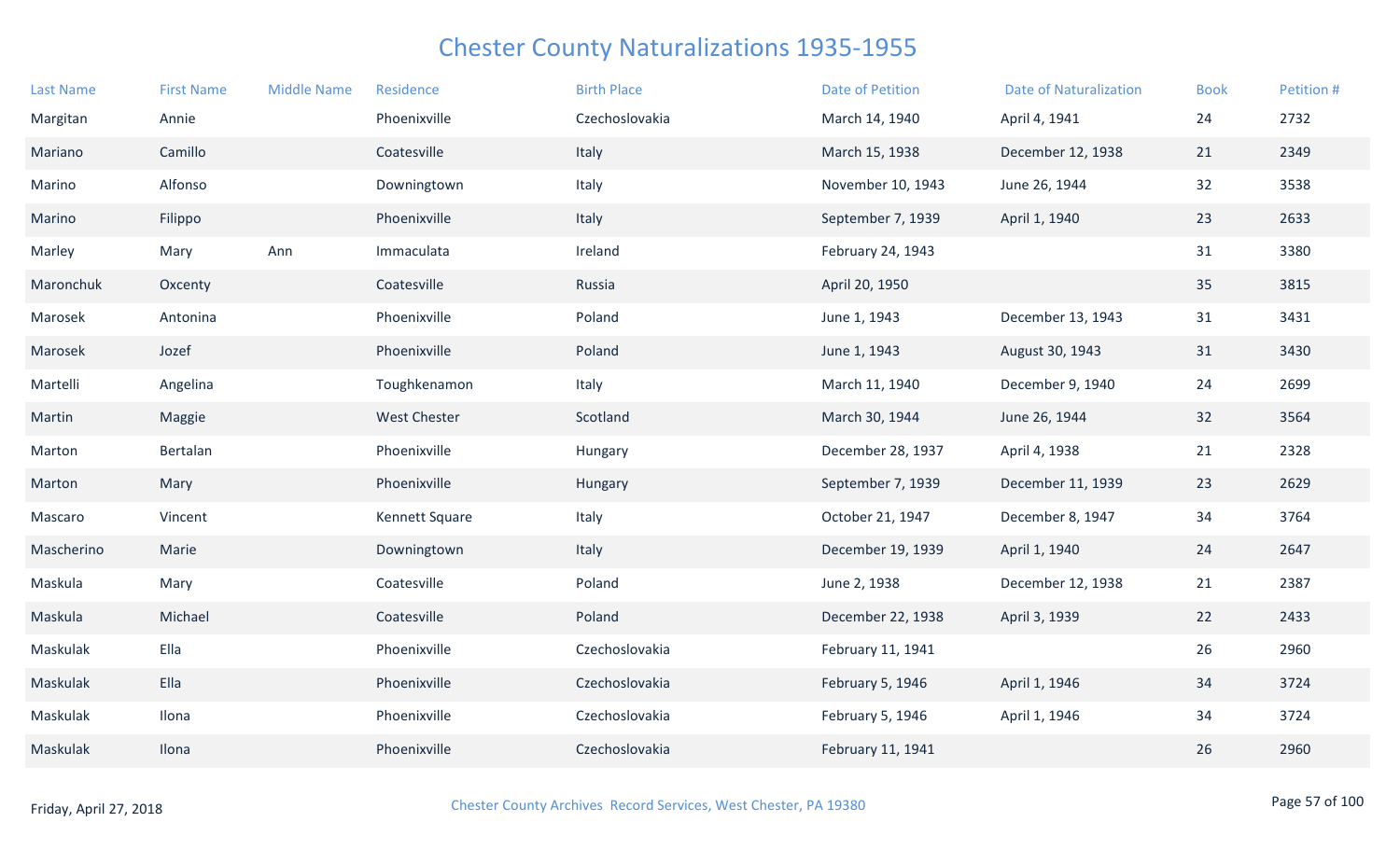| <b>Last Name</b> | <b>First Name</b> | <b>Middle Name</b> | Residence    | <b>Birth Place</b> | <b>Date of Petition</b> | <b>Date of Naturalization</b> | <b>Book</b> | Petition # |
|------------------|-------------------|--------------------|--------------|--------------------|-------------------------|-------------------------------|-------------|------------|
| Masluk           | Elias             |                    | Coatesville  | Poland             | March 14, 1940          | December 9, 1940              | 24          | 2745       |
| Massarella       | Carmela           |                    | Strafford    | Italy              | February 7, 1941        | April 7, 1941                 | 26          | 2941       |
| Massarella       | Mildred           | Carmela            | Strafford    | Italy              | February 7, 1941        | April 7, 1941                 | 26          | 2941       |
| Massarotti       | Fiorinto          |                    | Coatesville  | Italy              | June 2, 1938            | June 26, 1939                 | 21          | 2380       |
| Massimini        | Filomena          |                    | Downingtown  | Italy              | September 10, 1942      |                               | 30          | 3290       |
| Massucci         | Algerinda         |                    | Coatesville  | Italy              | June 16, 1936           | December 28, 1936             | 20          | 2229       |
| Masterstefone    | Edward            |                    | Coatesville  | Italy              | February 14, 1941       | April 5, 1943                 | 27          | 2982       |
| Mastrippolito    | Vera              |                    | Embreeville  | Russia             | February 5, 1946        | April 1, 1946                 | 34          | 3727       |
| Mastrostefono    | Erenio            |                    | Coatesville  | Italy              | February 14, 1941       | April 5, 1943                 | 27          | 2982       |
| Matalsky         | Fevronia          |                    | Downingtown  | Russia             | February 10, 1947       | April 7, 1947                 | 34          | 3752       |
| Matalsky         | Zacher            |                    | Downingtown  | Russia             | August 9, 1943          | December 13, 1943             | 31          | 3473       |
| Matejkovic       | Anna              |                    | Coatesville  | Czechoslovakia     | September 8, 1942       | December 14, 1942             | 29          | 3259       |
| Matonak          | Catherine         |                    | Phoenixville | Czechoslovakia     | January 27, 1942        | August 31, 1942               | 28          | 3141       |
| Mattioni         | Irene             |                    | Downingtown  | Italy              | September 9, 1942       | April 5, 1943                 | 30          | 3289       |
| Mattoscio        | Alfonso           |                    | Malvern      | Italy              | March 16, 1938          | September 18, 1939            | 21          | 2364       |
| Matyas           | Andrew            |                    | Malvern      | Czechoslovakia     | October 9, 1941         | December 8, 1941              | 28          | 3125       |
| Mauro            | Guerino           | George             | West Chester | Italy              | October 30, 1951        | June 30, 1952                 | 35          | 3861       |
| Mazza            | Antonio           |                    | Devon        | Italy              | September 6, 1940       | June 30, 1941                 | 25          | 2852       |
| McCauley         | John              | Joseph             | West Chester | Ireland            | January 28, 1942        | April 6, 1942                 | 28          | 3158       |
| McCrea           | Helen             |                    | Parkesburg   | Poland             | June 2, 1943            | August 30, 1943               | 31          | 3442       |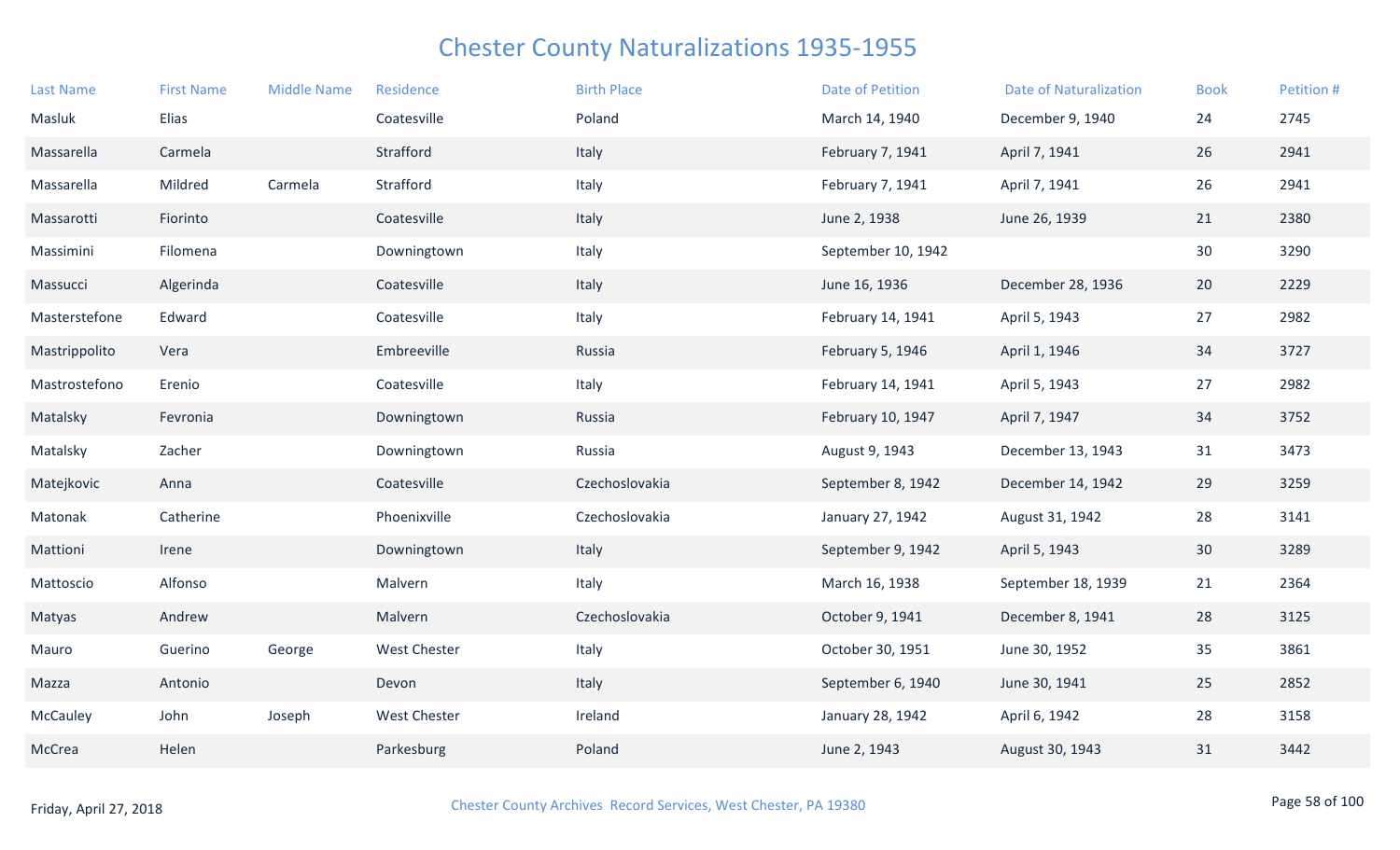| <b>Last Name</b>  | <b>First Name</b> | <b>Middle Name</b> | Residence           | <b>Birth Place</b> | <b>Date of Petition</b> | <b>Date of Naturalization</b> | <b>Book</b> | Petition # |
|-------------------|-------------------|--------------------|---------------------|--------------------|-------------------------|-------------------------------|-------------|------------|
| McCulley          | Mary              | Elizabeth          | Coatesville         | Czechoslovakia     | November 2, 1953        | December 14, 1953             | 36          | 3906       |
| McDonald          | Mary              |                    | Phoenixville        | Ireland            | August 9, 1943          | December 13, 1943             | 31          | 3470       |
| McDonnell         | Kate              |                    | Strafford           | Ireland            | March 15, 1939          | December 11, 1939             | 23          | 2535       |
| McElhatton        | William           | John               | Devon               | Ireland            | November 13, 1944       |                               | 33          | 3624       |
| McElhatton        | William           | John               | Devon               | Ireland            | July 17, 1946           |                               | 34          | 3740       |
| McFarland         | Martha            |                    | <b>West Chester</b> | Ireland            | June 3, 1941            | August 25, 1941               | 27          | 3020       |
| McGee             | Susan             |                    | Devon               | Ireland            | June 9, 1937            | December 27, 1937             | 21          | 2301       |
| McGinnis          | Mary              | Ellen              | Glen Moore          | Ireland            | August 10, 1943         | December 13, 1943             | 32          | 3487       |
| McGinnis          | Rose              |                    | Coatesville         | Ireland            | June 1, 1943            | August 30, 1943               | 31          | 3438       |
| McGovern          | Anna              | Mary               | Malvern             | Ireland            | November 8, 1943        | December 13, 1943             | 32          | 3509       |
| <b>McGuinness</b> | Ellen             |                    | Malvern             | Ireland            | June 1, 1938            | September 19, 1938            | 21          | 2372       |
| <b>McGuinness</b> | John              | Joseph             | Malvern             | Ireland            | June 1, 1938            | September 19, 1938            | 21          | 2373       |
| McHugh            | Michael           |                    | Berwyn              | Ireland            | March 19, 1936          | September 21, 1936            | 20          | 2206       |
| McHugh            | Nathaniel         |                    | Paoli               | Ireland            | September 11, 1942      | December 14, 1942             | 30          | 3319       |
| McKay             | William           |                    | Kimberton           | Scotland           | February 4, 1946        | April 1, 1946                 | 34          | 3721       |
| McKeown           | Bella             |                    | Malvern             | Ireland            | November 8, 1943        | April 3, 1944                 | 32          | 3508       |
| McKernan          | Mary              | Ann                | Thorndale           | Ireland            | December 22, 1938       | April 3, 1939                 | 22          | 2435       |
| McLaughlin        | Anna              |                    | Devon               | Ireland            | May 27, 1942            | August 31, 1942               | 29          | 3238       |
| McLaughlin        | Ellen             |                    | West Chester        | Ireland            | February 6, 1941        | April 7, 1941                 | 26          | 2925       |
| McLaughlin        | John              |                    | Devon               | Ireland            | January 29, 1942        | April 6, 1942                 | 29          | 3188       |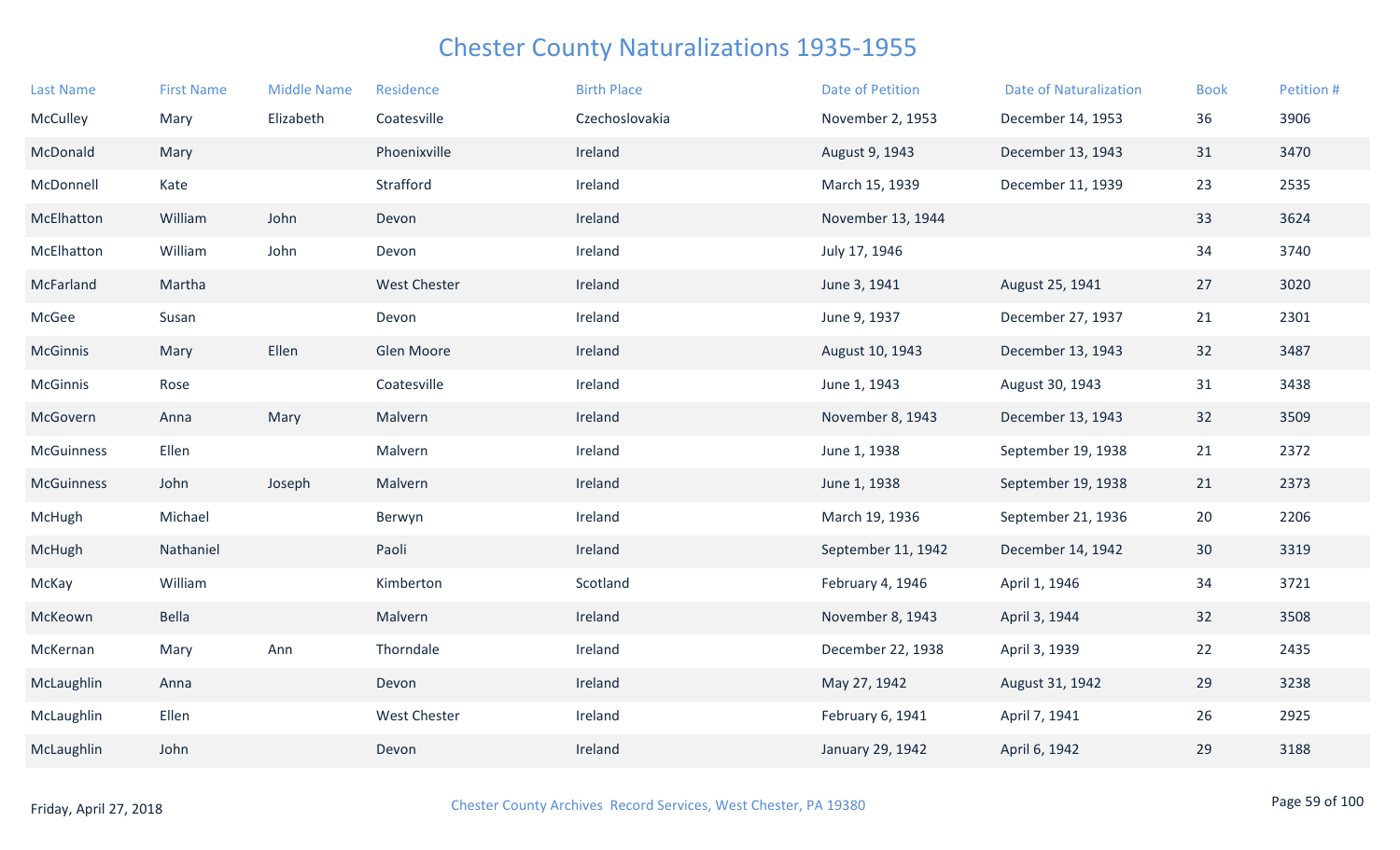| <b>Last Name</b> | <b>First Name</b> | <b>Middle Name</b> | Residence           | <b>Birth Place</b>              | <b>Date of Petition</b> | <b>Date of Naturalization</b> | <b>Book</b> | Petition # |
|------------------|-------------------|--------------------|---------------------|---------------------------------|-------------------------|-------------------------------|-------------|------------|
| McLaughlin       | Michael           |                    | <b>West Chester</b> | Ireland                         | December 20, 1939       | April 1, 1940                 | 24          | 2653       |
| McLean           | Rose              |                    | Paoli               | Ireland                         | April 19, 1950          | December 11, 1950             | 35          | 3808       |
| McTurk           | David             |                    | Pottstown           | <b>Great Britain</b>            | March 12, 1940          | September 16, 1940            | 24          | 2710       |
| McWilliams       | Edward            | James              | Phoenixville        | Ireland                         | February 21, 1941       | April 7, 1941                 | 27          | 2990       |
| Meinzinger       | John              |                    | Phoenixville        | Hungary                         | March 13, 1940          | December 14, 1942             | 24          | 2725       |
| Meinzinger       | Regina            |                    | Phoenixville        | Hungary                         | November 15, 1944       | June 25, 1945                 | 33          | 3643       |
| Melchiorre       | Peppina           | Lucia              | Malvern             | Italy                           | May 10, 1948            | December 13, 1948             | 35          | 3777       |
| Melneck          | Thomas            |                    | Coatesville         | Russia                          | September 6, 1940       | December 9, 1940              | 25          | 2843       |
| Melnich          | Jacob             |                    | Kenilworth          | Russia                          | June 5, 1944            | August 28, 1944               | 33          | 3585       |
| Melnychuk        | Trofim            |                    | Coatesville         | Russia                          | September 6, 1940       | December 9, 1940              | 25          | 2843       |
| Mendry           | John              |                    | Phoenixville        | Czechoslovakia                  | September 24, 1936      | December 28, 1936             | 20          | 2231       |
| Mento            | Agata             |                    | Downingtown         | Italy                           | November 10, 1943       | June 26, 1944                 | 32          | 3537       |
| Mento            | John              |                    | Downingtown         | Italy                           | January 28, 1942        | April 5, 1943                 | 28          | 3160       |
| Merchant         | Elsa              | Camilla            | Phoenixville        | Germay                          | June 6, 1940            | December 9, 1940              | 25          | 2794       |
| Merlonetti       | Guilio            |                    | <b>West Chester</b> | Italy                           | February 13, 1941       |                               | 26          | 2969       |
| Merlonetti       | Philip            |                    | <b>West Chester</b> | Italy                           | February 25, 1943       | December 13, 1943             | 31          | 3406       |
| Messina          | Mariangela        | Raffaella          | West Chester        | Italy                           | June 4, 1941            | December 13, 1943             | 27          | 3034       |
| Messina          | Rafaela           |                    | <b>West Chester</b> | Italy                           | June 4, 1941            | December 13, 1943             | 27          | 3034       |
| Metzger          | John              |                    | Phoenixville        | Hungary                         | September 6, 1938       | September 16, 1940            | 22          | 2411       |
| Mfauewd          | Mary              | Naimtola           | Downingtown         | <b>United States of America</b> | June 3, 1940            | September 16, 1940            | 24          | 2755       |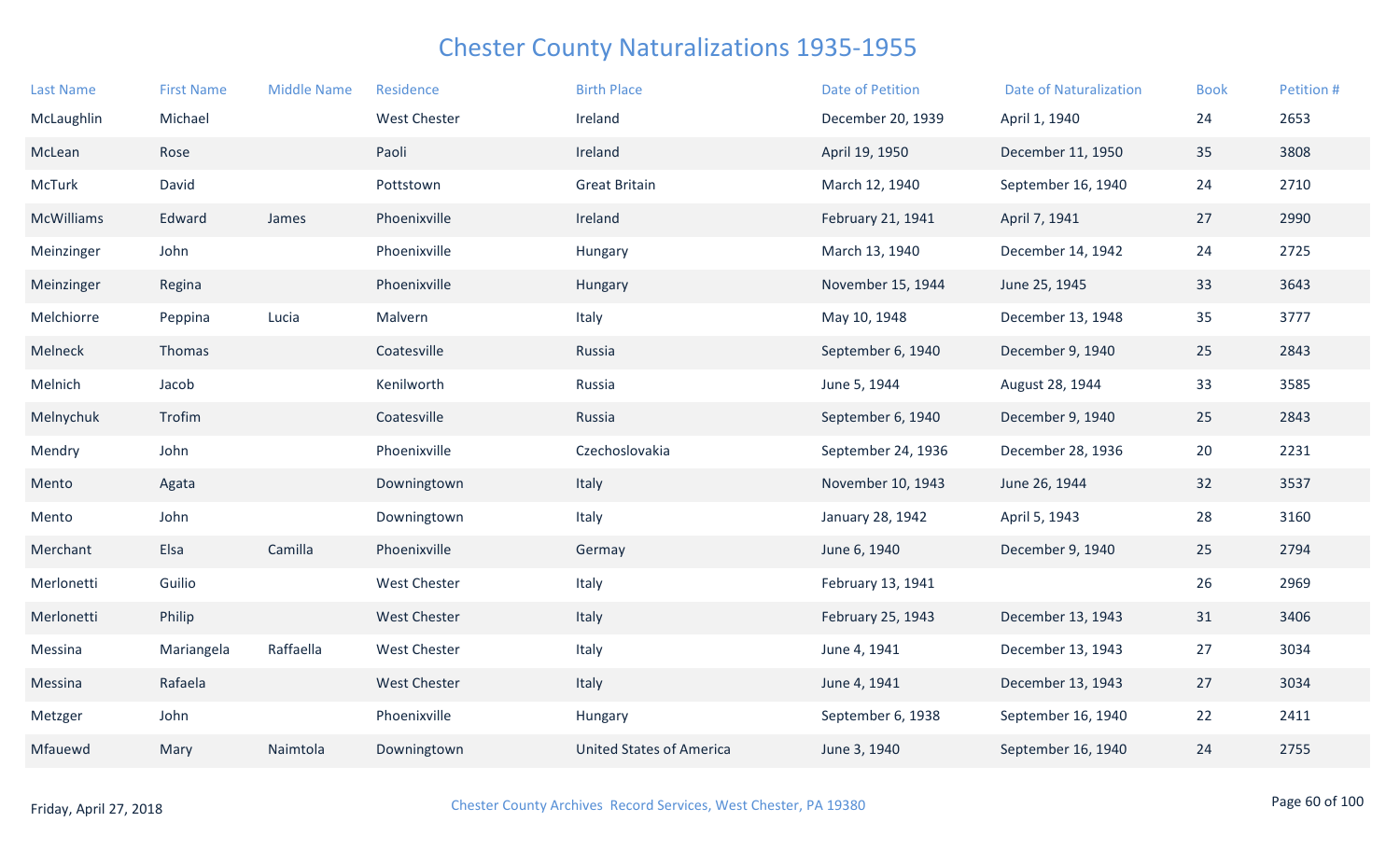| <b>Last Name</b> | <b>First Name</b> | <b>Middle Name</b> | Residence           | <b>Birth Place</b> | <b>Date of Petition</b> | <b>Date of Naturalization</b> | <b>Book</b> | Petition # |
|------------------|-------------------|--------------------|---------------------|--------------------|-------------------------|-------------------------------|-------------|------------|
| Miani            | Domenico          |                    | <b>West Chester</b> | Italy              | June 3, 1943            | June 26, 1944                 | 31          | 3461       |
| Micheletti       | Emidio            |                    | Kennett Square      | Italy              | July 16, 1946           | December 9, 1946              | 34          | 3733       |
| Michneuk         | Anastazyi         |                    | Coatesville         | Poland             | September 8, 1938       | June 26, 1939                 | 22          | 2430       |
| Michneuk         | Stefan            |                    | Coatesville         | Russia             | September 16, 1937      | December 27, 1937             | 21          | 2320       |
| Micinok          | Mary              |                    | Phoenixville        | Austria            | June 3, 1943            | August 30, 1943               | 31          | 3455       |
| Mignino          | Sabatino          |                    | Devon               | Italy              | January 29, 1942        | April 5, 1943                 | 29          | 3178       |
| Mihalak          | Victoria          |                    | Coatesville         | Czechoslovakia     | June 7, 1939            | September 18, 1939            | 23          | 2572       |
| Mihalick         | Mary              |                    | Phoenixville        | Austria            | October 30, 1951        | January 28, 1952              | 35          | 3862       |
| Mihalscik        | Michael           |                    | Phoenixville        | Czechoslovakia     | March 13, 1940          | June 24, 1940                 | 24          | 2719       |
| Mihucz           | <b>Barbara</b>    |                    | Phoenixville        | Czechoslovakia     | June 4, 1941            | December 8, 1941              | 27          | 3046       |
| Milano           | Anthony           |                    | Downingtown         | Italy              | February 23, 1943       |                               | 30          | 3353       |
| Milano           | Dominick          |                    | Downingtown         | Italy              | June 5, 1944            | August 28, 1944               | 33          | 3591       |
| Milano           | Ermando           |                    | Coatesville         | Italy              | March 14, 1939          | June 26, 1939                 | 23          | 2521       |
| Miller           | Edith             | Freida             | Phoenixville        | Lithuania          | December 21, 1939       | December 9, 1940              | 24          | 2666       |
| Miller           | Gite              |                    | Phoenixville        | Lithuania          | December 21, 1939       | December 9, 1940              | 24          | 2666       |
| Miller           | Jacob             |                    | Kenilworth          | Russia             | June 5, 1944            | August 28, 1944               | 33          | 3585       |
| Miller           | Martha            |                    | Thorndale           | Ireland            | April 24, 1951          | June 25, 1951                 | 35          | 3837       |
| Miller           | Robert            | John Hubert        | Berwyn              | Ireland            | September 6, 1939       |                               | 23          | 2607       |
| Mingioni         | Ersilia           |                    | Downingtown         | Italy              | October 8, 1941         | August 27, 1945               | 28          | 3106       |
| Mingioni         | Lucia             |                    | Downingtown         | Italy              | September 6, 1940       | December 9, 1940              | 25          | 2859       |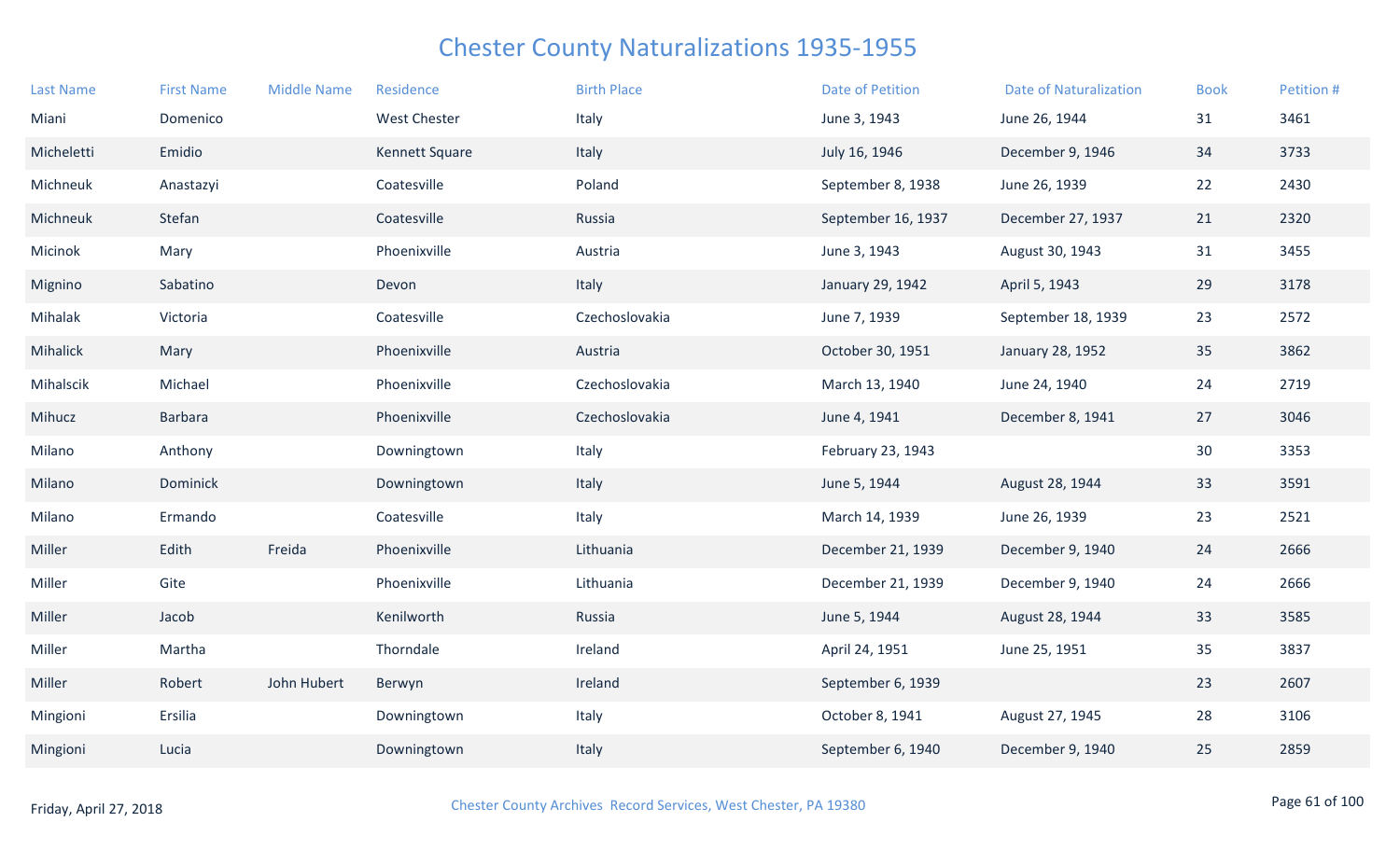| <b>Last Name</b> | <b>First Name</b> | <b>Middle Name</b> | Residence           | <b>Birth Place</b> | Date of Petition  | <b>Date of Naturalization</b> | <b>Book</b> | Petition # |
|------------------|-------------------|--------------------|---------------------|--------------------|-------------------|-------------------------------|-------------|------------|
| Miscoglia        | Leonardo          |                    | Downingtown         | Italy              | February 11, 1941 | April 5, 1943                 | 26          | 2965       |
| Misetic          | Iva               |                    | Malvern             | Yugoslavia         | September 5, 1940 | December 9, 1940              | 25          | 2833       |
| Miskulin         | Anton             | Franc              | Coatesville         | Italy              | December 19, 1939 | April 1, 1940                 | 24          | 2640       |
| Monko            | Kyrylo            |                    | Coatesville         | Poland             | February 4, 1946  | April 1, 1946                 | 34          | 3716       |
| Monkoski         | Stanley           | Joseph             | Phoenixville        | Poland             | June 1, 1938      | September 18, 1939            | 21          | 2365       |
| Monsour          | Filomena          |                    | Coatesville         | Syria              | November 10, 1943 | June 26, 1944                 | 32          | 3546       |
| Monsour          | Lena              |                    | Coatesville         | Syria              | November 10, 1943 | June 26, 1944                 | 32          | 3546       |
| Montich          | Elizabeth         |                    | Phoenixville        | Czechoslovakia     | March 11, 1940    | June 24, 1940                 | 24          | 2698       |
| Montisana        | Onofrio           |                    | Toughkenamon        | Italy              | September 9, 1940 |                               | 25          | 2868       |
| Montonari        | Quintino          |                    | Downingtown         | Italy              | March 12, 1940    | June 24, 1940                 | 24          | 2700       |
| Moore            | Mary              |                    | <b>West Grove</b>   | Canada             | June 3, 1943      | August 30, 1943               | 31          | 3460       |
| Mora             | Peter             | Tibor              | <b>West Chester</b> | Hungary            | April 8, 1952     | June 30, 1952                 | 35          | 3871       |
| Morelli          | Filomena          |                    | Malvern             | Italy              | June 3, 1938      | December 12, 1938             | 21          | 2393       |
| Morgan           | Gustan            |                    | Phoenixville        | Italy              | September 5, 1939 | December 11, 1939             | 23          | 2593       |
| Morgan           | Josephine         |                    | Berwyn              | Ireland            | October 9, 1945   | December 10, 1945             | 34          | 3704       |
| Morignano        | Constantino       |                    | Phoenixville        | Italy              | September 5, 1939 | December 11, 1939             | 23          | 2593       |
| Morris           | Samuel            |                    | <b>Green Tree</b>   | Ireland            | May 27, 1942      | June 29, 1942                 | 29          | 3233       |
| Morrison         | Helen             | Piper              | Paoli               | Ireland            | September 8, 1942 | December 14, 1942             | 29          | 3258       |
| Morrison         | William           | John               | Kennett Square      | Ireland            | June 2, 1938      | September 19, 1938            | 21          | 2391       |
| Morrone          | Antonio           |                    | Coatesville         | Italy              | March 3, 1942     | April 5, 1943                 | 29          | 3202       |
|                  |                   |                    |                     |                    |                   |                               |             |            |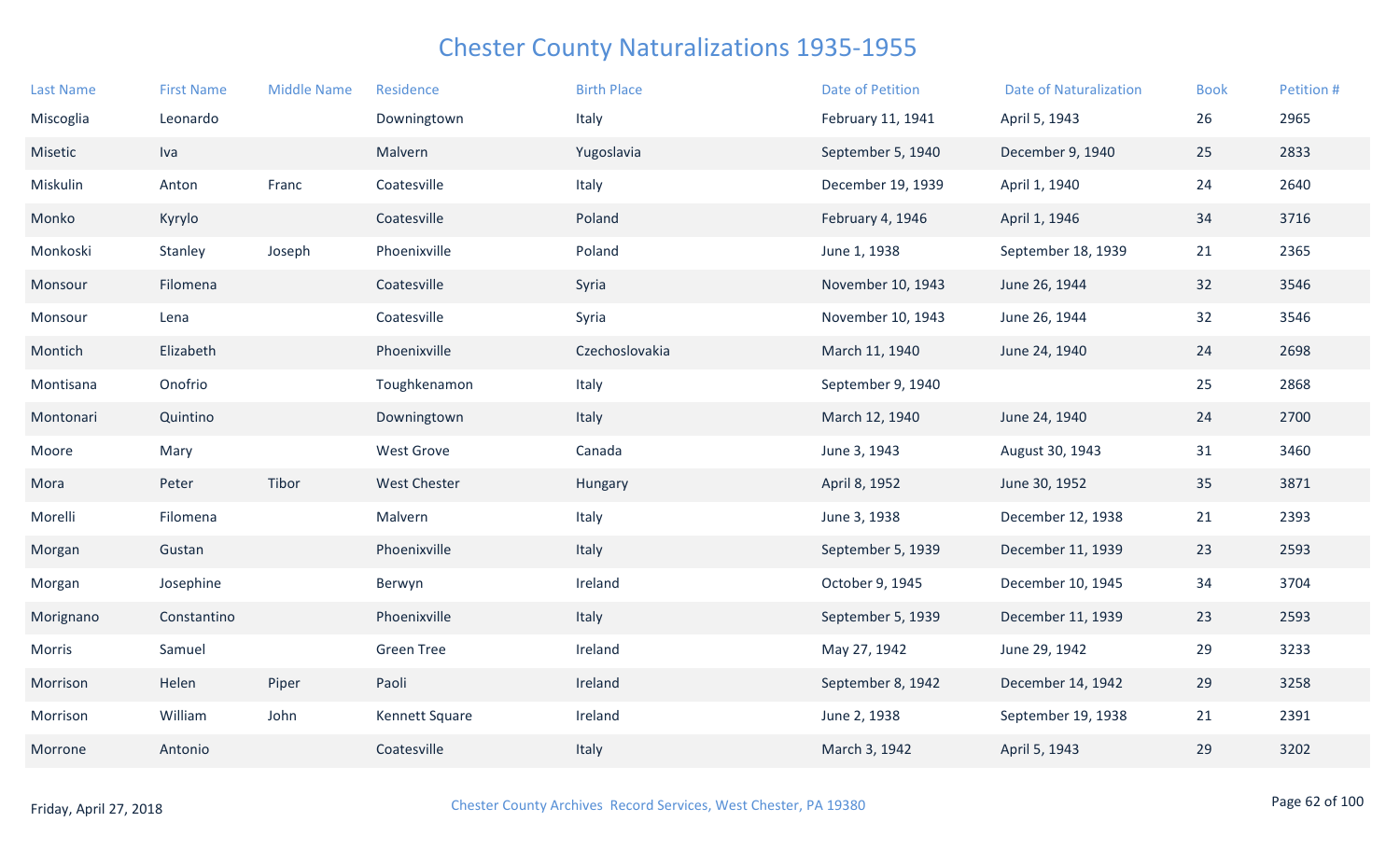| <b>Last Name</b> | <b>First Name</b> | <b>Middle Name</b>          | Residence    | <b>Birth Place</b>   | <b>Date of Petition</b> | <b>Date of Naturalization</b> | <b>Book</b> | Petition # |
|------------------|-------------------|-----------------------------|--------------|----------------------|-------------------------|-------------------------------|-------------|------------|
| Morrone          | Ines              | Vilelma                     | Coatesville  | Italy                | November 9, 1943        | April 3, 1944                 | 32          | 3522       |
| Morrone          | Pauline           |                             | Coatesville  | Italy                | August 10, 1943         | June 26, 1944                 | 32          | 3484       |
| Morrow           | Christina         |                             | Paoli        | <b>Great Britain</b> | September 10, 1942      | December 14, 1942             | 30          | 3308       |
| Moschitta        | Gilda             |                             | Downingtown  | Italy                | February 3, 1941        | August 25, 1941               | 26          | 2888       |
| Moses            | Amelia            |                             | Coatesville  | Syria                | June 4, 1941            | December 8, 1941              | 27          | 3048       |
| Motto            | George            |                             | Pottstown    | Czechoslovakia       | January 28, 1942        | April 6, 1942                 | 28          | 3172       |
| Moutsatsos       | Christine         |                             | Phoenixville | Greece               | May 15, 1945            | June 25, 1945                 | 33          | 3669       |
| Moyer            | Eileen            | Farrell                     | Downingtown  | Canada               | October 8, 1941         | April 6, 1942                 | 28          | 3110       |
| Moyer            | Mary              | Margaret Elizab Downingtown |              | Canada               | October 8, 1941         | April 6, 1942                 | 28          | 3110       |
| Mrazik           | Rozalia           |                             | Phoenixville | Hungary              | April 27, 1953          | June 29, 1953                 | 36          | 3893       |
| Mueller          | Richard           |                             | Malvern      | Germany              | September 14, 1954      | December 13, 1954             | 36          | 3947       |
| Mulnik           | Alte              |                             | Coatesville  | Latvia               | June 5, 1941            | August 31, 1942               | 27          | 3068       |
| Mulnik           | Evelyn            |                             | Coatesville  | Latvia               | June 5, 1941            | August 31, 1942               | 27          | 3068       |
| Munro            | John              | Bain                        | Phoenixville | Scotland             | March 30, 1944          | August 28, 1944               | 32          | 3555       |
| Murani           | Steve             |                             | Coatesville  | Hungary              | March 15, 1938          | December 12, 1938             | 21          | 2345       |
| Murray           | Lydia             | Patricia                    | Phoenixville | Russia               | April 25, 1951          | December 10, 1951             | 35          | 3848       |
| Murray           | Mary              |                             | Immaculata   | Ireland              | June 1, 1943            | August 30, 1943               | 31          | 3432       |
| Muzli            | Carmela           |                             | Downingtown  | Italy                | February 25, 1943       | June 28, 1943                 | 31          | 3393       |
| Mycawka          | Katerina          |                             | Phoenixville | Poland               | March 14, 1939          | April 1, 1940                 | 23          | 2529       |
| Myrland          | Hans              | Mikal                       | Malvern      | Norway               | December 30, 1936       | April 3, 1939                 | 20          | 2260       |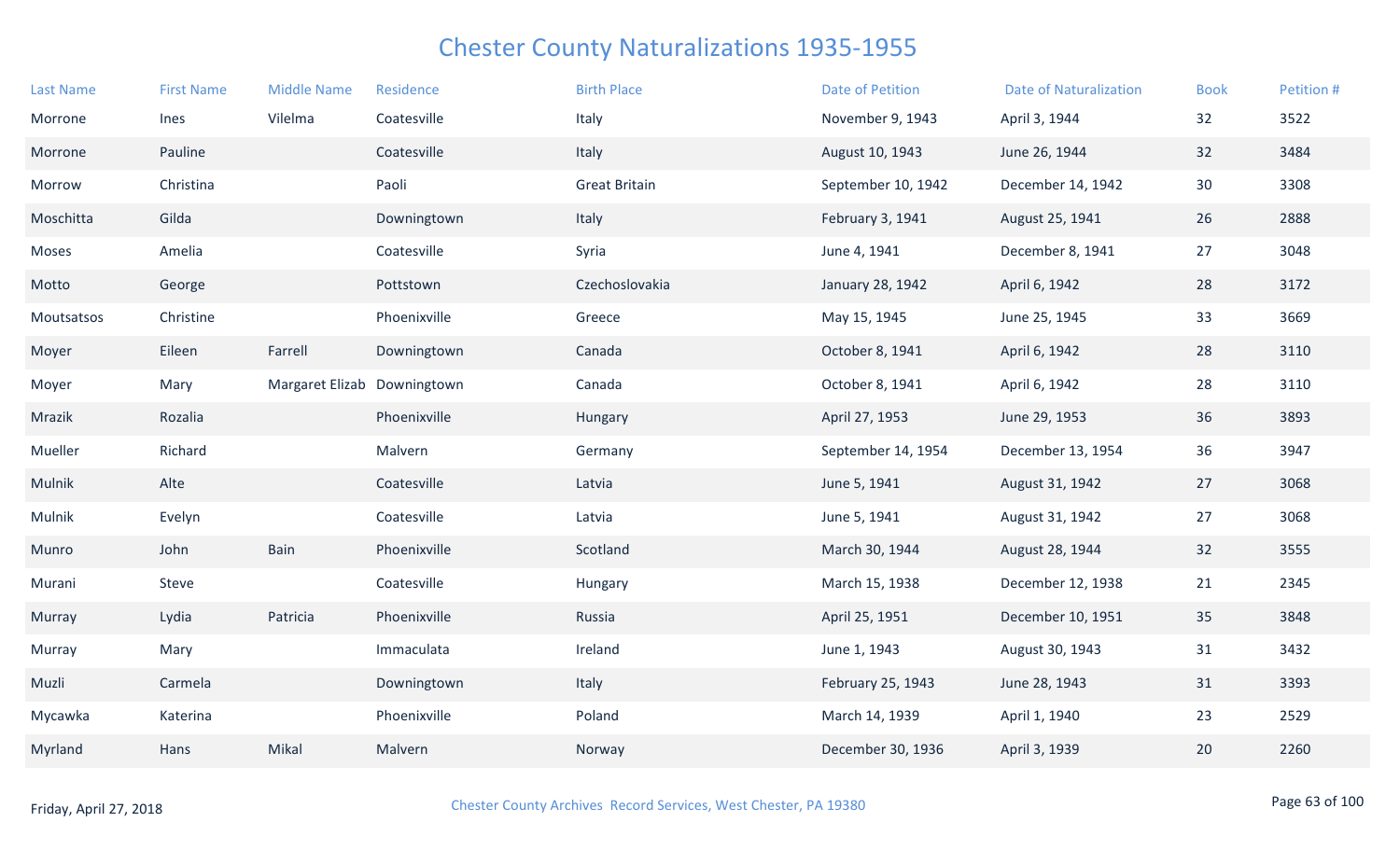| <b>Last Name</b> | <b>First Name</b> | <b>Middle Name</b> | Residence          | <b>Birth Place</b>   | <b>Date of Petition</b> | <b>Date of Naturalization</b> | <b>Book</b> | Petition # |
|------------------|-------------------|--------------------|--------------------|----------------------|-------------------------|-------------------------------|-------------|------------|
| Mysawka          | Wasyl             |                    | Malvern            | Poland               | June 2, 1941            | April 5, 1943                 | 27          | 2991       |
| Mysawka          | William           |                    | Malvern            | Poland               | June 2, 1941            | April 5, 1943                 | 27          | 2991       |
| Nagy             | Eva               |                    | Coatesville        | Italy                | December 20, 1939       | April 1, 1940                 | 24          | 2661       |
| Nagy             | Frank             |                    | Phoenixville       | Hungary              | December 20, 1939       | April 1, 1940                 | 24          | 2660       |
| Nagy             | Maria             |                    | Coatesville        | Hungary              | June 8, 1939            | September 18, 1939            | 23          | 2577       |
| Nash             | Frank             |                    | Coatesville        | Poland               | June 7, 1939            | September 18, 1939            | 23          | 2564       |
| Nash             | George            | Edward             | Kennett Square     | <b>Great Britain</b> | March 15, 1939          | June 26, 1939                 | 23          | 2547       |
| Nash             | Teodroa           |                    | Coatesville        | Poland               | October 9, 1941         | April 6, 1942                 | 28          | 3119       |
| Nasticki         | Alberta           |                    | Phoenixville       | Czechoslovakia       | September 8, 1942       | December 14, 1942             | 29          | 3247       |
| Natale           | Frank             |                    | Downingtown        | Italy                | June 4, 1940            | September 16, 1940            | 24          | 2766       |
| Neborak          | Mary              |                    | <b>Spring City</b> | Czechoslovakia       | February 13, 1945       | April 2, 1945                 | 33          | 3647       |
| Neborak          | Vasil             |                    | <b>Spring City</b> | Czechoslovakia       | February 13, 1945       | April 2, 1945                 | 33          | 3648       |
| Neborak          | William           |                    | <b>Spring City</b> | Czechoslovakia       | February 13, 1945       | April 2, 1945                 | 33          | 3648       |
| Nedzia           | Joseph            |                    | Coatesville        | Poland               | June 7, 1940            | April 7, 1941                 | 25          | 2810       |
| <b>Neil</b>      | George            |                    | Strafford          | <b>Great Britain</b> | June 4, 1940            | December 9, 1940              | 25          | 2775       |
| Neitzer          | <b>Barbara</b>    | Bertha             | Phoenixville       | Czechoslovakia       | October 21, 1947        | December 8, 1947              | 34          | 3769       |
| Neitzer          | John              | Zellend            | Phoenixville       | Hungary              | May 10, 1948            | June 28, 1948                 | 35          | 3778       |
| Neizer           | Rosalia           |                    | Phoenixville       | Hungary              | February 11, 1941       | December 8, 1941              | 26          | 2958       |
| Nemila           | Josef             |                    | Mortonville        | Czechoslovakia       | February 23, 1943       | April 5, 1943                 | 30          | 3337       |
| Nesbit           | David             |                    | Pottstown          | <b>Great Britain</b> | March 12, 1940          | September 16, 1940            | 24          | 2710       |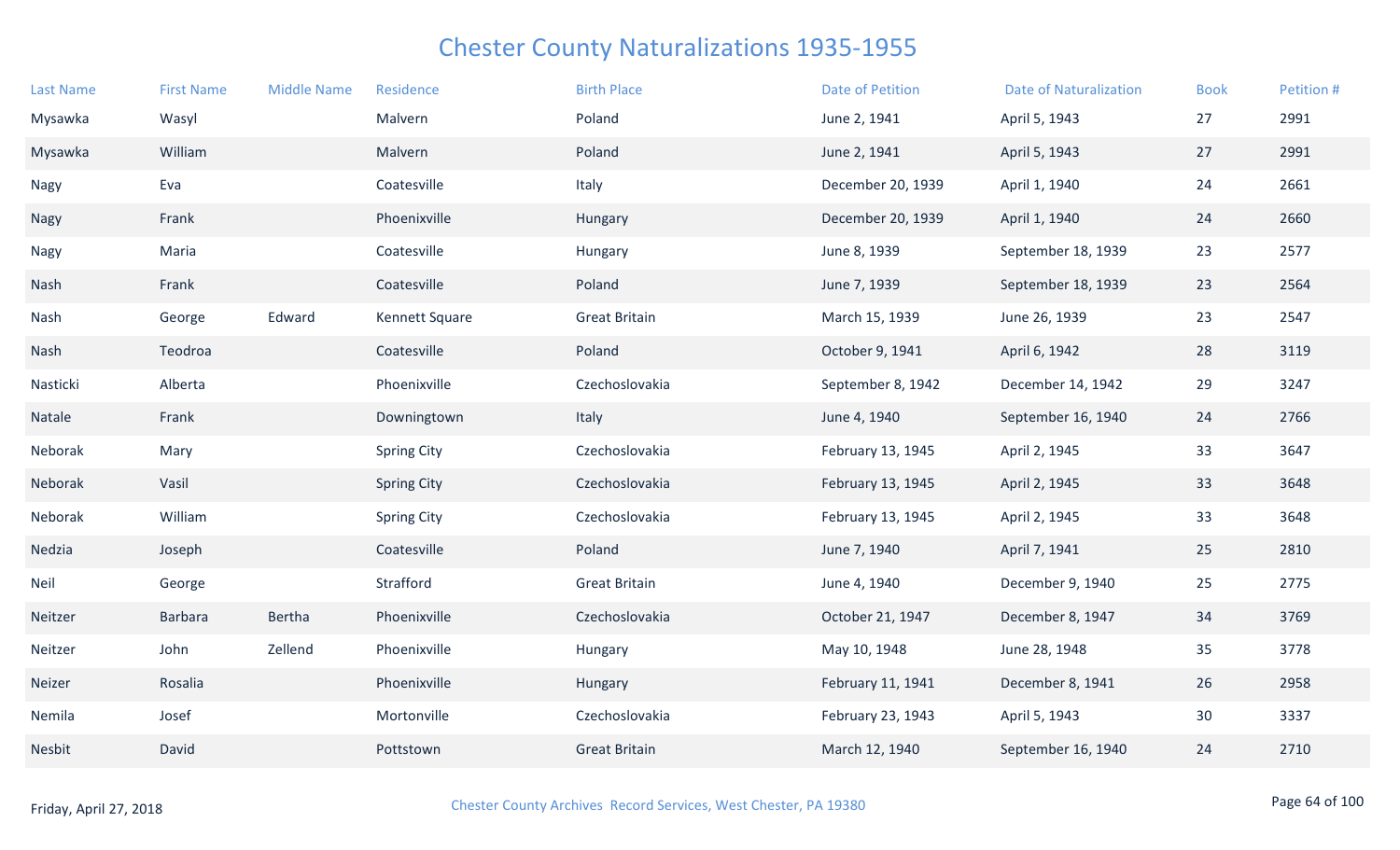| <b>Last Name</b> | <b>First Name</b> | <b>Middle Name</b> | Residence           | <b>Birth Place</b> | Date of Petition  | <b>Date of Naturalization</b> | <b>Book</b> | Petition # |
|------------------|-------------------|--------------------|---------------------|--------------------|-------------------|-------------------------------|-------------|------------|
| Nesspor          | Caroline          |                    | Phoenixville        | Poland             | February 10, 1941 | August 25, 1941               | 26          | 2943       |
| Nesspor          | Sophie            | Anna               | Phoenixville        | Poland             | August 3, 1945    | August 27, 1945               | 34          | 3699       |
| Nestorik         | Dora              |                    | Glenmoore           | Poland             | October 9, 1945   | April 1, 1946                 | 34          | 3702       |
| Nestorik         | Eudokia           |                    | Glenmoore           | Poland             | October 9, 1945   | April 1, 1946                 | 34          | 3702       |
| Neville          | Athelstan         | George Julius      | <b>West Chester</b> | Italy              | March 15, 1939    | June 26, 1939                 | 23          | 2540       |
| Nicholas         | Despina           |                    | Downingtown         | Greece             | April 19, 1955    | December 12, 1955             | 37          | 3993       |
| Niemezuk         | Mary              | Olive              | Phoenixville        | Wales              | November 10, 1955 | June 25, 1956                 | 37          | 4018       |
| Noone            | Annie             |                    | <b>West Chester</b> | Ireland            | June 6, 1944      | August 28, 1944               | 33          | 3596       |
| Norcini          | Concetta          |                    | Strafford           | Italy              | March 3, 1942     | April 5, 1943                 | 29          | 3203       |
| Norcini          | Graziella         |                    | Strafford           | Italy              | January 29, 1942  | April 5, 1943                 | 29          | 3185       |
| Norris           | Wilhelmina        |                    | Toughkenamon        | Germany            | May 6, 1947       | June 23, 1947                 | 34          | 3759       |
| Noszaly          | Elizabeth         |                    | Phoenixville        | Hungary            | March 31, 1944    | August 28, 1944               | 33          | 3579       |
| Novansky         | Vincent           |                    | Coatesville         | Czechoslovakia     | June 6, 1939      | September 18, 1939            | 23          | 2558       |
| Novansky         | Vitus             |                    | Coatesville         | Czechoslovakia     | June 2, 1938      |                               | 21          | 2386       |
| Novansky         | Vitus             |                    | Coatesville         | Czechoslovakia     | June 6, 1939      | September 18, 1939            | 23          | 2558       |
| Nyistor          | Maria             |                    | Coatesville         | Hungary            | June 5, 1940      | September 16, 1940            | 25          | 2779       |
| Oberg            | Agda              | Maria Elisabeth    | <b>Byncoed Farm</b> | Sweden             | September 9, 1948 | December 13, 1948             | 35          | 3779       |
| Obropta          | Joseph            |                    | Phoenixville        | Czechoslovakia     | February 11, 1941 |                               | 26          | 2964       |
| Obst             | Anna              |                    | Downingtown         | Poland             | July 16, 1946     | December 9, 1946              | 34          | 3731       |
| O'Connor         | <b>Brian</b>      | Cullimore          | Oxford              | Ireland            | October 29, 1951  | December 10, 1951             | 35          | 3854       |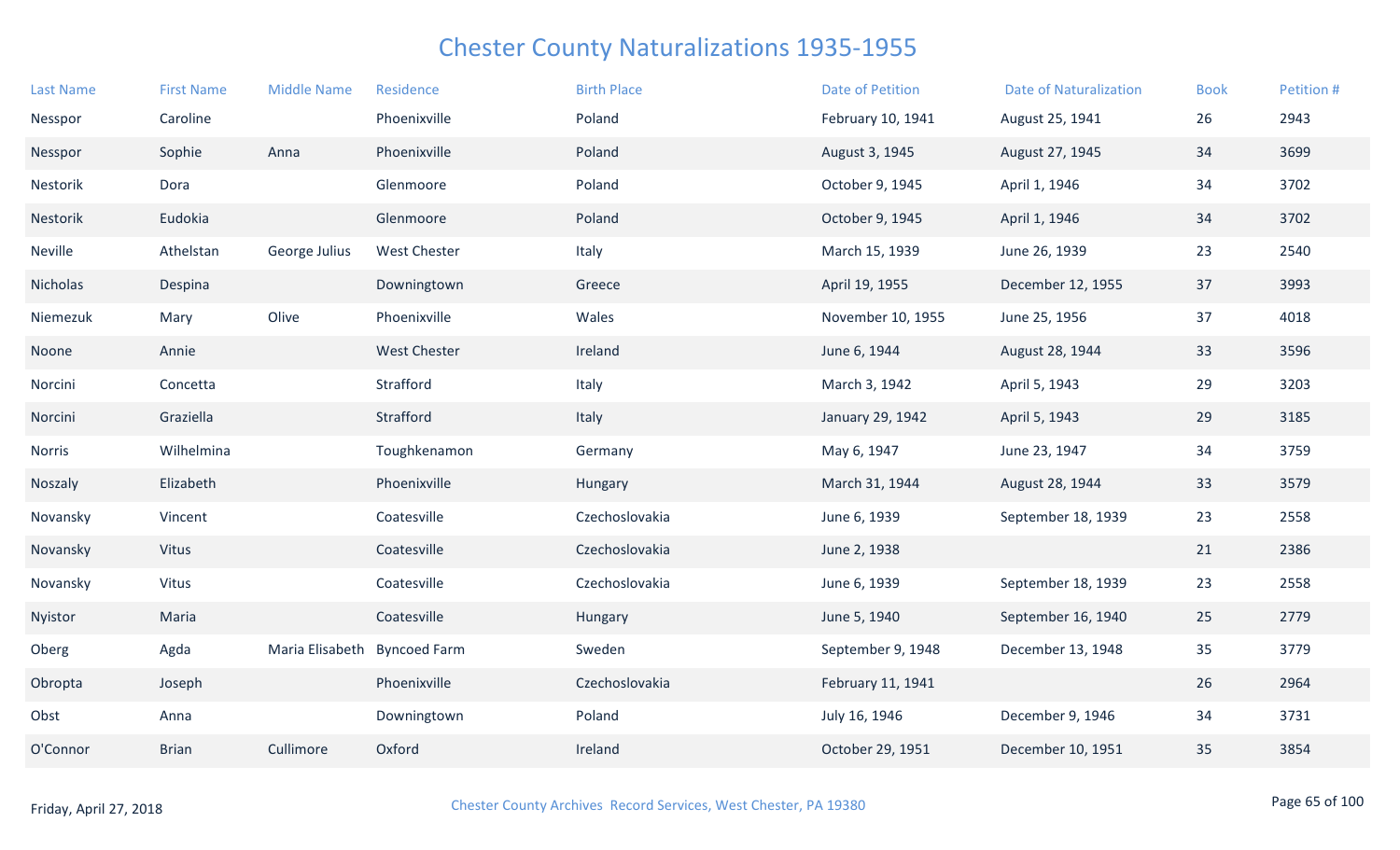| <b>Last Name</b> | <b>First Name</b> | <b>Middle Name</b> | Residence             | <b>Birth Place</b> | <b>Date of Petition</b> | <b>Date of Naturalization</b> | <b>Book</b> | Petition # |
|------------------|-------------------|--------------------|-----------------------|--------------------|-------------------------|-------------------------------|-------------|------------|
| O'Donnell        | Mary              |                    | Immaculata            | Ireland            | November 10, 1943       | December 13, 1943             | 32          | 3536       |
| Odorisio         | Addolorata        |                    | Kennett Square        | Italy              | September 8, 1942       | April 5, 1943                 | 29          | 3254       |
| Odorisio         | Dolores           |                    | <b>Kennett Square</b> | Italy              | September 8, 1942       | April 5, 1943                 | 29          | 3254       |
| Odorisio         | Domenico          |                    | Malvern               | Italy              | October 23, 1936        | September 18, 1939            | 20          | 2258       |
| Ogden            | Irene             | Maude              | Newburgh, New York    | Canada             | February 14, 1941       | August 25, 1941               | 27          | 2988       |
| Ogurczak         | Augustyn          |                    | Coatesville           | Poland             | March 16, 1938          | June 24, 1940                 | 21          | 2356       |
| Ohar             | Michael           |                    | Coatesville           | Poland             | April 18, 1955          | June 27, 1955                 | 37          | 3989       |
| Ohlhus           | George            |                    | <b>West Grove</b>     | Germany            | March 19, 1936          | June 22, 1936                 | 20          | 2209       |
| Olbromski        | Kazimierz         |                    | Phoenixville          | Poland             | June 4, 1940            | September 16, 1940            | 24          | 2769       |
| Olcina           | Buenaventura      |                    | Berwyn                | Spain              | November 10, 1943       | December 13, 1943             | 32          | 3547       |
| Olcina           | Ventura           |                    | Berwyn                | Spain              | November 10, 1943       | December 13, 1943             | 32          | 3547       |
| Olejarcsok       | Sophia            |                    | Phoenixville          | Czechoslovakia     | September 8, 1942       | December 14, 1942             | 29          | 3245       |
| Oleszek          | Mary              |                    | Coatesville           | Poland             | March 15, 1939          | September 18, 1939            | 23          | 2542       |
| Oleszek          | Michal            |                    | Coatesville           | Poland             |                         |                               |             |            |
| Oliveri          | Mary              | Erminia            | Avondale              | Italy              | February 25, 1943       | June 28, 1943                 | 31          | 3402       |
| Olivieri         | Antonio           |                    | Coatesville           | Italy              | September 11, 1942      | December 11, 1944             | 30          | 3329       |
| Olivieri         | Bartolomeo        |                    | Avondale              | Italy              | March 11, 1937          | September 20, 1937            | 21          | 2274       |
| Olseski          | Stanley           | Joseph             | Coatesville           | Poland             | September 7, 1938       | December 12, 1938             | 22          | 2417       |
| Olszewski        | Stanislaw         |                    | Coatesville           | Poland             | September 7, 1938       | December 12, 1938             | 22          | 2417       |
| Omelko           | Angela            |                    | Phoenixville          | Poland             | June 6, 1940            | December 9, 1940              | 25          | 2797       |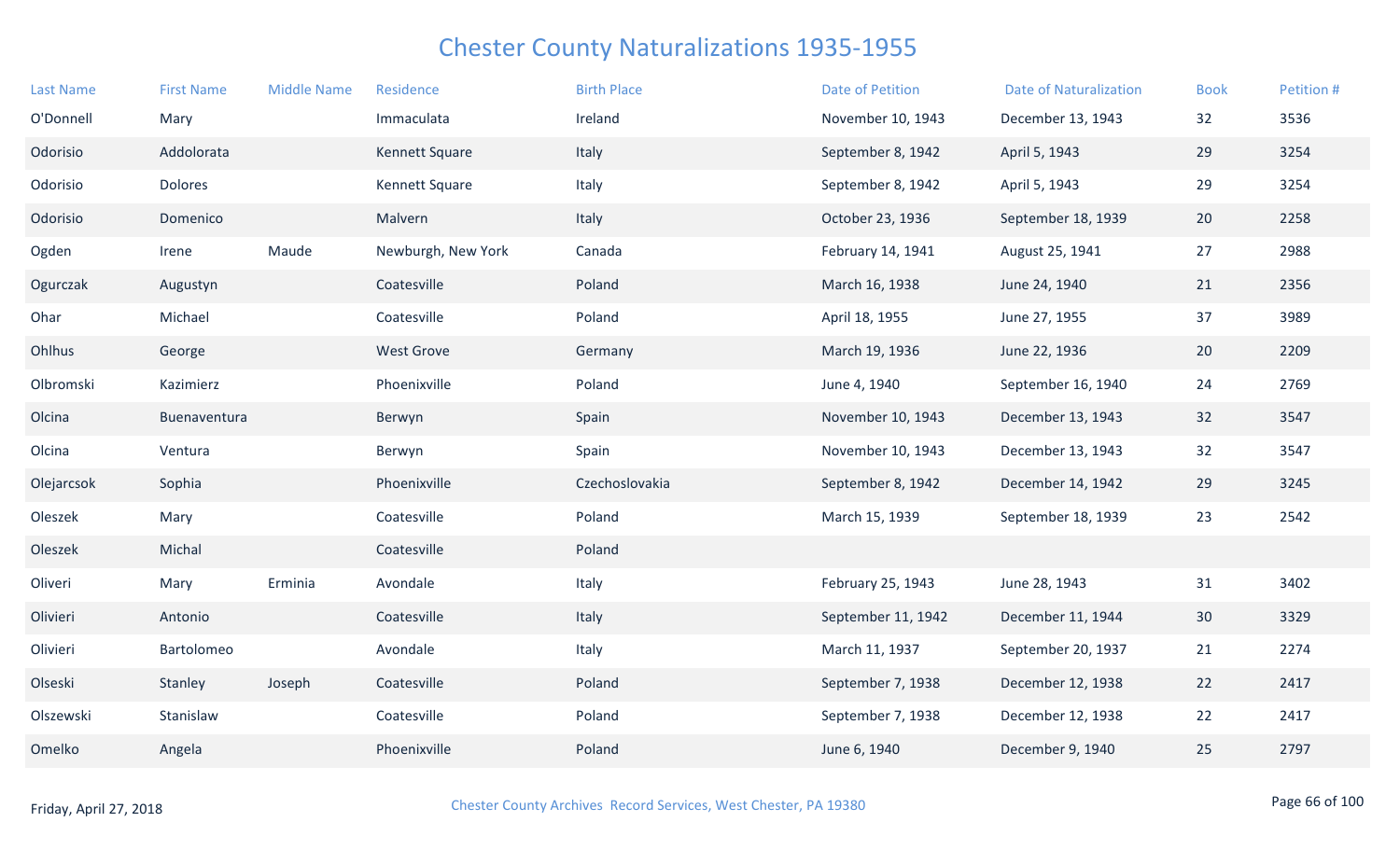| <b>Last Name</b> | <b>First Name</b> | <b>Middle Name</b> | Residence           | <b>Birth Place</b> | <b>Date of Petition</b> | <b>Date of Naturalization</b> | <b>Book</b> | Petition # |
|------------------|-------------------|--------------------|---------------------|--------------------|-------------------------|-------------------------------|-------------|------------|
| Omelko           | Michael           |                    | Phoenixville        | Poland             | June 2, 1938            | December 12, 1938             | 21          | 2389       |
| Omelko           | Wasyl             |                    | Phoenixville        | Poland             | June 2, 1938            | December 12, 1938             | 21          | 2388       |
| Ondovcik         | George            |                    | Phoenixville        | Czechoslovakia     | February 26, 1943       | June 28, 1943                 | 31          | 3419       |
| Oravecz          | Anton             |                    | Phoenixville        | Poland             | March 13, 1940          | June 24, 1940                 | 24          | 2723       |
| Orosz            | Joseph            |                    | Phoenixville        | Czechoslovakia     | September 16, 1937      | December 27, 1937             | 21          | 2315       |
| Orosz            | Stephen           |                    | Phoenixville        | Hungary            | September 7, 1939       | December 11, 1939             | 23          | 2619       |
| Orshansky        | Anna              |                    | Coatesville         | Russia             | September 8, 1942       | December 14, 1942             | 29          | 3252       |
| Orshansky        | Nechame           |                    | Coatesville         | Russia             | September 8, 1942       | December 14, 1942             | 29          | 3252       |
| Ortega           | Celcilio          |                    | Malvern             | Mexico             | May 15, 1945            | August 27, 1945               | 33          | 3668       |
| Ortolani         | Lena              |                    | <b>Spring City</b>  | Italy              | August 10, 1943         | June 26, 1944                 | 32          | 3489       |
| Ortolani         | Vitaliana         | Angela             | <b>Spring City</b>  | Italy              | August 10, 1943         | June 26, 1944                 | 32          | 3489       |
| Osisek           | Albin             |                    | Phoenixville        | Czechoslovakia     | June 3, 1941            | August 25, 1941               | 27          | 3013       |
| Osisek           | Angela            |                    | Phoenixville        | Czechoslovakia     | February 3, 1941        | June 30, 1941                 | 26          | 2884       |
| Osisek           | Frank             |                    | Phoenixville        | Poland             | September 16, 1937      | December 27, 1937             | 21          | 2313       |
| Osisek           | Johanna           |                    | Phoenixville        | Czechoslovakia     | September 8, 1942       | December 14, 1942             | 29          | 3264       |
| Ozorowski        | Rudolf            |                    | Phoenixville        | Poland             | February 10, 1947       | April 7, 1947                 | 34          | 3747       |
| Pacinelli        | Biaggio           |                    | Downingtown         | Italy              | June 4, 1940            | December 9, 1940              | 24          | 2774       |
| Pacinelli        | Ralph             |                    | Downingtown         | Italy              | May 25, 1942            | April 5, 1943                 | 29          | 3213       |
| Packer           | Sadie             |                    | <b>West Chester</b> | Russia             | February 10, 1941       | August 31, 1942               | 26          | 2949       |
| Packer           | Zlata             |                    | <b>West Chester</b> | Russia             | February 10, 1941       | August 31, 1942               | 26          | 2949       |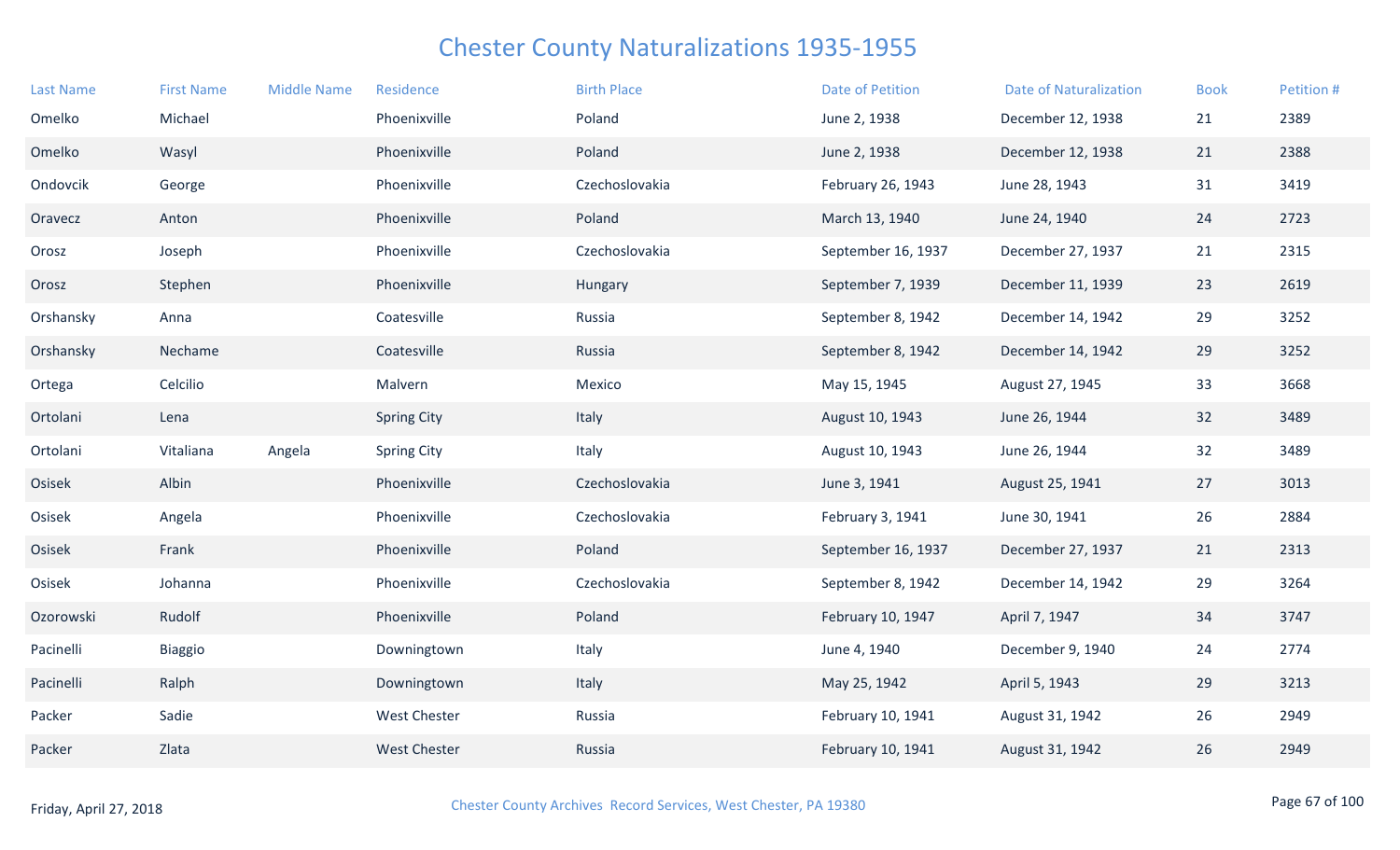| <b>Last Name</b> | <b>First Name</b> | <b>Middle Name</b> | Residence             | <b>Birth Place</b>              | <b>Date of Petition</b> | <b>Date of Naturalization</b> | <b>Book</b>     | Petition # |
|------------------|-------------------|--------------------|-----------------------|---------------------------------|-------------------------|-------------------------------|-----------------|------------|
| Paczck           | Rose              |                    | Phoenixville          | <b>United States of America</b> | September 6, 1938       | December 12, 1938             | 22              | 2413       |
| Paczok           | Lajos             |                    | Phoenixville          | Hungary                         | June 5, 1940            |                               | 25              | 2791       |
| Palakovic        | Paulina           |                    | Coatesville           | Czechoslovakia                  | June 16, 1936           | September 21, 1936            | 20              | 2230       |
| Palandro         | Nuniziata         | Maria              | Downingtown           | Italy                           | September 11, 1942      | April 5, 1943                 | 30 <sup>°</sup> | 3316       |
| Palandro         | Thomas            |                    | Downingtown           | Italy                           | September 9, 1940       | December 9, 1940              | 25              | 2863       |
| Palehart         | John              |                    | Coatesville           | Austria                         | October 16, 1952        | December 8, 1952              | 36              | 3876       |
| Palmtag          | Margaret          | Isabell            | Toughkenamon          | England                         | May 15, 1945            | June 25, 1945                 | 33              | 3672       |
| Paloczi          | Bela              |                    | Coatesville           | Hungary                         | January 27, 1955        | December 12, 1955             | 36              | 3965       |
| Paloczi          | William           |                    | Coatesville           | Hungary                         | January 27, 1955        | December 12, 1955             | 36              | 3965       |
| Panagakos        | Suzanna           | Stathis            | <b>West Chester</b>   | Greece                          | November 9, 1948        | December 13, 1948             | 35              | 3782       |
| Panaro           | Rose              |                    | Devault               | <b>United States of America</b> | June 6, 1939            | September 18, 1939            | 23              | 2552       |
| Panaro           | Salvatoro         |                    | Devault               | Italy                           | January 28, 1942        | April 5, 1943                 | 28              | 3167       |
| Panasiuk         | Prokop            |                    | Coatesville           | Poland                          | September 6, 1938       | April 3, 1939                 | 22              | 2409       |
| Panasiuk         | Tekla             |                    | Coatesville           | Poland                          | March 11, 1940          | December 9, 1940              | 24              | 2691       |
| Panitti          | Elisabetta        |                    | Downingtown           | Italy                           | January 27, 1942        | April 5, 1943                 | 28              | 3149       |
| Panitti          | Vincenzo          |                    | Downingtown           | Italy                           | June 1, 1938            | September 19, 1938            | 21              | 2378       |
| Paolizzi         | Emilio            |                    | Devon                 | Italy                           | December 19, 1939       | April 1, 1940                 | 24              | 2642       |
| Paolizzi         | Emmet             |                    | Devon                 | Italy                           | December 19, 1939       | April 1, 1940                 | 24              | 2642       |
| Paolizzi         | Vincenzo          |                    | Devon                 | Italy                           | May 26, 1942            | June 26, 1944                 | 29              | 3223       |
| Pappone          | Frank             |                    | <b>Kennett Square</b> | Italy                           | April 24, 1951          | June 25, 1951                 | 35              | 3836       |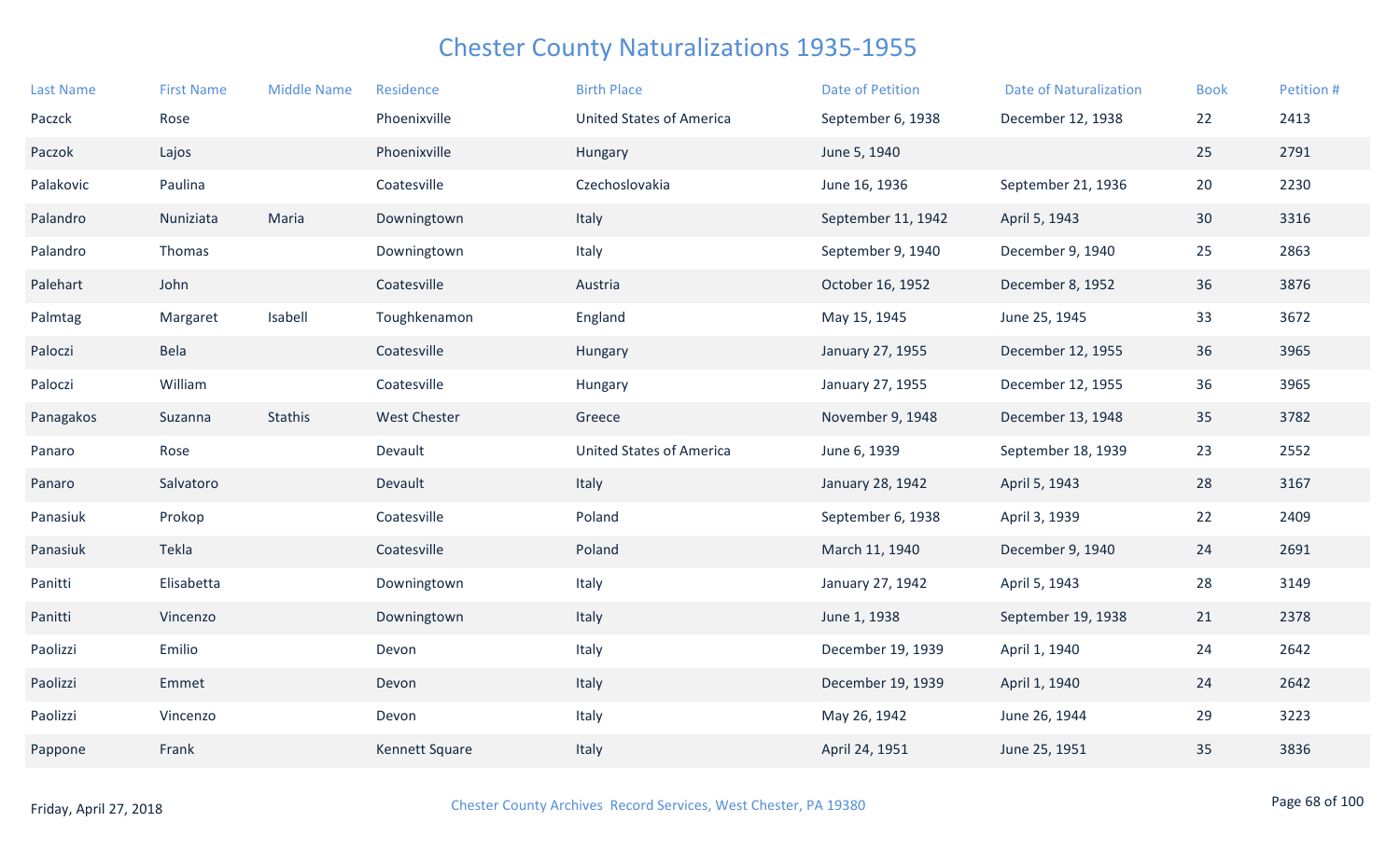| <b>Last Name</b> | <b>First Name</b> | <b>Middle Name</b> | Residence    | <b>Birth Place</b>              | <b>Date of Petition</b> | <b>Date of Naturalization</b> | <b>Book</b> | Petition # |
|------------------|-------------------|--------------------|--------------|---------------------------------|-------------------------|-------------------------------|-------------|------------|
| Papriniak        | Andrew            |                    | Coatesville  | Poland                          | May 27, 1942            | August 31, 1942               | 29          | 3236       |
| Passarelli       | Francesco         |                    | Malvern      | Italy                           | May 26, 1942            | June 28, 1943                 | 29          | 3224       |
| Passarelli       | Lena              | Natalina           | Malvern      | Italy                           | April 1, 1954           | June 28, 1954                 | 36          | 3929       |
| Pastir           | Jozef             |                    | Phoenixville | Czechoslovakia                  | November 10, 1943       | December 13, 1943             | 32          | 3541       |
| Pastva           | Mary              |                    | Phoenixville | Czechoslovakia                  | February 5, 1941        |                               | 26          | 2915       |
| Patani           | Margaret          |                    | Paoli        | Ireland                         | February 24, 1943       | April 5, 1943                 | 30          | 3361       |
| Patella          | Lucrezia          | Elizabeth          | Downingtown  | Italy                           | May 16, 1945            | August 27, 1945               | 34          | 3682       |
| Patouhas         | Constantinas      |                    | Coatesville  | Greece                          | February 26, 1943       | June 28, 1943                 | 31          | 3426       |
| Patrick          | Susana            |                    | Phoenixville | Czechoslovakia                  | December 20, 1935       | April 6, 1936                 | 20          | 2193       |
| Patukas          | Constantinas      |                    | Coatesville  | Greece                          | February 26, 1943       | June 28, 1943                 | 31          | 3426       |
| Pavelik          | Katherine         |                    | Coatesville  | Czechoslovakia                  | March 19, 1936          | June 22, 1936                 | 20          | 2207       |
| Pavlik           | Harry             |                    | St. Peters   | Czechoslovakia                  | February 13, 1941       | August 25, 1941               | 26          | 2971       |
| Pawlowski        | Julian            |                    | Coatesville  | Poland                          | September 6, 1938       | December 12, 1938             | 22          | 2412       |
| Pawlowski        | Maryanna          |                    | Phoenixville | Poland                          | June 8, 1937            | September 20, 1937            | 21          | 2287       |
| Pawlowski        | Zofia             |                    | Coatesville  | Poland                          | September 7, 1939       | December 11, 1939             | 23          | 2632       |
| Pcolinski        | Anna              |                    | Phoenixville | Czechoslovakia                  | November 8, 1943        | December 13, 1943             | 32          | 3493       |
| Pcolinsky        | Anna              |                    | Phoenixville | Czechoslovakia                  | March 12, 1940          | June 24, 1940                 | 24          | 2702       |
| Pcolinsky        | Michael           |                    | Phoenixville | Czechoslovakia                  | December 22, 1938       | April 3, 1939                 | 22          | 2438       |
| Pedicone         | Camillo           |                    | Toughkenamon | Italy                           | January 28, 1942        | April 5, 1943                 | 28          | 3161       |
| Pedicone         | Concetta          |                    | Toughkenamon | <b>United States of America</b> | March 14, 1940          | December 9, 1940              | 24          | 2736       |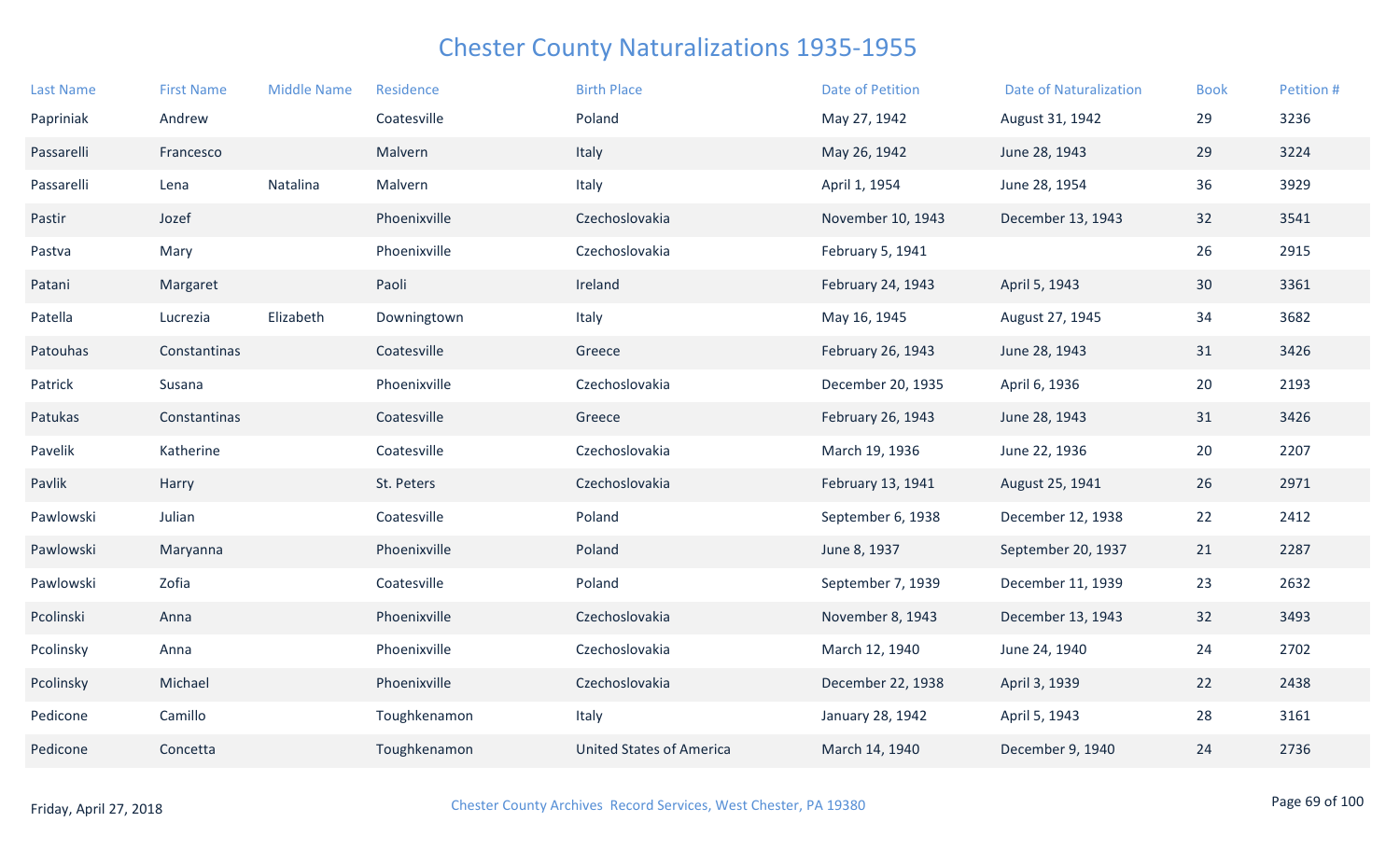| <b>Last Name</b> | <b>First Name</b> | <b>Middle Name</b> | Residence           | <b>Birth Place</b>              | <b>Date of Petition</b> | <b>Date of Naturalization</b> | <b>Book</b> | Petition # |
|------------------|-------------------|--------------------|---------------------|---------------------------------|-------------------------|-------------------------------|-------------|------------|
| Pellegrino       | Elena             | Zaccaria           | Coatesville         | Italy                           | March 19, 1936          | June 27, 1938                 | 20          | 2211       |
| Pelosin          | Angela            |                    | Elverson            | Italy                           | September 15, 1954      | December 13, 1954             | 36          | 3952       |
| Penninck         | Anna              | Rosalia            | <b>West Chester</b> | Netherlands                     | May 27, 1955            | December 12, 1955             | 37          | 3998       |
| Penninck         | Isidore           |                    | <b>West Chester</b> | Belgium                         | May 27, 1955            | June 27, 1955                 | 37          | 3999       |
| Perella          | Tony              | Frank              | Downingtown         | Italy                           | February 14, 1941       | August 25, 1941               | 27          | 2984       |
| Perepiczka       | Teodor            |                    | Coatesville         | Poland                          | March 13, 1940          | June 24, 1940                 | 24          | 2722       |
| Perepinka        | Aniela            |                    | Coatesville         | Poland                          | September 14, 1954      | December 13, 1954             | 36          | 3935       |
| Perepinka        | Teodor            |                    | Coatesville         | Poland                          | March 13, 1940          | June 24, 1940                 | 24          | 2722       |
| Perley           | Gisela            | Ida                | Downingtown         | Germany                         | September 14, 1954      | December 13, 1954             | 36          | 3942       |
| Perrone          | Mary              | Madaline           | Kaolin              | Italy                           | June 5, 1941            | August 25, 1941               | 27          | 3069       |
| Pesta            | George            |                    | Phoenixville        | Czechoslovakia                  | March 12, 1940          | June 24, 1940                 | 24          | 2703       |
| Pesto            | Susanna           |                    | Coatesville         | Czechoslovakia                  | June 8, 1939            | September 18, 1939            | 23          | 2583       |
| Petricsko        | Susana            |                    | Phoenixville        | Czechoslovakia                  | December 20, 1935       | April 6, 1936                 | 20          | 2193       |
| Petrohoy         | Elizabeth         |                    | Coatesville         | Hungary                         | February 10, 1941       | April 7, 1941                 | 26          | 2953       |
| Petrohoy         | Margaret          | Mary               | Coatesville         | Romania                         | June 4, 1941            | August 25, 1941               | 27          | 3055       |
| Petrovich        | John              |                    | Coatesville         | Ukraine                         | December 22, 1939       | December 9, 1940              | 24          | 2674       |
| Petrowicz        | John              |                    | Coatesville         | Ukraine                         | December 22, 1939       | December 9, 1940              | 24          | 2674       |
| Pettit           | Clara             | Helen              | Downingtown         | <b>United States of America</b> | September 5, 1939       | December 11, 1939             | 23          | 2602       |
| Pettitt          | William           | Orton              | Downingtown         | <b>Great Britain</b>            | February 4, 1941        | April 5, 1943                 | 26          | 2892       |
| Pezzatti         | Santo             |                    | Coatesville         | Italy                           | March 14, 1939          | June 26, 1939                 | 23          | 2515       |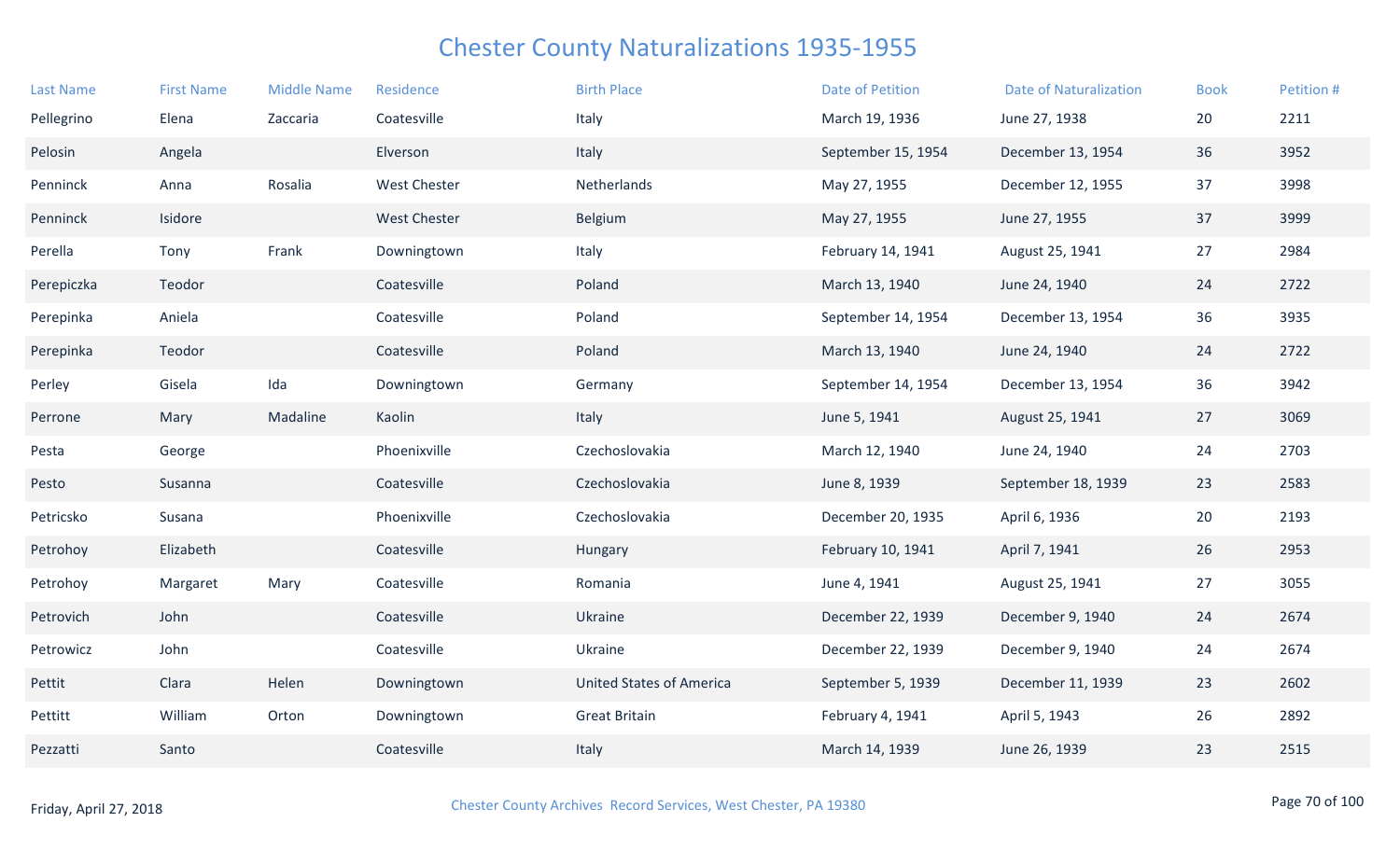| <b>Last Name</b> | <b>First Name</b> | <b>Middle Name</b> | Residence           | <b>Birth Place</b> | <b>Date of Petition</b> | <b>Date of Naturalization</b> | <b>Book</b>     | Petition # |
|------------------|-------------------|--------------------|---------------------|--------------------|-------------------------|-------------------------------|-----------------|------------|
| Pfuhl            | Joseph            |                    | <b>West Chester</b> | Yugoslavia         | March 13, 1939          | June 26, 1939                 | 23              | 2512       |
| Phillips         | Maria             |                    | Parkesburg          | Italy              | June 5, 1944            |                               | 33              | 3588       |
| Phillips         | Sarolta           |                    | Phoenixville        | Czechoslovakia     | June 3, 1941            | August 25, 1941               | 27              | 3021       |
| Phillips         | Stella            |                    | Phoenixville        | Czechoslovakia     | June 3, 1941            | August 25, 1941               | 27              | 3021       |
| Piacentino       | Maria             | Domenica           | Kennett Square      | Italy              | March 11, 1940          | June 24, 1940                 | 24              | 2688       |
| Pierelli         | Antonio           |                    | Downingtown         | Italy              | February 14, 1941       | August 25, 1941               | 27              | 2984       |
| Pigmeo           | Vincenzo          |                    | Devon               | Italy              | February 24, 1943       | June 26, 1944                 | 30              | 3359       |
| Pilotto          | Pasquarosa        |                    | Devon               | Italy              | September 10, 1942      | April 5, 1943                 | 30 <sup>°</sup> | 3295       |
| Piotrourcz       | James             |                    | Phoenixville        | Poland             | November 9, 1943        | June 26, 1944                 | 32              | 3532       |
| Piotrovrcz       | Ignacy            |                    | Phoenixville        | Poland             | November 9, 1943        | June 26, 1944                 | 32              | 3532       |
| Pirri            | Fortunato         |                    | <b>West Chester</b> | Italy              | March 15, 1939          | April 1, 1940                 | 23              | 2539       |
| Pirrone          | Gino              | Massimo            | <b>West Chester</b> | Italy              | April 25, 1951          | December 10, 1951             | 35              | 3845       |
| Pisano           | Ciriaco           |                    | <b>West Chester</b> | Italy              | August 7, 1944          | April 2, 1945                 | 33              | 3612       |
| Pisano           | Daniele           |                    | West Chester        | Italy              | October 17, 1952        | December 8, 1952              | 36              | 3884       |
| Pisaturo         | Maryana           |                    | Coatesville         | Poland             | March 11, 1940          | June 24, 1940                 | 24              | 2685       |
| Piscoglio        | Santa             |                    | Coatesville         | Italy              | December 23, 1938       | September 18, 1939            | 22              | 2447       |
| Piunti           | Santina           | Maria              | Kennett Square      | Italy              | March 14, 1940          | June 24, 1940                 | 24              | 2734       |
| Pizii            | Camillo           |                    | Downingtown         | Italy              | February 10, 1947       | June 23, 1947                 | 34              | 3751       |
| Pizii            | Maria             |                    | Downingtown         | Italy              | February 10, 1947       | April 7, 1947                 | 34              | 3750       |
| Pizzi            | Manestia          | Delli              | Paoli               | Italy              | June 5, 1941            | December 13, 1943             | 27              | 3057       |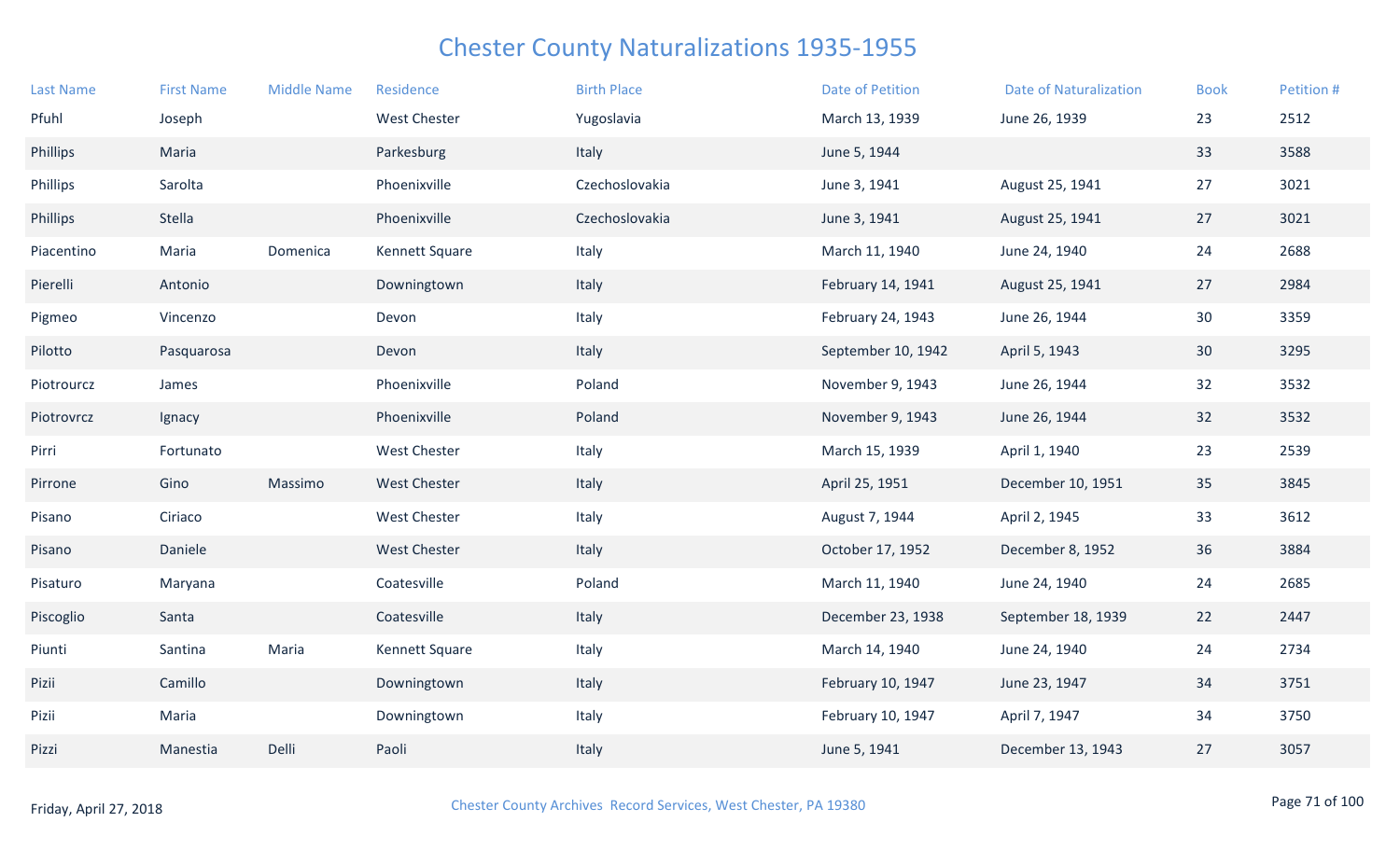| <b>Last Name</b> | <b>First Name</b> | <b>Middle Name</b> | Residence           | <b>Birth Place</b>   | <b>Date of Petition</b> | <b>Date of Naturalization</b> | <b>Book</b>     | Petition # |
|------------------|-------------------|--------------------|---------------------|----------------------|-------------------------|-------------------------------|-----------------|------------|
| Pizzini          | Olympia           |                    | Ladenberg           | Italy                | June 5, 1941            | April 5, 1943                 | 27              | 3072       |
| Pizzini          | Primo             | Stefano            | Landenberg          | Italy                | September 8, 1942       | April 5, 1943                 | 29              | 3248       |
| Plasterer        | Gertrude          |                    | <b>West Chester</b> | Canada               | June 2, 1941            | December 8, 1941              | 27              | 2998       |
| Plastiras        | Effie             |                    | Coatesville         | Greece               | August 3, 1945          | December 10, 1945             | 34              | 3700       |
| Pogozelski       | Boleslaw          |                    | Phoenixville        | Poland               | March 14, 1939          | December 11, 1940             | 23              | 2523       |
| Pokladzki        | John              |                    | Coatesville         | Poland               | February 23, 1943       | April 5, 1943                 | 30 <sup>°</sup> | 3348       |
| Pokorny          | Joseph            | Richard            | Oxford              | Czechoslovakia       | June 3, 1941            | August 25, 1941               | 27              | 3011       |
| Polak            | Kathryn           |                    | Coatesville         | Poland               | September 24, 1936      | December 28, 1936             | 20              | 2235       |
| Polak            | Wojciech          |                    | Coatesville         | Poland               | December 19, 1935       | April 6, 1936                 | 20              | 2178       |
| Polidore         | Teresina          |                    | West Chester        | Italy                | September 10, 1942      | April 5, 1943                 | 30              | 3300       |
| Polite           | Amelia            |                    | <b>West Chester</b> | Italy                | May 15, 1945            | June 25, 1945                 | 33              | 3673       |
| Pollini          | Josephine         | Mento              | Downingtown         | Italy                | August 2, 1945          |                               | 34              | 3690       |
| Pollino          | Nicolo            |                    | <b>West Chester</b> | Italy                | November 10, 1948       |                               | 35              | 3791       |
| Pollock          | Rebecca           |                    | Strafford           | Ireland              | February 23, 1943       | April 5, 1943                 | 30 <sup>°</sup> | 3355       |
| Polowy           | Martha            |                    | Phoenixville        | Germany              | September 16, 1955      | December 12, 1955             | 37              | 4009       |
| Polowy           | Michel            |                    | Phoenixville        | Galicia              | September 16, 1955      | December 12, 1955             | 37              | 4010       |
| Polowyj          | Martha            |                    | Phoenixville        | Germany              | September 16, 1955      | December 12, 1955             | 37              | 4009       |
| Polowyj          | Michel            |                    | Phoenixville        | Galicia              | September 16, 1955      | December 12, 1955             | 37              | 4010       |
| Polson           | Laurence          | William            | Malvern             | <b>Great Britain</b> | February 26, 1943       | April 5, 1943                 | 31              | 3423       |
| Poltrone         | Blandina          |                    | Coatesville         | Italy                | February 4, 1941        | June 30, 1941                 | 26              | 2889       |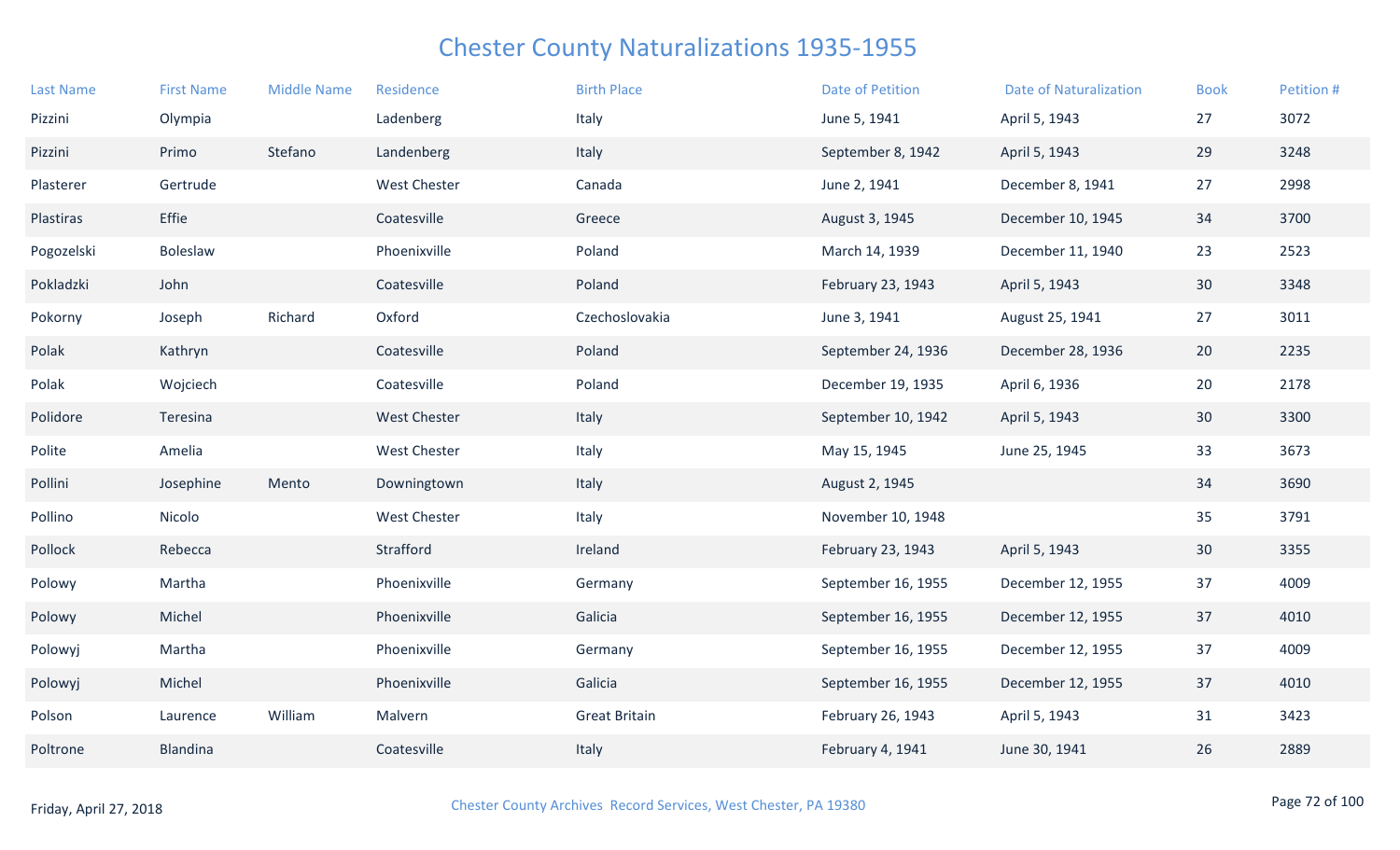| <b>Last Name</b> | <b>First Name</b> | <b>Middle Name</b> | Residence           | <b>Birth Place</b>              | <b>Date of Petition</b> | <b>Date of Naturalization</b> | <b>Book</b> | Petition # |
|------------------|-------------------|--------------------|---------------------|---------------------------------|-------------------------|-------------------------------|-------------|------------|
| Pompa            | Concetta          |                    | Downingtown         | Italy                           | November 9, 1943        | April 3, 1944                 | 32          | 3519       |
| Pomponio         | Camillo           |                    | <b>West Chester</b> | Italy                           | June 4, 1941            | August 25, 1941               | 27          | 3035       |
| Pomponio         | Margaret          | Theresa            | <b>West Chester</b> | <b>United States of America</b> | December 22, 1938       | June 24, 1940                 | 22          | 2446       |
| Pomponio         | Theresa           |                    | <b>West Chester</b> | <b>United States of America</b> | December 22, 1938       | June 24, 1940                 | 22          | 2446       |
| Ponge            | <b>Blanch</b>     | Blondine           | Modena              | Poland                          | January 27, 1955        | June 27, 1955                 | 36          | 3967       |
| Poppy            | Hugo              | Jan                | Landenberg          | Czechoslovakia                  | May 26, 1942            | August 31, 1942               | 29          | 3225       |
| Porreca          | Palmina           |                    | Devon               | Italy                           | June 4, 1941            | August 25, 1941               | 27          | 3050       |
| Poteau           | Roger             |                    | <b>West Chester</b> | France                          | October 23, 1950        | June 25, 1951                 | 35          | 3825       |
| Potter           | James             |                    | Downingtown         | Scotland                        | October 16, 1952        | December 8, 1952              | 35          | 3875       |
| Power            | Patrick           | Francis            | Wayne               | Ireland                         | September 6, 1940       | December 9, 1940              | 25          | 2851       |
| Power            | Robert            | Donnelly           | Elverson            | Canada                          | November 4, 1953        | December 13, 1954             | 36          | 3910       |
| Pratt            | Eleanor           |                    | Kennett Square      | <b>Great Britain</b>            | February 4, 1941        |                               | 26          | 2898       |
| Preston          | Ruby              |                    | Thorndale           | Canada                          | April 27, 1953          | June 29, 1953                 | 36          | 3892       |
| Pribics          | Mary              | Elizabeth          | Phoenixville        | Czechoslovakia                  | February 24, 1943       | April 5, 1943                 | 31          | 3376       |
| Primus           | Giovanni          |                    | Kennett Square      | Italy                           | June 16, 1936           | September 21, 1936            | 20          | 2223       |
| Primus           | Mary              | Elvira             | Rosedale            | Italy                           | January 28, 1942        | April 5, 1943                 | 28          | 3162       |
| Prockiw          | Nicholas          |                    | Glen Moore          | Poland                          | November 14, 1944       | April 2, 1945                 | 33          | 3631       |
| Prockiw          | Tekla             |                    | Glen Moore          | Poland                          | February 24, 1943       | April 5, 1943                 | 30          | 3365       |
| Procyson         | Pete              |                    | Coatesville         | Poland                          | June 7, 1939            | September 18, 1939            | 23          | 2567       |
| Procyszyn        | Michael           |                    | Coatesville         | Poland                          | June 6, 1939            | December 11, 1939             | 23          | 2557       |
|                  |                   |                    |                     |                                 |                         |                               |             |            |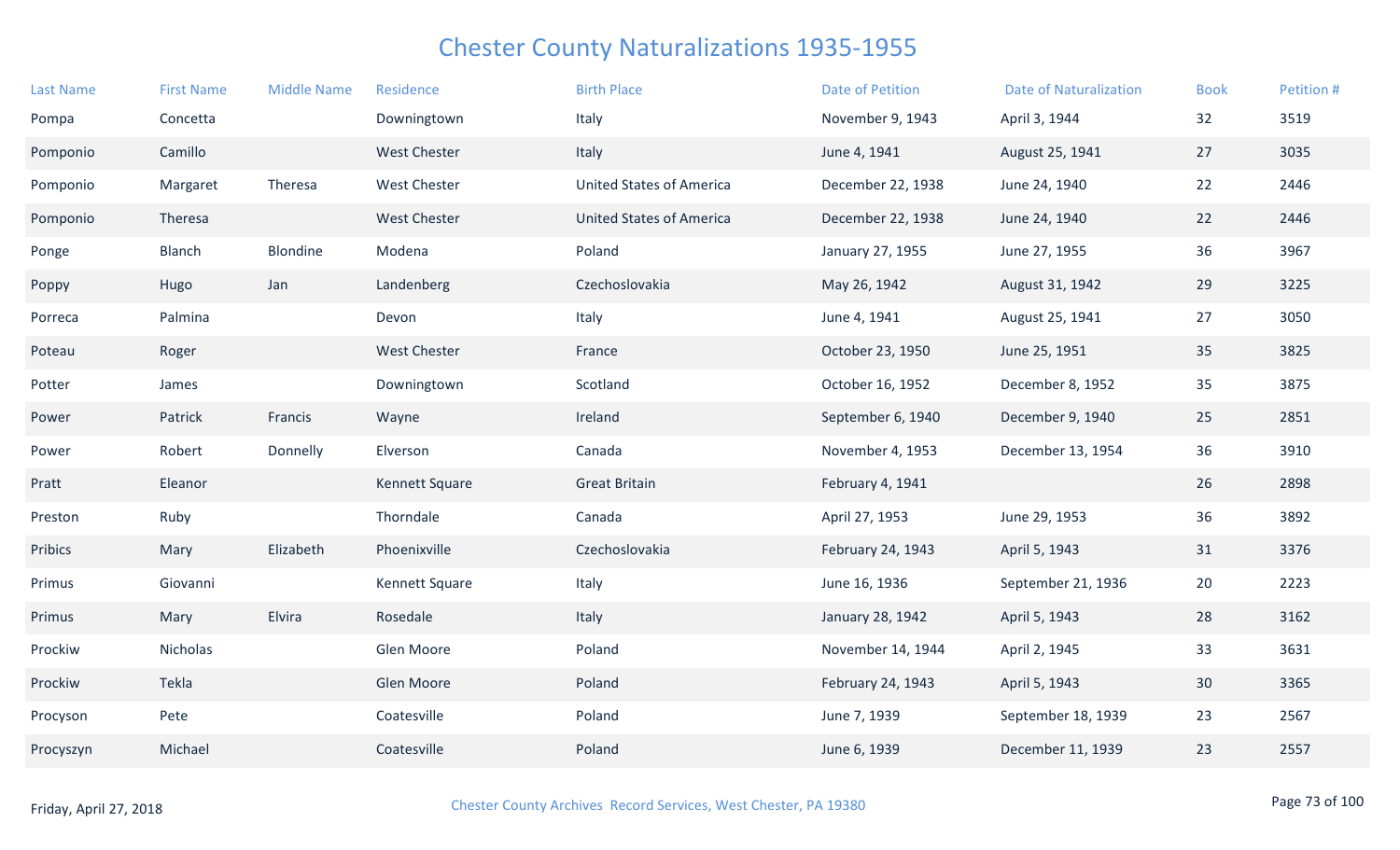| <b>Last Name</b> | <b>First Name</b> | <b>Middle Name</b> | Residence           | <b>Birth Place</b> | <b>Date of Petition</b> | <b>Date of Naturalization</b> | <b>Book</b>     | Petition # |
|------------------|-------------------|--------------------|---------------------|--------------------|-------------------------|-------------------------------|-----------------|------------|
| Procyszyn        | Peter             |                    | Coatesville         | Poland             | June 7, 1939            | September 18, 1939            | 23              | 2567       |
| Proestos         | Anthippe          |                    | Downingtown         | Greece             | April 27, 1953          | December 13, 1954             | 36              | 3890       |
| Proestos         | Ethel             | George             | Downingtown         | Greece             | April 27, 1953          | December 13, 1954             | 36              | 3890       |
| Protasio         | Carmela           |                    | <b>West Chester</b> | Italy              | May 16, 1945            | August 27, 1945               | 34              | 3687       |
| Protosio         | Clemente          |                    | <b>West Chester</b> | Italy              | June 3, 1943            | April 7, 1947                 | 31              | 3469       |
| Proutt           | John              | Kendall            | Kennett Square      | Canada             | April 19, 1950          | June 26, 1950                 | 35              | 3807       |
| Prus             | Joseph            |                    | Coatesville         | Poland             | June 4, 1940            | December 9, 1940              | 24              | 2767       |
| Pryor            | Catherine         |                    | Coatesville         | Ireland            | April 24, 1951          | June 25, 1951                 | 35              | 3833       |
| Puc              | Mary              |                    | Phoenixville        | Poland             | September 11, 1942      | December 14, 1942             | 30              | 3315       |
| Puc              | Maryanna          |                    | Phoenixville        | Poland             | September 11, 1942      | December 14, 1942             | 30 <sup>°</sup> | 3315       |
| Puglise          | Nicolina          |                    | <b>West Chester</b> | Italy              | June 5, 1940            | September 16, 1940            | 25              | 2788       |
| Puhlman          | Helen             |                    | Devon               | Germany            | March 30, 1944          | December 11, 1944             | 32              | 3561       |
| Puhlmann         | Magdalene         |                    | Devon               | Germany            | March 30, 1944          | December 11, 1944             | 32              | 3561       |
| Puhlmann         | Walter            | Paul William       | Devon               | Germany            | February 24, 1943       | April 3, 1944                 | 31              | 3377       |
| Pulilli          | Carlo             |                    | Devon               | Italy              | February 13, 1941       | April 5, 1943                 | 26              | 2972       |
| Pulinka          | Maria             |                    | Coatesville         | Hungary            | March 16, 1938          | June 27, 1938                 | 21              | 2357       |
| Pulite           | Emilia            |                    | <b>West Chester</b> | Italy              | May 15, 1945            | June 25, 1945                 | 33              | 3673       |
| Pulite           | Roosevelt         |                    | <b>West Chester</b> | Italy              | December 22, 1939       | April 1, 1940                 | 24              | 2678       |
| Pulite           | Rosvaldi          |                    | <b>West Chester</b> | Italy              | December 22, 1939       | April 1, 1940                 | 24              | 2678       |
| Quaglia          | Tranquilla        |                    | Kennett Square      | Italy              | November 10, 1948       | December 13, 1948             | 35              | 3789       |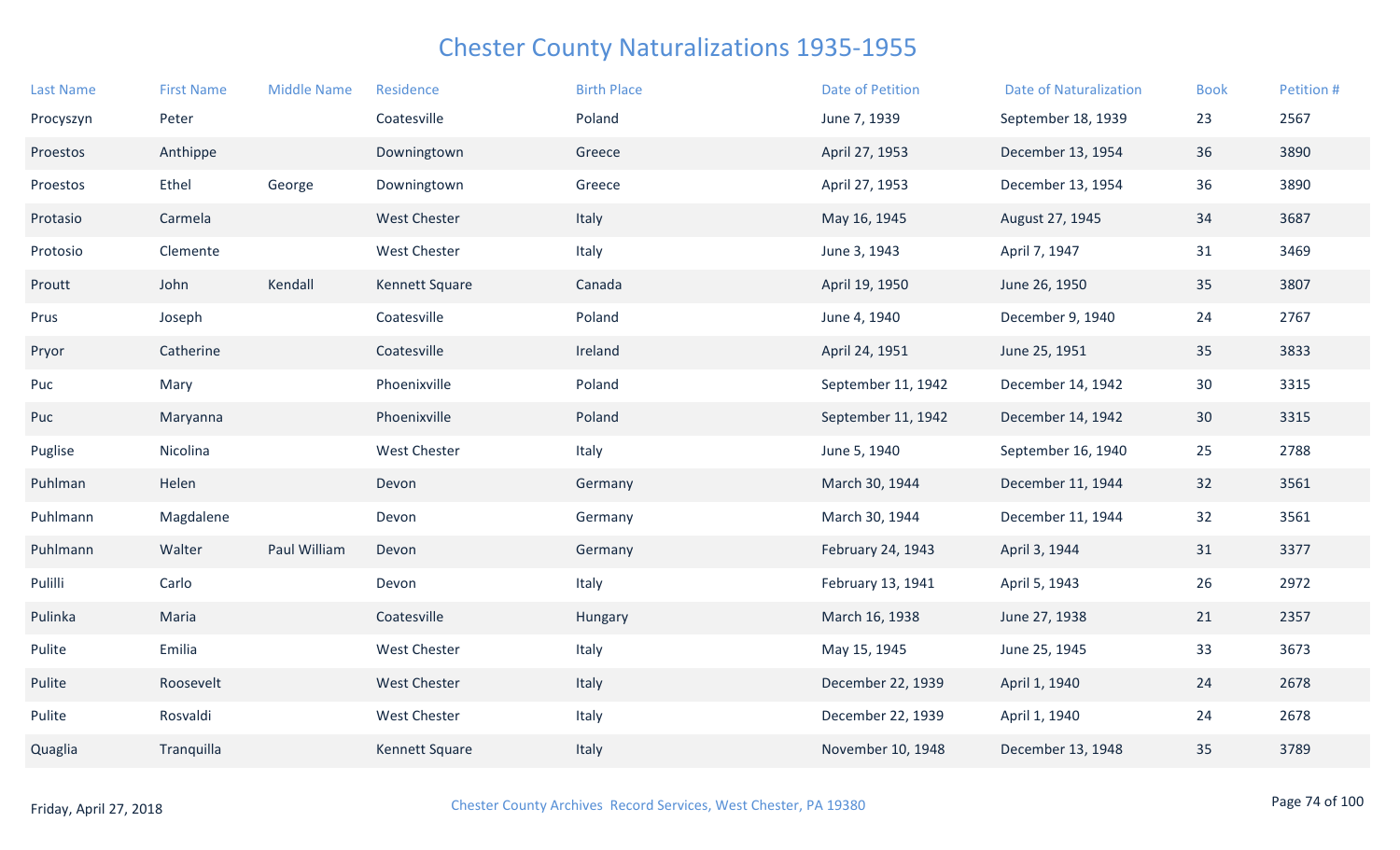| <b>Last Name</b> | <b>First Name</b> | <b>Middle Name</b> | Residence      | <b>Birth Place</b>              | <b>Date of Petition</b> | <b>Date of Naturalization</b> | <b>Book</b> | Petition # |
|------------------|-------------------|--------------------|----------------|---------------------------------|-------------------------|-------------------------------|-------------|------------|
| Raab             | Leonard           |                    | Kennilworth    | Germany                         | June 16, 1936           | September 21, 1936            | 20          | 2227       |
| Racz             | Gyozo             |                    | Phoenixville   | Czechoslovakia                  | December 19, 1935       | April 6, 1936                 | 20          | 2182       |
| Racz             | Suzanne           |                    | Coatesville    | Hungary                         | December 29, 1937       | April 4, 1938                 | 21          | 2335       |
| Radziviliuk      | Lida              |                    | Coatesville    | Russia                          | March 15, 1939          | June 26, 1939                 | 23          | 2543       |
| Rae              | James             | Munro              | Kennett Square | <b>Great Britain</b>            | February 23, 1943       | April 5, 1943                 | 30          | 3347       |
| Rafuse           | Kenneth           | Gervin             | Phoenixville   | Canada                          | January 29, 1942        | April 6, 1942                 | 29          | 3177       |
| Rafuse           | Levi              | Osbourne           | Malvern        | Canada                          | September 6, 1939       | December 11, 1939             | 23          | 2612       |
| Raichle          | Albert            | Heineirch          | Phoenixville   | Germany                         | June 1, 1938            | September 19, 1938            | 21          | 2375       |
| Rajtik           | Elizabeth         |                    | Coatesville    | Hungary                         | December 30, 1936       | April 5, 1937                 | 21          | 2268       |
| Rajtik           | Ilona             |                    | Coatesville    | Hungary                         | September 25, 1936      | April 5, 1937                 | 20          | 2244       |
| Rajtik           | Lajos             |                    | Coatesville    | Hungary                         | December 19, 1935       | April 6, 1936                 | 20          | 2184       |
| Rajtik           | <b>Miklos</b>     |                    | Coatesville    | Hungary                         | March 15, 1938          | June 27, 1938                 | 21          | 2352       |
| Rakay            | Gizella           |                    | Phoenixville   | Czechoslovakia                  | March 11, 1937          | September 20, 1937            | 21          | 2281       |
| Raker            | Margaret          | Elmina             | Uwchland       | Canada                          | March 31, 1944          | June 26, 1944                 | 32          | 3574       |
| Ralph            | Gordon            | Maurice Ralph      | Berwyn         | England                         | September 20, 1949      | December 12, 1949             | 35          | 3802       |
| Rambo            | Joe               |                    | Coatesville    | Italy                           | September 15, 1954      | December 13, 1954             | 36          | 3951       |
| Ranalli          | Annie             |                    | Kennett Square | <b>United States of America</b> | March 14, 1940          | June 24, 1940                 | 24          | 2742       |
| Ranalli          | Massimino         |                    | Kennett Square | Italy                           | September 9, 1942       | April 5, 1943                 | 30          | 3288       |
| Rao              | Mariano           |                    | Toughkenamon   | Italy                           | May 15, 1945            | June 25, 1945                 | 33          | 3670       |
| Rao              | Teresa            |                    | Toughkenamon   | Italy                           | May 15, 1945            | June 25, 1945                 | 33          | 3671       |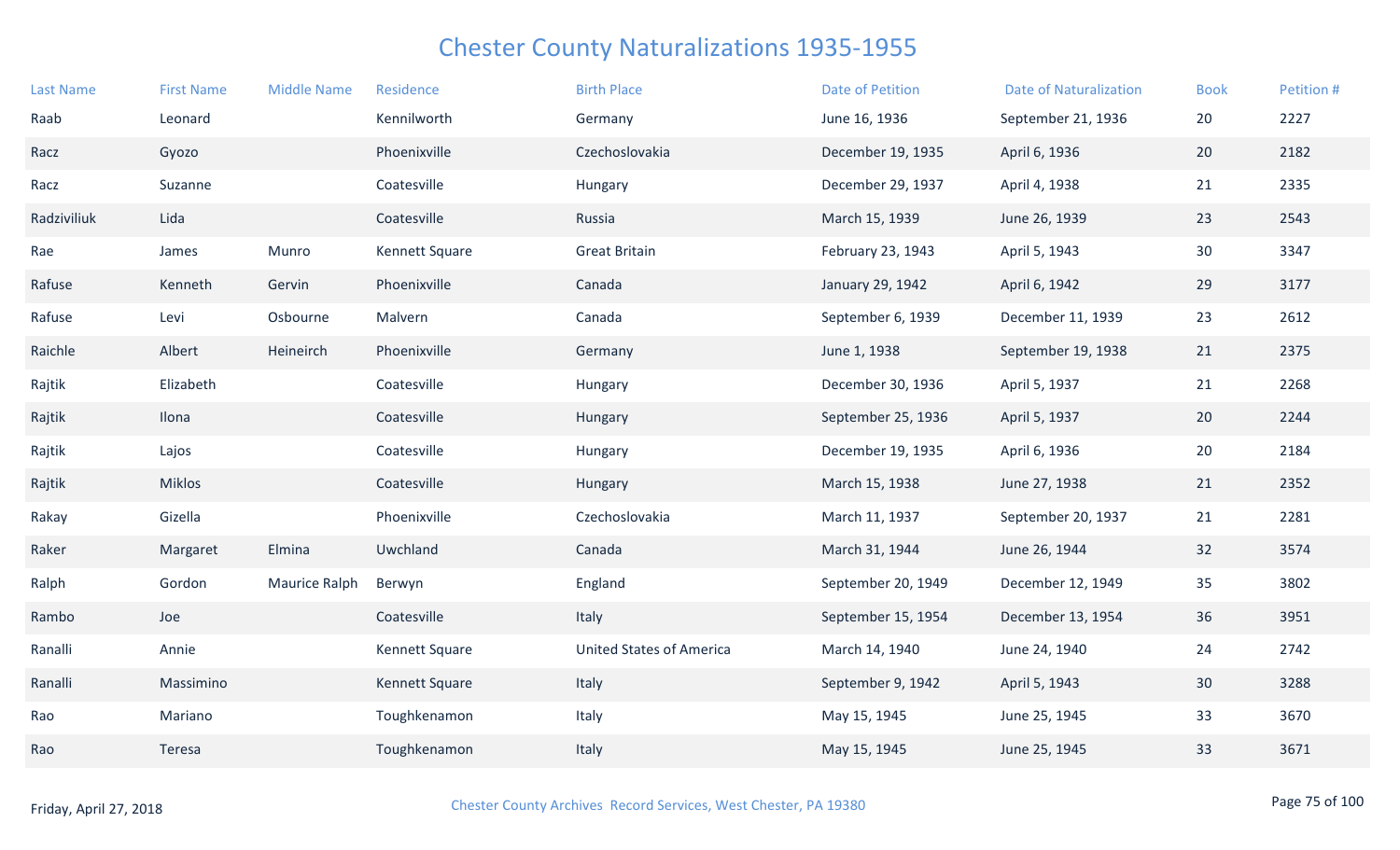| <b>Last Name</b> | <b>First Name</b> | <b>Middle Name</b> | Residence             | <b>Birth Place</b>              | <b>Date of Petition</b> | <b>Date of Naturalization</b> | <b>Book</b> | Petition # |
|------------------|-------------------|--------------------|-----------------------|---------------------------------|-------------------------|-------------------------------|-------------|------------|
| Rati             | Elizabeth         |                    | Phoenixville          | Czechoslovakia                  | October 8, 1941         | December 8, 1941              | 28          | 3112       |
| Ratonyi          | Julianna          |                    | Coatesville           | Hungary                         | December 29, 1937       | April 4, 1938                 | 21          | 2336       |
| Razeburk         | Adolph            |                    | Cochranville          | Lithuania                       | February 23, 1943       | April 5, 1943                 | 30          | 3341       |
| Recchilongo      | Maria             |                    | Paoli                 | Italy                           | November 9, 1943        | April 3, 1944                 | 32          | 3533       |
| Recchilungo      | Maria             | Grazia             | Devon                 | Italy                           | December 20, 1939       | April 1, 1940                 | 24          | 2659       |
| Recchinti        | Giulia            |                    | Coatesville           | Italy                           | September 8, 1942       | April 5, 1943                 | 29          | 3257       |
| Rechilunghi      | Ida               |                    | Strafford             | Italy                           | November 19, 1948       | December 13, 1948             | 35          | 3788       |
| Rechuba          | Nikolaj           |                    | Lewisville            | Russia                          | June 8, 1937            | September 20, 1937            | 21          | 2292       |
| Redersdorff      | Cecilia           |                    | Phoenixville          | France                          | May 26, 1942            | April 5, 1943                 | 29          | 3219       |
| Renzi            | James             |                    | Devon                 | Italy                           | June 3, 1941            | December 8, 1941              | 27          | 3030       |
| Renzi            | Vincenzo          |                    | Devon                 | Italy                           | June 3, 1941            | December 8, 1941              | 27          | 3030       |
| Renzo            | Filomena          |                    | Devon                 | Italy                           | August 8, 1944          | December 11, 1944             | 33          | 3617       |
| Repko            | Julianna          |                    | Phoenixville          | Czechoslovakia                  | March 31, 1944          | June 26, 1944                 | 33          | 3582       |
| Repko            | Mary              | Anna               | Phoenixville          | Czechoslovakia                  | June 4, 1940            | September 16, 1940            | 24          | 2770       |
| Resi             | Anna              |                    | Coatesville           | Hungary                         | March 15, 1938          | June 27, 1938                 | 21          | 2351       |
| Revesz           | Joseph            |                    | Phoenixville          | Hungary                         | June 8, 1939            | September 18, 1939            | 23          | 2580       |
| Revesz           | Rozalia           |                    | Phoenixville          | <b>United States of America</b> | March 15, 1938          | June 27, 1938                 | 21          | 2344       |
| Reymos           | George            |                    | Coatesville           | Czechoslovakia                  | June 1, 1938            | September 19, 1938            | 21          | 2368       |
| Reynolds         | Joseph            | Ernest             | Paoli                 | <b>Great Britain</b>            | October 7, 1941         |                               | 28          | 3089       |
| Ricchiuti        | Giustino          |                    | <b>Kennett Square</b> | Italy                           | August 7, 1944          | August 27, 1945               | 33          | 3607       |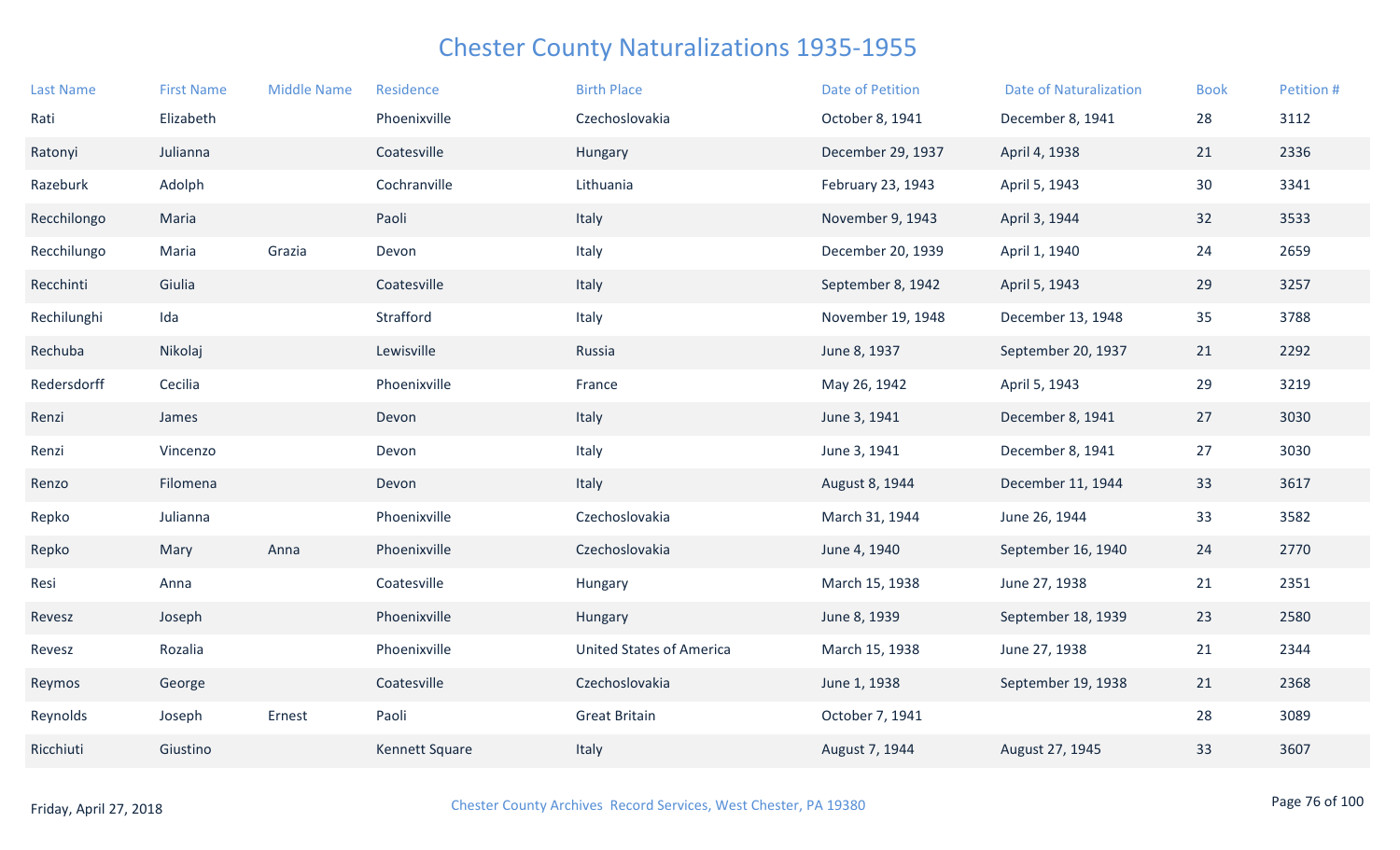| <b>Last Name</b> | <b>First Name</b> | <b>Middle Name</b> | Residence                 | <b>Birth Place</b>              | <b>Date of Petition</b> | <b>Date of Naturalization</b> | <b>Book</b> | Petition # |
|------------------|-------------------|--------------------|---------------------------|---------------------------------|-------------------------|-------------------------------|-------------|------------|
| Richens          | Alice             | Maud               | Glenmoore                 | England                         | November 4, 1953        | December 14, 1953             | 36          | 3917       |
| Richens          | Arthur            | William            | Glenmoore                 | England                         | November 4, 1953        | December 14, 1953             | 36          | 3916       |
| Richter          | Max               | Fritz              | <b>West Chester</b>       | Germany                         | April 9, 1952           | December 8, 1952              | 35          | 3872       |
| Riddle           | John              |                    | Coatesville               | Russia                          | February 4, 1946        | April 1, 1946                 | 34          | 3719       |
| Riebman          | Sarah             |                    | Coatesville               | <b>Great Britain</b>            | September 5, 1940       | December 9, 1940              | 25          | 2831       |
| Riebman          | Sayde             |                    | Coatesville               | <b>Great Britain</b>            | September 5, 1940       | December 9, 1940              | 25          | 2831       |
| Riering          | Agatha            |                    | Malvern                   | Germany                         | February 7, 1941        | December 8, 1941              | 26          | 2934       |
| Riley            | William           | Murdock            | Downingtown               | Canada                          | February 5, 1941        |                               | 26          | 2911       |
| Rimko            | Anna              |                    | Coatesville               | <b>United States of America</b> | December 22, 1939       | April 1, 1940                 | 24          | 2675       |
| Rimko            | John              |                    | Coatesville               | Czechoslovakia                  | June 3, 1941            | August 25, 1941               | 27          | 3028       |
| Ripak            | Maria             |                    | Coatesville               | Czechoslovakia                  | September 25, 1936      | December 28, 1936             | 20          | 2255       |
| Ritt             | Elizabeth         |                    | Pottstown                 | Yugoslavia                      | September 5, 1940       | December 9, 1940              | 25          | 2830       |
| Rivero           | Manuel            |                    | <b>Lincoln University</b> | Cuba                            | October 8, 1941         | April 6, 1942                 | 28          | 3115       |
| Roberto          | Giovanni          | Antonio            | <b>West Grove</b>         | Italy                           | June 2, 1938            |                               | 21          | 2385       |
| Roberts          | John              |                    | <b>West Grove</b>         | Italy                           | June 2, 1938            |                               | 21          | 2385       |
| Roberts          | Wilfred           | James              | <b>Spring City</b>        | <b>Great Britain</b>            | March 13, 1940          | December 9, 1940              | 24          | 2726       |
| Roehlman         | Antonia           |                    | Malvern                   | Germany                         | February 7, 1941        | August 25, 1941               | 26          | 2933       |
| Rohatynski       | Maksym            |                    | Pottstown                 | Poland                          | November 10, 1943       | August 28, 1944               | 32          | 3550       |
| Romancik         | Ignatz            |                    | Phoenixville              | Poland                          | February 7, 1941        | April 6, 1942                 | 26          | 2936       |
| Romani           | Vincenzo          |                    | Coatesville               | Italy                           | September 7, 1938       | April 3, 1939                 | 22          | 2422       |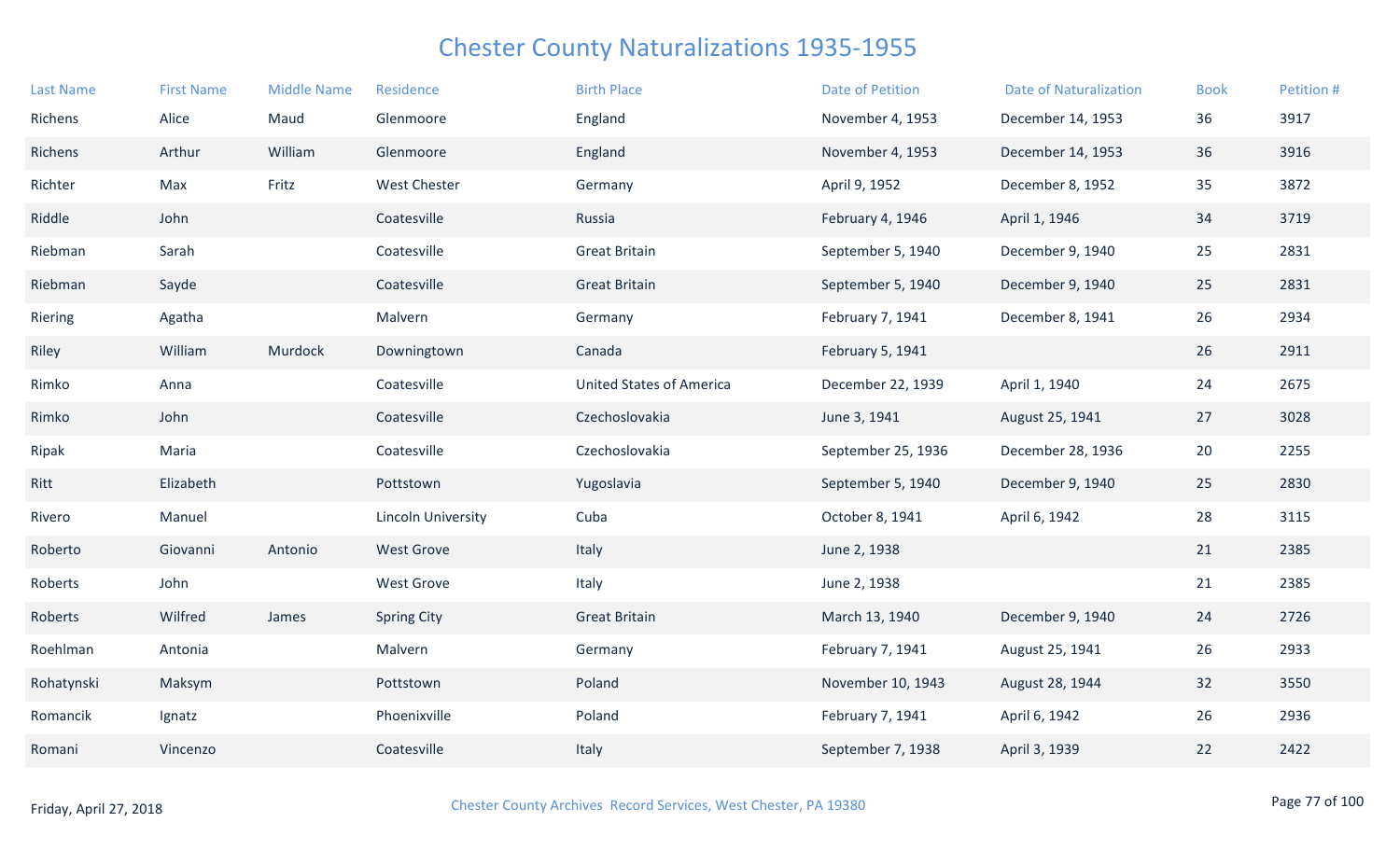| <b>Last Name</b> | <b>First Name</b> | <b>Middle Name</b> | Residence           | <b>Birth Place</b> | <b>Date of Petition</b> | <b>Date of Naturalization</b> | <b>Book</b>     | Petition # |
|------------------|-------------------|--------------------|---------------------|--------------------|-------------------------|-------------------------------|-----------------|------------|
| Romantini        | Philip            |                    | Coatesville         | Italy              | October 8, 1941         | December 10, 1945             | 28              | 3098       |
| Ronoff           | Agata             | <b>Nellie</b>      | Phoenixville        | Poland             | February 24, 1943       | April 5, 1943                 | 30 <sup>°</sup> | 3360       |
| Ronoff           | Agnes             |                    | Phoenixville        | Poland             | February 24, 1943       | April 5, 1943                 | 30 <sup>°</sup> | 3360       |
| Rosana           | Erna              | Zelma              | Unionville          | Latvia             | January 28, 1955        | December 12, 1955             | 37              | 3979       |
| Rosans           | John              | Arturs             | Unionville          | Latvia             | January 28, 1955        | December 12, 1955             | 37              | 3978       |
| Rosciole         | Umberto           |                    | Coatesville         | Italy              | November 4, 1953        | December 10, 1956             | 36              | 3911       |
| Rose             | Robert            |                    | Coatesville         | Italy              | June 6, 1940            | September 16, 1940            | 25              | 2808       |
| Ross             | Ernest            | Philip             | Pomeroy             | Germany            | November 2, 1953        | June 28, 1954                 | 36              | 3902       |
| Ross             | Eugene            |                    | Pomeroy             | Germany            | December 19, 1935       | April 6, 1936                 | 20              | 2186       |
| Ross             | Jennie            |                    | Coatesville         | Poland             | April 24, 1951          | December 10, 1951             | 35              | 3838       |
| Ross             | Randall           |                    | Coatesville         | Italy              | October 7, 1941         | December 8, 1941              | 28              | 3081       |
| Ross             | William           | Ernest             | Oxford              | Canada             | February 14, 1941       | April 7, 1941                 | 27              | 2978       |
| Rossi            | Carmela           |                    | Downingtown         | Italy              | November 8, 1943        | August 28, 1944               | 32              | 3500       |
| Rossi            | Domenick          |                    | Coatesville         | Italy              | June 3, 1940            | December 9, 1940              | 24              | 2752       |
| Rossi            | Maria             | Santa              | Devon               | Italy              | September 7, 1939       | April 1, 1940                 | 23              | 2626       |
| Rossi            | Mary              | Teresa             | Devon               | Italy              | February 10, 1941       | April 5, 1943                 | 26              | 2947       |
| Rossi            | Rinaldo           |                    | Coatesville         | Italy              | October 7, 1941         | December 8, 1941              | 28              | 3081       |
| Roth             | Yvonne            | Joyce              | <b>West Chester</b> | England            | November 10, 1948       | December 13, 1948             | 35              | 3792       |
| Rotunno          | Giuseppe          | Luigi              | West Grove          | Italy              | May 16, 1945            | August 27, 1945               | 34              | 3679       |
| Rouse            | Sarah             |                    | Paoli               | Ireland            | December 30, 1936       | April 5, 1937                 | 21              | 2266       |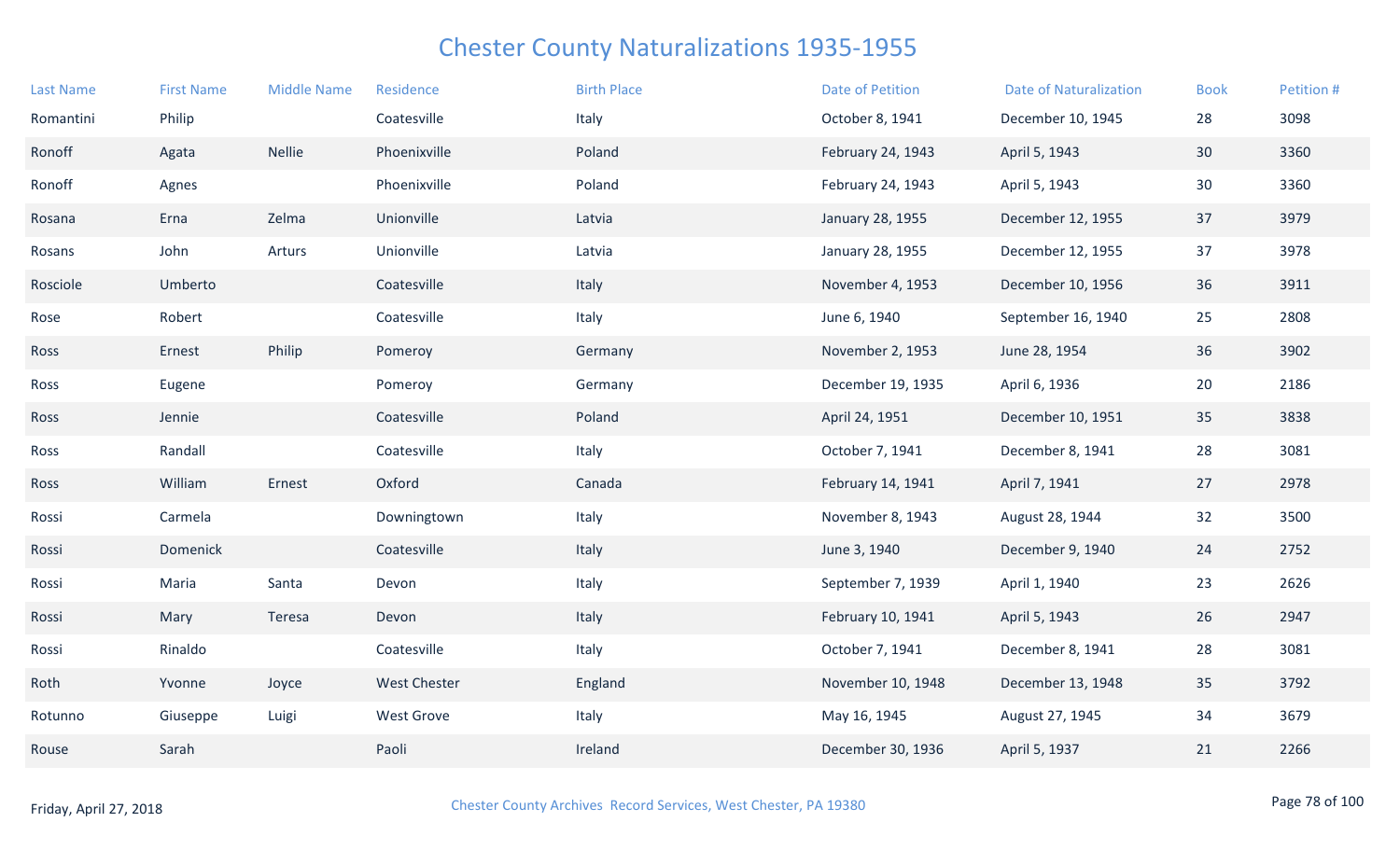| Roussos  | Peter      |                | Kennett Square                 | Greece         | October 21, 1947   | June 28, 1948      | 34              | 3766 |
|----------|------------|----------------|--------------------------------|----------------|--------------------|--------------------|-----------------|------|
| Rozycki  | Anthony    |                | Coatesville                    | Poland         | October 7, 1941    | April 5, 1943      | 28              | 3094 |
| Rubbo    | Nataline   |                | Berwyn                         | Italy          | September 10, 1942 | April 5, 1943      | 30              | 3293 |
| Rubrecht | Anna       |                | Margaretha Dor Hanover Heights | Germany        | February 4, 1941   |                    | 26              | 2899 |
| Rubrecht | Dorothea   |                | <b>Hanover Heights</b>         | Germany        | February 4, 1941   |                    | 26              | 2899 |
| Rudnicki | Jozef      |                | Phoenixville                   | Poland         | June 2, 1938       | September 19, 1938 | 21              | 2381 |
| Rudnicki | Maria      |                | Phoenixville                   | Poland         | June 4, 1941       | August 25, 1941    | 27              | 3044 |
| Ruello   | Gaetano    |                | Avondale                       | Italy          | January 28, 1942   | April 5, 1943      | 28              | 3168 |
| Ruello   | Nicholas   |                | Toughkenamon                   | Italy          | May 27, 1942       |                    | 29              | 3230 |
| Ruetter  | Rosz       |                | Downingtown                    | Germay         | June 5, 1940       | September 16, 1940 | 25              | 2793 |
| Ruf      | Theodore   |                | <b>Spring City</b>             | Switzerland    | March 14, 1940     | June 24, 1940      | 24              | 2743 |
| Ruffini  | Maria      | Gilda Leonilda | Downingtown                    | Italy          | March 15, 1939     | June 26, 1939      | 23              | 2545 |
| Ruggieri | Rosa       | DeLuca         | Paoli                          | Italy          | April 4, 1938      | September 19, 1938 | 20              | 2257 |
| Rujak    | Mihaly     |                | Pottstown                      | Czechoslovakia | September 9, 1940  | December 9, 1940   | 25              | 2865 |
| Rumianek | Stephanie  | Mary           | Parkesburg                     | Poland         | February 14, 1945  | April 2, 1945      | 33              | 3652 |
| Rupilli  | Luigi      |                | Devon                          | Italy          | March 19, 1936     |                    | 20              | 2213 |
| Rupilli  | Luigi      |                | Berwyn                         | Italy          | February 23, 1943  | June 26, 1944      | 30 <sup>°</sup> | 3356 |
| Ruscio   | Addolorata | Maria          | Downingtown                    | Italy          | June 3, 1943       | December 13, 1943  | 31              | 3465 |
| Rush     | Teresa     |                | Phoenixville                   | Hungary        | June 3, 1940       | December 9, 1940   | 24              | 2759 |
| Rutolo   | Gabriele   |                | Coatesville                    | Italy          | June 6, 1940       | September 16, 1940 | 25              | 2808 |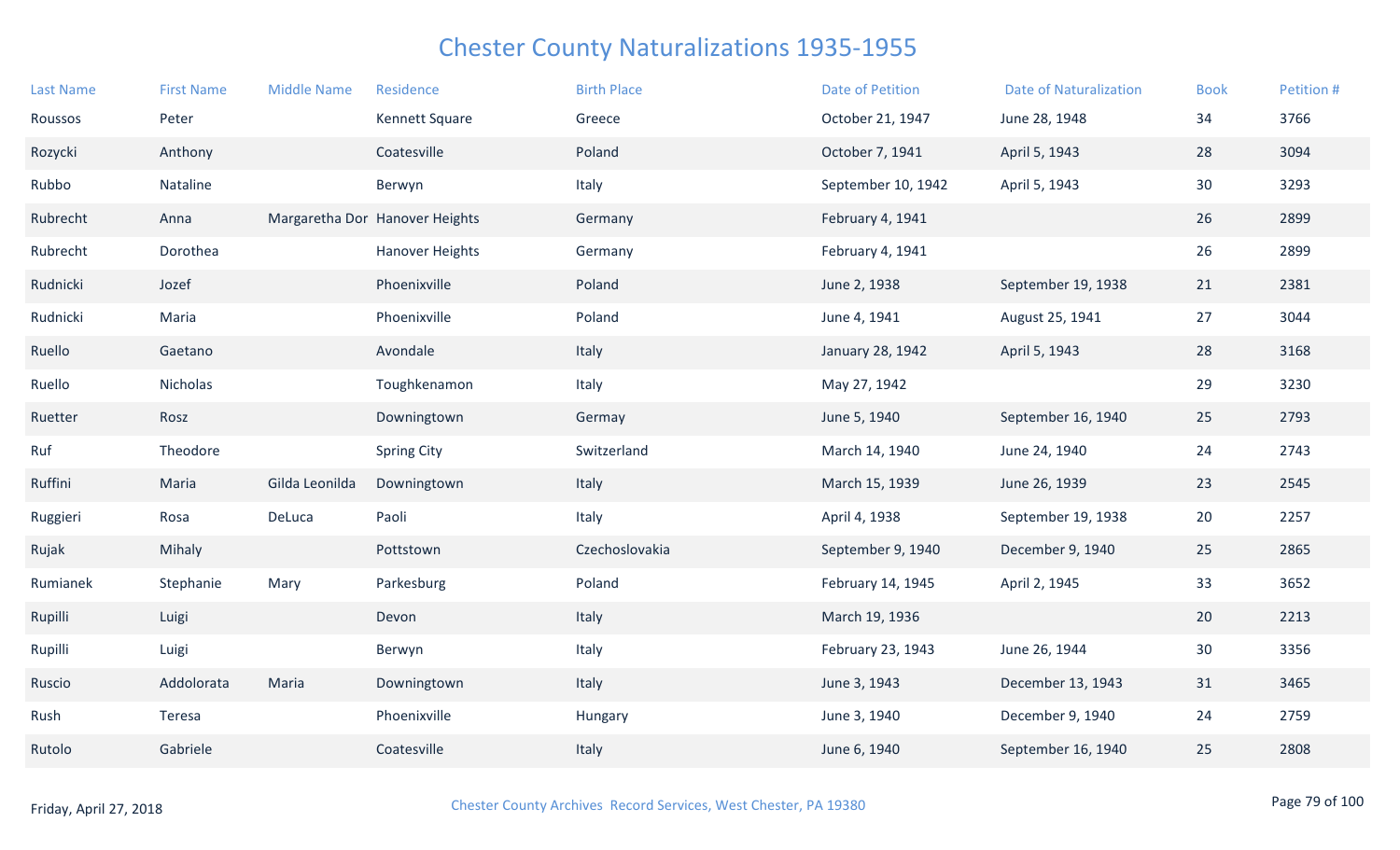| <b>Last Name</b> | <b>First Name</b> | <b>Middle Name</b>        | Residence           | <b>Birth Place</b> | <b>Date of Petition</b> | <b>Date of Naturalization</b> | <b>Book</b> | Petition # |
|------------------|-------------------|---------------------------|---------------------|--------------------|-------------------------|-------------------------------|-------------|------------|
| Ruyak            | Michael           |                           | Pottstown           | Czechoslovakia     | September 9, 1940       | December 9, 1940              | 25          | 2865       |
| Ryan             | James             | Edward                    | Unionville          | Ireland            | April 28, 1953          | June 29, 1953                 | 36          | 3897       |
| Ryan             | Oonah             | Mary Josephine Unionville |                     | Ireland            | October 30, 1951        | June 30, 1952                 | 35          | 3864       |
| Rydberg          | Rangvald          | Gustav                    | Phoenixville        | Sweden             | December 21, 1939       | April 1, 1940                 | 24          | 2673       |
| Ryerg            | Reginald          | Guss                      | Phoenixville        | Sweden             | December 21, 1939       | April 1, 1940                 | 24          | 2673       |
| Sabadosh         | Andrew            |                           | Phoenixville        | Hungary            | February 25, 1943       | June 26, 1944                 | 31          | 3389       |
| Sabbi            | George            |                           | Devault             | Czechoslovakia     | June 6, 1944            | August 28, 1944               | 33          | 3598       |
| Sabbi            | John              | Bon                       | Paoli               | Czechoslovakia     | June 6, 1944            | August 28, 1944               | 33          | 3600       |
| Sabellico        | Giosa             | Alvaro                    | Downingtown         | Italy              | September 11, 1942      | June 28, 1943                 | 30          | 3324       |
| Sabellico        | Joseph            | Alvaro                    | Downingtown         | Italy              | September 11, 1942      | June 28, 1943                 | 30          | 3324       |
| Sabellico        | Manfredi          |                           | Coatesville         | Italy              | February 5, 1941        | December 8, 1941              | 26          | 2916       |
| Sabo             | Maria             | Teresa                    | Coatesville         | Czechoslovakia     | November 8, 1943        | April 3, 1944                 | 32          | 3503       |
| Sabo             | Steven            | Frank                     | Coatesville         | Czechoslovakia     | February 24, 1943       | April 5, 1943                 | 30          | 3370       |
| Sabol            | Elizabeth         |                           | Phoenixville        | Hungary            | June 3, 1938            | September 19, 1938            | 21          | 2400       |
| Sabol            | Zuzana            |                           | Phoenixville        | Czechoslovakia     | June 5, 1941            | August 25, 1941               | 27          | 3073       |
| Sacco            | Alexander         |                           | Phoenixville        | Italy              | December 19, 1935       | April 6, 1936                 | 20          | 2183       |
| Saccucci         | Vincenzo          |                           | Paperville          | Italy              | February 26, 1943       | April 3, 1944                 | 31          | 3421       |
| Saccuti          | Teresa            |                           | Downingtown         | Italy              | September 7, 1939       | December 11, 1939             | 23          | 2624       |
| Saccuto          | Angelina          |                           | <b>West Chester</b> | Italy              | November 15, 1944       | April 2, 1945                 | 33          | 3642       |
| Saccuto          | Nicola            |                           | <b>West Chester</b> | Italy              | September 6, 1939       | December 11, 1939             | 23          | 2609       |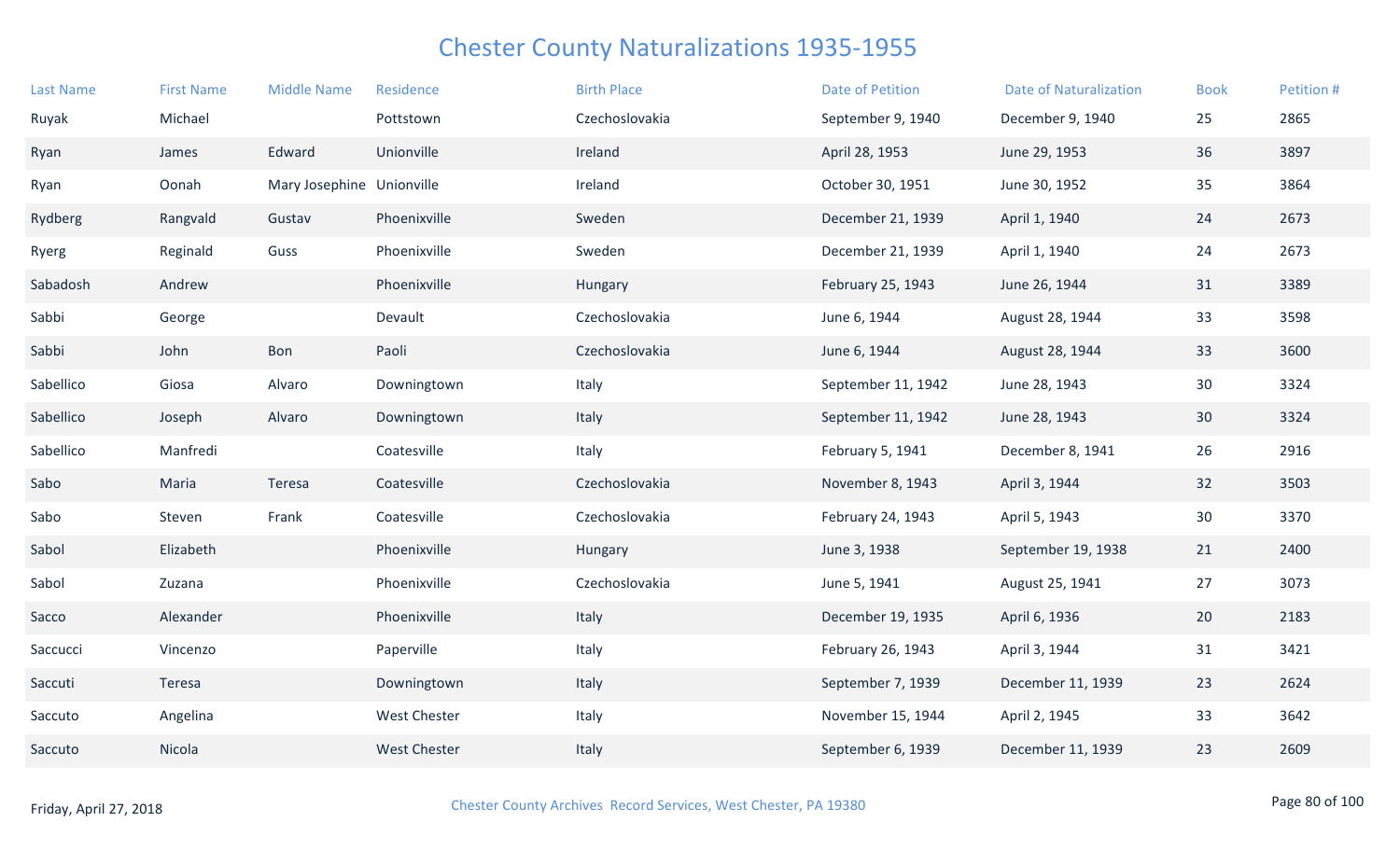| <b>Last Name</b> | <b>First Name</b> | <b>Middle Name</b> | Residence           | <b>Birth Place</b> | <b>Date of Petition</b> | <b>Date of Naturalization</b> | <b>Book</b> | Petition # |
|------------------|-------------------|--------------------|---------------------|--------------------|-------------------------|-------------------------------|-------------|------------|
| Sack             | John              |                    | Paoli               | Italy              | June 1, 1938            | December 12, 1938             | 21          | 2374       |
| Sadek            | Jozef             |                    | Phoenixville        | Poland             | June 6, 1939            | April 1, 1940                 | 23          | 2559       |
| Salaneck         | Michael           |                    | Pottstown           | Poland             | January 27, 1942        | August 31, 1942               | 28          | 3143       |
| Sampson          | Rose              |                    | Phoenixville        | Lithuania          | June 2, 1941            | August 25, 1941               | 27          | 3007       |
| Sampsonovitz     | Rose              |                    | Phoenixville        | Lithuania          | June 2, 1941            | August 25, 1941               | 27          | 3007       |
| Samudovski       | Szuszanna         |                    | Coatesville         | Czechoslovakia     | June 5, 1940            | September 16, 1940            | 25          | 2789       |
| Sanchis          | Antonio           | Segui              | Berwyn              | Spain              | September 8, 1938       | December 12, 1938             | 22          | 2428       |
| Santilli         | Maria             | Gaetana            | Landenberg          | Italy              | September 10, 1942      | April 5, 1943                 | 30          | 3299       |
| Santoro          | Domenica          | Virginia           | Downingtown         | Italy              | September 8, 1942       | April 5, 1943                 | 29          | 3256       |
| Santoro          | Giacomo           |                    | Downingtown         | Italy              | June 2, 1938            | September 19, 1938            | 21          | 2379       |
| Sapone           | Mary              |                    | <b>West Chester</b> | Italy              | September 10, 1942      | April 5, 1943                 | 30          | 3294       |
| Sardella         | Giovanni          |                    | Coatesville         | Italy              | June 8, 1937            | April 4, 1938                 | 21          | 2294       |
| Sardello         | Alvina            |                    | Coatesville         | Italy              | December 21, 1939       | April 1, 1940                 | 24          | 2668       |
| Sarmenti         | Flaviano          |                    | Downingtown         | Italy              | October 8, 1941         | April 5, 1943                 | 28          | 3103       |
| Sarmento         | Louis             |                    | Downingtown         | Italy              | October 8, 1941         | April 5, 1943                 | 28          | 3103       |
| Sarmento         | Wilda             |                    | Downingtown         | Poland             | January 27, 1955        | June 27, 1955                 | 36          | 3960       |
| Sarvajicz        | Francz            |                    | Pottstown           | Czechoslovakia     | October 21, 1947        |                               | 34          | 3768       |
| Sasso            | Joseph            |                    | Coatesville         | Italy              | July 16, 1946           | April 7, 1947                 | 34          | 3734       |
| Sastik           | Mary              |                    | Phoenixville        | Czechoslovakia     | June 3, 1940            | September 16, 1940            | 24          | 2760       |
| Saunders         | Arnett            | Magnesia           | Coatesville         | B.W.I.             | November 5, 1953        | June 27, 1955                 | 36          | 3922       |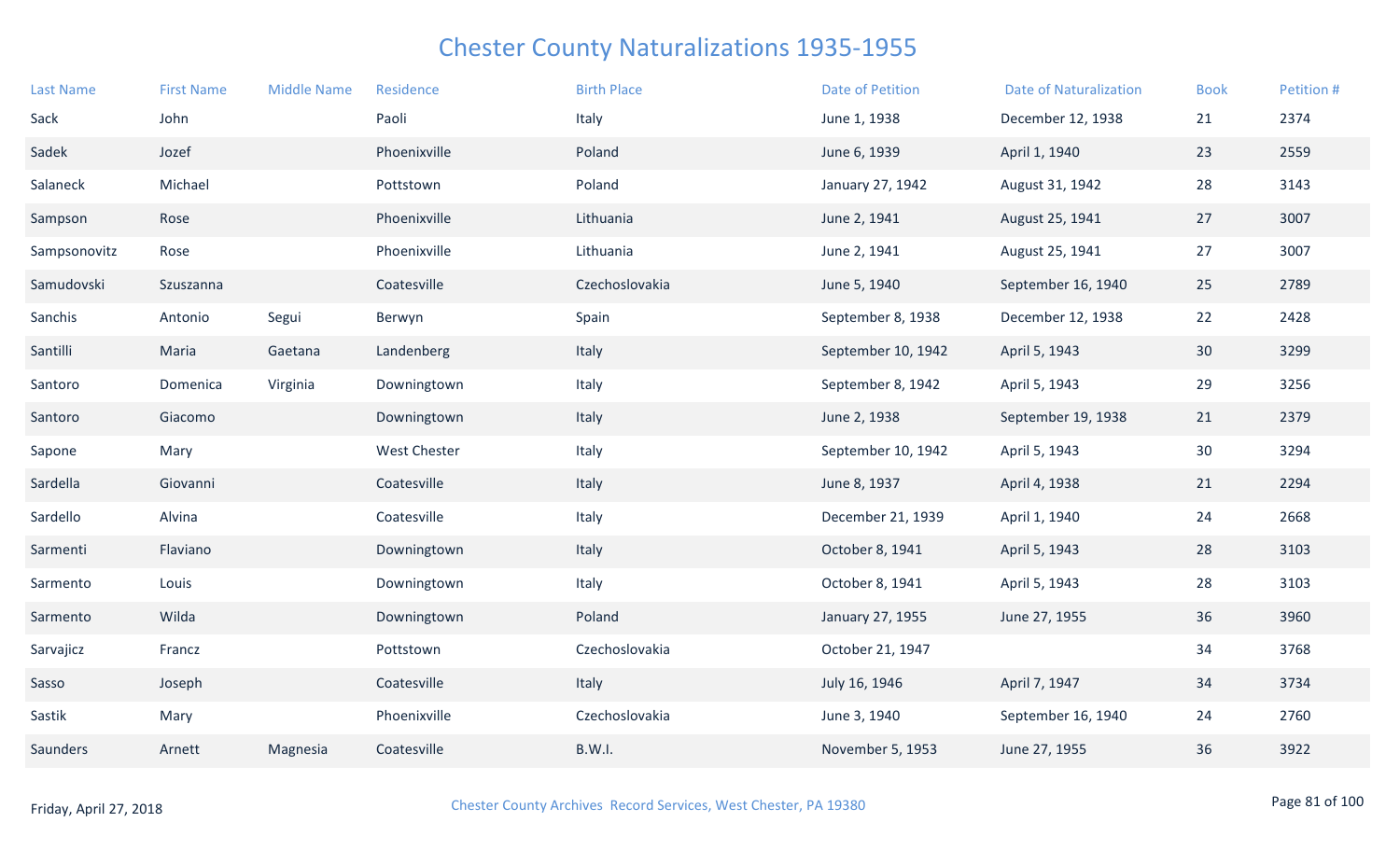| <b>First Name</b> | <b>Middle Name</b> | Residence           | <b>Birth Place</b> | <b>Date of Petition</b> | <b>Date of Naturalization</b> | <b>Book</b> | Petition # |
|-------------------|--------------------|---------------------|--------------------|-------------------------|-------------------------------|-------------|------------|
| Franco            |                    | Kennett Square      | Italy              | May 25, 1942            | August 28, 1944               | 29          | 3209       |
| Andrea            |                    | Coatesville         | Italy              | June 2, 1941            | August 25, 1941               | 27          | 2994       |
| Marietta          | Anna               | Coatesville         | Italy              | October 7, 1941         | April 5, 1943                 | 28          | 3091       |
| Valentino         | Antonio            | Malvern             | Italy              | November 14, 1944       | April 2, 1945                 | 33          | 3628       |
| Carmela           |                    | Berwyn              | Italy              | June 29, 1955           | December 12, 1955             | 37          | 4003       |
| Domenico          |                    | Devon               | Italy              | July 17, 1946           | April 7, 1947                 | 34          | 3741       |
| William           | Fredrich           | <b>West Chester</b> | Germany            | September 8, 1942       | April 5, 1943                 | 29          | 3253       |
| Elisabeth         |                    | Coatesville         | Germany            | June 7, 1940            | September 16, 1940            | 25          | 2814       |
| Isaac             |                    | <b>West Chester</b> | Latvia             | September 9, 1942       | December 14, 1942             | 29          | 3270       |
| Max               | Otto               | <b>West Chester</b> | Germany            | March 16, 1938          | June 27, 1938                 | 21          | 2359       |
| Peter             |                    | <b>West Chester</b> | Germany            | February 3, 1941        | April 7, 1941                 | 26          | 2876       |
| Jacqueline        | Rosemary           | <b>West Chester</b> | England            | October 23, 1950        | June 25, 1951                 | 35          | 3824       |
| Alice             |                    | Coatesville         | Germany            | November 8, 1943        | June 26, 1944                 | 32          | 3495       |
| Solomon           |                    | Coatesville         | Germany            | November 8, 1943        | June 26, 1944                 | 32          | 3494       |
| Anna              |                    | Berwyn              | Germany            | September 8, 1942       | April 2, 1945                 | 29          | 3242       |
| Bartholmaus       |                    | Paoli               | Germany            | April 8, 1952           | June 30, 1952                 | 35          | 3868       |
| Bartholomaus      |                    | Berwyn              | Germany            | September 8, 1942       |                               | 29          | 3241       |
| Franz             | Albert             | Paoli               | Germany            | November 4, 1953        | July 9, 1956                  | 36          | 3915       |
| Natalie           | Christine          | Paoli               | Germany            | July 17, 1946           | December 8, 1947              | 34          | 3742       |
| <b>Nellie</b>     | Christine          | Paoli               | Germany            | July 17, 1946           | December 8, 1947              | 34          | 3742       |
|                   |                    |                     |                    |                         |                               |             |            |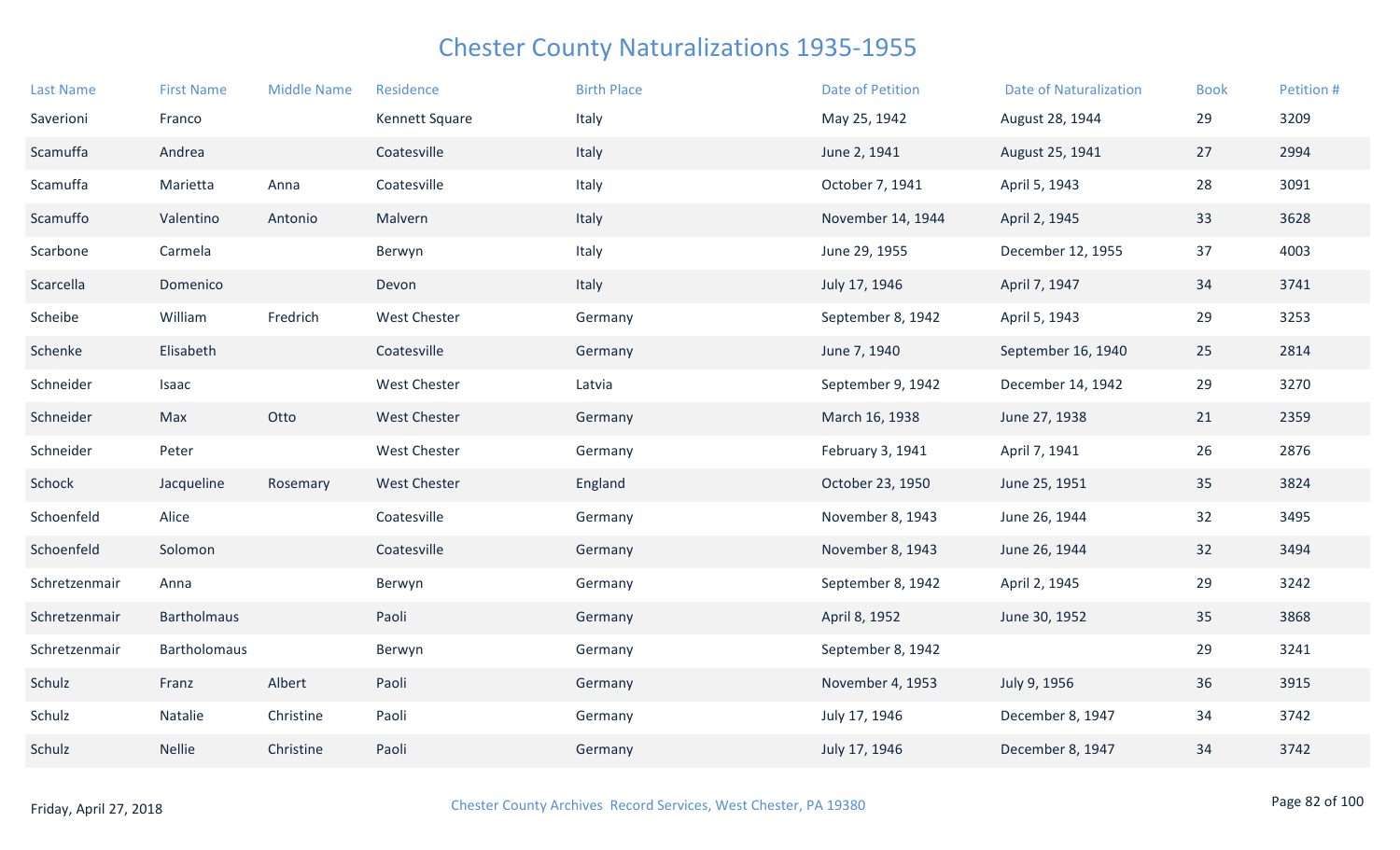| <b>Last Name</b> | <b>First Name</b> | <b>Middle Name</b> | Residence           | <b>Birth Place</b>   | <b>Date of Petition</b> | <b>Date of Naturalization</b> | <b>Book</b>     | Petition # |
|------------------|-------------------|--------------------|---------------------|----------------------|-------------------------|-------------------------------|-----------------|------------|
| Schutsky         | Valerie           | Kathleen Mae       | Atglen              | England              | April 28, 1953          | June 29, 1953                 | 36              | 3896       |
| Sciarrette       | Adelina           |                    | Downingtown         | Italy                | June 5, 1940            | September 16, 1940            | 25              | 2784       |
| Scott            | Margaret          |                    | Paoli               | Ireland              | February 23, 1943       | June 28, 1943                 | 30              | 3352       |
| Sechko           | John              | Steven             | Kennett Square      | Yugoslavia           | June 6, 1944            | August 28, 1944               | 33              | 3592       |
| Seiter           | Catharine         | Elizabeth          | <b>West Chester</b> | Belgium              | June 5, 1941            | April 6, 1942                 | 27              | 3056       |
| Sentenac         | Marie             |                    | Phoenixville        | France               | February 14, 1941       | August 25, 1941               | 27              | 2986       |
| Senyk            | Harry             |                    | Phoenixville        | Poland               | June 6, 1944            | August 28, 1944               | 33              | 3594       |
| Sepela           | Michael           |                    | Phoenixville        | Czechoslovakia       | December 21, 1939       | April 1, 1940                 | 24              | 2672       |
| Sergovis         | Katerina          |                    | Coatesville         | Czechoslovakia       | February 4, 1941        |                               | 26              | 2902       |
| Sestak           | $I$ la            |                    | Coatesville         | Czechoslovakia       | December 20, 1935       | April 6, 1936                 | 20              | 2198       |
| Sestak           | Pauline           |                    | Coatesville         | Czechoslovakia       | December 20, 1935       | April 6, 1936                 | 20              | 2199       |
| Sesztko          | Mihal             |                    | Coatesville         | Czechoslovakia       | September 7, 1938       | April 3, 1939                 | 22              | 2423       |
| Shade            | Louis             |                    | Coatesville         | Syria                | February 24, 1943       | June 28, 1943                 | 30              | 3362       |
| Shahadi          | Elias             | Assaf              | Coatesville         | Syria                | February 24, 1943       | June 28, 1943                 | 30 <sup>°</sup> | 3362       |
| Shahadi          | Futeen            |                    | Coatesville         | Syria                | December 22, 1938       | September 18, 1939            | 22              | 2440       |
| Shanaughy        | <b>Bridget</b>    |                    | Berwyn              | Ireland              | July 12, 1954           | December 13, 1954             | 36              | 3934       |
| Shanaughy        | Edward            |                    | Paoli               | Ireland              | March 11, 1937          | June 28, 1937                 | 21              | 2277       |
| Shannon          | John              |                    | Downingtown         | <b>Great Britain</b> | June 6, 1940            | December 9, 1940              | 25              | 2809       |
| Sharpless        | Gwendoline        | May                | Avondale            | England              | September 14, 1954      | December 13, 1954             | 36              | 3943       |
| Sharvais         | Frank             |                    | Pottstown           | Czechoslovakia       | October 21, 1947        |                               | 34              | 3768       |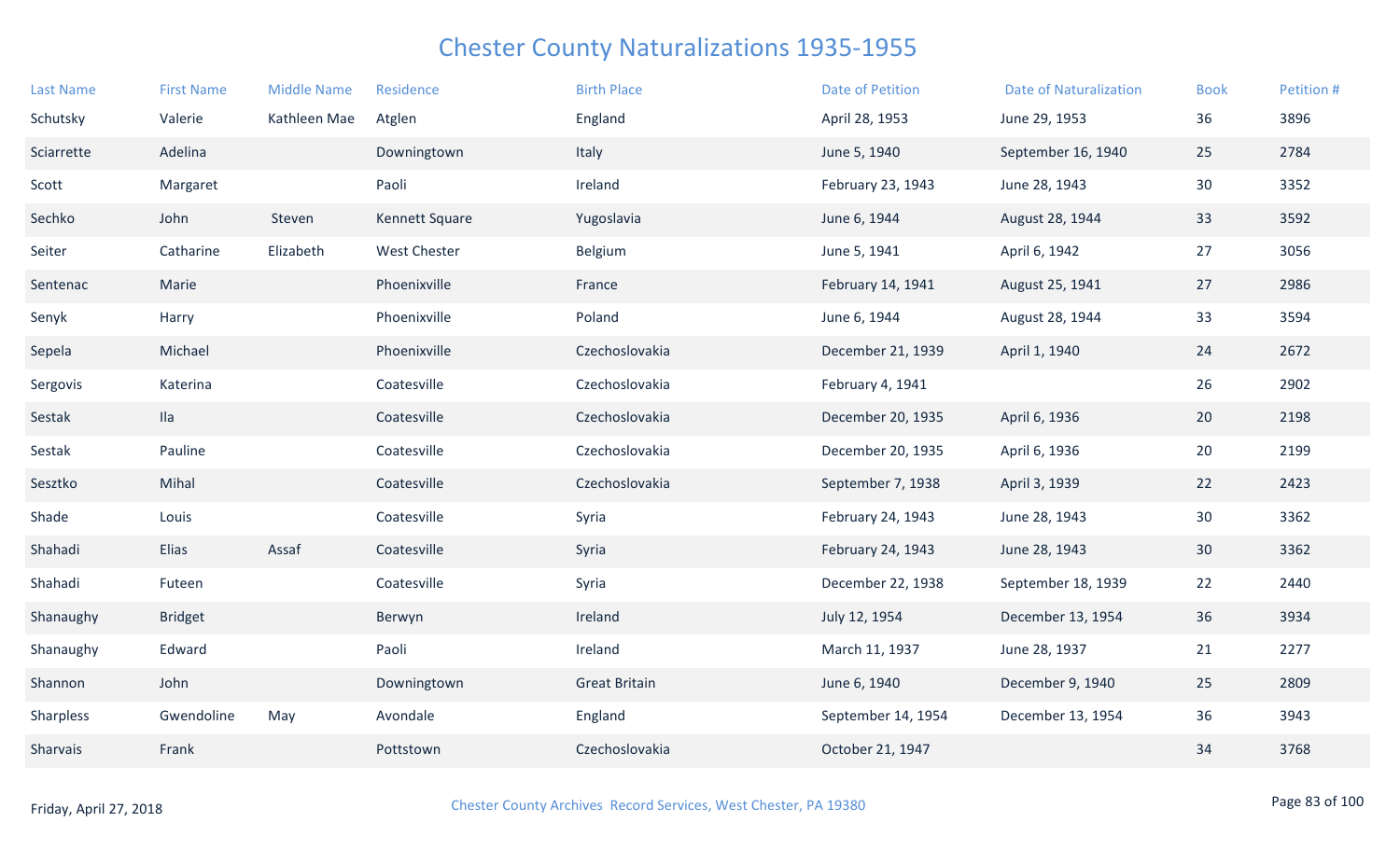| <b>Last Name</b> | <b>First Name</b> | <b>Middle Name</b> | Residence           | <b>Birth Place</b>              | <b>Date of Petition</b> | <b>Date of Naturalization</b> | <b>Book</b> | Petition # |
|------------------|-------------------|--------------------|---------------------|---------------------------------|-------------------------|-------------------------------|-------------|------------|
| Shedie           | Klementy          |                    | Coatesville         | Russia                          | December 19, 1939       | April 1, 1940                 | 24          | 2636       |
| Sheeler          | Mary              |                    | <b>West Chester</b> | Scotland                        | April 20, 1949          | June 27, 1949                 | 35          | 3797       |
| Shepelock        | Anna              |                    | Phoenixville        | <b>United States of America</b> | June 16, 1936           | September 21, 1936            | 20          | 2221       |
| Shepelock        | Michael           |                    | Phoenixville        | Czechoslovakia                  | December 21, 1939       | April 1, 1940                 | 24          | 2672       |
| Sheremeta        | Peter             |                    | Coatesville         | Poland                          | December 20, 1939       | December 8, 1941              | 24          | 2656       |
| Sheridan         | Susan             |                    | Kennett Square      | <b>Great Britain</b>            | March 11, 1940          | June 24, 1940                 | 24          | 2695       |
| Shesko           | Maria             |                    | Coatesville         | Czechoslovakia                  | February 10, 1941       |                               | 26          | 2948       |
| Shesko           | Mike              |                    | Coatesville         | Czechoslovakia                  | September 7, 1938       | April 3, 1939                 | 22          | 2423       |
| Shmiefsky        | Abram             |                    | <b>West Chester</b> | Poland                          | March 12, 1940          | September 16, 1940            | 24          | 2706       |
| Shoemaker        | Edith             | Frieda             | Phoenixville        | Germany                         | April 18, 1955          | June 27, 1955                 | 37          | 3988       |
| Shur             | Dora              |                    | <b>West Chester</b> | Latvia                          | September 11, 1942      | December 14, 1942             | 30          | 3321       |
| Shur             | Doris             |                    | <b>West Chester</b> | Latvia                          | September 11, 1942      | December 14, 1942             | 30          | 3321       |
| Shyan            | Cheng             | Yi                 | Detroit, Michigan   | China                           | September 15, 1954      | December 13, 1954             | 36          | 3949       |
| Sidor            | Mary              | Karolina           | Phoenixville        | Czechoslovakia                  | June 8, 1939            | September 18, 1939            | 23          | 2581       |
| Sierzega         | Antonina          |                    | Phoenixville        | Poland                          | September 14, 1937      | December 27, 1937             | 21          | 2306       |
| Sierzega         | Maryanna          |                    | Phoenixville        | Poland                          | February 3, 1941        | August 25, 1941               | 26          | 2875       |
| Siewierski       | Agnes             |                    | Nottingham          | Poland                          | October 24, 1950        | June 25, 1951                 | 35          | 3826       |
| Siewierski       | Alex              |                    | Nottingham          | Poland                          | October 24, 1950        | June 25, 1951                 | 35          | 3827       |
| Silvino          | Lucy              |                    | <b>West Grove</b>   | <b>United States of America</b> | June 3, 1940            | December 9, 1940              | 24          | 2753       |
| Simeone          | Francesco         |                    | Paoli               | Italy                           | May 5, 1945             | December 10, 1945             | 33          | 3657       |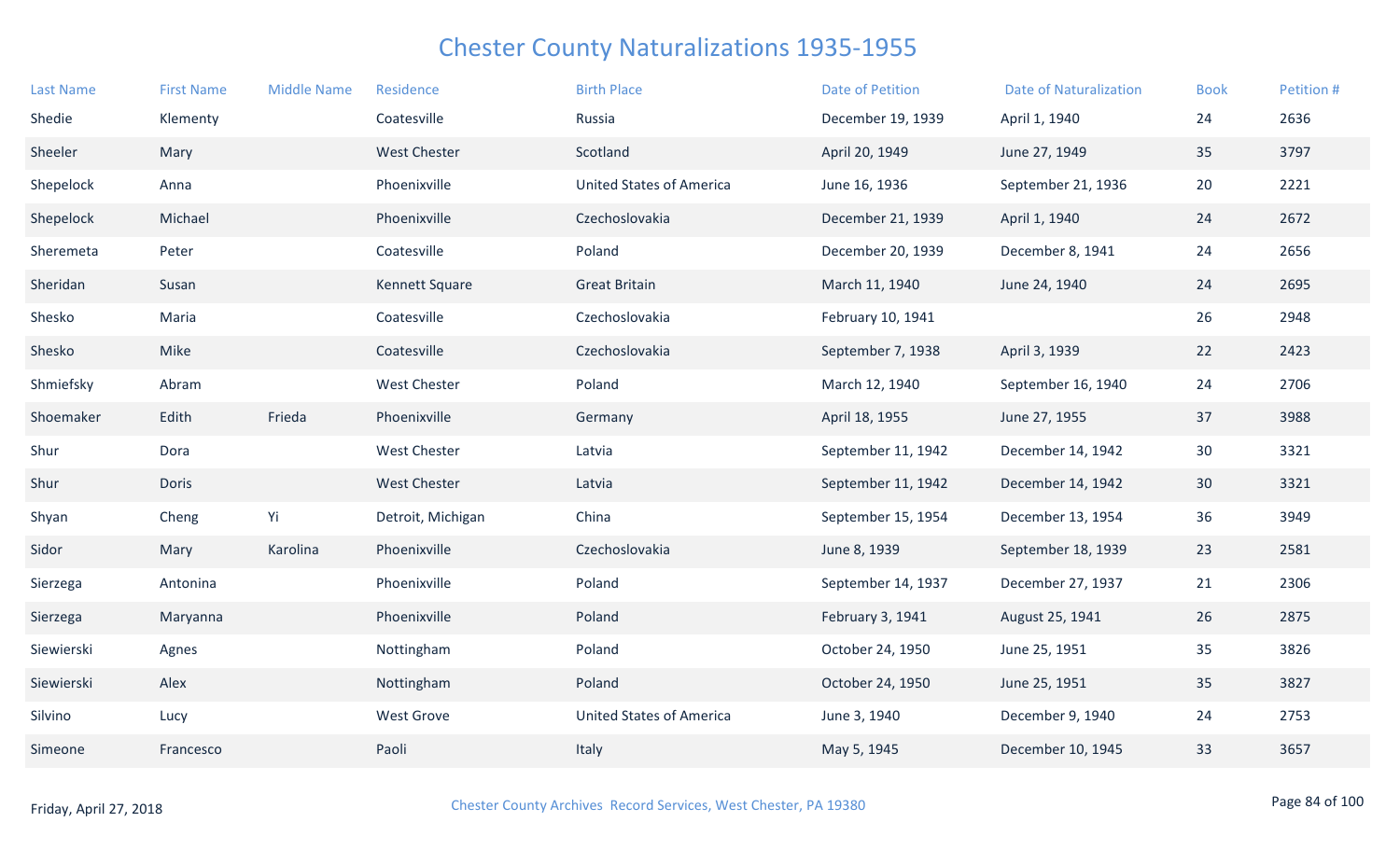| <b>Last Name</b> | <b>First Name</b> | <b>Middle Name</b> | Residence           | <b>Birth Place</b>   | Date of Petition  | <b>Date of Naturalization</b> | <b>Book</b> | Petition # |
|------------------|-------------------|--------------------|---------------------|----------------------|-------------------|-------------------------------|-------------|------------|
| Simon            | Elizabeth         |                    | Phoenixville        | Czechoslovakia       | June 7, 1940      | December 9, 1940              | 25          | 2817       |
| Sinka            | Mary              |                    | Coatesville         | Hungary              | June 2, 1941      | April 5, 1943                 | 27          | 2996       |
| Skalka           | Pavlina           |                    | Coatesville         | Czechoslovakia       | December 20, 1935 | April 21, 1936                | 20          | 2196       |
| Slawko           | Hnat              |                    | Coatesville         | Poland               | December 22, 1939 | December 9, 1940              | 24          | 2682       |
| Slesar           | Tom               |                    | Coatesville         | Russia               | March 14, 1939    | August 31, 1942               | 23          | 2528       |
| Slifer           | Gertrude          | Hildegarde         | <b>Spring City</b>  | Germany              | February 4, 1941  | June 30, 1941                 | 26          | 2896       |
| Slobodin         | Michael           |                    | Pottstown           | Poland               | March 13, 1940    | September 16, 1940            | 24          | 2720       |
| Slobodzian       | Michael           |                    | Pottstown           | Poland               | March 13, 1940    | September 16, 1940            | 24          | 2720       |
| Slody            | James             |                    | Coatesville         | Russia               | December 19, 1939 | April 1, 1940                 | 24          | 2636       |
| Slusarenko       | Trofin            |                    | Coatesville         | Russia               | March 14, 1939    | August 31, 1942               | 23          | 2528       |
| Smiley           | Grace             | Ellen              | <b>West Chester</b> | <b>Great Britain</b> | September 8, 1938 | June 26, 1939                 | 22          | 2431       |
| Smith            | Alexander         |                    | <b>West Chester</b> | Ireland              | October 7, 1941   | December 8, 1941              | 28          | 3090       |
| Smith            | Colin             | Arthur             | Malvern             | Canada               | June 8, 1937      | September 20, 1937            | 21          | 2290       |
| Smith            | Isabella          |                    | Malvern             | Ireland              | October 21, 1947  | December 8, 1947              | 34          | 3765       |
| Smith            | Julius            | Joseph             | <b>Valley Forge</b> | Lithuania            | January 29, 1942  | April 5, 1943                 | 29          | 3189       |
| Smith            | Lillian           | Marie              | <b>Valley Forge</b> | Russia               | June 3, 1943      | August 30, 1943               | 31          | 3466       |
| Smith            | Lydia             |                    | Phoenixville        | England              | December 19, 1935 | April 6, 1936                 | 20          | 2177       |
| Smith            | William           | Honeyman           | Kennett Square      | <b>Great Britain</b> | June 6, 1940      | December 9, 1940              | 25          | 2796       |
| Snyder           | Eleanor           |                    | Kennett Square      | England              | April 18, 1955    | June 27, 1955                 | 37          | 3990       |
| Snyder           | Isadore           |                    | <b>West Chester</b> | Latvia               | September 9, 1942 | December 14, 1942             | 29          | 3270       |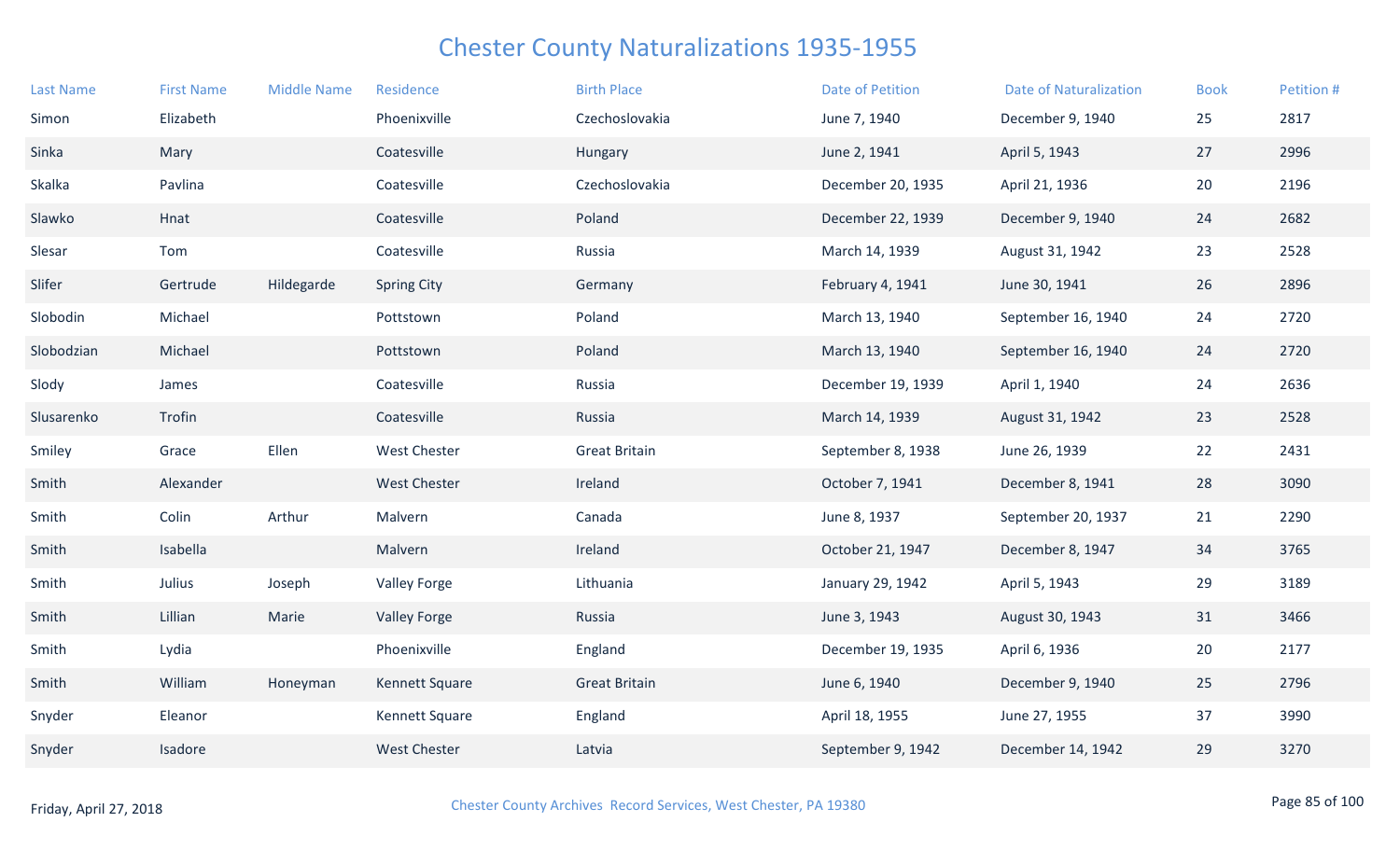| <b>Last Name</b> | <b>First Name</b> | <b>Middle Name</b> | Residence           | <b>Birth Place</b>   | <b>Date of Petition</b> | <b>Date of Naturalization</b> | <b>Book</b> | Petition # |
|------------------|-------------------|--------------------|---------------------|----------------------|-------------------------|-------------------------------|-------------|------------|
| Sodaski          | Paul              |                    | Phoenixville        | Austria              | November 10, 1943       | December 13, 1943             | 32          | 3542       |
| Solitario        | Ida               |                    | Malvern             | Italy                | June 3, 1938            | December 12, 1938             | 22          | 2406       |
| Solomon          | Laura             |                    | Phoenixville        | Czechoslovakia       | September 5, 1939       | April 1, 1940                 | 23          | 2604       |
| Solomon          | Libby             |                    | Phoenixville        | Czechoslovakia       | September 5, 1939       | April 1, 1940                 | 23          | 2604       |
| Solow            | Benjamin          |                    | <b>West Chester</b> | Russia               | June 3, 1941            | August 31, 1942               | 27          | 3010       |
| Soloweijczyk     | Benjamin          |                    | <b>West Chester</b> | Russia               | June 3, 1941            | August 31, 1942               | 27          | 3010       |
| Sommers          | Anna              | Jane               | Kennett Square      | Ireland              | December 19, 1935       | April 6, 1936                 | 20          | 2190       |
| Sondek           | Jozef             |                    | Phoenixville        | Poland               | June 6, 1939            | April 1, 1940                 | 23          | 2559       |
| Soos             | Katharina         |                    | <b>Spring City</b>  | Hungary              | September 15, 1954      | December 13, 1954             | 36          | 3955       |
| Sormento         | Anna              |                    | Paoli               | Italy                | June 5, 1941            | August 25, 1941               | 27          | 3066       |
| Soroka           | Anna              |                    | Coatesville         | Poland               | November 15, 1944       | April 2, 1945                 | 33          | 3635       |
| Soroka           | Eugenia           |                    | Coatesville         | Poland               | December 19, 1939       | June 24, 1940                 | 24          | 2641       |
| Soroka           | Peter             |                    | Coatesville         | Poland               | October 9, 1941         | August 31, 1942               | 28          | 3117       |
| Sosiak           | Hryn              |                    | Phoenixville        | Poland               | December 22, 1938       | June 26, 1939                 | 22          | 2439       |
| Spack            | Anna              |                    | Phoenixville        | Czechoslovakia       | December 30, 1936       | April 5, 1937                 | 21          | 2267       |
| Spangler         | John              | Christian          | Phoenixville        | Germany              | September 11, 1942      | April 5, 1943                 | 30          | 3320       |
| Sparano          | Mary              | Grace              | Phoenixville        | Italy                | June 2, 1943            | December 13, 1943             | 31          | 3452       |
| Speer            | Margaret          |                    | Devon               | Ireland              | June 5, 1941            | August 25, 1941               | 27          | 3059       |
| Speer            | William           | James              | Devon               | Ireland              | December 22, 1939       | April 1, 1940                 | 24          | 2680       |
| Spencer          | Mary              | Elizabeth          | Lyndell             | <b>Great Britain</b> | June 5, 1941            | August 31, 1942               | 27          | 3061       |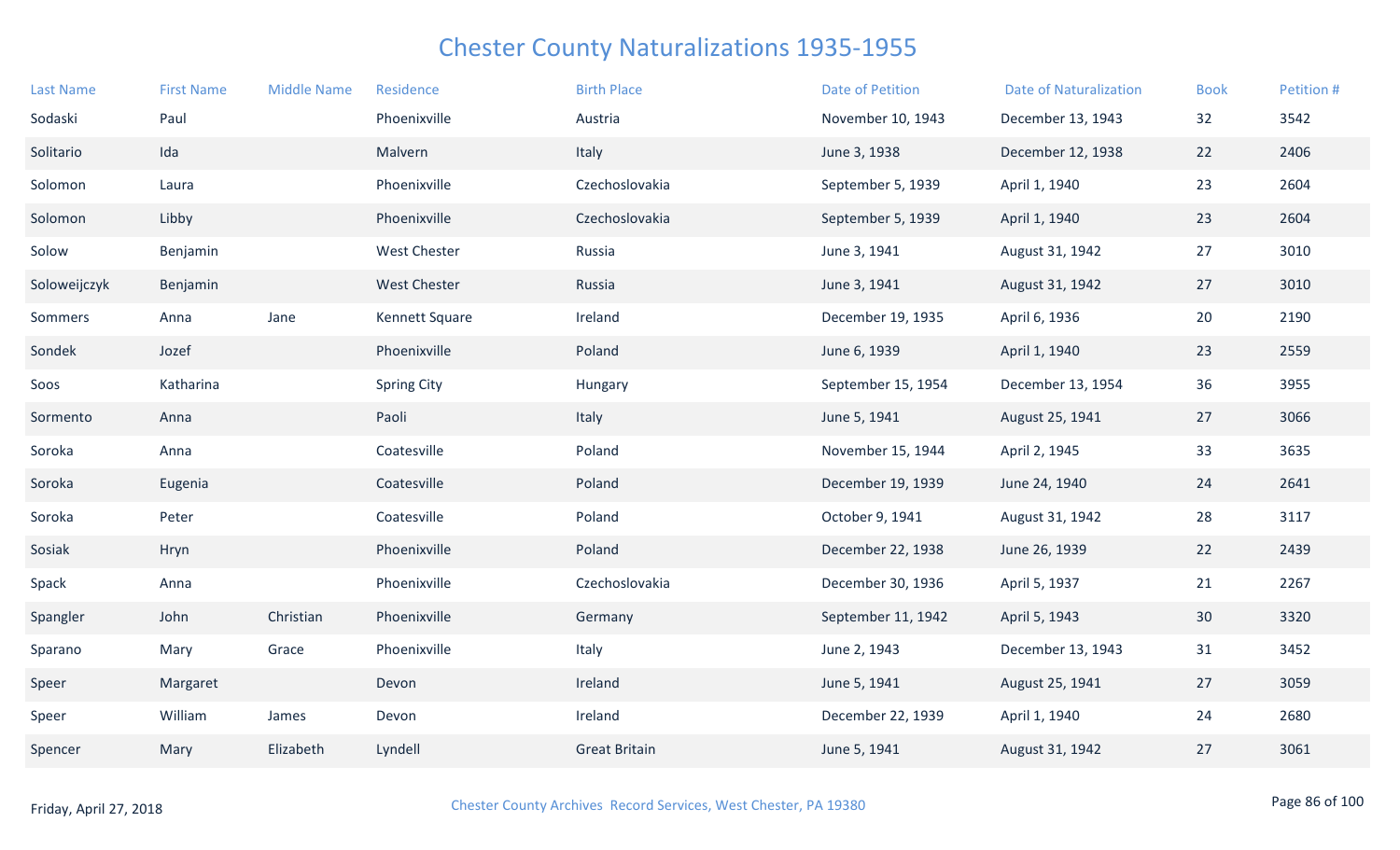| <b>Last Name</b> | <b>First Name</b> | <b>Middle Name</b>          | Residence           | <b>Birth Place</b>   | <b>Date of Petition</b> | <b>Date of Naturalization</b> | <b>Book</b> | Petition # |
|------------------|-------------------|-----------------------------|---------------------|----------------------|-------------------------|-------------------------------|-------------|------------|
| Spotts           | Ellen             |                             | Pottstown           | <b>Great Britain</b> | March 15, 1939          | September 18, 1939            | 23          | 2544       |
| Staine           | Antonio           |                             | Toughkenamon        | Italy                | September 14, 1954      | December 13, 1954             | 36          | 3936       |
| Stancato         | Frank             |                             | <b>West Chester</b> | Italy                | March 15, 1939          | June 26, 1939                 | 23          | 2534       |
| Staneski         | Alexander         |                             | Coatesville         | Ukraine              | March 11, 1937          | June 28, 1937                 | 21          | 2276       |
| <b>Stathis</b>   | Helen             |                             | <b>West Chester</b> | Greece               | September 8, 1942       | August 30, 1943               | 29          | 3262       |
| Stathopulos      | Chariclia         |                             | <b>West Chester</b> | Greece               | April 27, 1953          | June 29, 1953                 | 36          | 3891       |
| Stathopulos      | Harriet           |                             | <b>West Chester</b> | Greece               | April 27, 1953          | June 29, 1953                 | 36          | 3891       |
| Staudenmaier     | Agnes             |                             | <b>West Chester</b> | Scotland             | August 10, 1943         | December 13, 1943             | 32          | 3485       |
| Stavros          | Antonios          |                             | Kenilworth          | Turkey               | May 14, 1945            | June 25, 1945                 | 33          | 3664       |
| Steczak          | Joseph            |                             | Coatesville         | Czechoslovakia       | June 4, 1940            | September 16, 1940            | 24          | 2773       |
| Stefanski        | Emma              |                             | <b>West Chester</b> | Germany              | November 15, 1944       | April 2, 1945                 | 33          | 3634       |
| Stefanski        | Walter            |                             | <b>West Chester</b> | Germany              | May 27, 1942            | June 26, 1944                 | 29          | 3234       |
| Stein            | Anna              | Shula                       | Coatesville         | Russia               | October 8, 1941         | August 31, 1942               | 28          | 3104       |
| Stein            | Rubin             |                             | Coatesville         | Russia               | February 11, 1941       | April 7, 1941                 | 26          | 2961       |
| Stellwagon       | Edna              | Louisa                      | <b>West Chester</b> | South Wales          | April 8, 1952           | June 30, 1952                 | 35          | 3867       |
| Stern            | Mary              |                             | Malvern             | <b>Great Britain</b> | June 6, 1940            | December 9, 1940              | 25          | 2804       |
| Stevenson        | Isobel            | Steel                       | <b>West Chester</b> | Scotland             | April 19, 1955          | June 27, 1955                 | 37          | 3992       |
| Stevenson        | John              | Arthur Goodwin Phoenixville |                     | Canada               | November 4, 1953        | December 14, 1953             | 36          | 3920       |
| Stewart          | Henry             |                             | West Chester        | Ireland              | July 16, 1946           | December 9, 1946              | 34          | 3728       |
| Stockley         | Sidney            |                             | <b>West Chester</b> | England              | June 16, 1936           | December 28, 1936             | 20          | 2226       |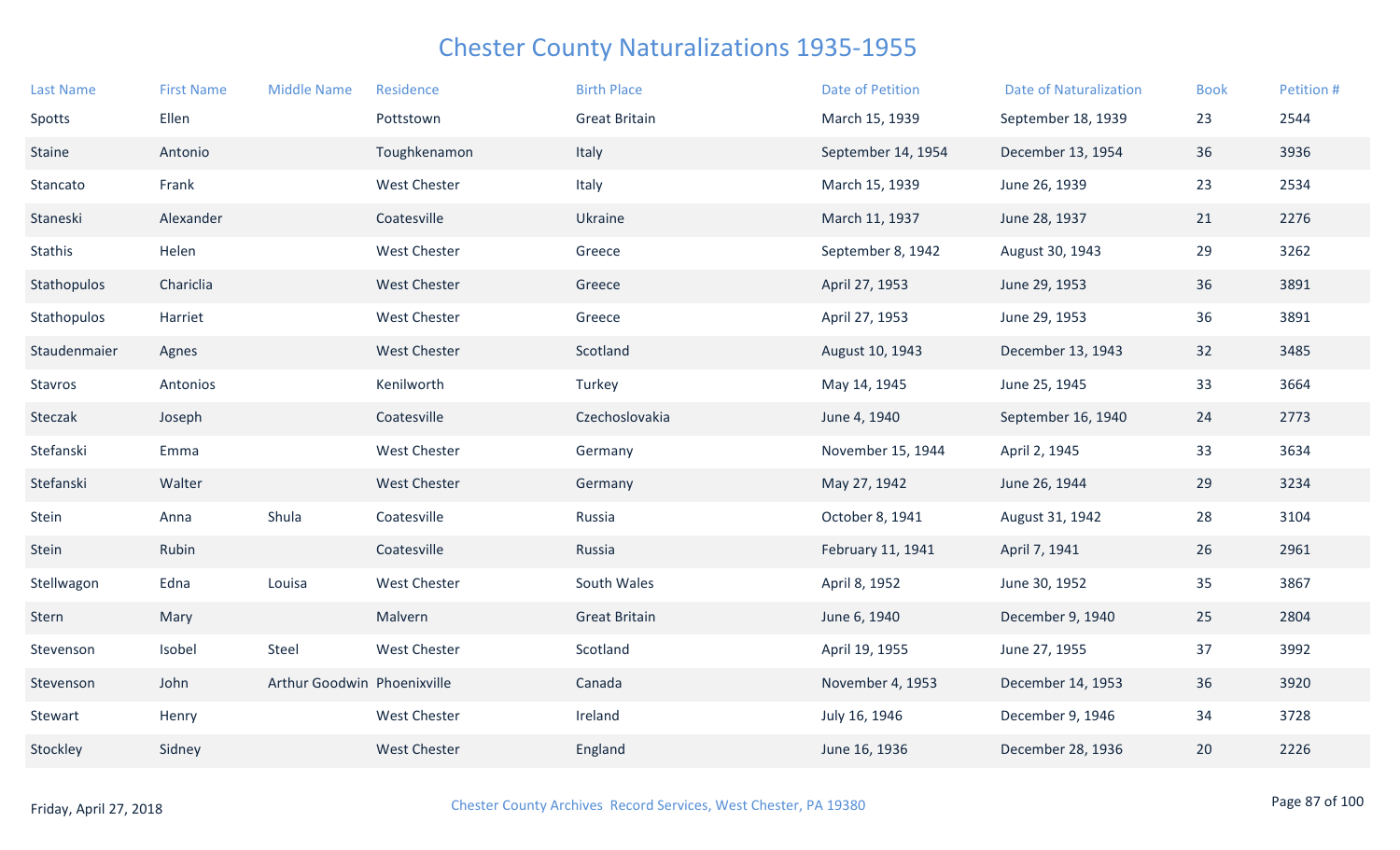| <b>Last Name</b> | <b>First Name</b> | <b>Middle Name</b> | Residence             | <b>Birth Place</b>              | <b>Date of Petition</b> | <b>Date of Naturalization</b> | <b>Book</b> | Petition # |
|------------------|-------------------|--------------------|-----------------------|---------------------------------|-------------------------|-------------------------------|-------------|------------|
| Stoltzfus        | Amanda            | Ruth               | Parkesburg            | Canada                          | April 20, 1950          | June 25, 1951                 | 35          | 3814       |
| Stoyak           | John              |                    | Coatesville           | Poland                          | March 13, 1940          | June 24, 1940                 | 24          | 2716       |
| Stranere         | Margaret          | Rose               | Coatesville           | <b>United States of America</b> | June 1, 1938            | December 12, 1938             | 21          | 2369       |
| Stranere         | Vincent           |                    | Coatesville           | Italy                           | June 8, 1939            | September 18, 1939            | 23          | 2585       |
| Strengari        | Gemma             |                    | Kennett Square        | Italy                           | June 3, 1943            | April 3, 1944                 | 31          | 3468       |
| Strogus          | John              |                    | Phoenixville          | Poland                          | November 10, 1943       | December 13, 1943             | 32          | 3543       |
| Strutynski       | Katie             |                    | Pottstown             | Austria                         | November 9, 1948        | December 13, 1948             | 35          | 3787       |
| Struz            | Alexandria        |                    | Coatesville           | Austria                         | September 14, 1937      | April 4, 1938                 | 21          | 2305       |
| Stupinski        | Maria             |                    | Phoenixville          | Poland                          | March 14, 1940          | June 24, 1940                 | 24          | 2739       |
| Sturm            | Dorothy           |                    | Phoenixville          | Canada                          | February 6, 1941        | August 25, 1941               | 26          | 2928       |
| Stygniska        | Oleksa            |                    | Coatesville           | Ukraine                         | March 11, 1937          | June 28, 1937                 | 21          | 2276       |
| Suchak           | Andrew            |                    | Coatesville           | Austria                         | September 8, 1942       | August 30, 1943               | 29          | 3261       |
| Suchak           | Henry             |                    | Coatesville           | Austria                         | September 8, 1942       | August 30, 1943               | 29          | 3261       |
| Suhobrus         | Peter             |                    | Coatesville           | Russia                          | May 14, 1945            | June 25, 1945                 | 33          | 3659       |
| Sulpizi          | Roman             |                    | <b>Kennett Square</b> | Italy                           | December 31, 1936       | June 28, 1937                 | 21          | 2273       |
| Sulpizi          | Teresa            |                    | Kennett Square        | Italy                           | April 1, 1954           | June 28, 1954                 | 36          | 3926       |
| Summers          | Kathleen          | Elizabeth          | Downingtown           | England                         | April 20, 1949          | June 27, 1949                 | 35          | 3796       |
| Susko            | Anna              |                    | Phoenixville          | Czechoslovakia                  | June 6, 1940            | December 9, 1940              | 25          | 2799       |
| Susko            | Janos             |                    | Phoenixville          | Czechoslovakia                  | December 22, 1938       | April 3, 1939                 | 22          | 2437       |
| Sussman          | Kate              |                    | Coatesville           | Russia                          | March 12, 1940          | June 24, 1940                 | 24          | 2708       |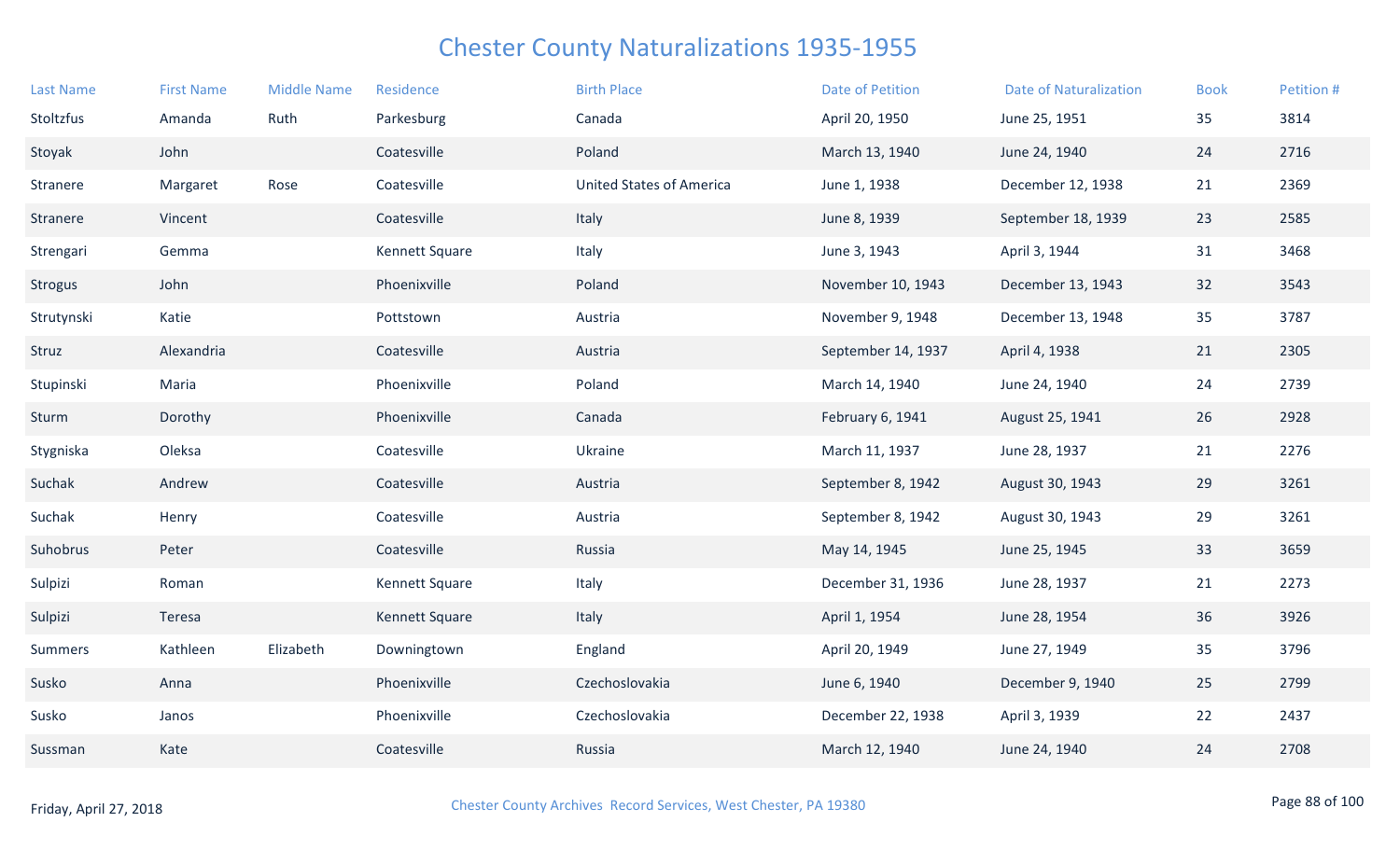| <b>First Name</b> | <b>Middle Name</b>   | Residence           | <b>Birth Place</b>              | <b>Date of Petition</b> | <b>Date of Naturalization</b> | <b>Book</b>                                     | Petition # |
|-------------------|----------------------|---------------------|---------------------------------|-------------------------|-------------------------------|-------------------------------------------------|------------|
| Keila             |                      | Coatesville         | Russia                          | March 12, 1940          | June 24, 1940                 | 24                                              | 2708       |
| Magdalena         |                      | Coatesville         | Austria                         | April 1, 1954           |                               | 36                                              | 3924       |
| Michael           |                      | Coatesville         | Poland                          | June 3, 1941            | April 5, 1942                 | 27                                              | 3017       |
| John              |                      | Coatesville         | Hungary                         | May 14, 1945            | December 10, 1945             | 33                                              | 3663       |
| Michael           |                      | Phoenixville        | Czechoslovakia                  | March 11, 1940          | September 16, 1940            | 24                                              | 2693       |
| Sophia            | Susanna              | Phoenixville        | <b>United States of America</b> | December 22, 1938       |                               | 22                                              | 2444       |
| Allan             | Gustav               | <b>West Chester</b> | Sweden                          | February 25, 1943       | June 28, 1943                 | 31                                              | 3404       |
| Sven              | <b>Gustav Adolph</b> | <b>West Chester</b> | Sweden                          | February 25, 1943       |                               | 31                                              | 3404       |
| Hugh              |                      | Devon               | Ireland                         | January 27, 1942        | April 6, 1942                 | 28                                              | 3134       |
| Mary              |                      | Devon               | Ireland                         | February 24, 1943       | April 5, 1943                 | 30                                              | 3367       |
| Mary              |                      | Coatesville         | Czechoslovakia                  | June 5, 1940            | September 16, 1940            | 25                                              | 2785       |
| Edward            | Thomas               | Phoenixville        | <b>Barbados</b>                 | June 4, 1940            | December 9, 1940              | 24                                              | 2772       |
| Andras            |                      | Phoenixville        | Hungary                         | February 25, 1943       | June 26, 1944                 | 31                                              | 3389       |
| Alexander         |                      | Phoenixville        | Hungary                         | January 27, 1942        | April 5, 1943                 | 28                                              | 3136       |
| Erma              |                      | Phoenixville        | Hungary                         | September 5, 1940       | December 9, 1940              | 25                                              | 2834       |
| Ferenez           |                      | Phoenixville        | Hungary                         | June 16, 1936           | September 21, 1936            | 20                                              | 2224       |
| Stefan            |                      | Coatesville         | Czechoslovakia                  | February 24, 1943       | April 5, 1943                 | 30                                              | 3370       |
| Mary              |                      | Coatesville         | Czechoslovakia                  | February 4, 1941        | April 7, 1941                 | 26                                              | 2903       |
| Josef             |                      | Coatesville         | Poland                          | June 6, 1939            | April 1, 1940                 | 23                                              | 2556       |
| Stanley           |                      | Coatesville         | Poland                          | June 6, 1939            | April 1, 1940                 | 23                                              | 2551       |
|                   |                      |                     |                                 |                         |                               | June 28, 1954<br>June 26, 1939<br>June 28, 1943 |            |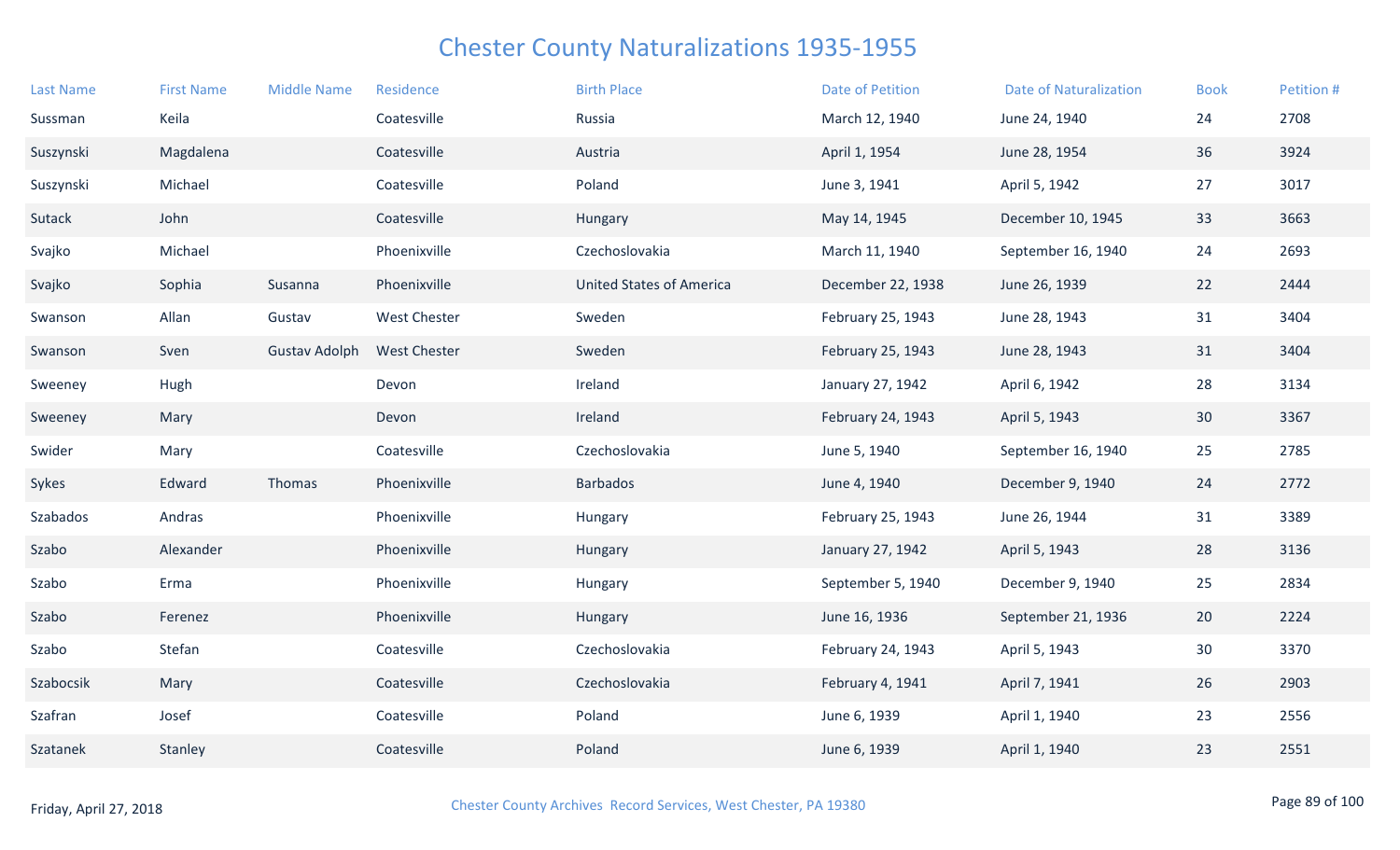| <b>Last Name</b> | <b>First Name</b> | <b>Middle Name</b> | Residence           | <b>Birth Place</b>              | <b>Date of Petition</b> | <b>Date of Naturalization</b> | <b>Book</b> | Petition # |
|------------------|-------------------|--------------------|---------------------|---------------------------------|-------------------------|-------------------------------|-------------|------------|
| Szczepanski      | Franciszek        |                    | Phoenixville        | Poland                          | June 7, 1939            | September 18, 1939            | 23          | 2573       |
| Szeremeta        | Peter             |                    | Coatesville         | Poland                          | December 20, 1939       | December 8, 1941              | 24          | 2656       |
| Szijjarto        | Andras            |                    | Phoenixville        | Czechoslovakia                  | September 16, 1937      | December 27, 1937             | 21          | 2314       |
| Szijjarto        | Mary              |                    | Phoenixville        | Czechoslovakia                  | June 3, 1940            | September 16, 1940            | 24          | 2761       |
| Szlachtowski     | Dimitro           |                    | Pottstown           | Poland                          | August 2, 1945          | August 27, 1945               | 34          | 3689       |
| Szuchan          | Charles           |                    | Phoenixville        | Czechoslovakia                  | June 2, 1941            | December 8, 1941              | 27          | 3006       |
| Szuchan          | Wasyl             |                    | Phoenixville        | Czechoslovakia                  | June 2, 1941            | December 8, 1941              | 27          | 3006       |
| Szymaitis        | Jules             |                    | <b>Valley Forge</b> | Lithuania                       | January 29, 1942        | April 5, 1943                 | 29          | 3189       |
| Szymanski        | Mary              |                    | Coatesville         | Poland                          | March 11, 1940          | June 24, 1940                 | 24          | 2684       |
| Szymanski        | Thaddeus          |                    | Coatesville         | Poland                          | February 6, 1941        |                               | 26          | 2923       |
| Szymborski       | Aniela            |                    | Coatesville         | Poland                          | August 8, 1944          | December 21, 1944             | 33          | 3618       |
| Taliercio        | John              |                    | Downingtown         | Italy                           | February 7, 1941        | April 5, 1943                 | 26          | 2935       |
| Taliercio        | Olivia            |                    | Downingtown         | <b>United States of America</b> | December 19, 1939       | April 1, 1940                 | 24          | 2643       |
| Taliercio        | Vincent           |                    | <b>West Chester</b> | Italy                           | September 16, 1937      | December 27, 1937             | 21          | 2318       |
| Talucci          | Sabatino          |                    | Downingtown         | Italy                           | October 9, 1945         | April 1, 1946                 | 34          | 3705       |
| Tamburro         | Guiseppe          |                    | Coatesville         | Italy                           | September 15, 1954      | December 13, 1954             | 36          | 3951       |
| Tanner           | John              |                    | Paoli               | Switzerland                     | March 13, 1940          | September 16, 1940            | 24          | 2728       |
| Tarabicos        | Penelope          | James              | Coatesville         | Greece                          | April 27, 1953          | June 29, 1953                 | 36          | 3894       |
| Taraboletti      | Federica          |                    | Kennett Square      | Italy                           | November 8, 1943        | April 3, 1944                 | 32          | 3510       |
| Taralli          | Mary              |                    | Avondale            | Italy                           | October 9, 1941         | December 11, 1944             | 28          | 3124       |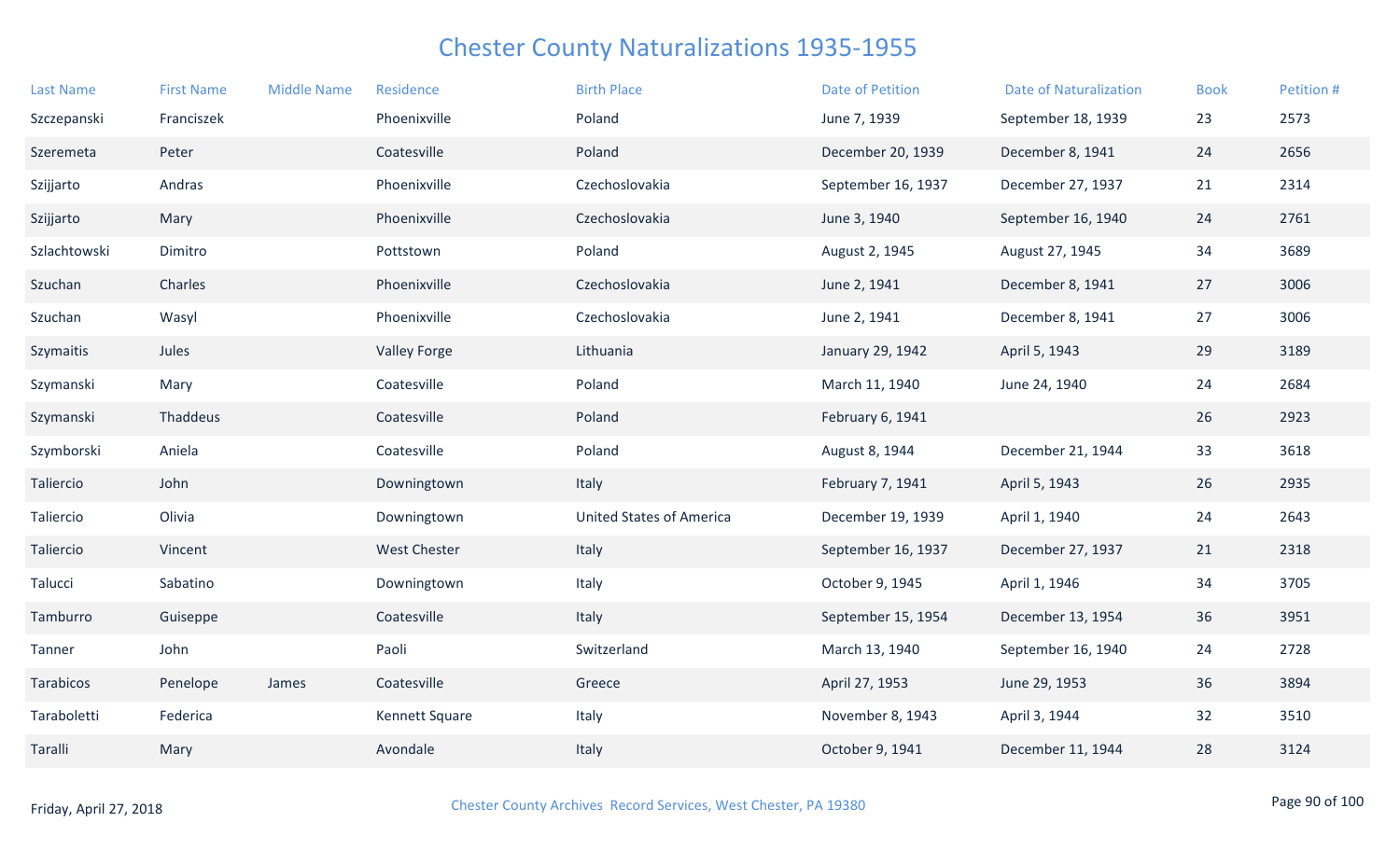| <b>Last Name</b> | <b>First Name</b> | <b>Middle Name</b> | Residence           | <b>Birth Place</b> | <b>Date of Petition</b> | <b>Date of Naturalization</b> | <b>Book</b> | Petition # |
|------------------|-------------------|--------------------|---------------------|--------------------|-------------------------|-------------------------------|-------------|------------|
| Taran            | Josephine         |                    | Coatesville         | Czechoslovakia     | September 24, 1936      |                               | 20          | 2240       |
| Taraschi         | Lucia             |                    | Downingtown         | Italy              | March 16, 1938          | December 12, 1938             | 21          | 2361       |
| Tavoni           | Grace             |                    | Kennett Square      | Italy              | December 20, 1939       | April 1, 1940                 | 24          | 2658       |
| Taylor           | Caroline          |                    | <b>West Chester</b> | Luxembourg         | September 20, 1949      | December 12, 1949             | 35          | 3801       |
| Techl            | Andrew            |                    | <b>West Chester</b> | Russia             | October 9, 1941         |                               | 28          | 3133       |
| Tenaglio         | Nicoletta         |                    | Berwyn              | Italy              | February 10, 1941       | April 5, 1943                 | 26          | 2950       |
| Terovsky         | Alexander         |                    | Phoenixville        | Czechoslovakia     | March 13, 1939          | April 1, 1940                 | 23          | 2513       |
| Teti             | Joseph            |                    | Toughkenamon        | Italy              | September 6, 1939       | June 24, 1940                 | 23          | 2613       |
| Teti             | Laura             |                    | Toughkenamon        | Italy              | November 9, 1943        | June 26, 1944                 | 32          | 3529       |
| Teti             | Maria             |                    | Thorndale           | Italy              | October 10, 1945        | June 24, 1946                 | 34          | 3706       |
| Teti             | Nicola            |                    | Devon               | Italy              | March 13, 1940          | September 16, 1940            | 24          | 2729       |
| Tevis            | Michael           |                    | Phoenixville        | Czechoslovakia     | December 30, 1936       | April 5, 1937                 | 21          | 2263       |
| Thomas           | Anthony           |                    | Phoenixville        | Hungary            | February 24, 1943       | June 28, 1943                 | 31          | 3383       |
| Thornton         | James             |                    | <b>West Chester</b> | Ireland            | October 7, 1941         | June 29, 1942                 | 28          | 3092       |
| Thornton         | Patrick           | Joseph             | West Chester        | Ireland            | December 23, 1938       | December 11, 1939             | 22          | 2449       |
| Thorton          | Katherine         |                    | <b>West Chester</b> | Ireland            | May 27, 1955            | June 27, 1955                 | 37          | 3995       |
| Tomas            | Anthony           |                    | Phoenixville        | Hungary            | February 24, 1943       | June 28, 1943                 | 31          | 3383       |
| Tomasovic        | Katerina          |                    | Coatesville         | Czechoslovakia     | December 30, 1936       | April 5, 1937                 | 21          | 2269       |
| Tomcho           | Anna              |                    | Phoenixville        | Czechoslovakia     | October 8, 1941         | December 8, 1941              | 28          | 3097       |
| Tomcho           | Peter             |                    | Phoenixville        | Czechoslovakia     | December 22, 1939       | June 24, 1940                 | 24          | 2679       |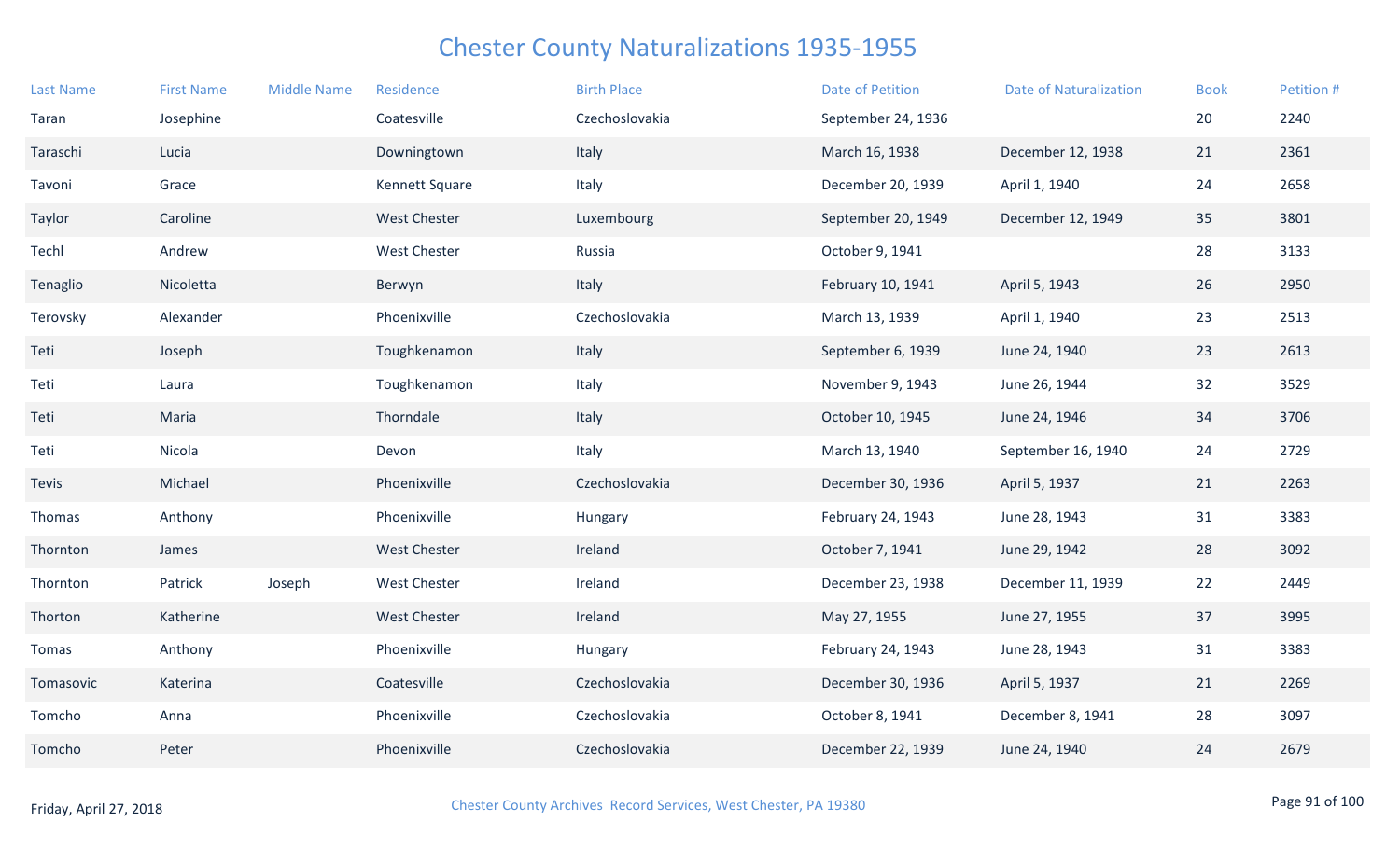| <b>Last Name</b> | <b>First Name</b> | <b>Middle Name</b> | Residence           | <b>Birth Place</b>   | <b>Date of Petition</b> | <b>Date of Naturalization</b> | <b>Book</b> | Petition # |
|------------------|-------------------|--------------------|---------------------|----------------------|-------------------------|-------------------------------|-------------|------------|
| Tomsco           | Peter             |                    | Phoenixville        | Czechoslovakia       | December 22, 1939       | June 24, 1940                 | 24          | 2679       |
| Toomey           | William           | Thomas             | Kennett Square      | Ireland              | September 5, 1939       | December 11, 1939             | 23          | 2590       |
| Torelli          | Elvira            |                    | Malvern             | Italy                | February 4, 1941        | June 30, 1941                 | 26          | 2891       |
| Toro             | Ambrina           |                    | Phoenixville        | Italy                | February 25, 1943       | December 13, 1943             | 31          | 3397       |
| Toro             | Michele           |                    | Phoenixville        | Italy                | February 7, 1941        |                               | 26          | 2942       |
| Toroni           | Elena             | Magherita          | Berwyn              | Italy                | October 10, 1945        | April 1, 1946                 | 34          | 3713       |
| Toroski          | Shandor           |                    | Phoenixville        | Czechoslovakia       | March 13, 1939          | April 1, 1940                 | 23          | 2513       |
| Torres           | Jose              | Jesus              | Devon               | Mexico               | May 27, 1942            | August 31, 1942               | 29          | 3231       |
| Toth             | Erzsebeth         |                    | Coatesville         | Czechoslovakia       | December 29, 1937       | April 4, 1938                 | 21          | 2334       |
| Toth             | Mary              | Margaret           | Phoenixville        | Hungary              | March 19, 1936          | June 22, 1936                 | 20          | 2212       |
| toto             | Benevenuto        |                    | Ladenberg           | Italy                | February 25, 1943       | December 11, 1944             | 31          | 3394       |
| Tovis            | Mihaly            |                    | Phoenixville        | Czechoslovakia       | December 30, 1936       | April 5, 1937                 | 21          | 2263       |
| Traines          | Morris            |                    | <b>West Chester</b> | Latvia               | September 7, 1939       | December 11, 1939             | 23          | 2623       |
| <b>Traines</b>   | Moses             |                    | <b>West Chester</b> | Latvia               | September 7, 1939       | December 11, 1939             | 23          | 2623       |
| Travaglini       | John              |                    | Downingtown         | Italy                | March 16, 1938          | December 12, 1938             | 21          | 2355       |
| Treseder         | Gertrude          | Alice              | <b>Honey Brook</b>  | <b>Great Britain</b> | September 6, 1938       | December 12, 1938             | 22          | 2414       |
| Trionfetti       | Irene             |                    | Coatesville         | Italy                | May 27, 1942            | April 5, 1943                 | 29          | 3232       |
| Trizonis         | Anastasia         |                    | Coatesville         | Greece               | September 8, 1942       | December 14, 1942             | 29          | 3250       |
| Trizonis         | Nickolas          | Christ             | Coatesville         | Greece               | March 14, 1939          | June 26, 1939                 | 23          | 2516       |
| Troiani          | Onorina           |                    | Coatesville         | Italy                | March 31, 1944          | August 28, 1944               | 33          | 3577       |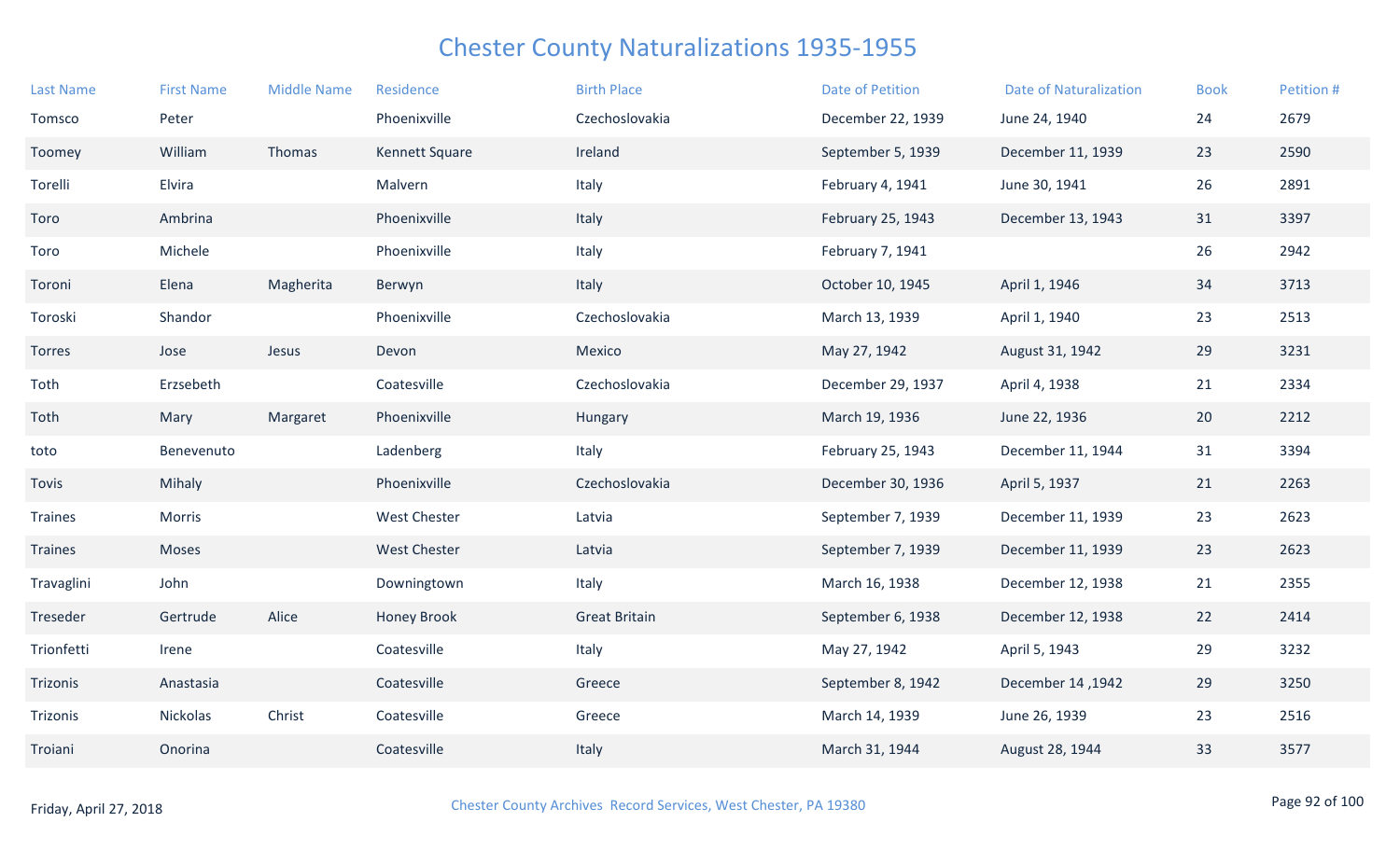| <b>Last Name</b> | <b>First Name</b> | <b>Middle Name</b> | Residence           | <b>Birth Place</b> | <b>Date of Petition</b> | <b>Date of Naturalization</b> | <b>Book</b> | Petition # |
|------------------|-------------------|--------------------|---------------------|--------------------|-------------------------|-------------------------------|-------------|------------|
| Tschampke        | Elisabeth         |                    | Devon               | Germany            | May 6, 1947             | December 8, 1947              | 34          | 3753       |
| Tucci            | Diana             |                    | Avondale            | Italy              | September 8, 1942       | April 5, 1943                 | 29          | 3263       |
| Tufillaro        | Angeline          | Camilla            | Phoenixville        | Italy              | February 25, 1943       | December 13, 1943             | 31          | 3395       |
| Tukloff          | Henry             | Andrew             | <b>West Chester</b> | Russia             | October 9, 1941         |                               | 28          | 3133       |
| Turczak          | Harry             |                    | Phoenixville        | Poland             | January 28, 1955        | June 27, 1955                 | 36          | 3974       |
| Turczak          | Hryc              |                    | Phoenixville        | Poland             | January 28, 1955        | June 27, 1955                 | 36          | 3974       |
| Turczak          | Pelagia           |                    | Phoenixville        | Ukraine            | January 28, 1955        | June 27, 1955                 | 37          | 3975       |
| Turczyn          | Anna              |                    | Coatesville         | Poland             | February 6, 1941        | April 7, 1941                 | 26          | 2920       |
| Twarogowska      | Waleria           |                    | Phoenixville        | Poland             | August 10, 1943         | December 13, 1943             | 32          | 3490       |
| Twarogowski      | Stephen           |                    | Phoenixville        | Poland             | November 13, 1944       | April 2, 1945                 | 33          | 3620       |
| Twomey           | William           | Thomas             | Kennett Square      | Ireland            | September 5, 1939       | December 11, 1939             | 23          | 2590       |
| Ujjobbagy        | Jan               |                    | Phoenixville        | Czechoslovakia     | September 7, 1938       | September 18, 1939            | 22          | 2427       |
| Ujobai           | John              |                    | Phoenixville        | Czechoslovakia     | September 7, 1938       | September 18, 1939            | 22          | 2427       |
| Ujobai           | Veronica          |                    | Phoenixville        | Czechoslovakia     | January 29, 1942        | August 31, 1942               | 29          | 3190       |
| Ulissi           | Domenico          |                    | Downingtown         | Italy              | June 3, 1941            | April 5, 1943                 | 27          | 3024       |
| Umile            | Maria             |                    | Coatesville         | Italy              | June 2, 1943            | April 3, 1944                 | 31          | 3445       |
| Underwood        | Berta             |                    | Kennett Square      | Germany            | September 14, 1954      | December 13, 1954             | 36          | 3939       |
| Urban            | Joseph            |                    | Coatesville         | Poland             | June 3, 1941            | August 25, 1941               | 27          | 3019       |
| Urban            | Maria             |                    | Coatesville         | Poland             | September 9, 1942       | December 14, 1942             | 30          | 3284       |
| Urban            | Victoria          |                    | Coatesville         | Poland             | February 10, 1941       | April 7, 1941                 | 26          | 2954       |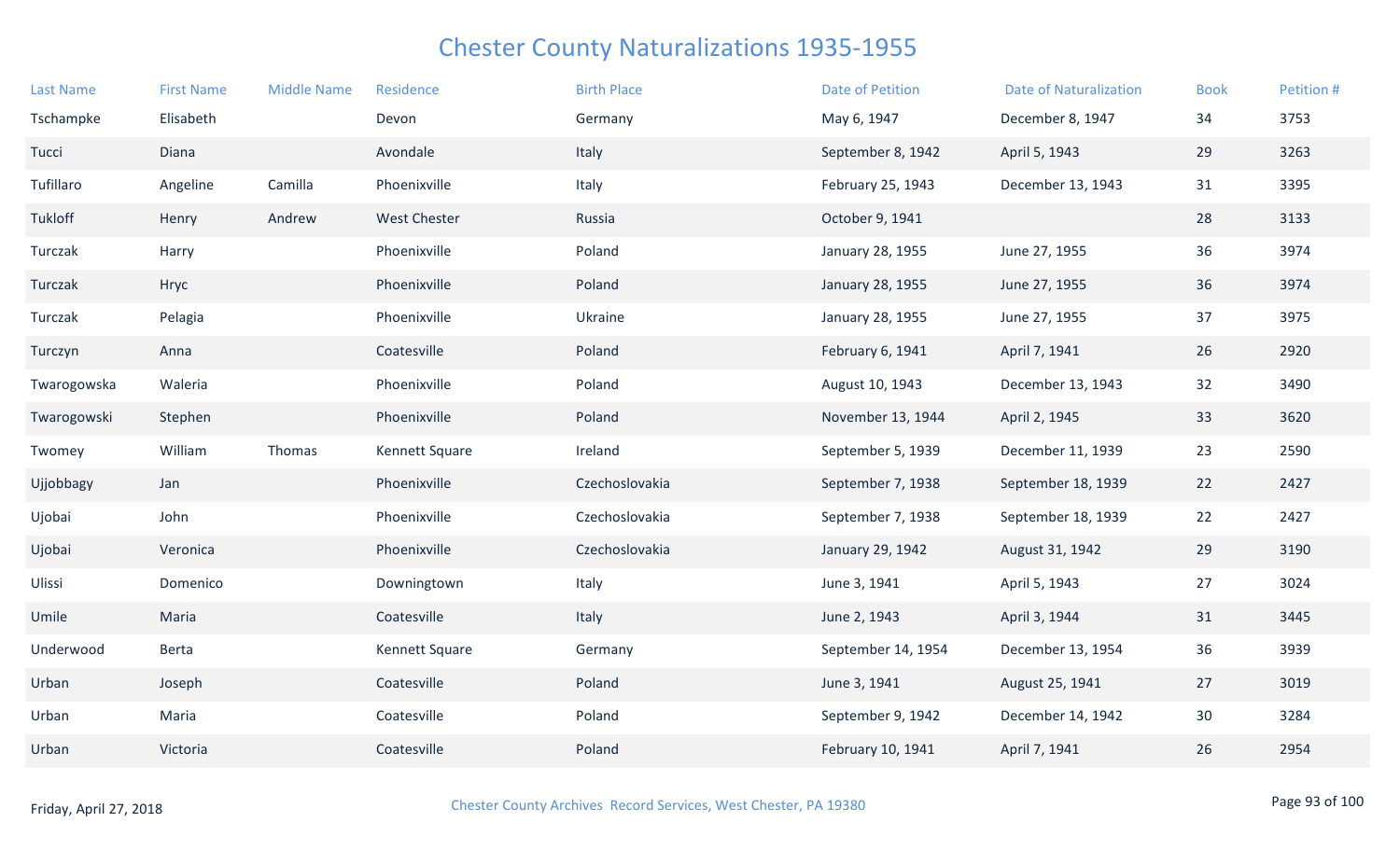| <b>Last Name</b> | <b>First Name</b> | <b>Middle Name</b> | Residence           | <b>Birth Place</b>              | <b>Date of Petition</b> | <b>Date of Naturalization</b> | <b>Book</b> | Petition # |
|------------------|-------------------|--------------------|---------------------|---------------------------------|-------------------------|-------------------------------|-------------|------------|
| Urchuk           | John              |                    | Coatesville         | Russia                          | June 5, 1944            | August 28, 1944               | 33          | 3589       |
| Ursini           | Adelina           |                    | Downingtown         | Italy                           | November 9, 1943        | June 26, 1944                 | 32          | 3517       |
| Vacula           | Susana            |                    | Phoenixville        | Czechoslovakia                  | February 4, 1941        |                               | 26          | 2893       |
| Valenti          | John              |                    | Coatesville         | Italy                           | June 3, 1940            | December 14, 1942             | 24          | 2749       |
| Valentino        | Anna              |                    | <b>West Chester</b> | Italy                           | September 10, 1942      | April 5, 1943                 | 30          | 3309       |
| Vallo            | Caterina          | Della              | Phoenixville        | Italy                           | March 16, 1938          | September 19, 1938            | 21          | 2360       |
| Vallorani        | Filomena          |                    | Toughkenamon        | Italy                           | October 7, 1941         | April 5, 1943                 | 28          | 3088       |
| Valucchi         | Elisabetta        |                    | Downingtown         | Italy                           | August 9, 1943          | December 13, 1943             | 32          | 3476       |
| Van der Heide    | Alida             | Johanna            | Berwyn              | Holland                         | November 9, 1943        | December 13, 1943             | 32          | 3514       |
| Van der Heide    | Johanna           | Fredericka         | Berwyn              | Holland                         | November 9, 1943        | December 13, 1943             | 32          | 3515       |
| Van der Hiel     | Johanna           | Janna              | Downingtown         | Holland                         | November 9, 1943        | December 13, 1943             | 32          | 3513       |
| Van Keulen       | Aafje             |                    | <b>West Grove</b>   | Holland                         | February 14, 1945       | June 25, 1945                 | 33          | 3655       |
| Vanderkraats     | Pieternella       |                    | <b>West Grove</b>   | Holland                         | March 11, 1937          | June 28, 1937                 | 21          | 2282       |
| Varga            | Elizabeth         |                    | Phoenixville        | Czechoslovakia                  | June 4, 1941            | August 25, 1941               | 27          | 3047       |
| Vasko            | Ludvia            |                    | Phoenixville        | Czechoslovakia                  | September 6, 1940       | August 31, 1942               | 25          | 2855       |
| Vattilano        | Carmine           |                    | Toughkenamon        | Italy                           | June 3, 1938            | September 19, 1938            | 22          | 2405       |
| Vattilano        | Caroline          |                    | Toughkenamon        | <b>United States of America</b> | June 8, 1937            | December 27, 1937             | 21          | 2288       |
| Vattilano        | Frank             |                    | Toughkenamon        | Italy                           | August 3, 1945          | December 10, 1945             | 34          | 3696       |
| Vattilano        | Josephine         |                    | Kennett Square      | Italy                           | November 15, 1944       | June 25, 1945                 | 33          | 3632       |
| Vegso            | Elizabeth         |                    | Phoenixville        | Czechoslovakia                  | September 11, 1942      | December 14, 1942             | 30          | 3325       |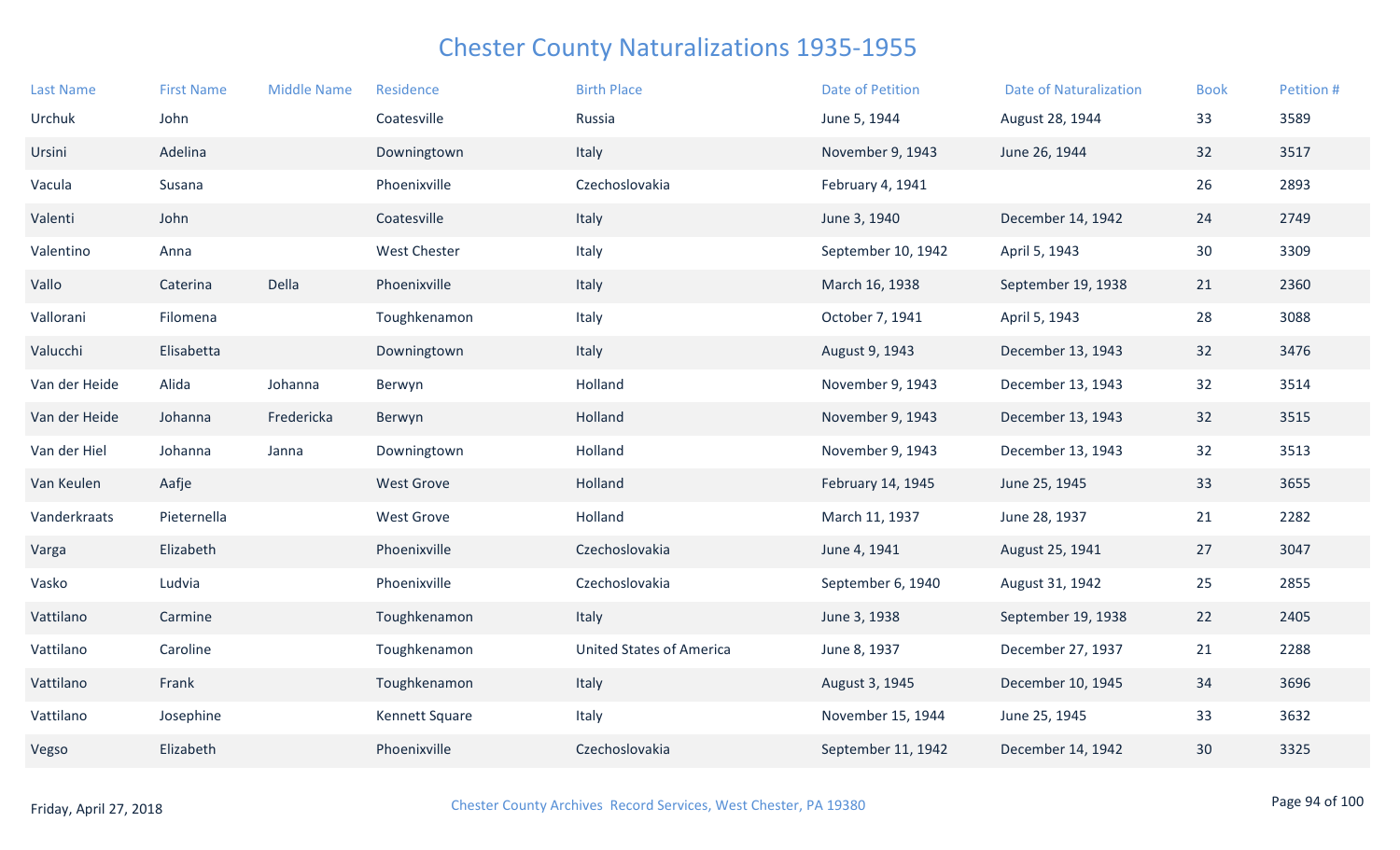| <b>Last Name</b> | <b>First Name</b> | <b>Middle Name</b> | Residence           | <b>Birth Place</b> | <b>Date of Petition</b> | <b>Date of Naturalization</b> | <b>Book</b>     | Petition # |
|------------------|-------------------|--------------------|---------------------|--------------------|-------------------------|-------------------------------|-----------------|------------|
| Vegso            | John              |                    | Phoenixville        | Czechoslovakia     | September 14, 1954      | December 13, 1954             | 36              | 3938       |
| Vegso            | Mary              |                    | Phoenixville        | Czechoslovakia     | September 11, 1942      | December 14, 1942             | 30              | 3323       |
| Venzel           | Louie             |                    | Phoenixville        | Czechoslovakia     | April 2, 1936           |                               | 20              | 2216       |
| Verbiski         | Mike              |                    | Coatesville         | Poland             | December 19, 1935       | December 28, 1936             | 20              | 2185       |
| Veres            | Paul              |                    | Phoenixville        | Czechoslovakia     | June 3, 1938            | September 19, 1938            | 22              | 2402       |
| Verish           | Mary              |                    | Phoenixville        | Czechoslovakia     | February 10, 1941       | August 24, 1941               | 26              | 2945       |
| Verish           | Paul              |                    | Phoenixville        | Czechoslovakia     | June 3, 1938            | September 19, 1938            | 22              | 2402       |
| Verngren         | Sigrid            | Arvida             | <b>West Chester</b> | Sweden             | September 11, 1942      | December 14, 1942             | 30 <sup>°</sup> | 3331       |
| Verngren         | Theodore          |                    | <b>West Chester</b> | Sweden             | January 27, 1942        | August 31, 1942               | 28              | 3135       |
| Verngren         | Yngve             | Teodor             | <b>West Chester</b> | Sweden             | January 27, 1942        | August 31, 1942               | 28              | 3135       |
| Vietri           | Antonetta         |                    | Coatesville         | Italy              | June 3, 1940            | January 9, 1943               | 24              | 2763       |
| Vinckoski        | Bolestaw          |                    | Coatesville         | Poland             | November 9, 1943        | April 3, 1944                 | 32              | 3520       |
| Vinek            | William           |                    | Coatesville         | Poland             | November 9, 1943        | April 3, 1944                 | 32              | 3520       |
| Vircsik          | Bertha            |                    | Phoenixville        | Czechoslovakia     | May 26, 1942            | August 31, 1942               | 29              | 3218       |
| Viscichini       | Giuseppa          |                    | Downingtown         | Italy              | February 25, 1943       | April 3, 1944                 | 31              | 3392       |
| Viscuso          | Frances           |                    | Phoenixville        | Italy              | June 6, 1940            | December 9, 1940              | 25              | 2805       |
| Vojcsik          | Emery             |                    | Phoenixville        | Czechoslovakia     | June 8, 1939            |                               | 23              | 2588       |
| Vojcsik          | Imrich            |                    | Phoenixville        | Czechoslovakia     | November 9, 1948        | June 27, 1949                 | 35              | 3781       |
| Vojcsik          | Imrich            |                    | Phoenixville        | Czechoslovakia     | June 8, 1939            |                               | 23              | 2588       |
| Vojcsik          | James             |                    | Phoenixville        | Czechoslovakia     | June 8, 1939            |                               | 23              | 2588       |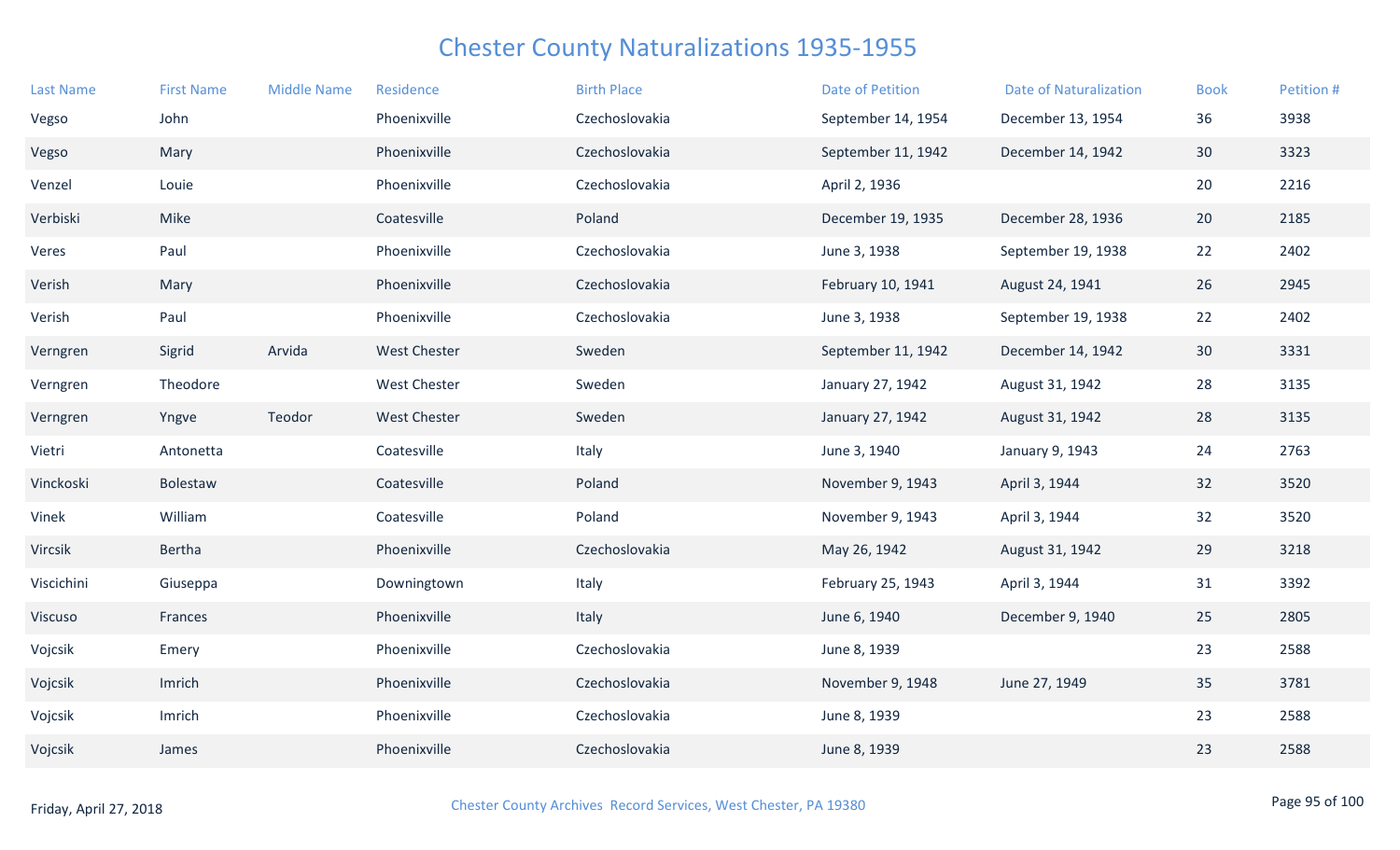| <b>Last Name</b> | <b>First Name</b> | <b>Middle Name</b> | Residence           | <b>Birth Place</b>              | <b>Date of Petition</b> | <b>Date of Naturalization</b> | <b>Book</b> | Petition # |
|------------------|-------------------|--------------------|---------------------|---------------------------------|-------------------------|-------------------------------|-------------|------------|
| Vojcsik          | James             |                    | Phoenixville        | Czechoslovakia                  | November 9, 1948        | June 27, 1949                 | 35          | 3781       |
| Vojcsik          | Mary              |                    | Phoenixville        | Czechoslovakia                  | November 2, 1953        | December 14, 1953             | 36          | 3903       |
| Vojtusak         | Vendelino         |                    | Phoenixville        | Czechoslovakia                  | February 24, 1943       | April 5, 1943                 | 30          | 3366       |
| Vojtussak        | Wendell           |                    | Phoenixville        | Czechoslovakia                  | February 24, 1943       | April 5, 1943                 | 30          | 3366       |
| Walaitis         | Antanas           |                    | Phoenixville        | Lithuania                       | June 2, 1941            |                               | 27          | 3000       |
| Wallace          | Ursula            | Maria              | Coatesville         | Germany                         | April 18, 1955          | June 27, 1955                 | 37          | 3991       |
| Walpole          | William           | Henry              | Coatesville         | <b>Great Britain</b>            | March 15, 1938          | June 27, 1938                 | 21          | 2353       |
| Warren           | George            | Ronald             | <b>West Chester</b> | England                         | October 16, 1952        | December 8, 1952              | 35          | 3874       |
| Warren           | Pamela            | Ashforth           | West Chester        | England                         | October 16, 1952        | December 8, 1952              | 35          | 3873       |
| Waskiewicz       | Zofia             |                    | Phoenixville        | Poland                          | September 14, 1937      | December 27, 1937             | 21          | 2307       |
| Watling          | Fanny             |                    | Glen Moore          | <b>United States of America</b> | March 14, 1940          | June 24, 1940                 | 24          | 2737       |
| Watling          | George            | Henry              | Glen Moore          | Australia                       | March 30, 1944          | June 26, 1944                 | 32          | 3565       |
| Watson           | Jenny             |                    | Coatesville         | <b>Great Britain</b>            | October 7, 1941         | December 8, 1941              | 28          | 3093       |
| Watson           | Thomas            | Thomson            | Coatesville         | <b>Great Britain</b>            | June 5, 1941            | February 9, 1942              | 27          | 3070       |
| Wawiernia        | Edmund            |                    | Coatesville         | Poland                          | January 28, 1955        | June 27, 1955                 | 37          | 3977       |
| Webster          | Esther            | Amelia             | <b>West Chester</b> | <b>Great Britain</b>            | March 11, 1940          | September 16, 1940            | 24          | 2697       |
| Weiland          | Sonja             | Doris              | Phoenixville        | Norway                          | February 13, 1941       | August 25, 1941               | 26          | 2974       |
| Wells            | Clarence          | George             | Coatesville         | Canada                          | August 10, 1943         | December 13, 1943             | 32          | 3478       |
| Whitton          | Francis           | Herbert            | Kennett Square      | Canada                          | June 2, 1941            | December 14, 1942             | 27          | 3004       |
| Whyte            | Christine         |                    | Newtown Square      | Scotland                        | November 9, 1943        | April 3, 1944                 | 32          | 3534       |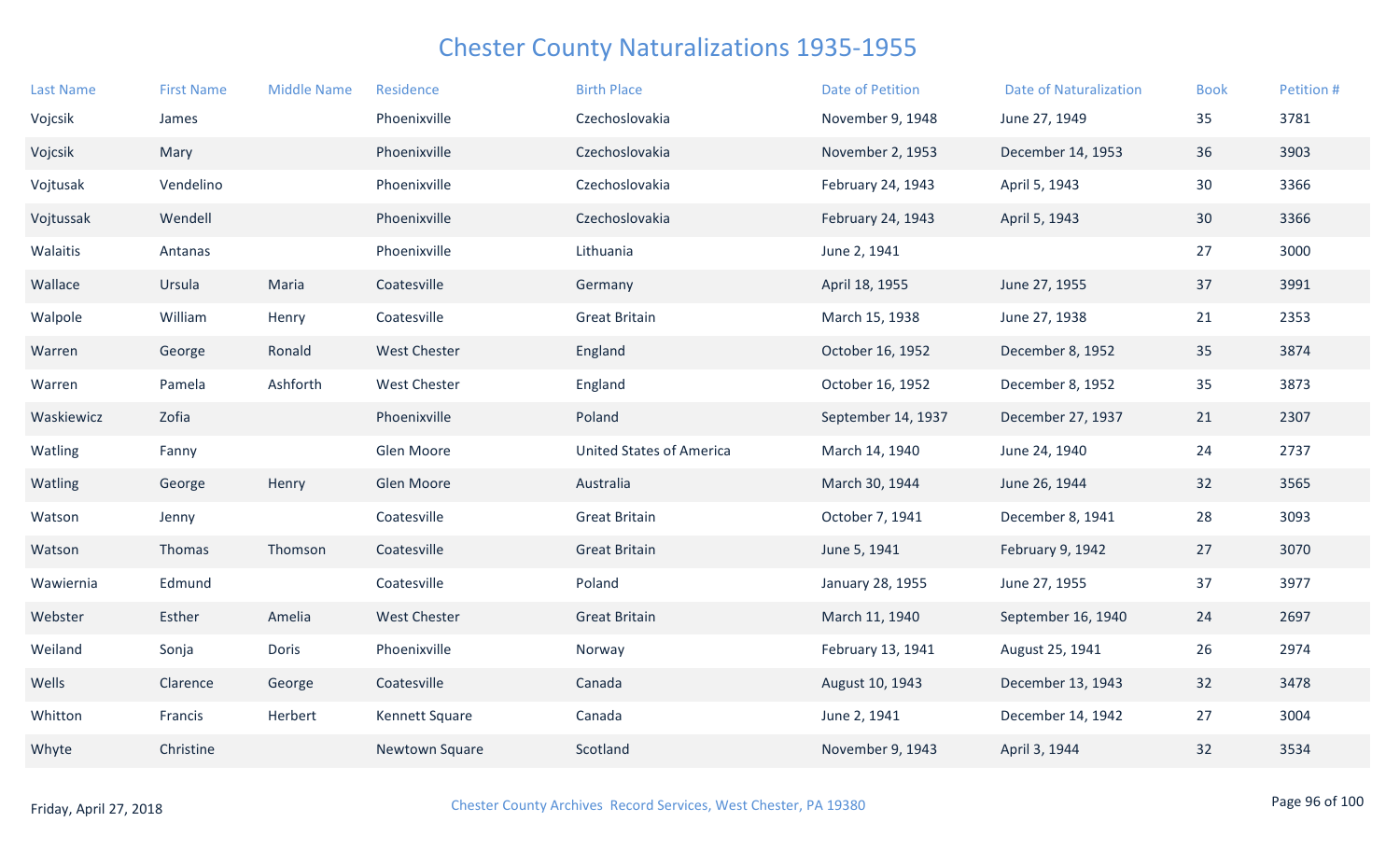| <b>Last Name</b> | <b>First Name</b> | <b>Middle Name</b>           | Residence           | <b>Birth Place</b>              | <b>Date of Petition</b> | <b>Date of Naturalization</b> | <b>Book</b> | Petition # |
|------------------|-------------------|------------------------------|---------------------|---------------------------------|-------------------------|-------------------------------|-------------|------------|
| Widen            | Carl              | Gunnar Bror Hja West Chester |                     | Sweden                          | February 25, 1943       | April 5, 1943                 | 31          | 3409       |
| Wieloch          | Stanley           |                              | Coatesville         | Poland                          | June 4, 1941            | August 31, 1942               | 27          | 3054       |
| Wielock          | Helen             |                              | Coatesville         | <b>United States of America</b> | June 3, 1940            | September 16, 1940            | 24          | 2758       |
| Wierzbicki       | Michal            |                              | Coatesville         | Poland                          | December 19, 1935       | December 28, 1936             | 20          | 2185       |
| Wilk             | Maryjanna         |                              | Phoenixville        | Poland                          | March 12, 1940          | June 24, 1940                 | 24          | 2711       |
| Wilkes           | John              | Joseph                       | Coatesville         | Czechoslovakia                  | September 7, 1938       | April 3, 1939                 | 22          | 2420       |
| Wilkinson        | Frank             | Conrad                       | Devon               | India                           | February 6, 1941        | June 29, 1942                 | 26          | 2927       |
| Williams         | James             |                              | Kennett Square      | Greece                          | February 23, 1943       |                               | 30          | 3338       |
| Wilson           | Mary              |                              | Avondale            | Scotland                        | October 23, 1950        | December 11, 1950             | 35          | 3822       |
| Wilson           | William           | John                         | Avondale            | <b>Great Britain</b>            | June 1, 1943            | August 30, 1943               | 31          | 3428       |
| Winnick          | Sophie            |                              | Devault             | Poland                          | June 5, 1941            | August 25, 1941               | 27          | 3060       |
| Wise             | Pete              |                              | <b>West Chester</b> | Italy                           | September 5, 1939       | June 24, 1940                 | 23          | 2600       |
| Wiski            | Marya             |                              | Coatesville         | Poland                          | June 6, 1940            | September 16, 1940            | 25          | 2800       |
| Woinarowski      | Adolf             |                              | Coatesville         | Russia                          | March 14, 1939          | June 26, 1939                 | 23          | 2525       |
| Wolezak          | Ignatz            |                              | Phoenixville        | Poland                          | February 7, 1941        | April 6, 1942                 | 26          | 2936       |
| Wolf             | Anton             |                              | Pottstown           | Romania                         | March 14, 1939          | June 26, 1939                 | 23          | 2527       |
| Wolf             | Elizabeth         |                              | Pottstown           | Czechoslovakia                  | February 5, 1941        | April 7, 1941                 | 26          | 2907       |
| Wolf             | Otto              | Lorenz                       | <b>Spring City</b>  | Germany                         | February 26, 1943       | June 28, 1943                 | 31          | 3420       |
| Wolfinger        | Julia             |                              | Phoenixville        | Hungary                         | March 11, 1940          | June 24, 1940                 | 24          | 2694       |
| Woloszanski      | Alexander         |                              | Phoenixville        | Poland                          | December 22, 1939       | June 24, 1940                 | 24          | 2681       |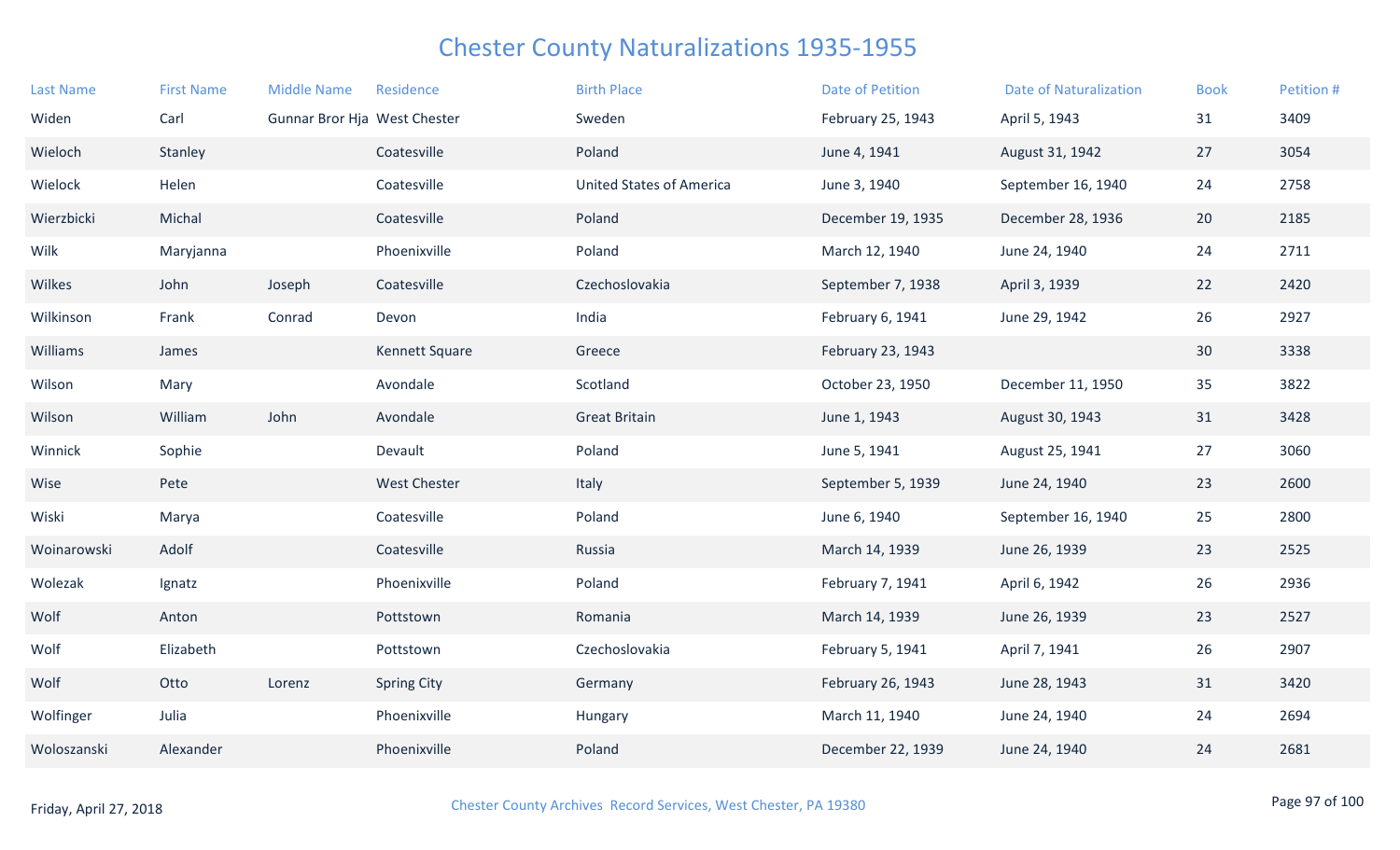| <b>Last Name</b> | <b>First Name</b> | <b>Middle Name</b>    | Residence          | <b>Birth Place</b>              | Date of Petition  | <b>Date of Naturalization</b> | <b>Book</b> | Petition # |
|------------------|-------------------|-----------------------|--------------------|---------------------------------|-------------------|-------------------------------|-------------|------------|
| Woloszanski      | Olexa             |                       | Phoenixville       | Poland                          | December 22, 1939 | June 24, 1940                 | 24          | 2681       |
| Woloszanski      | Piotr             |                       | Phoenixville       | Poland                          | September 7, 1939 | December 11, 1939             | 23          | 2618       |
| Wolski           | Jan               |                       | Phoenixville       | Poland                          | February 3, 1941  | April 7, 1941                 | 26          | 2886       |
| Wolski           | Mary              |                       | Phoenixville       | <b>United States of America</b> | September 7, 1939 | December 11, 1939             | 23          | 2628       |
| Woodward         | Ernest            | <b>Bernard Walker</b> | Coatesville        | England                         | May 10, 1948      | June 28, 1948                 | 35          | 3776       |
| Woodworth        | Bertha            | Adeline               | Oxford             | <b>United States of America</b> | December 23, 1938 | April 3, 1939                 | 22          | 2450       |
| Woodworth        | <b>Bruce</b>      | Eldon                 | Oxford             | Canada                          | December 19, 1939 | June 24, 1940                 | 24          | 2648       |
| Woodworth        | Doris             | Adeline               | Oxford             | Canada                          | March 3, 1942     | August 31, 1942               | 29          | 3199       |
| Woodworth        | Douglas           | Haig                  | Oxford             | Canada                          | May 27, 1942      | August 31, 1942               | 29          | 3237       |
| Woodworth        | Kenneth           | Elden                 | Downingtown        | Canada                          | February 5, 1941  | April 7, 1941                 | 26          | 2914       |
| Woolard          | Ada               | Ellen                 | Paoli              | <b>Great Britain</b>            | June 4, 1941      | August 25, 1941               | 27          | 3049       |
| Woolard          | Walter            | Earnest               | West Chester       | England                         | June 2, 1943      | August 30, 1943               | 31          | 3454       |
| Worobec          | Dmytro            |                       | Phoenixville       | Poland                          | October 9, 1941   |                               | 28          | 3131       |
| Worsnup          | Philip            | Harold                | <b>Spring City</b> | <b>Great Britain</b>            | January 29, 1942  | August 31, 1942               | 29          | 3184       |
| Worth            | Marjorie          |                       | Paoli              | England                         | April 18, 1955    | June 27, 1955                 | 37          | 3986       |
| Wozniak          | Joseph            |                       | Coatesville        | Poland                          | June 7, 1939      | September 18, 1939            | 23          | 2563       |
| Wroblewsky       | Hilary            |                       | Coatesville        | Poland                          | June 7, 1940      | September 16, 1940            | 25          | 2819       |
| Wromatowski      | Mitrifon          |                       | Coatesville        | Poland                          | March 15, 1938    | June 27, 1938                 | 21          | 2350       |
| Yaculak          | Anna              |                       | Birchunville       | Austria                         | November 15, 1944 | April 2, 1945                 | 33          | 3638       |
| Yaculak          | Wasyl             |                       | Phoenixville       | Poland                          | October 8, 1941   | December 14, 1942             | 28          | 3096       |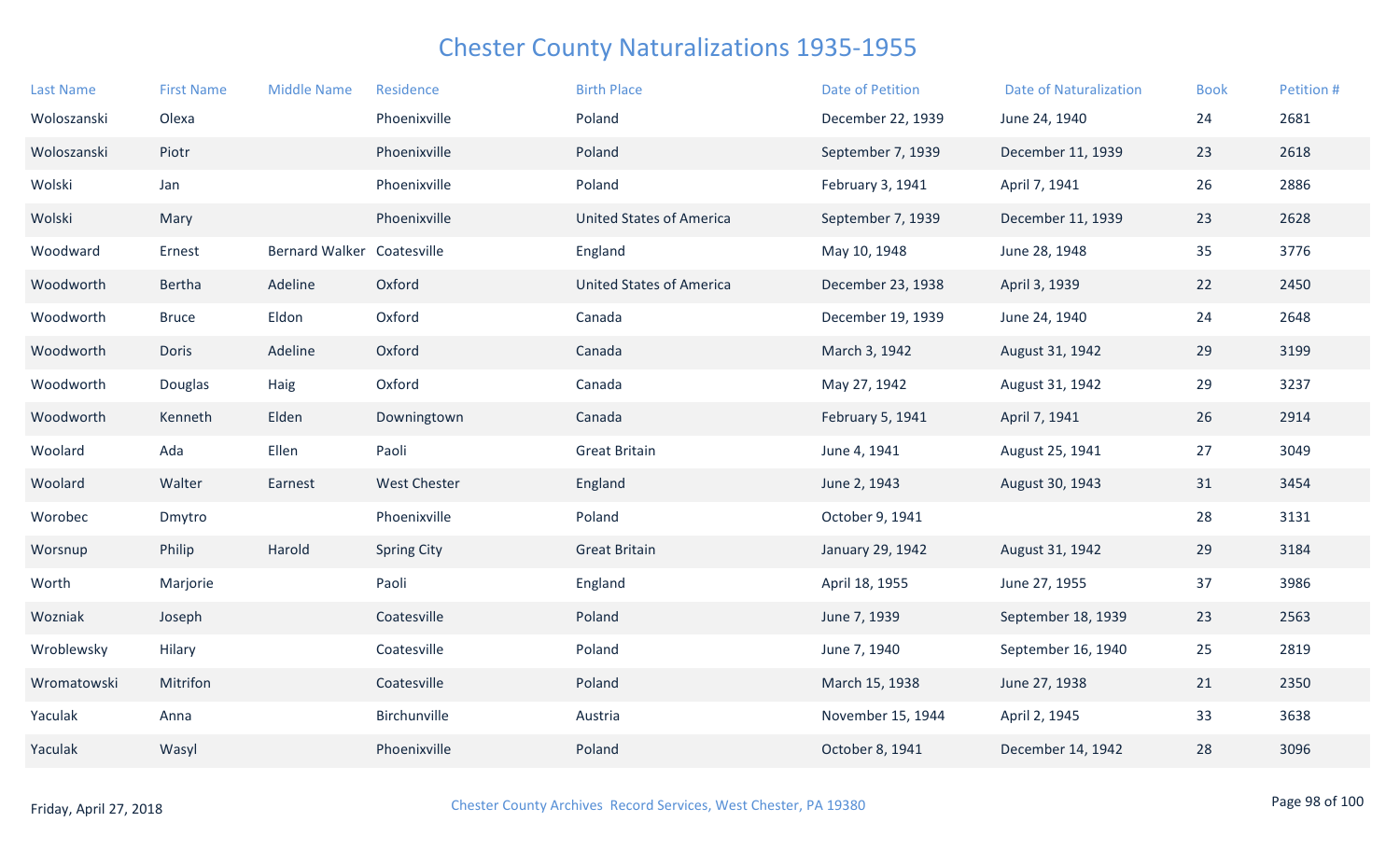| <b>Last Name</b> | <b>First Name</b> | <b>Middle Name</b> | Residence          | <b>Birth Place</b> | <b>Date of Petition</b> | <b>Date of Naturalization</b> | <b>Book</b> | Petition # |
|------------------|-------------------|--------------------|--------------------|--------------------|-------------------------|-------------------------------|-------------|------------|
| Yamshek          | Evan              | John               | <b>Honey Brook</b> | Yugoslavia         | November 10, 1943       | December 13, 1943             | 32          | 3549       |
| Yanchek          | Mary              |                    | Phoenixville       | Czechoslovakia     | March 30, 1944          | June 26, 1944                 | 32          | 3552       |
| Yancik           | Viktoria          |                    | Phoenixville       | Czechoslovakia     | November 8, 1943        | December 13, 1943             | 32          | 3502       |
| Yanetti          | Carlotta          |                    | Coatesville        | Italy              | October 7, 1941         | December 8, 1941              | 28          | 3084       |
| Yankavish        | Michael           |                    | Coatesville        | Poland             |                         | June 24, 1946                 | 34          | 3715       |
| Yannick          | Anna              | Catherine          | Phoenixville       | Italy              | September 11, 1942      |                               | 30          | 3318       |
| Yanoujak         | Rose              |                    | Phoenixville       | Czechoslovakia     | June 2, 1943            | August 30, 1943               | 31          | 3441       |
| Yelovich         | Kata              |                    | Malvern            | Yugoslavia         | June 3, 1938            | September 19, 1938            | 21          | 2398       |
| Yocco            | Vincenzo          |                    | Devon              | Italy              | October 9, 1941         | April 5, 1943                 | 28          | 3118       |
| Yusko            | Anna              |                    | Coatesville        | Czechoslovakia     | December 20, 1939       | April 1, 1940                 | 24          | 2651       |
| Yusko            | Michael           |                    | Phoenixville       | Czechoslovakia     | June 3, 1941            | August 31, 1942               | 27          | 3015       |
| Zabicki          | Juliana           |                    | Phoenixville       | Poland             | January 27, 1955        | June 27, 1955                 | 36          | 3959       |
| Zabicki          | Walter            |                    | Phoenixville       | Poland             | September 9, 1940       | December 9, 1940              | 25          | 2864       |
| Zach             | Pauline           |                    | Phoenixville       | Germany            | September 6, 1940       | December 9, 1940              | 25          | 2857       |
| Zadorozny        | Maria             |                    | Coatesville        | Poland             | December 22, 1938       | September 18, 1939            | 22          | 2434       |
| Zaetta           | Anna              |                    | Kennett Square     | Italy              | September 9, 1942       | June 28, 1943                 | 30          | 3282       |
| Zaleski          | Eleonora          |                    | Coatesville        | Poland             | February 26, 1943       | June 28, 1943                 | 31          | 3416       |
| Zambo            | Geza              |                    | Malvern            | Hungary            | October 7, 1941         | April 5, 1943                 | 28          | 3078       |
| Zaplitny         | Paul              |                    | <b>Honey Brook</b> | Poland             | September 6, 1938       | December 12, 1938             | 22          | 2410       |
| Zaplitny         | Rozalia           |                    | Coatesville        | Poland             | June 3, 1941            | August 25, 1941               | 27          | 3022       |